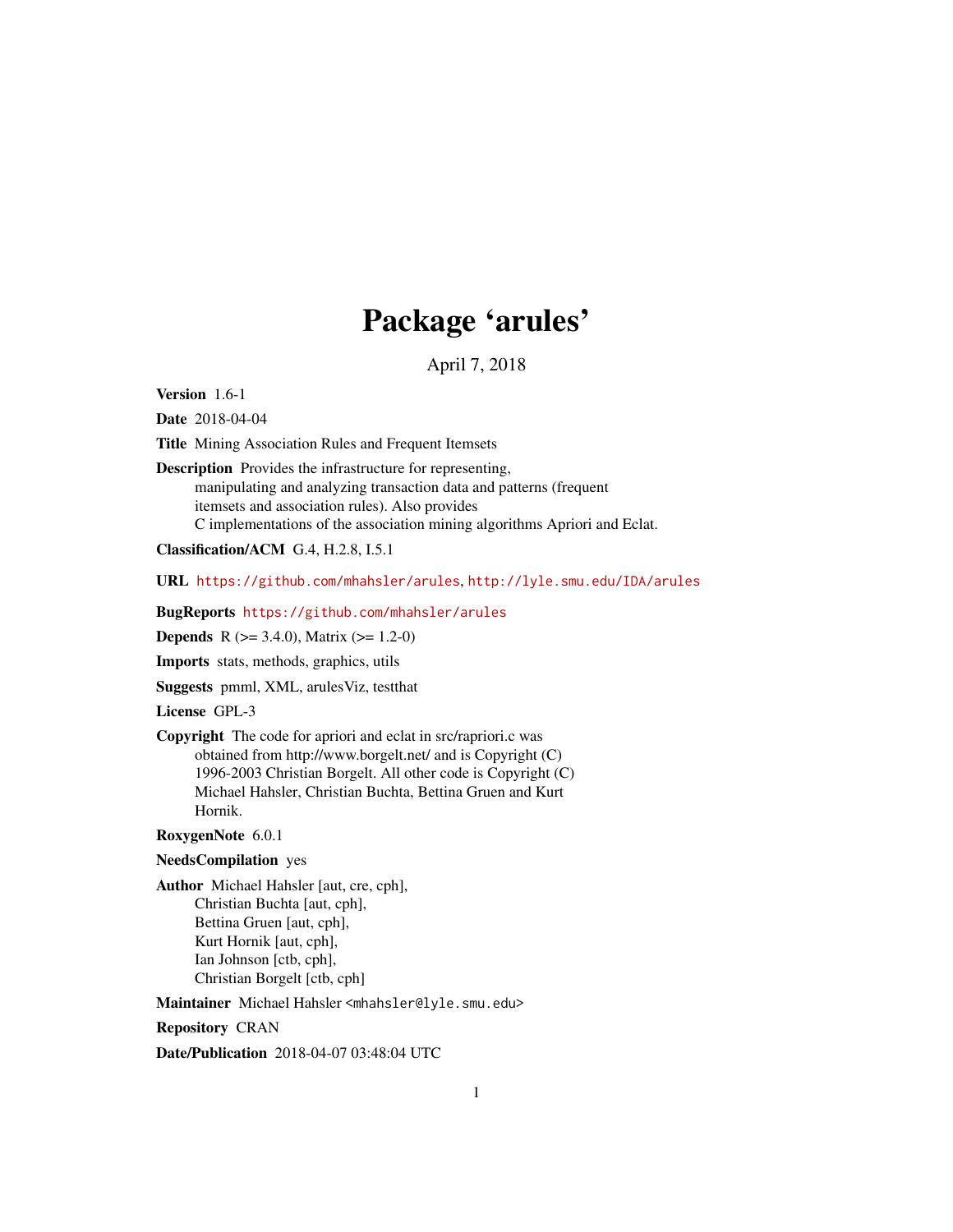# R topics documented:

|                   | 3              |
|-------------------|----------------|
|                   | $\overline{4}$ |
| Adult             | 5              |
|                   | $\overline{7}$ |
|                   | 8              |
|                   | 10             |
|                   | 12             |
|                   | 13             |
|                   | 15             |
|                   | 16             |
|                   | 18             |
|                   | 19             |
|                   | 20             |
|                   | 21             |
|                   | 24             |
|                   | 27             |
|                   | 28             |
|                   | 29             |
|                   | 30             |
|                   | 31             |
|                   | 33             |
|                   | 35             |
|                   | 36             |
|                   | 38             |
|                   | 38             |
|                   | 46             |
|                   | 47             |
|                   | 48             |
|                   | 49             |
|                   | 50             |
|                   | 51             |
|                   | 53             |
|                   | 54             |
|                   | 56             |
|                   | 59             |
|                   | 60             |
|                   | 61             |
|                   | 62             |
| match             | 64             |
|                   | 65             |
|                   | 66             |
|                   | 67             |
|                   | 68             |
|                   | 69             |
|                   | 71             |
| read.transactions | 72             |
|                   |                |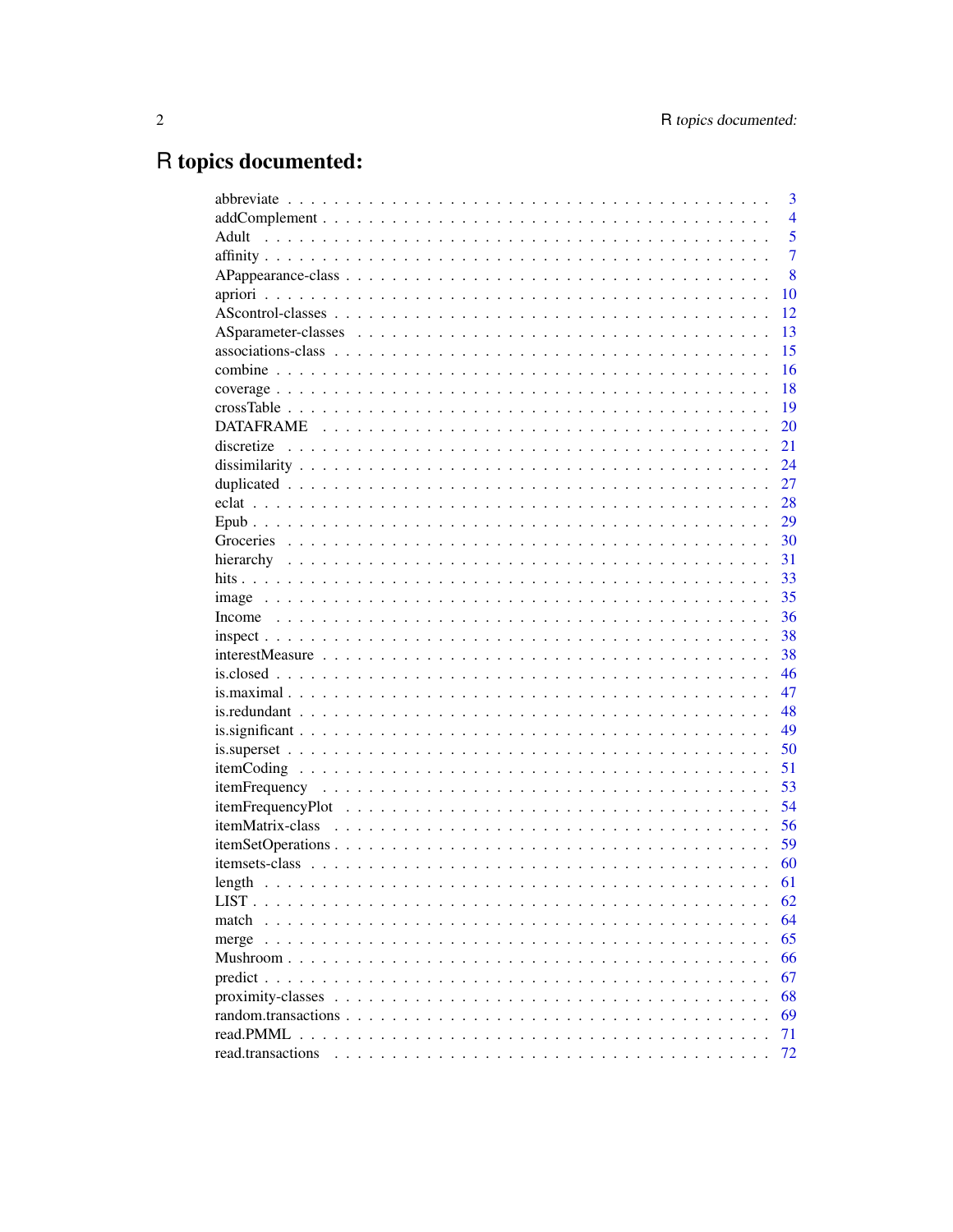#### <span id="page-2-0"></span>abbreviate 3

| Index |      | 99 |
|-------|------|----|
|       |      |    |
|       |      |    |
|       |      |    |
|       |      |    |
|       |      |    |
|       |      |    |
|       |      |    |
|       |      |    |
|       |      |    |
|       |      |    |
|       | sort |    |
|       |      |    |
|       |      |    |
|       |      |    |
|       |      |    |
|       |      |    |

<span id="page-2-1"></span>abbreviate *Abbreviate function for item labels in transactions, itemMatrix and associations*

# Description

Provides the generic function and the methods to abbreviate long item labels in transactions, associations (rules and itemsets) and transaction ID lists. Note that abbreviate is not a generic and this arules defines a generic with the R's abbreviate as the default.

# Usage

```
abbreviate(names.arg, ...)
## S4 method for signature 'itemMatrix'
abbreviate(names.argv, minlength = 4, ..., method = "both.sides")## S4 method for signature 'rules'
abbreviate(names.argv, minlength = 4, ..., method = "both.sides")## S4 method for signature 'itemsets'
abbreviate(names.arg, minlength = 4, \ldots, method = "both.sides")
## S4 method for signature 'transactions'
abbreviate(names.argv, minlength = 4, ..., method = "both.sides")## S4 method for signature 'tidLists'
abbreviate(names.argv, minlength = 4, ..., method = "both.sides")
```
# Arguments

| names.arg | an object of class "transactions", "itemMatrix", "itemsets", "rules" or "tidLists". |
|-----------|-------------------------------------------------------------------------------------|
| minlength | number of characters allowed in abbreviation                                        |
| method    | apply to level and value (both.sides)                                               |
| $\cdot$   | further arguments passed on to the default abbreviation function.                   |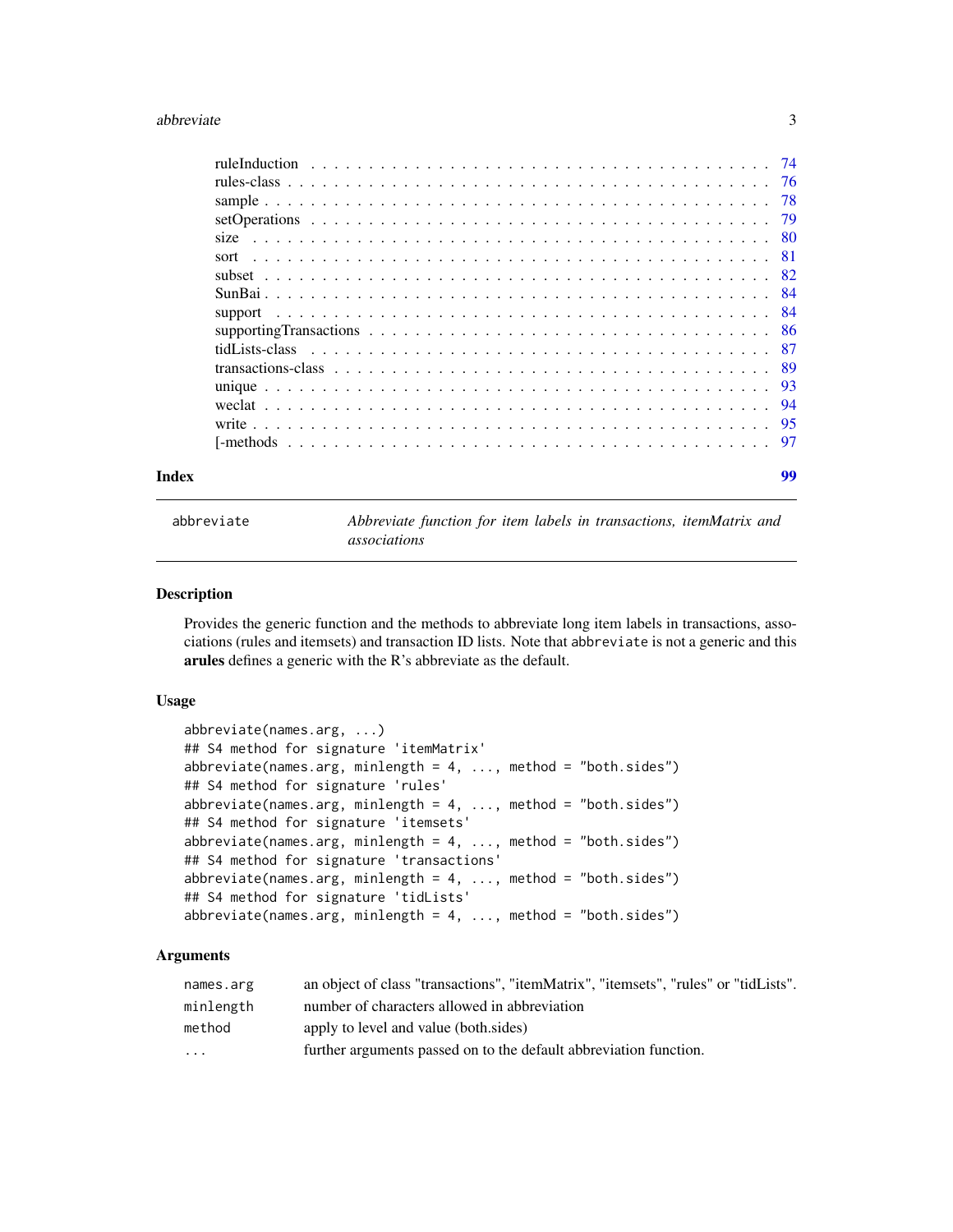# <span id="page-3-0"></span>Author(s)

Sudheer Chelluboina and Michael Hahsler based on code by Martin Vodenicharov.

#### See Also

[abbreviate](#page-2-1) in base.

# Examples

```
data(Adult)
inspect(head(Adult, 1))
```

```
Adult_abbr <- abbreviate(Adult, 15)
inspect(head(Adult_abbr, 1))
```
addComplement *Add Complement-items to Transactions*

# Description

Provides the generic function addComplement and the S4 methods for transactions. This function adds for given items complement items. That is it adds an artificial item to each transactions which does not contain the original item.

### Usage

addComplement(x, labels, complementLabels=NULL)

#### Arguments

x an object of class transactions.

labels character strings; item labels for which complements should be created.

complementLabels

character strings; labels for the artificial complement-items. If omitted then the original label is prepended by "!" to form the complement-item label.

#### Value

Returns an object of class transactions with complement-items added.

# Author(s)

Michael Hahsler

# See Also

[transactions-class](#page-88-1), [merge](#page-64-1)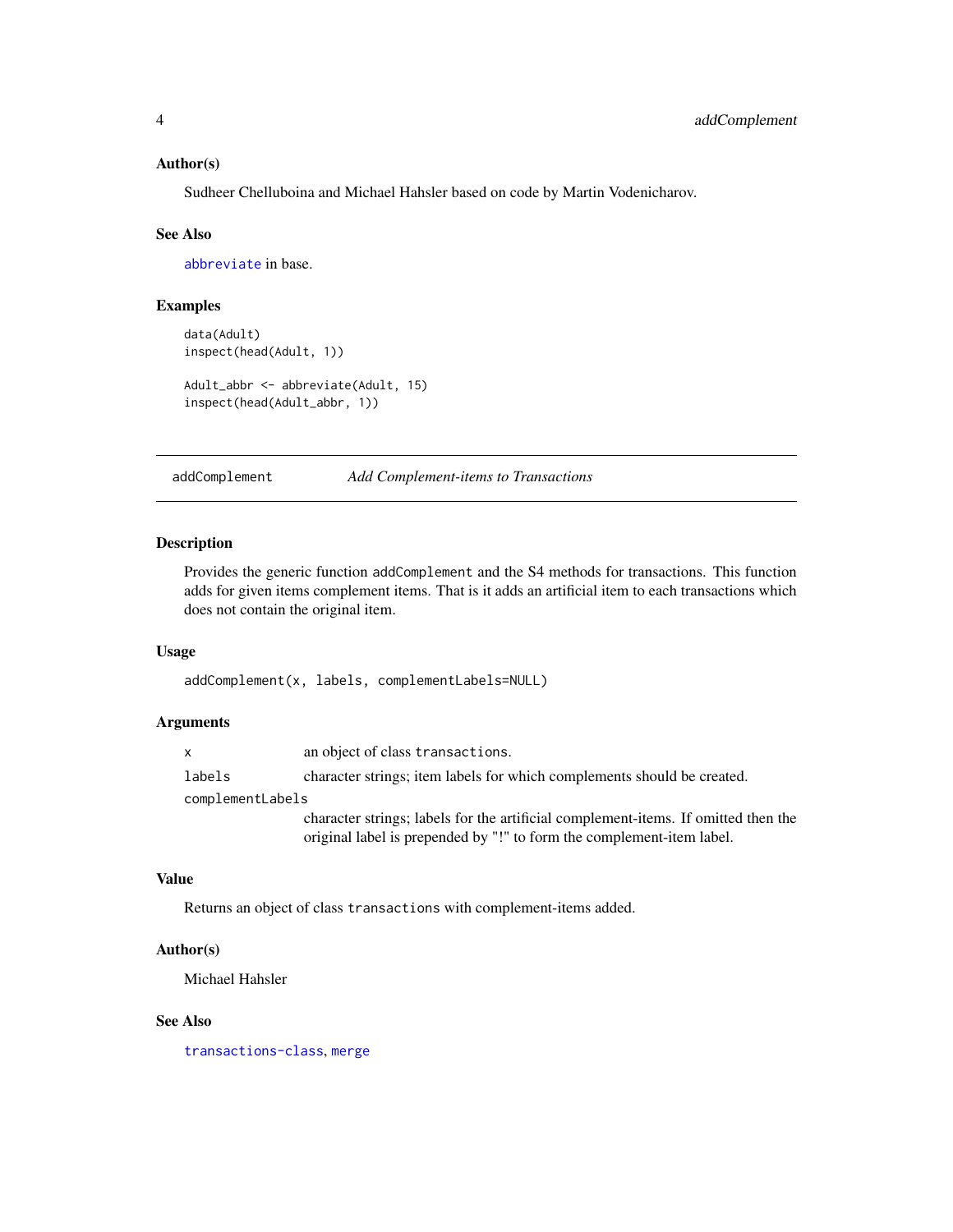#### <span id="page-4-0"></span>Adult 5

# Examples

```
data("Groceries")
## add a complement-items for "whole milk" and "other vegetables"
g2 <- addComplement(Groceries, c("whole milk", "other vegetables"))
inspect(head(g2, 3))
## use a custom label for the complement-item
g2 <- addComplement(g2, "coffee", "NO coffee")
inspect(head(g2, 3))
```
Adult *Adult Data Set*

#### Description

The AdultUCI data set contains the questionnaire data of the "Adult" database (originally called the "Census Income" Database) formatted as a data.frame. The Adult data set contains the data already prepared and coerced to [transactions](#page-88-1) for use with arules.

#### Usage

```
data("Adult")
data("AdultUCI")
```
#### Format

The AdultUCI data set contains a data frame with 48842 observations on the following 15 variables.

age a numeric vector.

- workclass a factor with levels Federal-gov, Local-gov, Never-worked, Private, Self-emp-inc, Self-emp-not-inc, State-gov, and Without-pay.
- education an ordered factor with levels Preschool < 1st-4th < 5th-6th < 7th-8th < 9th < 10th < 11th < 12th < HS-grad < Prof-school < Assoc-acdm < Assoc-voc < Some-college < Bachelors < Masters < Doctorate.

education-num a numeric vector.

- marital-status a factor with levels Divorced, Married-AF-spouse, Married-civ-spouse, Married-spouse-absent, Never-married, Separated, and Widowed.
- occupation a factor with levels Adm-clerical, Armed-Forces, Craft-repair, Exec-managerial, Farming-fishing, Handlers-cleaners, Machine-op-inspct, Other-service, Priv-house-serv, Prof-specialty, Protective-serv, Sales, Tech-support, and Transport-moving.
- relationship a factor with levels Husband, Not-in-family, Other-relative, Own-child, Unmarried, and Wife.

race a factor with levels Amer-Indian-Eskimo, Asian-Pac-Islander, Black, Other, and White.

sex a factor with levels Female and Male.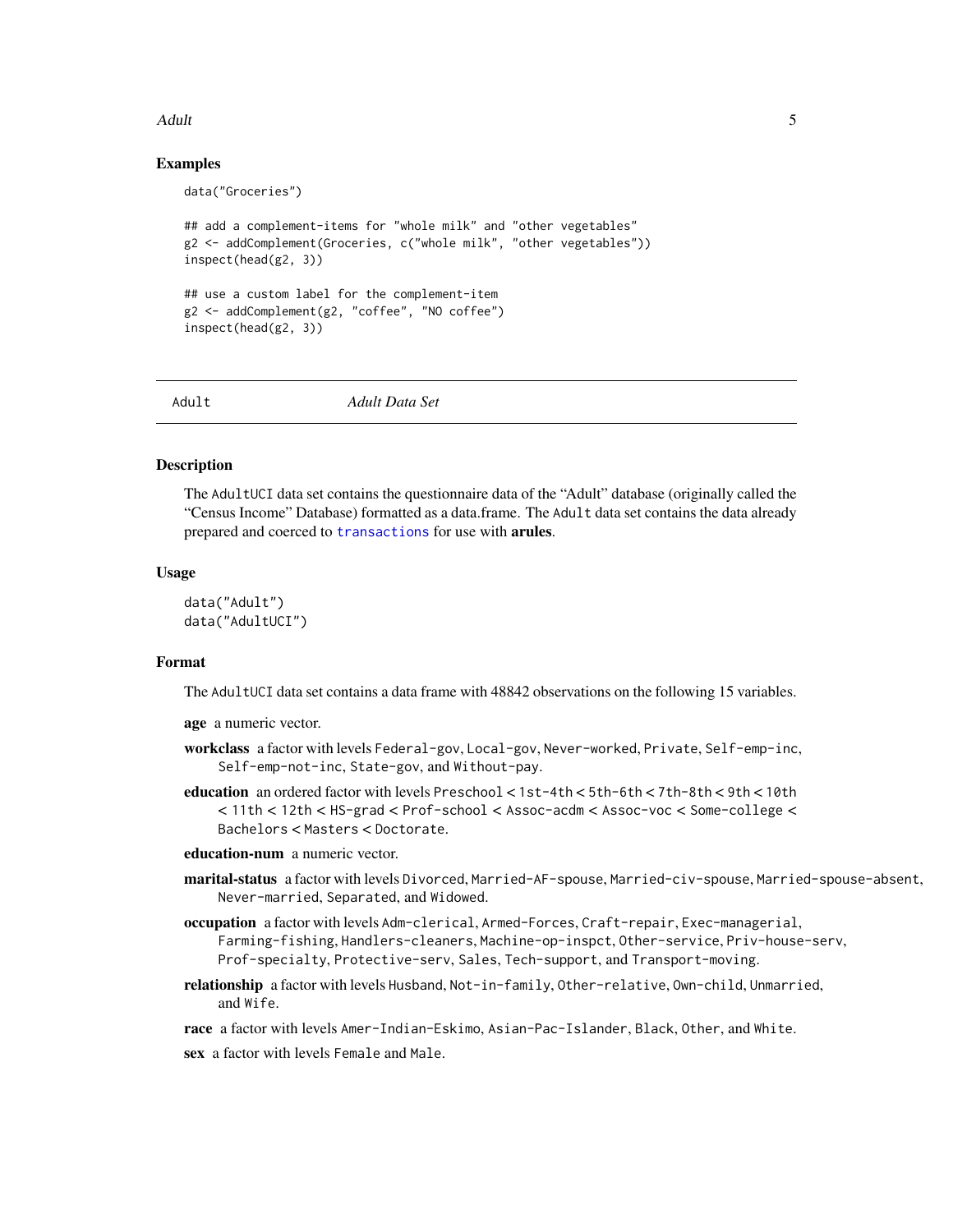6 and the contract of the contract of the contract of the contract of the contract of the contract of the contract of the contract of the contract of the contract of the contract of the contract of the contract of the cont

capital-gain a numeric vector.

capital-loss a numeric vector.

fnlwgt a numeric vector.

hours-per-week a numeric vector.

native-country a factor with levels Cambodia, Canada, China, Columbia, Cuba, Dominican-Republic, Ecuador, El-Salvador, England, France, Germany, Greece, Guatemala, Haiti, Holand-Netherlands, Honduras, Hong, Hungary, India, Iran, Ireland, Italy, Jamaica, Japan, Laos, Mexico, Nicaragua, Outlying-US(Guam-USVI-etc), Peru, Philippines, Poland, Portugal, Puerto-Rico, Scotland, South, Taiwan, Thailand, Trinadad&Tobago, United-States, Vietnam, and Yugoslavia.

income an ordered factor with levels small < large.

# Details

The "Adult" database was extracted from the census bureau database found at [http://www.census.](http://www.census.gov/) [gov/](http://www.census.gov/) in 1994 by Ronny Kohavi and Barry Becker, Data Mining and Visualization, Silicon Graphics. It was originally used to predict whether income exceeds USD 50K/yr based on census data. We added the attribute income with levels small and large (>50K).

We prepared the data set for association mining as shown in the section Examples. We removed the continuous attribute fnlwgt (final weight). We also eliminated education-num because it is just a numeric representation of the attribute education. The other 4 continuous attributes we mapped to ordinal attributes as follows:

age cut into levels Young  $(0-25)$ , Middle-aged  $(26-45)$ , Senior  $(46-65)$  and Old  $(66+)$ .

- hours-per-week cut into levels Part-time (0-25), Full-time (25-40), Over-time (40-60) and Too-much  $(60+)$ .
- capital-gain and capital-loss each cut into levels None  $(0)$ , Low  $(0 <$  median of the values greater zero  $<$  max) and High ( $>=$ max).

# Author(s)

Michael Hahsler

#### Source

<http://www.ics.uci.edu/~mlearn/MLRepository.html>

#### References

A. Asuncion \& D. J. Newman (2007): UCI Repository of Machine Learning Databases. Irvine, CA: University of California, Department of Information and Computer Science.

The data set was first cited in Kohavi, R. (1996): Scaling Up the Accuracy of Naive-Bayes Classifiers: a Decision-Tree Hybrid. *Proceedings of the Second International Conference on Knowledge Discovery and Data Mining*.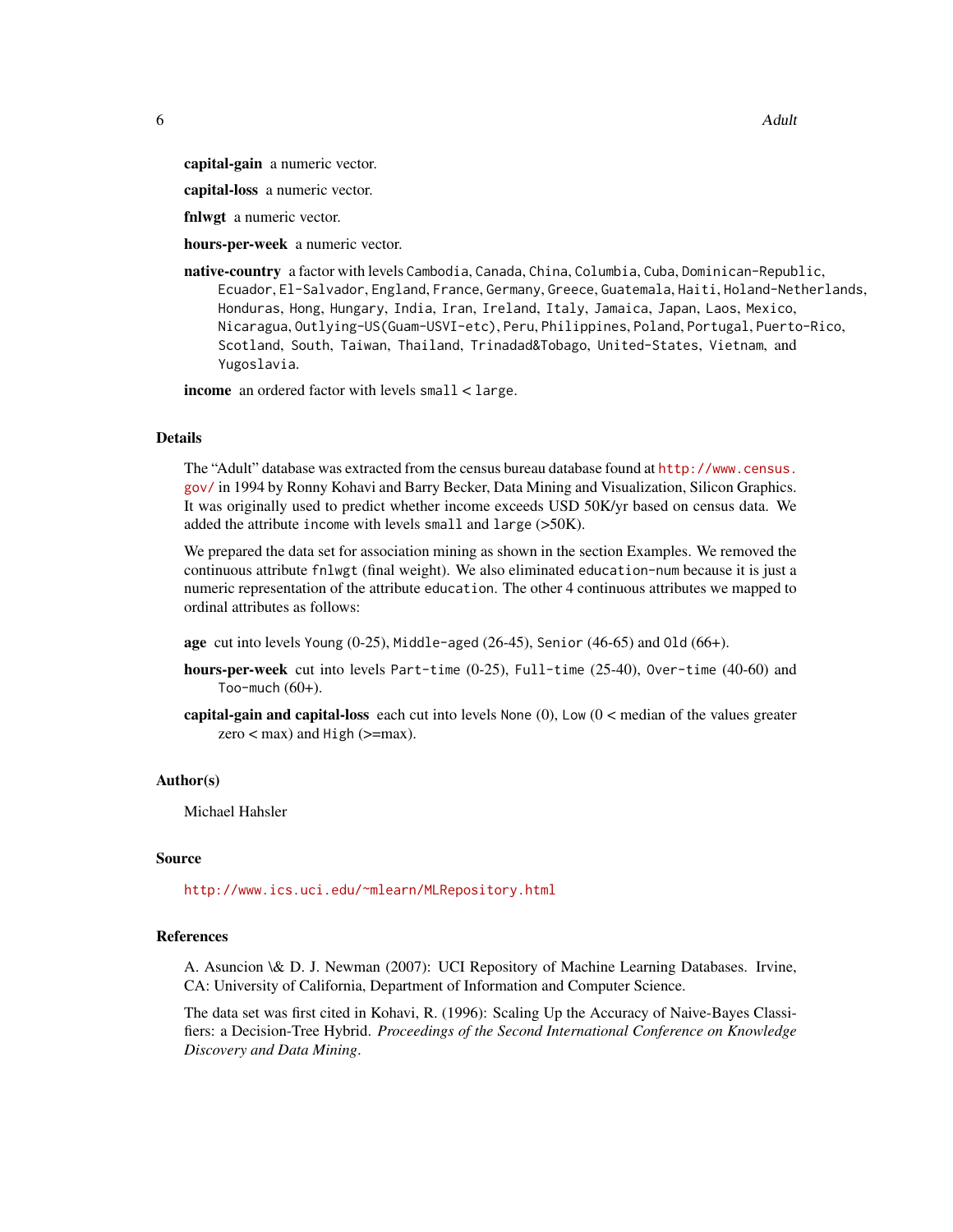#### <span id="page-6-0"></span>affinity that the contract of the contract of the contract of the contract of the contract of the contract of the contract of the contract of the contract of the contract of the contract of the contract of the contract of

# Examples

```
data("AdultUCI")
dim(AdultUCI)
AdultUCI[1:2,]
## remove attributes
AdultUCI[["fnlwgt"]] <- NULL
AdultUCI[["education-num"]] <- NULL
## map metric attributes
AdultUCI[[ "age"]] <- ordered(cut(AdultUCI[[ "age"]], c(15,25,45,65,100)),
  labels = c("Young", "Middle-aged", "Senior", "Old"))
AdultUCI[[ "hours-per-week"]] <- ordered(cut(AdultUCI[[ "hours-per-week"]],
  c(0,25,40,60,168)),
  labels = c("Part-time", "Full-time", "Over-time", "Workaholic"))
AdultUCI[[ "capital-gain"]] <- ordered(cut(AdultUCI[[ "capital-gain"]],
  c(-Inf,0,median(AdultUCI[[ "capital-gain"]][AdultUCI[[ "capital-gain"]]>0]),
  Inf)), labels = c("None", "Low", "High"))
AdultUCI[[ "capital-loss"]] <- ordered(cut(AdultUCI[[ "capital-loss"]],
  c(-Inf,0, median(AdultUCI[[ "capital-loss"]][AdultUCI[[ "capital-loss"]]>0]),
  Inf)), labels = c("None", "Low", "High")## create transactions
Adult <- as(AdultUCI, "transactions")
Adult
```
<span id="page-6-1"></span>affinity *Computing Affinity Between Items*

# Description

Provides the generic function affinity and the S4 methods to compute and return a similarity matrix with the affinities between items for a set of [transactions](#page-88-1).

#### Usage

```
affinity(x)
```
# Arguments

x a matrix or an object of class itemMatrix or transactions.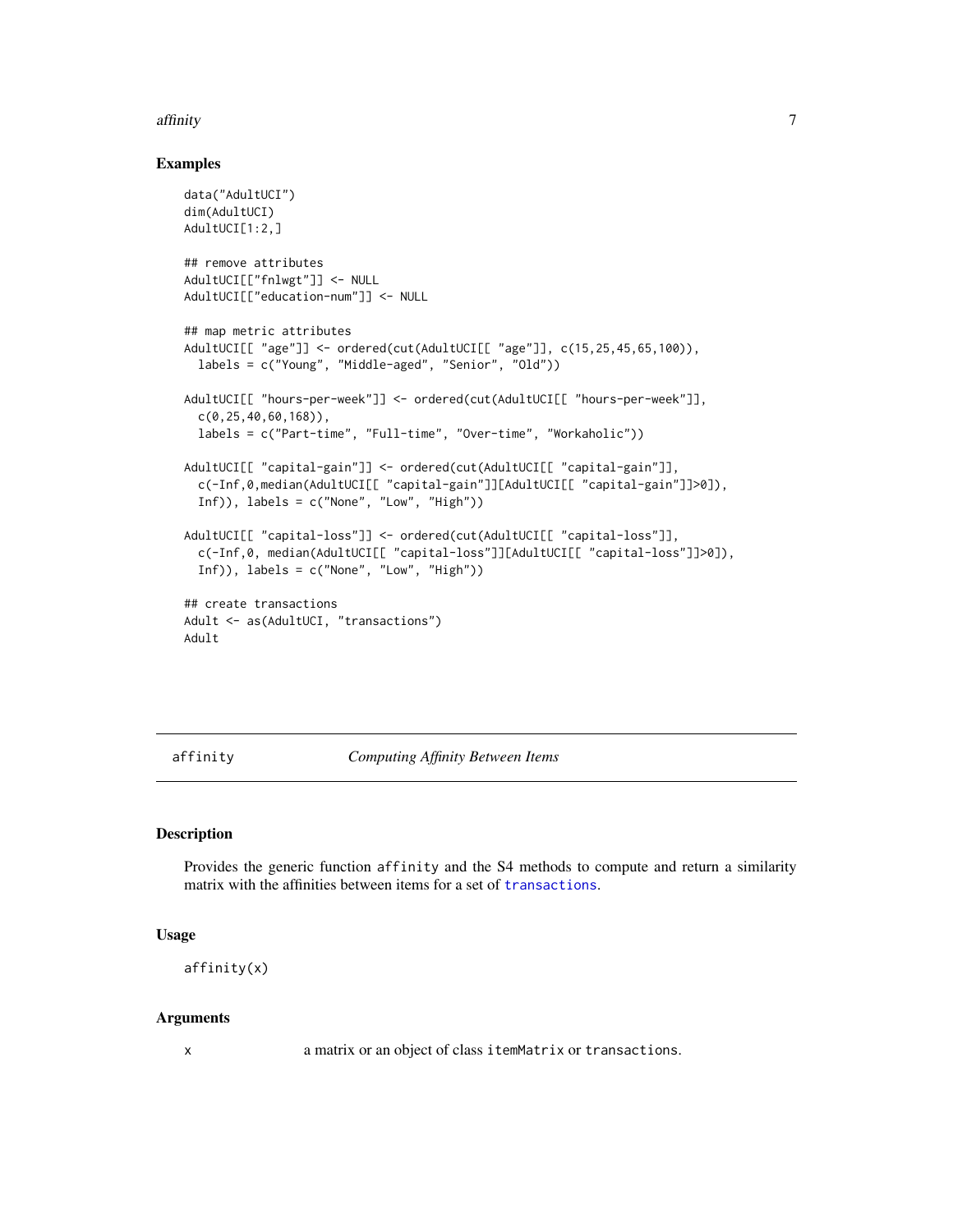# <span id="page-7-0"></span>Details

Affinity between the two items i and j is defined by Aggarwal et al. (2002) as

$$
A(i,j) = \frac{sup(\{i,j\})}{sup(\{i\}) + sup(\{j\}) - sup(\{i,j\})},
$$

where sup(.) is the support measure. This means that affinity is the *Jaccard similarity* between items.

# Value

returns an object of class ar\_similarity which represents the affinities between items in x.

#### Author(s)

Michael Hahsler

#### References

Charu C. Aggarwal, Cecilia Procopiuc, and Philip S. Yu (2002) Finding localized associations in market basket data, *IEEE Trans. on Knowledge and Data Engineering,* 14(1):51–62.

# See Also

[dissimilarity](#page-23-1), [ar\\_similarity-class](#page-67-1), [itemMatrix-class](#page-55-1)

# Examples

```
data("Adult")
## choose a sample, calculate affinities
s <- sample(Adult, 500)
s
a \leftarrow affinity(s)
image(a)
```
<span id="page-7-1"></span>APappearance-class *Class APappearance — Specifying the appearance Argument of Apriori to Implement Rule Templates*

# Description

Specifies the restrictions on the associations mined by [apriori](#page-9-1). These restrictions can implement certain aspects of rule templates described by Klemettinen (1994).

Note that appearance is only supported by the implementation of [apriori](#page-9-1).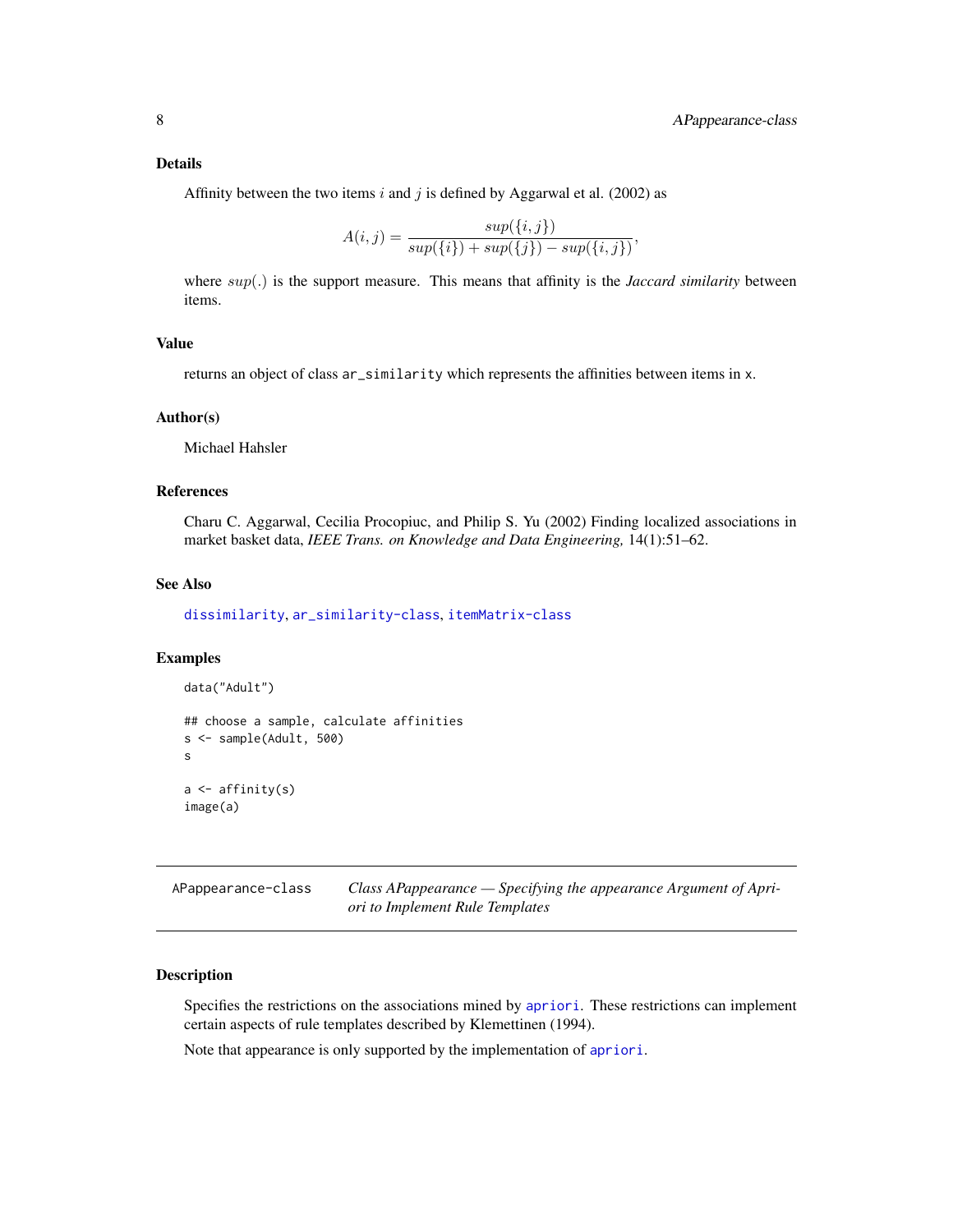# APappearance-class 9

# Objects from the Class

If appearance restrictions are used, an appearance object will be created automatically within the [apriori](#page-9-1) function using the information in the named list of the function's appearance argument. In this case, the item labels used in the list will be automatically matched against the items in the used transaction database. The list can contain the following elements:

- lhs, rhs, both, items, none: character vectors giving the labels of the items which can appear in the specified place (rhs, lhs or both for rules and items for itemsets). none specifies, that the items mentioned there cannot appear anywhere in the rule/itemset. Note that items cannot be specified in more than one place (i.e., you cannot specify an item in lhs and rhs, but have to specify it as both).
- default: one of "both", "lhs", "rhs", "none". Specified the default appearance for all items not explicitly mentioned in the other elements of the list. Leave unspecified and the code will guess the correct setting.

Objects can also be created by calls of the form new ("APappearance",  $\dots$ ). In this case, item IDs (column numbers of the transactions incidence matrix) have to be used instead of labels.

#### **Slots**

set: an integer scalar indicating how many items are specified for each of lhs, rhs, items, both and none

items: an integer vector of item IDs (column numbers)

labels: a character vector of item labels

default: a character scalar indicating the value for default appearance

#### Author(s)

Michael Hahsler and Bettina Gruen

# References

Christian Borgelt (2004) *Apriori — Finding Association Rules/Hyperedges with the Apriori Algorithm*. <www.borgelt.net/apriori.html>

M. Klemettinen, H. Mannila, P. Ronkainen, H. Toivonen and A. I. Verkamo (1994). Finding Interesting Rules from Large Sets of Discovered Association Rules. In *Proceedings of the Third International Conference on Information and Knowledge Management,* 401–407.

#### See Also

[apriori](#page-9-1)

# Examples

data("Adult")

```
## find only frequent itemsets which do not contain small or large income
is <- apriori(Adult, parameter = list(support= 0.1, target="frequent"),
```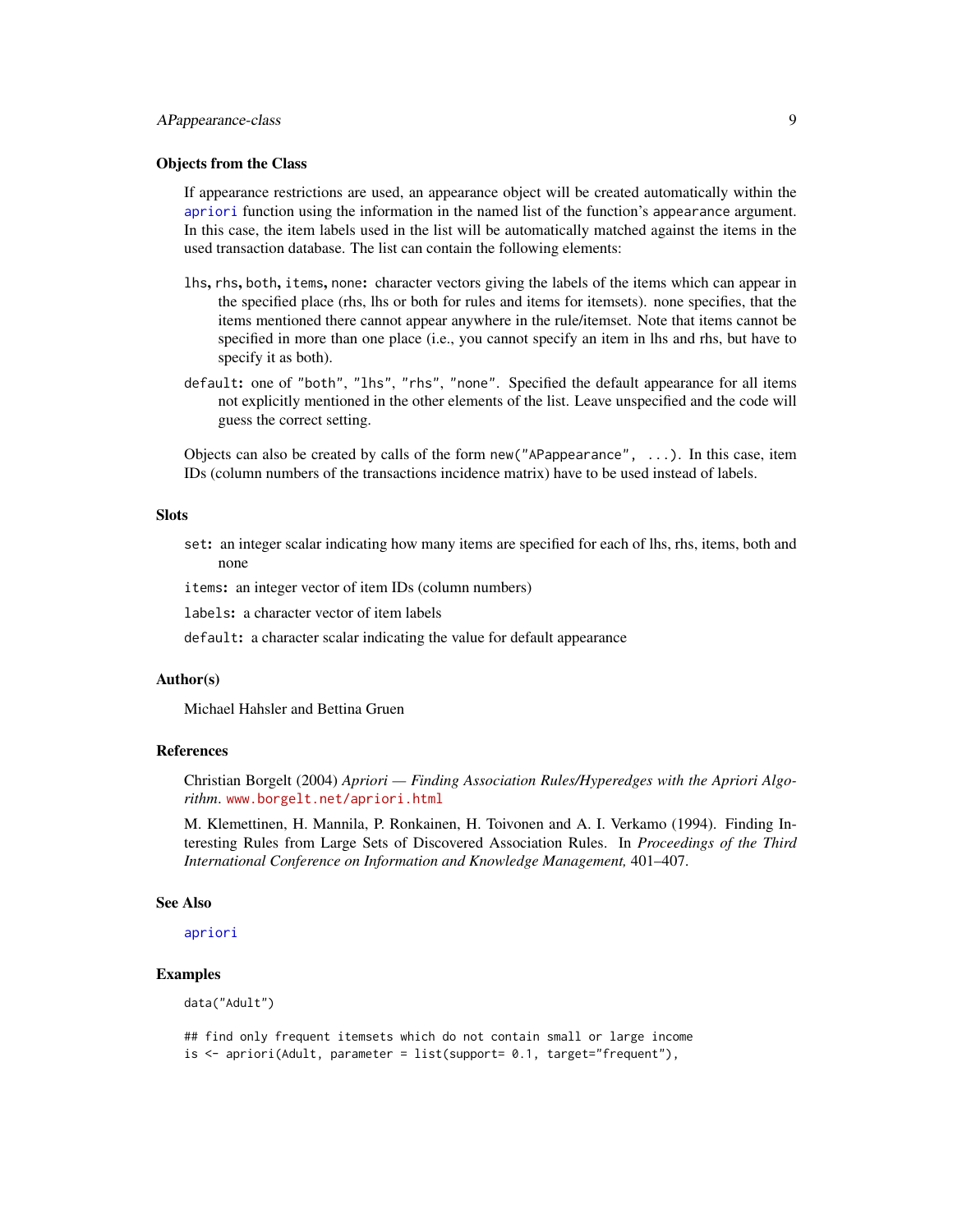```
appearance = list(name = c("income=small", "income=large"))itemFrequency(items(is))["income=small"]
itemFrequency(items(is))["income=large"]
## find itemsets that only contain small or large income, or young age
is <- apriori(Adult, parameter = list(support= 0.1, target="frequent"),
 appearance = list(items = c("income=small", "income=large", "age=Young")))
inspect(head(is))
## find only rules with income-related variables in the right-hand-side.
incomeItems <- grep("^income=", itemLabels(Adult), value = TRUE)
incomeItems
rules <- apriori(Adult, parameter = list(support=0.2, confidence = 0.5),
 appearance = list(rhs = incomeltems))inspect(head(rules))
## Note: For more complicated restrictions you have to mine all rules/itemsets and
## then filter the results afterwards.
```
#### <span id="page-9-1"></span>apriori *Mining Associations with Apriori*

#### Description

Mine frequent itemsets, association rules or association hyperedges using the Apriori algorithm. The Apriori algorithm employs level-wise search for frequent itemsets. The implementation of Apriori used includes some improvements (e.g., a prefix tree and item sorting).

#### Usage

apriori(data, parameter = NULL, appearance = NULL, control = NULL)

#### Arguments

| data       | object of class transactions or any data structure which can be coerced into<br>transactions (e.g., a binary matrix or data.frame).                                                                                                         |  |
|------------|---------------------------------------------------------------------------------------------------------------------------------------------------------------------------------------------------------------------------------------------|--|
| parameter  | object of class APparameter or named list. The default behavior is to mine<br>rules with minimum support of 0.1, minimum confidence of 0.8, maximum of 10<br>items (maxlen), and a maximal time for subset checking of 5 seconds (maxtime). |  |
| appearance | object of class APappearance or named list. With this argument item appear-<br>ance can be restricted (implements rule templates). By default all items can<br>appear unrestricted.                                                         |  |
| control    | object of class AP control or named list. Controls the algorithmic performance<br>of the mining algorithm (item sorting, report progress (verbose), etc.)                                                                                   |  |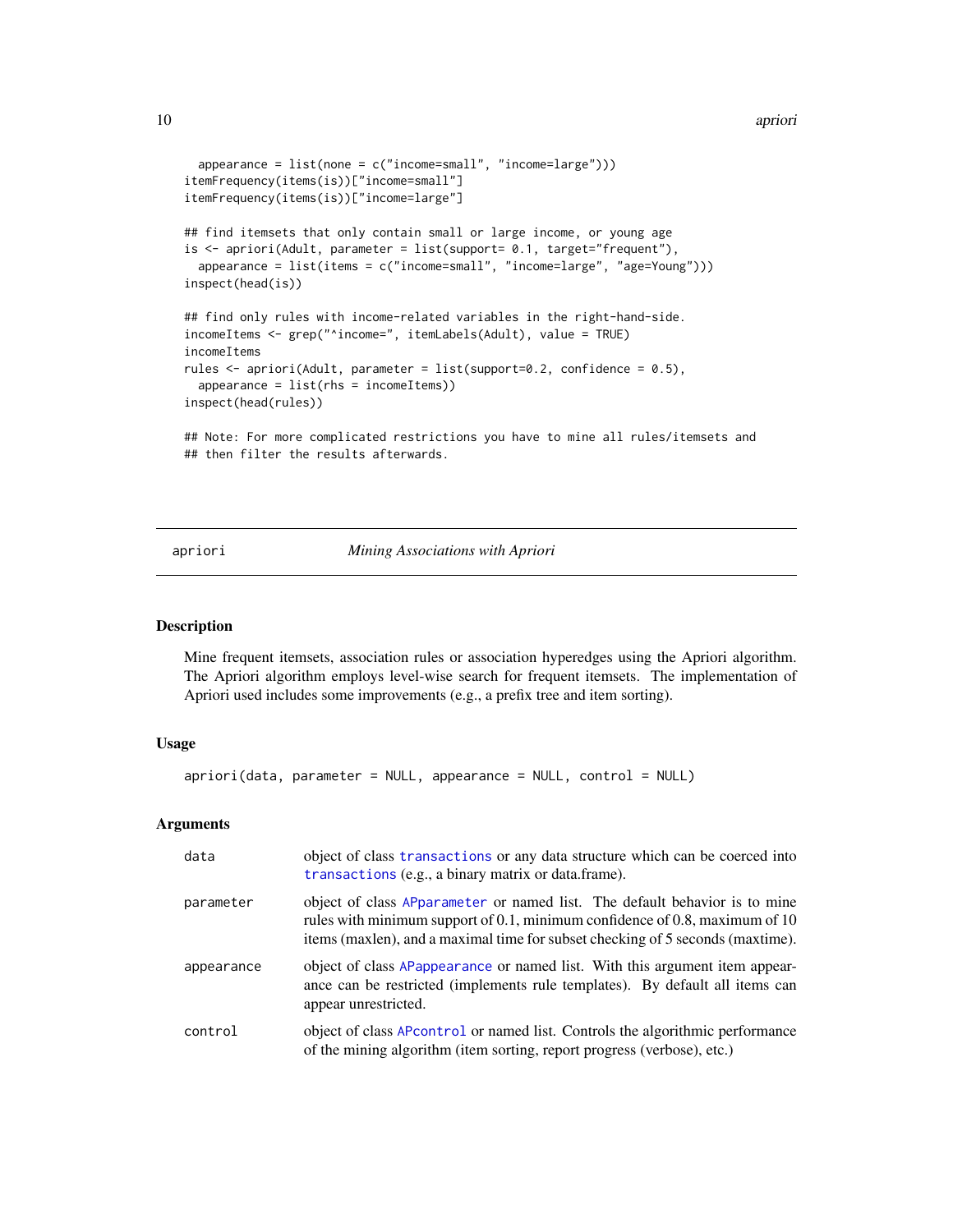#### apriori de la contrada de la contrada de la contrada de la contrada de la contrada de la contrada de la contra

#### Details

Calls the C implementation of the Apriori algorithm by Christian Borgelt for mining frequent itemsets, rules or hyperedges.

Note: Apriori only creates rules with one item in the RHS (Consequent)! The default value in [APparameter](#page-12-1) for minlen is 1. This means that rules with only one item (i.e., an empty antecedent/LHS) like

$$
\{\} => \{ beer\}
$$

will be created. These rules mean that no matter what other items are involved, the item in the RHS will appear with the probability given by the rule's confidence (which equals the support). If you want to avoid these rules then use the argument parameter=list(minlen=2).

Notes on run time and memory usage: If the minimum support is chosen too low for the dataset, then the algorithm will try to create an extremely large set of itemsets/rules. This will result in very long run time and eventually the process will run out of memory. To prevent this, the default maximal length of itemsets/rules is restricted to 10 items (via the parameter element maxlen=10) and the time for checking subsets is limited to 5 seconds (via maxtime=5). The output will show if you hit these limits in the "checking subsets" line of the output. The time limit is only checked when the subset size increases, so it may run significantly longer than what you specify in maxtime. Setting maxtime=0 disables the time limit.

Interrupting execution with Control-C/Esc is not recommended. Memory cleanup will be prevented resulting in a memory leak. Also, interrupts are only checked when the subset size increases, so it may take some time till the execution actually stops.

# Value

Returns an object of class [rules](#page-75-1) or [itemsets](#page-59-1).

# Author(s)

Michael Hahsler and Bettina Gruen

#### References

R. Agrawal, T. Imielinski, and A. Swami (1993) Mining association rules between sets of items in large databases. In *Proceedings of the ACM SIGMOD International Conference on Management of Data*, pages 207–216, Washington D.C.

Christian Borgelt and Rudolf Kruse (2002) Induction of Association Rules: Apriori Implementation. *15th Conference on Computational Statistics* (COMPSTAT 2002, Berlin, Germany) Physica Verlag, Heidelberg, Germany.

Christian Borgelt (2003) Efficient Implementations of Apriori and Eclat. *Workshop of Frequent Item Set Mining Implementations* (FIMI 2003, Melbourne, FL, USA).

APRIORI Implementation: <www.borgelt.net/apriori.html>

#### See Also

[APparameter-class](#page-12-1), [APcontrol-class](#page-11-1), [APappearance-class](#page-7-1), [transactions-class](#page-88-1), [itemsets-class](#page-59-1), [rules-class](#page-75-1)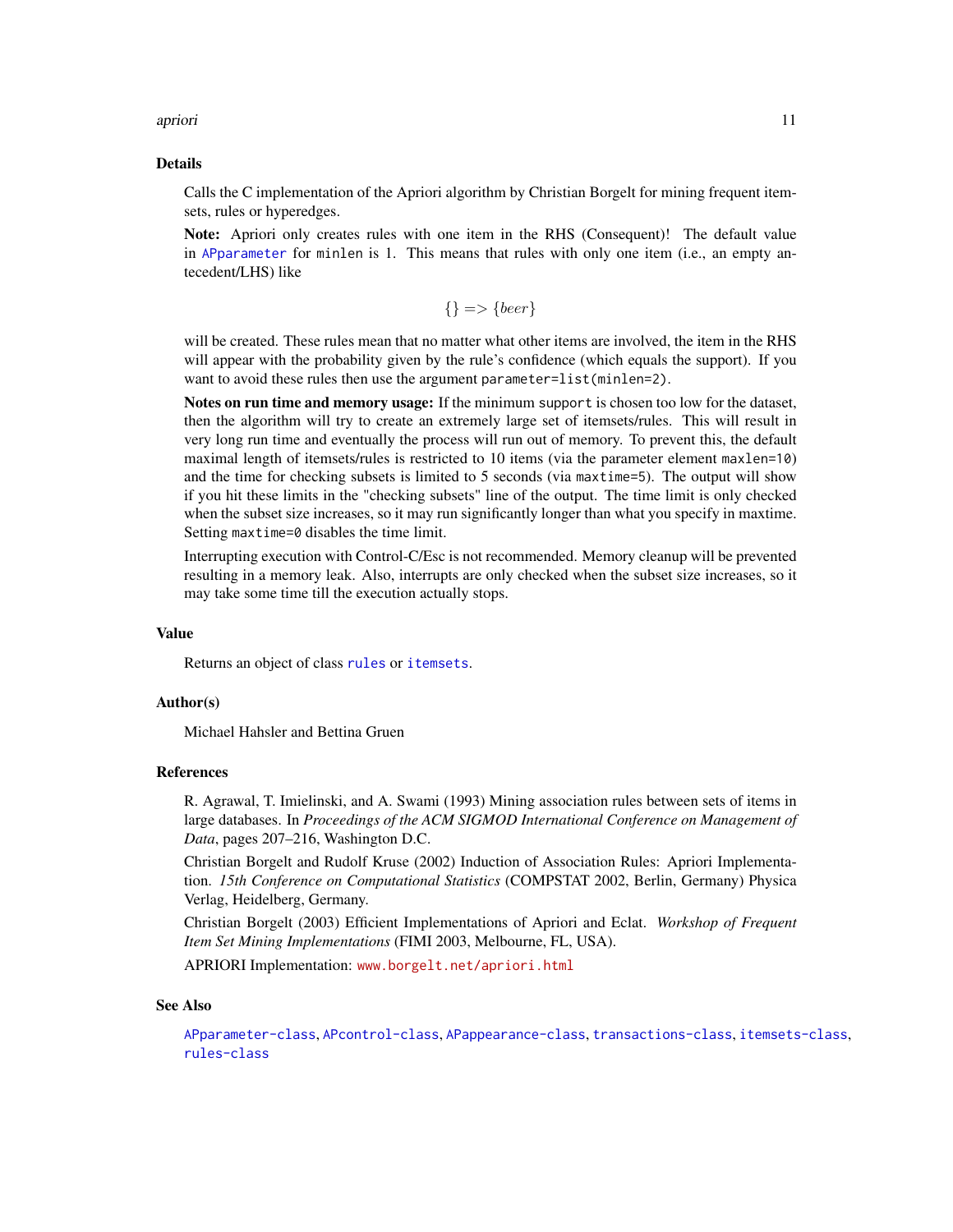# Examples

```
data("Adult")
## Mine association rules.
rules <- apriori(Adult,
parameter = list(supp = 0.5, conf = 0.9, target = "rules"))summary(rules)
```
AScontrol-classes *Classes AScontrol, APcontrol, ECcontrol — Specifying the control Argument of apriori() and eclat()*

# <span id="page-11-1"></span>Description

The AScontrol class holds the algorithmic parameters for the used mining algorithms. APcontrol and ECcontrol directly extend AScontrol with additional slots for parameters only suitable for the algorithms Apriori (APcontrol) and Eclat (ECcontrol).

# Objects from the Class

A suitable default control object will be automatically created by the [apriori](#page-9-1) or the [eclat](#page-27-1) function. By specifying a named list (names equal to slots) as control argument for the [apriori](#page-9-1) or the [eclat](#page-27-1) function, default values can be replaced by the values in the list. Objects can also be created by calls of the form new("APcontrol", ...) or new("ECcontrol", ...).

# Slots

Common slots defined in AScontrol:

sort: an integer scalar indicating how to sort items with respect to their frequency: (default: 2)

- 1: ascending
- -1: descending
- 0: do not sort
- 2: ascending
- -2: descending with respect to transaction size sum

verbose: a logical indicating whether to report progress

Additional slots for Apriori in APcontrol:

filter: a numeric scalar indicating how to filter unused items from transactions (default: 0.1)

- $= 0$ : do not filter items with respect to. usage in sets
- $< 0$ : fraction of removed items for filtering
- > 0: take execution times ratio into account

tree: a logical indicating whether to organize transactions as a prefix tree (default: TRUE)

heap: a logical indicating whether to use heapsort instead of quicksort to sort the transactions (default: TRUE)

<span id="page-11-0"></span>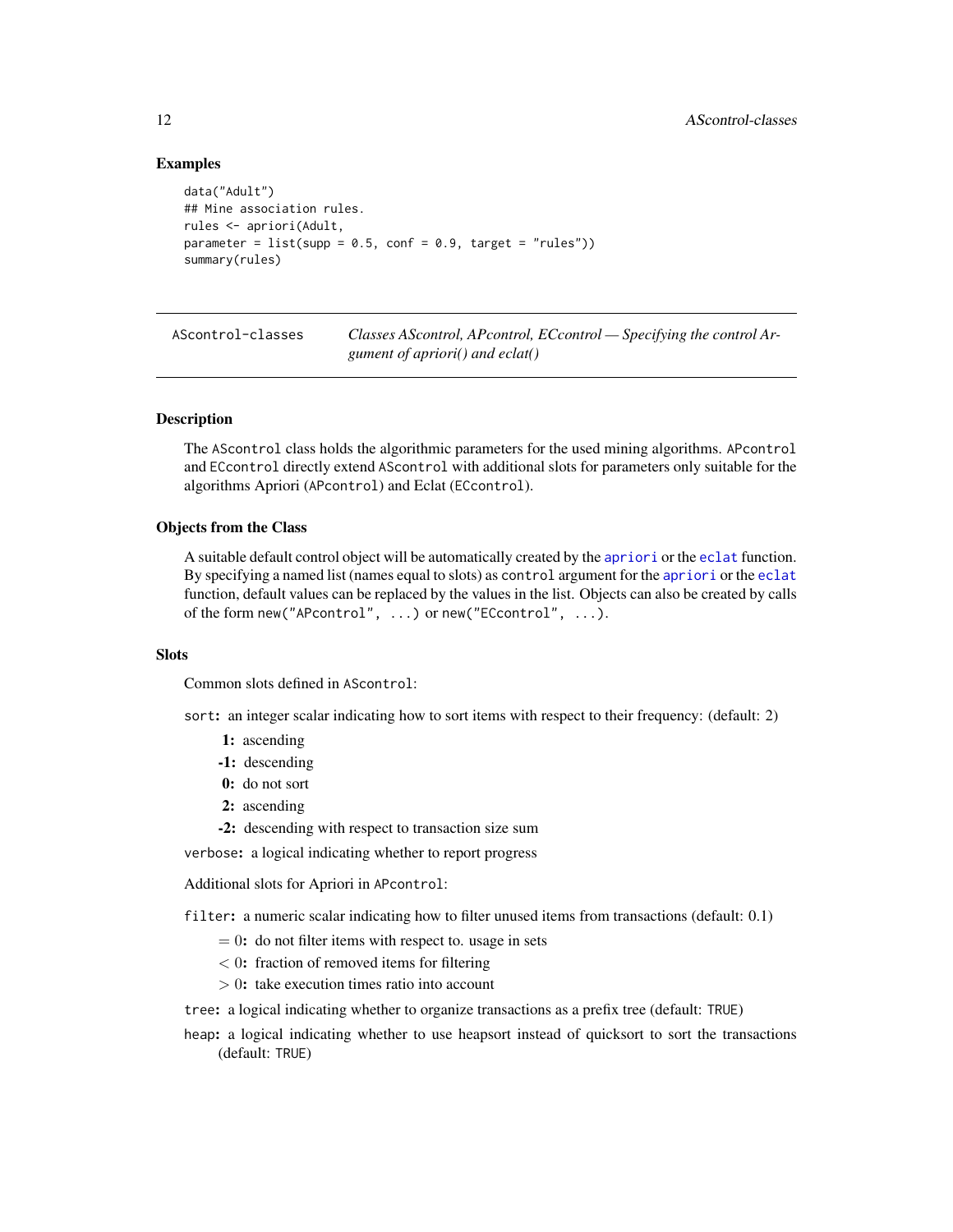<span id="page-12-0"></span>memopt: a logical indicating whether to minimize memory usage instead of maximize speed (default: FALSE)

load: a logical indicating whether to load transactions into memory (default: TRUE)

Additional slots for Eclat in ECcontrol:

sparse: a numeric value for the threshold for sparse representation (default: 7)

#### Methods

```
coerce signature(from = "NULL", to = "APcontrol")
coerce signature(from = "list", to = "APcontrol")
coerce signature(from = "NULL", to = "ECcontrol")
coerce signature(from = "list", to = "EControl")
```
#### Author(s)

Michael Hahsler and Bettina Gruen

# References

Christian Borgelt (2004) *Apriori — Finding Association Rules/Hyperedges with the Apriori Algorithm*. <www.borgelt.net/apriori.html>

# See Also

[apriori](#page-9-1), [eclat](#page-27-1)

ASparameter-classes *Classes ASparameter, APparameter, ECparameter — Specifying the parameter Argument of apriori() and eclat()*

# <span id="page-12-1"></span>Description

The ASparameter class holds the mining parameters (e.g., minimum support) for the used mining algorithms. APparameter and ECparameter directly extend ASparameter with additional slots for parameters only suitable for the Apriori (APparameter) or the Eclat algorithms (ECparameter).

# Objects from the Class

A suitable default parameter object will be automatically created by the [apriori](#page-9-1) or the [eclat](#page-27-1) function. By specifying a named list (names equal to slots) as parameter argument for the [apriori](#page-9-1) or the [eclat](#page-27-1) function, default values can be replaced by the values in the list. Objects can be created by calls of the form new("APparameter", ...) or new("ECparameter", ...).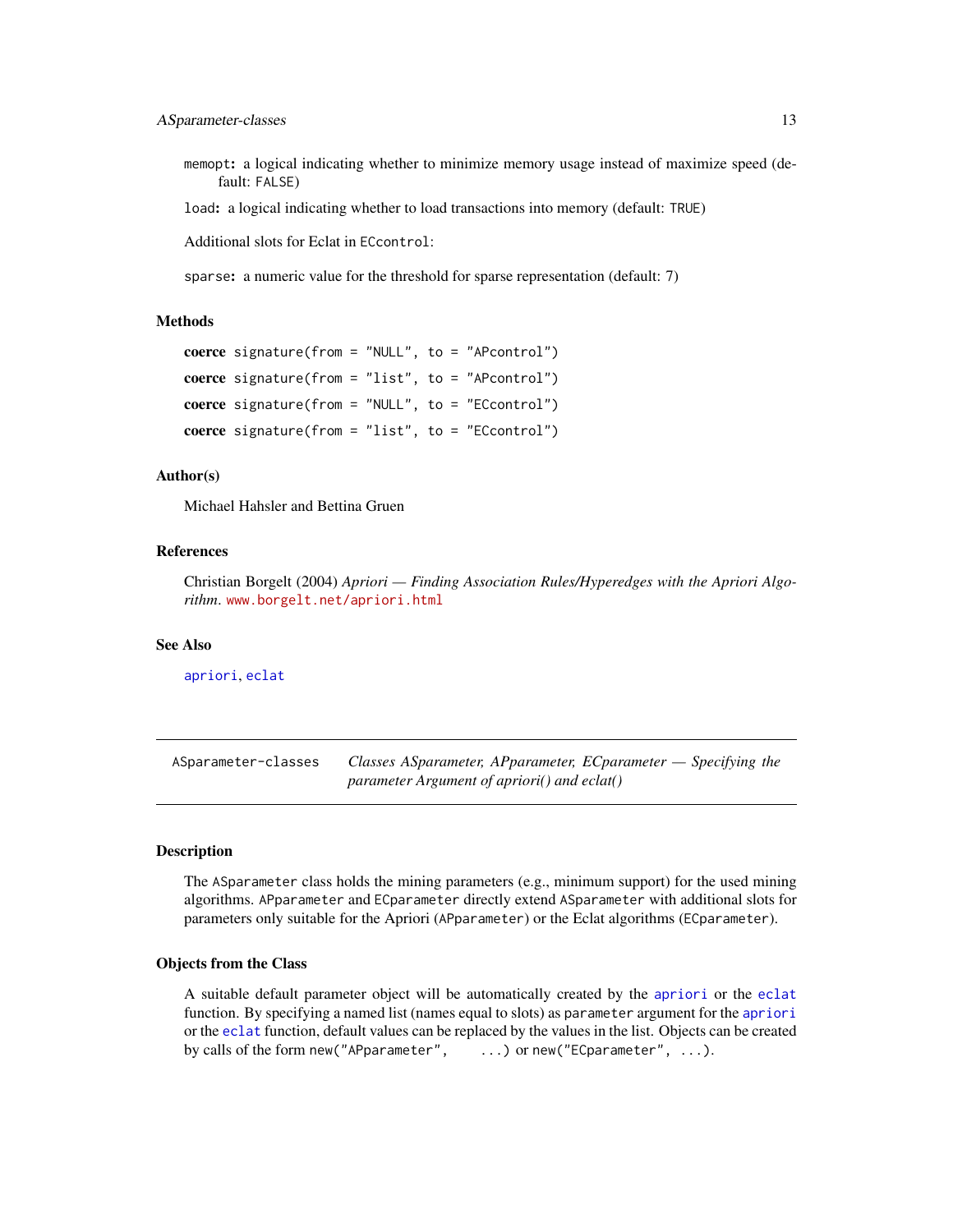# **Slots**

Common slots defined in ASparameter:

support: a numeric value for the minimal support of an item set (default: 0.1) minlen: an integer value for the minimal number of items per item set (default: 1 item) maxlen: an integer value for the maximal number of items per item set (default: 10 items) target: a character string indicating the type of association mined. One of

- "frequent itemsets"
- "maximally frequent itemsets"
- "closed frequent itemsets"
- "rules" (only available for Apriori; use [ruleInduction](#page-73-1) for eclat.)
- "hyperedgesets" (only available for Apriori; see references for the definition of association hyperedgesets)
- ext: a logical indicating whether to produce extended information on quality measures (e.g., lhs.support) (default: FALSE)

Additional slots for Apriori in APparameter:

- confidence: a numeric value for the minimal confidence of rules/association hyperedges (default: 0.8). For frequent itemsets it is set to NA.
- smax: a numeric value for the maximal support of itemsets/rules/hyperedgesets (default: 1)
- arem: a character string indicating the used additional rule evaluation measure (default: "none") given by one of
	- "none": no additional evaluation measure

"diff": absolute confidence difference

- "quot": difference of confidence quotient to 1
- "aimp": absolute difference of improvement to 1
- "info": information difference to prior
- "chi2": normalized  $\chi^2$  measure
- aval: a logical indicating whether to return the additional rule evaluation measure selected with arem.
- minval: a numeric value for the minimal value of additional evaluation measure selected with arem (default: 0.1)
- originalSupport: a logical indicating whether to use for minimum support the original definition of the support of a rule (lhs and rhs) instead of lhs support. Make sure to use  $ext$  = TRUE if originalSupport is set to FALSE (default: TRUE)
- maxtime: Time limit in seconds for checking subsets. maxtime=0 disables the time limit. (default: 5 seconds)
- Additional slots for Eclat in ECparameter:
- tidLists: a logical indicating whether to return also a list of supporting transactions (transaction IDs) (default: FALSE)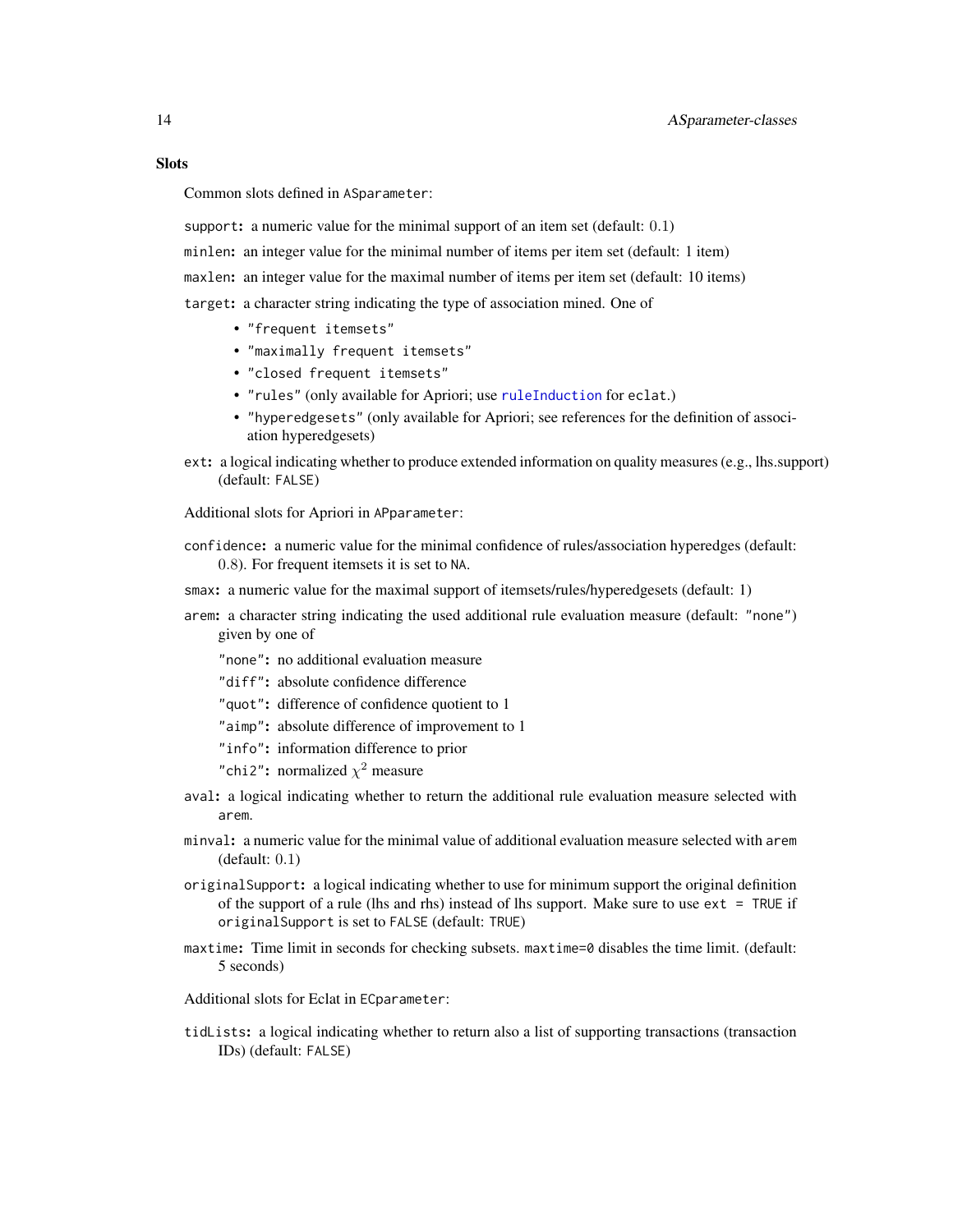#### <span id="page-14-0"></span>associations-class 15

#### **Methods**

```
coerce signature(from = "NULL", to = "APparameter")
coerce signature(from = "list", to = "APparameter")
coerce signature(from = "NULL", to = "ECparameter")
coerce signature(from = "list", to = "ECparameter")
show signature(object = "ASparameter")
```
# Author(s)

Michael Hahsler and Bettina Gruen

# References

Christian Borgelt (2004) *Apriori — Finding Association Rules/Hyperedges with the Apriori Algorithm*. <www.borgelt.net/apriori.html>

#### See Also

[apriori](#page-9-1), [eclat](#page-27-1), [weclat](#page-93-1) (for weighted rule mining), [ruleInduction](#page-73-1)

<span id="page-14-1"></span>associations-class *Class associations - A Set of Associations*

#### Description

The associations class is a virtual class which is extended to represent mining result (e.g., sets of itemsets or rules). The class provides accessors for the quality slot and a method for sorting the associations.

# Objects from the Class

A virtual class: No objects may be created from it.

# **Slots**

- quality: a data.frame for quality measures (e.g., interest measures as support or confidence). Each quality measure is a named vector with the same length as the number of elements in the set of associations and each vector element belongs to the association with the same index.
- info: a list which is used to store algorithm specific mining information. Typically it contains a least the elements "data" (name of the transaction data set), "ntransactions" (length of the data set), "support" (the minimum support used for mining).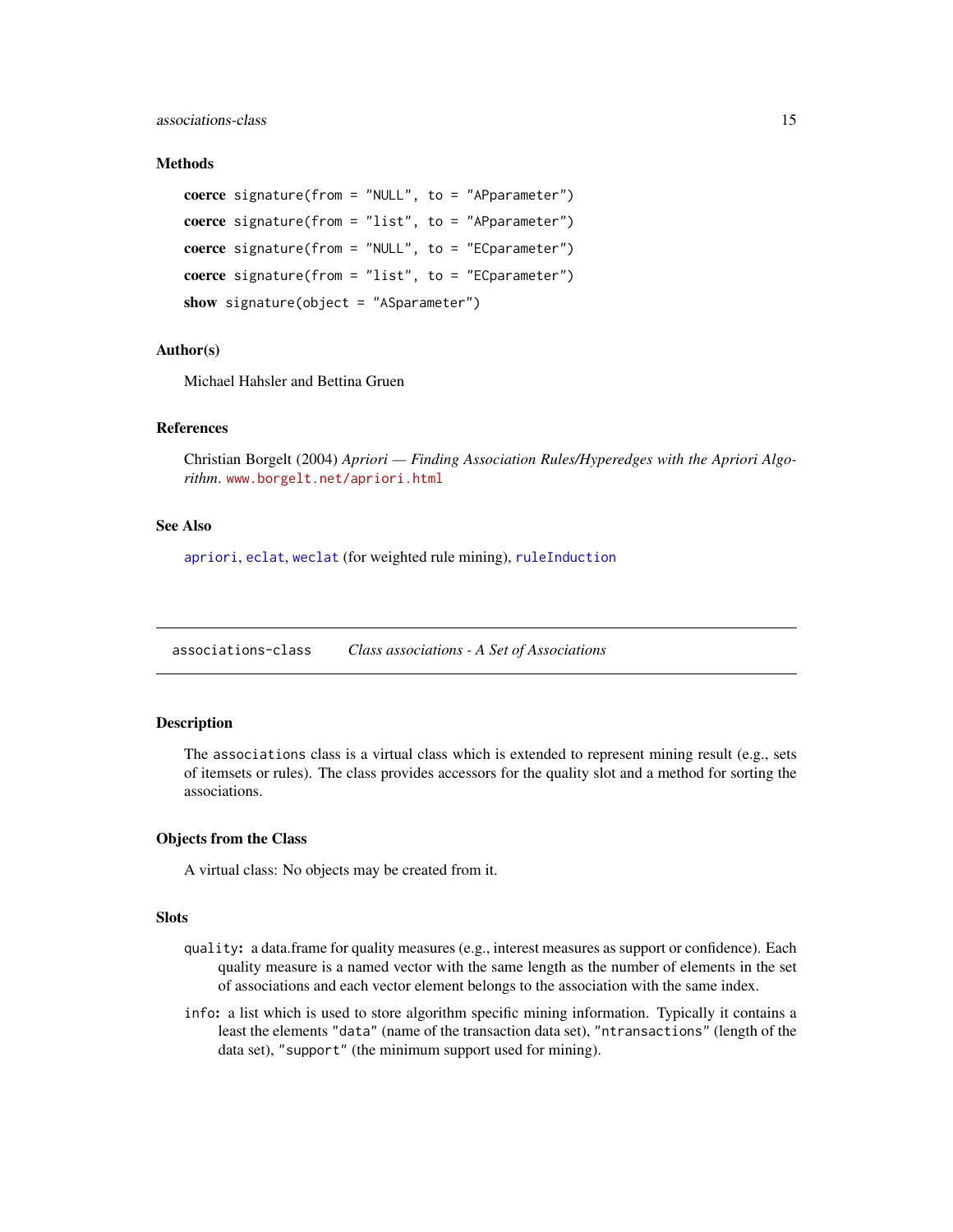#### Methods

 $info < -$  signature(x = "associations"); replaces the info list.

**info** signature( $x =$ "associations"); returns the info list.

- **items** signature( $x =$  "associations"); dummy method. This method has to be implemented by all subclasses of associations and return the items which make up each association as an object of class itemMatrix.
- labels signature(object = "associations"); dummy method. This method has to be implemented by all subclasses of associations and return a vector of length(object) of labels for the elements in the association.
- **length** signature( $x =$  "associations"); dummy method. This method has to be implemented by all subclasses of associations and return the number of elements in the association.
- quality  $\lt$  signature( $x = "associations")$ ; replaces the quality data.frame. The lengths of the vectors in the data.frame have to equal the number of associations in the set.

quality signature( $x = "associations")$ ; returns the quality data.frame.

show signature(object = "associations")

# Subclasses

[itemsets-class](#page-59-1), [rules-class](#page-75-1)

#### Author(s)

Michael Hahsler

#### See Also

[sort](#page-80-1), [write](#page-94-1), [length](#page-60-1), [is.subset](#page-49-1), [is.superset](#page-49-2), [sets](#page-78-1), [unique](#page-92-1), [itemMatrix-class](#page-55-1)

combine *Combining Objects*

#### **Description**

Provides the S4 methods to combine several objects based on [itemMatrix](#page-55-1) into a single object. Note, use [union](#page-78-1) rather than c to combine several mined [itemsets](#page-59-1) (or [rules](#page-75-1)) into a single set.

# Usage

```
## S4 method for signature 'itemMatrix'
c(x, \ldots, recursive = FALSE)
## S4 method for signature 'transactions'
c(x, \ldots, recursive = FALSE)
```
<span id="page-15-0"></span>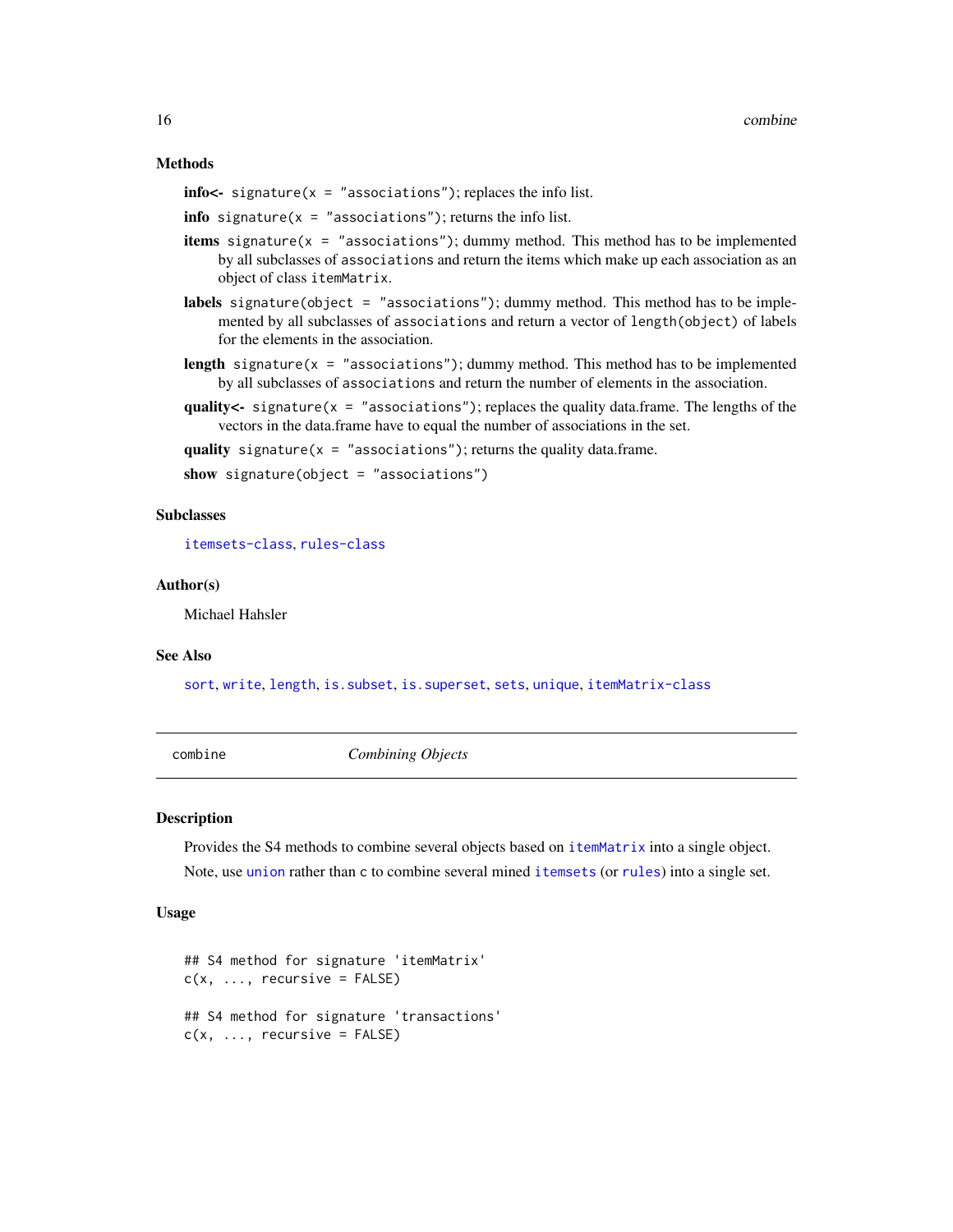#### combine the combine of the combine of the combine of the combine of the combine of the combine of the combine of the combine of the combine of the combine of the combine of the combine of the combine of the combine of the

```
## S4 method for signature 'rules'
c(x, \ldots, recursive = FALSE)
## S4 method for signature 'itemsets'
c(x, \ldots, recursive = FALSE)
```
# Arguments

|           | first object.                                                                                                                |
|-----------|------------------------------------------------------------------------------------------------------------------------------|
| $\ddotsc$ | further objects of the same class as x to be combined.                                                                       |
| recursive | a logical. If recursive=TRUE, the function recursively descends through lists<br>combining all their elements into a vector. |

# Value

An object of the same class as x.

# Author(s)

Michael Hahsler

# See Also

[itemMatrix-class](#page-55-1), [transactions-class](#page-88-1), [rules-class](#page-75-1), [itemsets-class](#page-59-1)

# Examples

```
data("Adult")
## combine transactions
a1 <- Adult[1:10]
a2 <- Adult[101:110]
aComb \leftarrow c(a1, a2)summary(aComb)
## combine rules (can contain the same rule multiple times)
r1 <- apriori(Adult[1:1000])
r2 <- apriori(Adult[1001:2000])
rComb \leq c(r1, r2)rComb
## union of rules (a set with only unique rules: same as unique(rComb))
rUnion <- union(r1,r2)
rUnion
```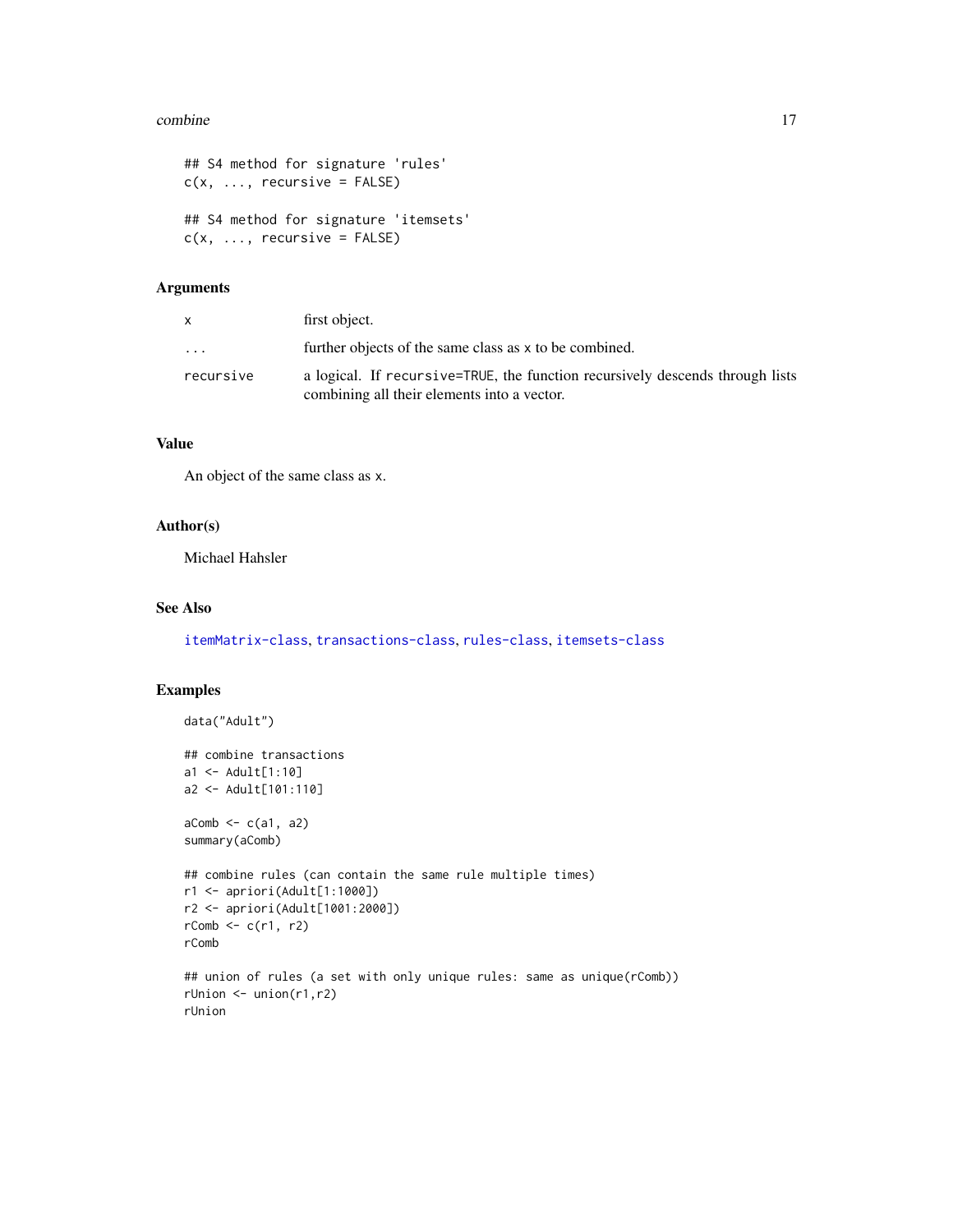<span id="page-17-0"></span>

# Description

Provides the generic function and the needed S4 method to calculate the coverage (support of the left-hand-side) of rules.

#### Usage

```
coverage(x, transactions = NULL, reuse = TRUE)
```
#### Arguments

| <b>X</b>     | the set of rules.                                                                                                     |
|--------------|-----------------------------------------------------------------------------------------------------------------------|
| transactions | the data set used to generate 'x'. Only needed if the quality slot of 'x' does not<br>contain support and confidence. |
| reuse        | reuse support and confidence stored in 'x' or recompute from transactions?                                            |

# Details

Coverage (also called cover or LHS-support) is the support of the left-hand-side of the rule, i.e.,  $supp(X)$ . It represents a measure of to how often the rule can be applied.

Coverage is quickly calculated from the rules quality measures (support and confidence) stored in the quality slot. If these values are not present, then the support of the LHS is counted using the data supplied in transactions.

Coverage is also one of the measures available via the function interestMeasures.

# Value

A numeric vector of the same length as x containing the coverage values for the sets in x.

# Author(s)

Michael Hahsler

# See Also

[interestMeasure](#page-37-1), [rules-class](#page-75-1)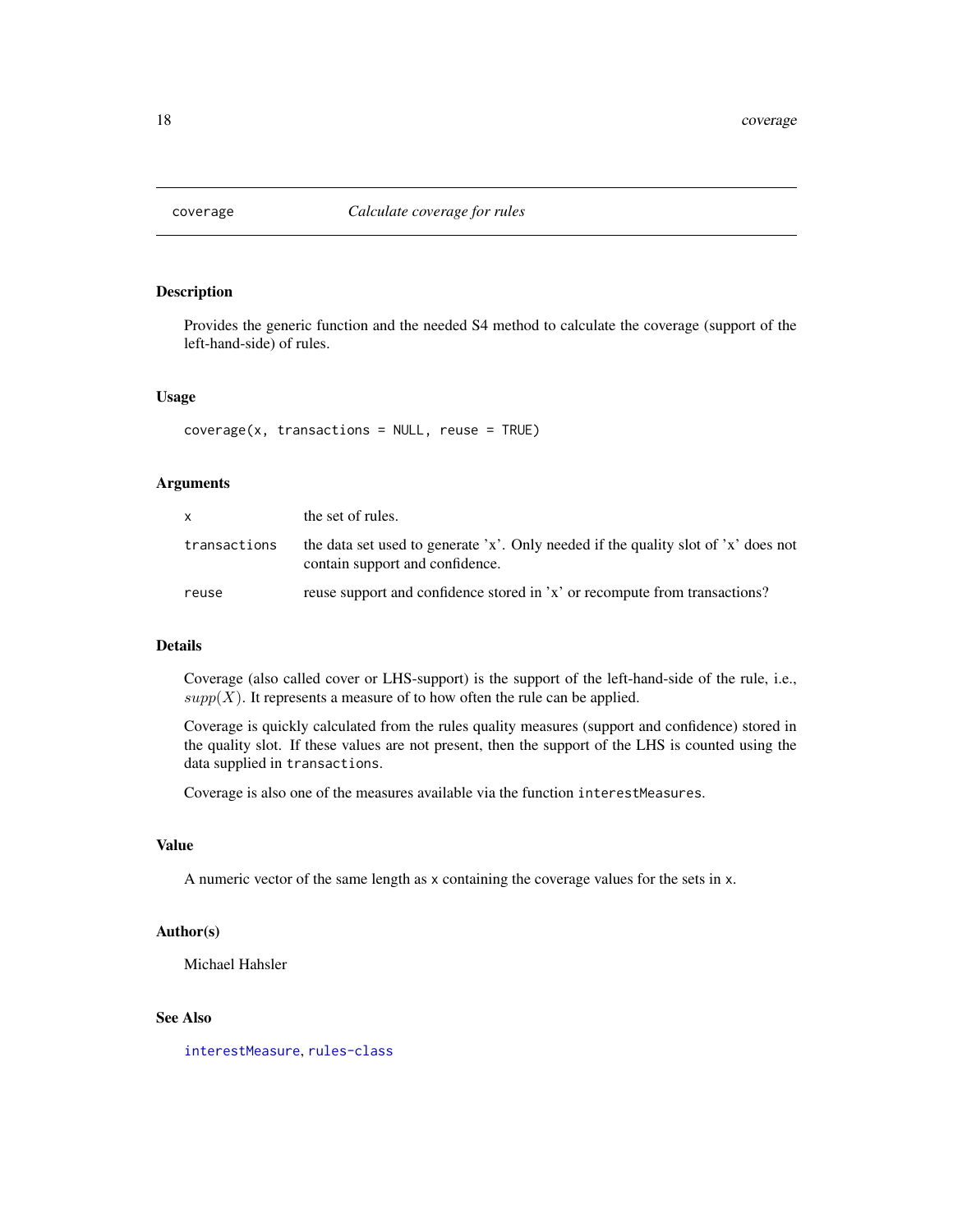#### <span id="page-18-0"></span>crossTable 2012 2013 2014 2022 2023 2024 2022 2022 2023 2024 2022 2023 2024 2022 2023 2024 2022 2023 2024 2022

# Examples

```
data("Income")
## find and some rules (we only use 5 rules here) and calculate coverage
rules <- apriori(Income)[1:5]
quality(rules) <- cbind(quality(rules), coverage = coverage(rules))
inspect(rules)
```
crossTable *Cross-tabulate joint occurrences across pairs of items*

# Description

Provides the generic function crossTable and the S4 method to cross-tabulate joint occurrences across pairs of items.

# Usage

```
crossTable(x, ...)
## S4 method for signature 'itemMatrix'
crossTable(x, measure = c("count", "support", "probability",
  "lift", "chiSquared"), sort = FALSE)
```
#### Arguments

| X       | object to be cross-tabulated (transactions or itemMatrix). |
|---------|------------------------------------------------------------|
| measure | measure to return. Default is co-occurence counts.         |
| sort    | sort the items by support.                                 |
|         | aditional arguments.                                       |

# Value

A symmetric matrix of n time n, where n is the number of items times in x. The matrix contains the co-occurrence counts between pairs of items.

# Author(s)

Michael Hahsler

# See Also

[transactions-class](#page-88-1), [itemMatrix-class](#page-55-1).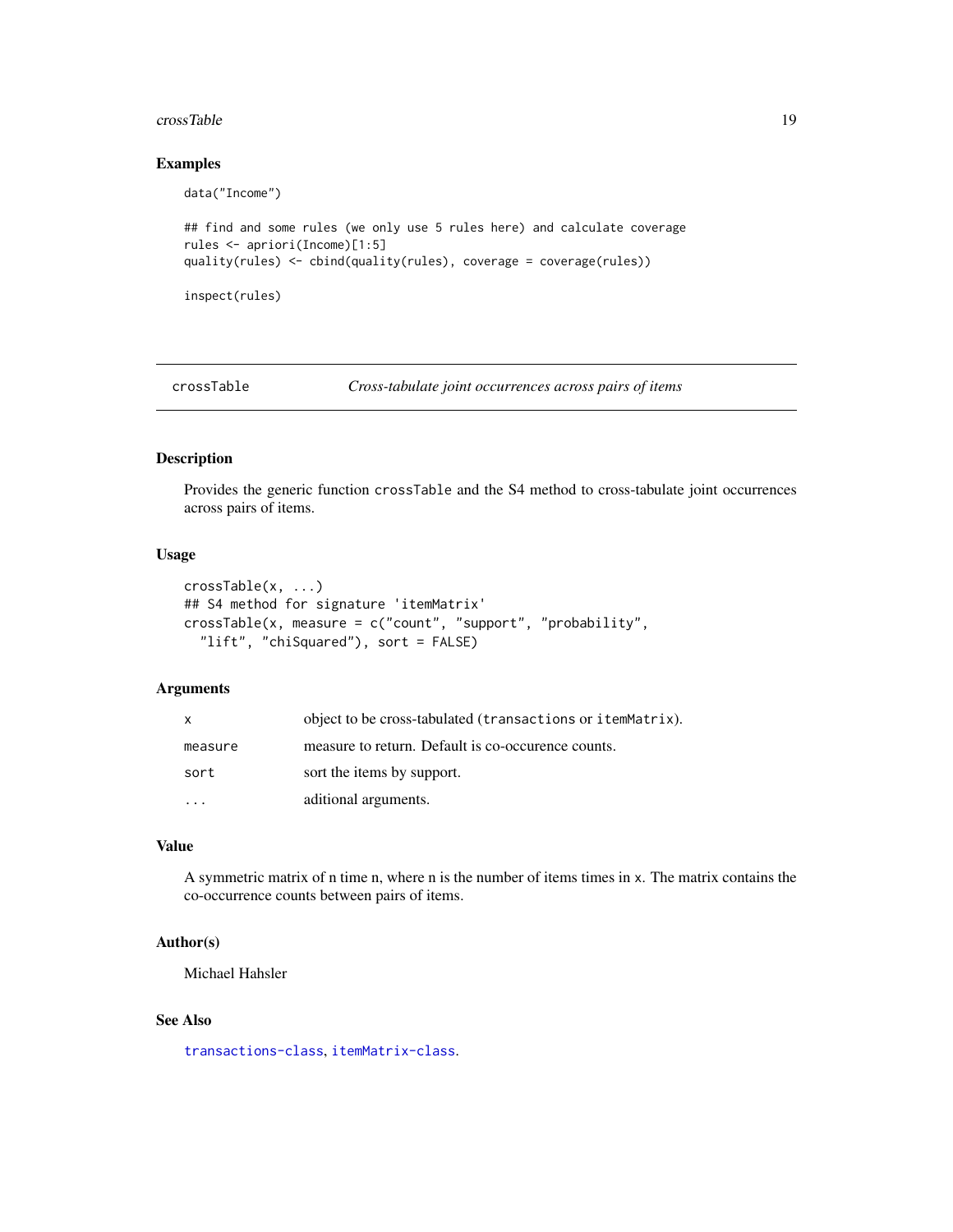# Examples

```
data("Groceries")
ct <- crossTable(Groceries, sort=TRUE)
ct[1:5, 1:5]
sp <- crossTable(Groceries, measure="support", sort=TRUE)
sp[1:5,1:5]
lift <- crossTable(Groceries, measure="lift", sort=TRUE)
lift[1:5,1:5]
chi2 <- crossTable(Groceries, measure="chiSquared", sort=TRUE)
chi2[1:5,1:5]
```
DATAFRAME *Data.frame Representation for arules Objects*

# Description

Provides the generic function DATAFRAME and the S4 methods to create a data.frame representation from some arules objects. based on [rules](#page-75-1). These methods are used for the coercion to a data.frame, but offers more control over the coercion process (item separators, etc.).

# Usage

DATAFRAME(from, ...)

# Arguments

| from | the object to be converted into a data.frame (rules, i temsets, transactions). |
|------|--------------------------------------------------------------------------------|
| .    | further arguments.                                                             |

# Details

Using DATAFRAME is equivalent to the standard coercion  $as(x, 'data-frame'')$ . However, for rules, the argument separate = TRUE will produce separate columns for the LHS and the RHS of the rule. Furthermore, the arguments itemSep, setStart, setEnd (and ruleSep for separate = FALSE) will be passed on to the label method.

# Value

a data.frame.

# Author(s)

Michael Hahsler

<span id="page-19-0"></span>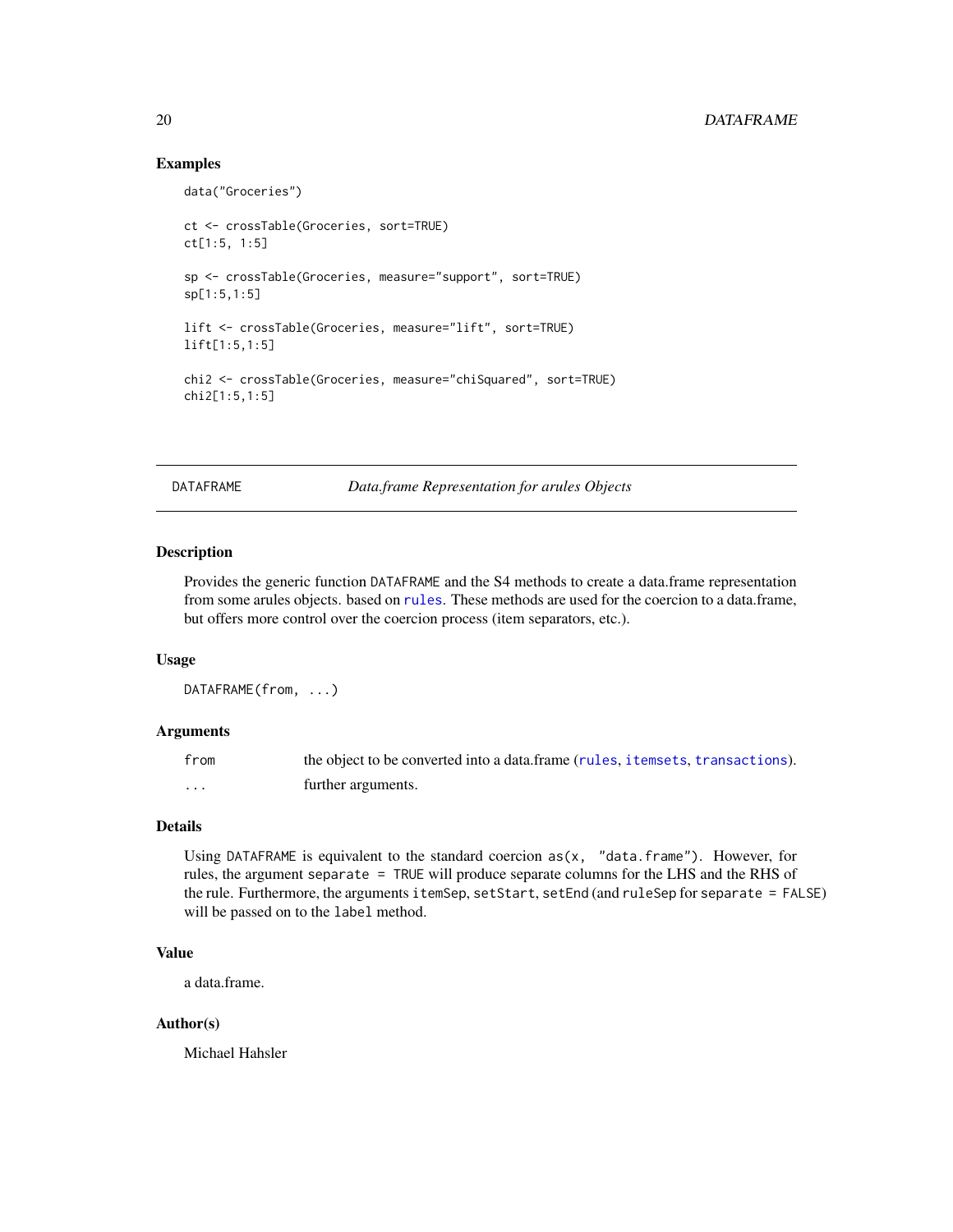#### <span id="page-20-0"></span>discretize 21

# See Also

```
coerce,rules,data.frame-method, coerce,itemsets,data.frame-method, coerce,transactions,data.frame-method,
labels,itemMatrix-method, LIST
```
# Examples

```
data(Adult)
DATAFRAME(head(Adult))
DATAFRAME(head(Adult), setStart = '', itemSep = ' + ', setEnd = '')
rules <- apriori(Adult,
  parameter = list(supp = 0.5, conf = 0.9, target = "rules"))rules <- head(rules, by = "conf")
### default coercions (same as as(rules, "data.frame"))
DATAFRAME(rules)
DATAFRAME(rules, separate = TRUE)
DATAFRAME(rules, separate = TRUE, setStart = '', itemSep = ' + ', setEnd = '')
```
discretize *Convert a Continuous Variable into a Categorical Variable*

# Description

This function implements several basic unsupervised methods to convert continuous variables into a categorical variables (factor) suitable for association rule mining. For convenience, a whole data.frame can be discretized (i.e., all numeric columns are discretized).

#### Usage

```
discretize(x, method = "frequency", breaks = 3,
  labels = NULL, include. lowest = TRUE, right = FALSE, dig. lab = 3,
  ordered_result = FALSE, infinity = FALSE, onlycuts = FALSE,
  categories, ...)
```
 $discretizeDF(df, methods = NULL, default = NULL)$ 

#### Arguments

x a numeric vector (continuous variable). method discretization method. Available are: "interval" (equal interval width), "frequency" (equal frequency), "cluster" (k-means clustering) and "fixed" (categories specifies interval boundaries). Note that equal frequency does not achieve perfect equally sized groups if the data contains duplicated values.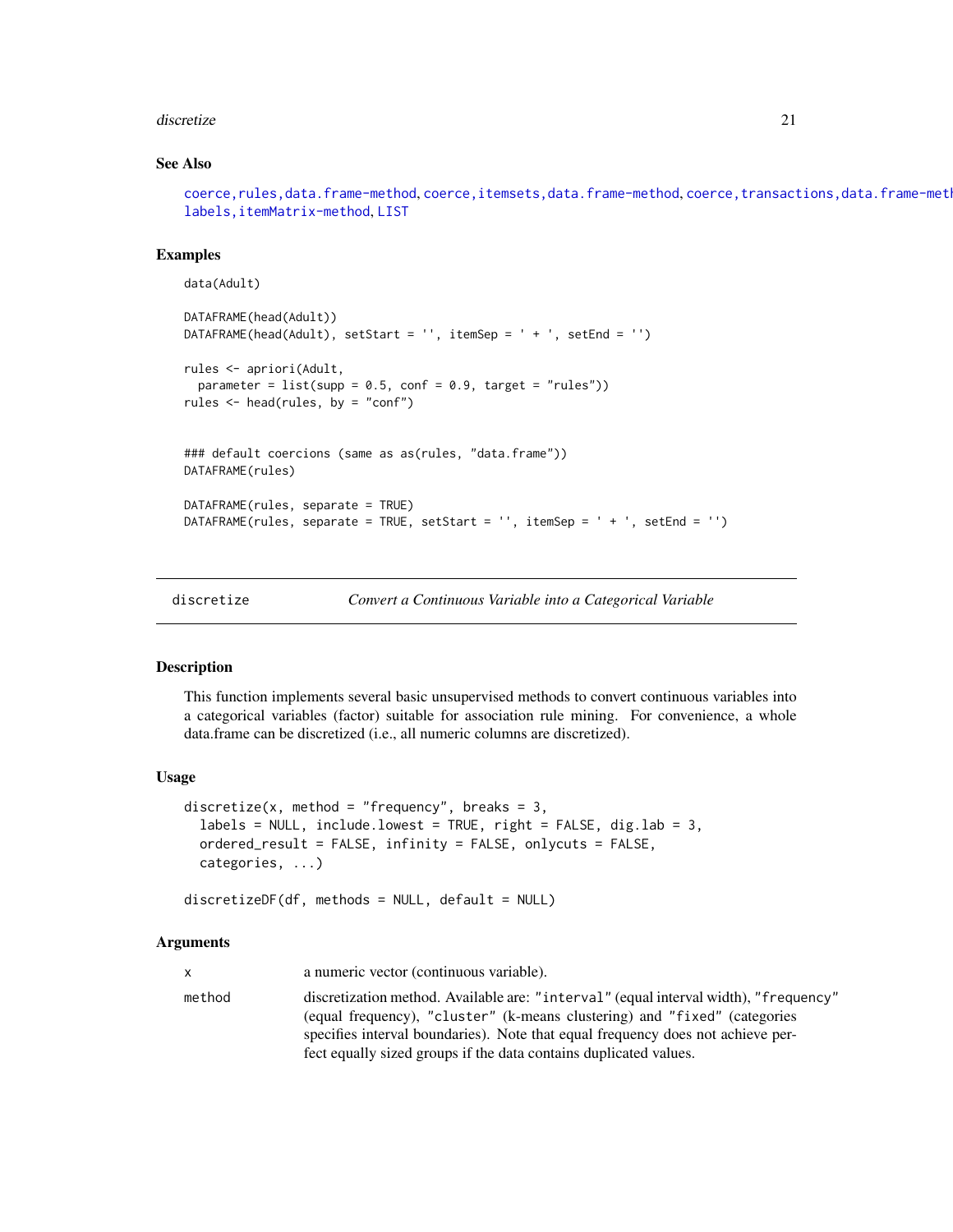| breaks, categories                                                                                                                                                                                                                  |                                                                                                                                                                                                                                                                                                                                                                                                                                             |  |
|-------------------------------------------------------------------------------------------------------------------------------------------------------------------------------------------------------------------------------------|---------------------------------------------------------------------------------------------------------------------------------------------------------------------------------------------------------------------------------------------------------------------------------------------------------------------------------------------------------------------------------------------------------------------------------------------|--|
|                                                                                                                                                                                                                                     | categories is deprecated, use breaks. either number of categories or a vector<br>with boundaries for discretization (all values outside the boundaries will be set<br>to NA).                                                                                                                                                                                                                                                               |  |
| labels<br>character vector; labels for the levels of the resulting category. By default, labels<br>are constructed using " $(a,b)$ " interval notation. If labels = FALSE, simple<br>integer codes are returned instead of a factor |                                                                                                                                                                                                                                                                                                                                                                                                                                             |  |
|                                                                                                                                                                                                                                     | include. lowest logical; should the first interval be closed to the left?                                                                                                                                                                                                                                                                                                                                                                   |  |
| right                                                                                                                                                                                                                               | logical; should the intervals be closed on the right (and open on the left) or vice<br>versa?                                                                                                                                                                                                                                                                                                                                               |  |
| dig.lab                                                                                                                                                                                                                             | integer; number of digits used to create labels.                                                                                                                                                                                                                                                                                                                                                                                            |  |
|                                                                                                                                                                                                                                     | ordered_result logical; return a ordered factor?                                                                                                                                                                                                                                                                                                                                                                                            |  |
| infinity                                                                                                                                                                                                                            | logical; should the first/last break boundary changed to +/-Inf?                                                                                                                                                                                                                                                                                                                                                                            |  |
| onlycuts                                                                                                                                                                                                                            | logical; return only computed interval boundaries?                                                                                                                                                                                                                                                                                                                                                                                          |  |
| $\cdots$                                                                                                                                                                                                                            | for method "cluster" further arguments are passed on to kmeans                                                                                                                                                                                                                                                                                                                                                                              |  |
| df                                                                                                                                                                                                                                  | data.frame; each numeric column in the data.frame is discretized.                                                                                                                                                                                                                                                                                                                                                                           |  |
| methods                                                                                                                                                                                                                             | named list of lists or a data.frame; the named list contains list of discretization<br>parameters (see parameters of discretize) for each numeric column (see de-<br>tails). If no specific discretization is specified for a column, then the default<br>settings for discretize are used. Note: the names have to match exactly. If<br>a data.frame is specified, then the discretization breaks in this data.frame are<br>applied to df. |  |
| default                                                                                                                                                                                                                             | named list; parameters for discretize used for all columns not specified in<br>methods.                                                                                                                                                                                                                                                                                                                                                     |  |

# Details

discretize only implements unsupervised discretization. See packages arulesCBA, discretization or RWeka for supervised discretization.

discretizeDF applies discretization to each numeric column. Individual discretization parameters can be specified in the form: methods = list(column\_name1 = list(method = ,...), column\_name2 = list(...)).

# Value

A factor representing the categorized continuous variable with attribute "discretized:breaks" indicating the used breaks or and "discretized:method" giving the used method. If onlycuts = TRUE is used, a vector with the calculated interval boundaries is returned.

discretizeDF returns a discretized data.frame.

# Author(s)

Michael Hahsler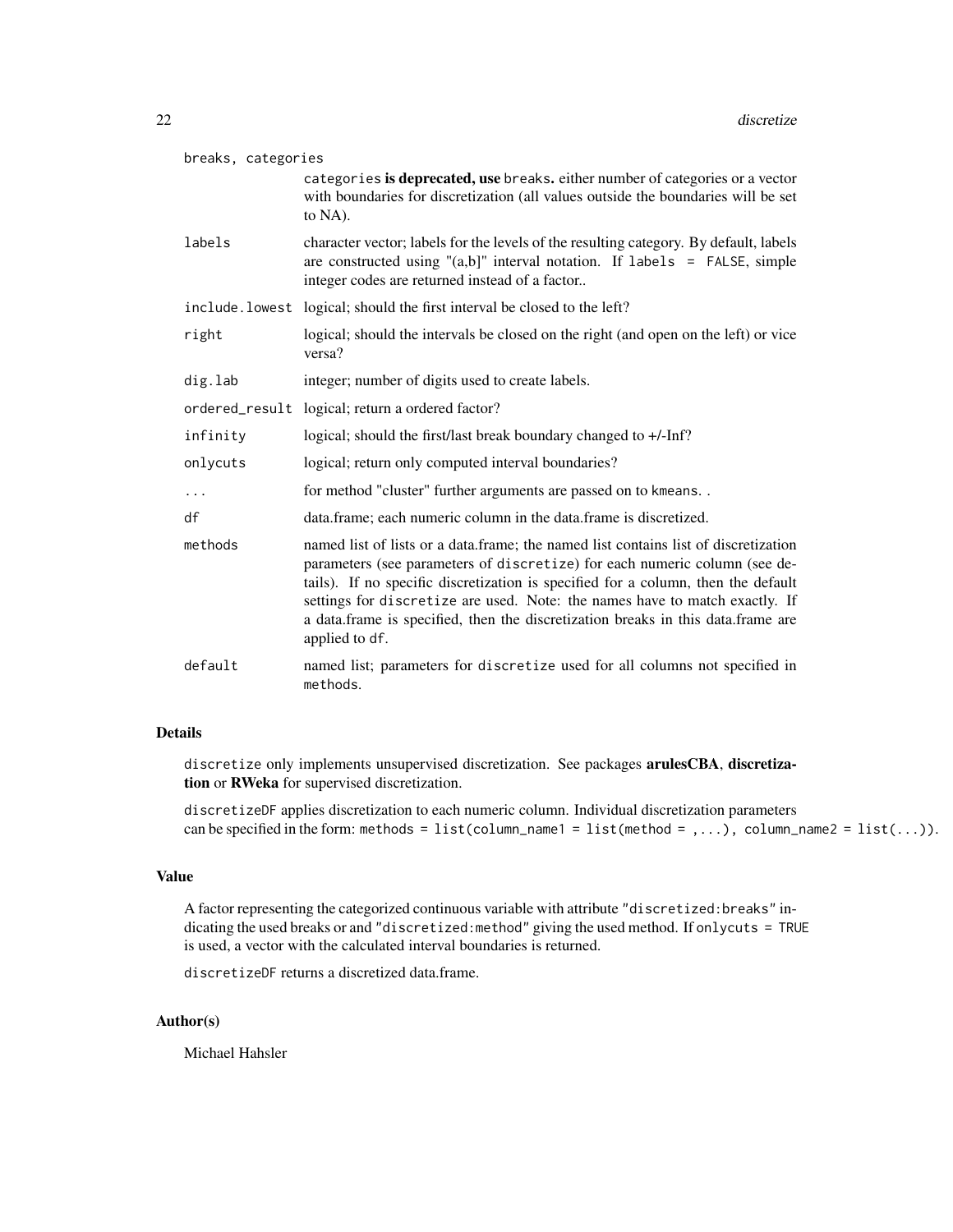#### discretize 23

# Examples

```
data(iris)
x \leftarrow \text{iris}[, 1]### look at the distribution before discretizing
hist(x, breaks = 20, main = "Data")
def.par \leq par(no.readonly = TRUE) # save default
layout(max = rbind(1:2,3:4))### convert continuous variables into categories (there are 3 types of flowers)
### the default method is equal frequency
table(discretize(x, breaks = 3))
hist(x, breaks = 20, main = "Equal Frequency")
abline(v = discrete(x, breaks = 3,onlycuts = TRUE), col = "red")
# Note: the frequencies are not exactly equal because of ties in the data
### equal interval width
table(discretize(x, method = "interval", breaks = 3))hist(x, breaks = 20, main = "Equal Interval length")
abline(v = discrete(x, method = "interval", breaks = 3,onlycuts = TRUE), col = "red")
### k-means clustering
table(discretize(x, method = "cluster", breaks = 3))hist(x, breaks = 20, main = "K-Means")
abline(v = discreteize(x, method = "cluster", breaks = 3,onlycuts = TRUE), col = "red")
### user-specified (with labels)
table(discretize(x, method = "fixed", breaks = c(-Inf, 6, Inf),labels = c("small", "large"))hist(x, breaks = 20, main = "Fixed")
abline(v = discrete(x, method = "fixed", breaks = c(-Inf, 6, Inf),onlycuts = TRUE), col = "red")
par(def.par) # reset to default
### prepare the iris data set for association rule mining
### use default discretization
irisDisc <- discretizeDF(iris)
head(irisDisc)
### specify discretization for the petal columns
irisDisc <- discretizeDF(iris, methods = list(
  Petal.Length = list(method = "frequency", breaks = 3,labels = c("short", "medium", "long")),
  Petal.Width = list(method = "frequency", breaks = 2,labels = c("narrow", "wide"))
  ))
head(irisDisc)
```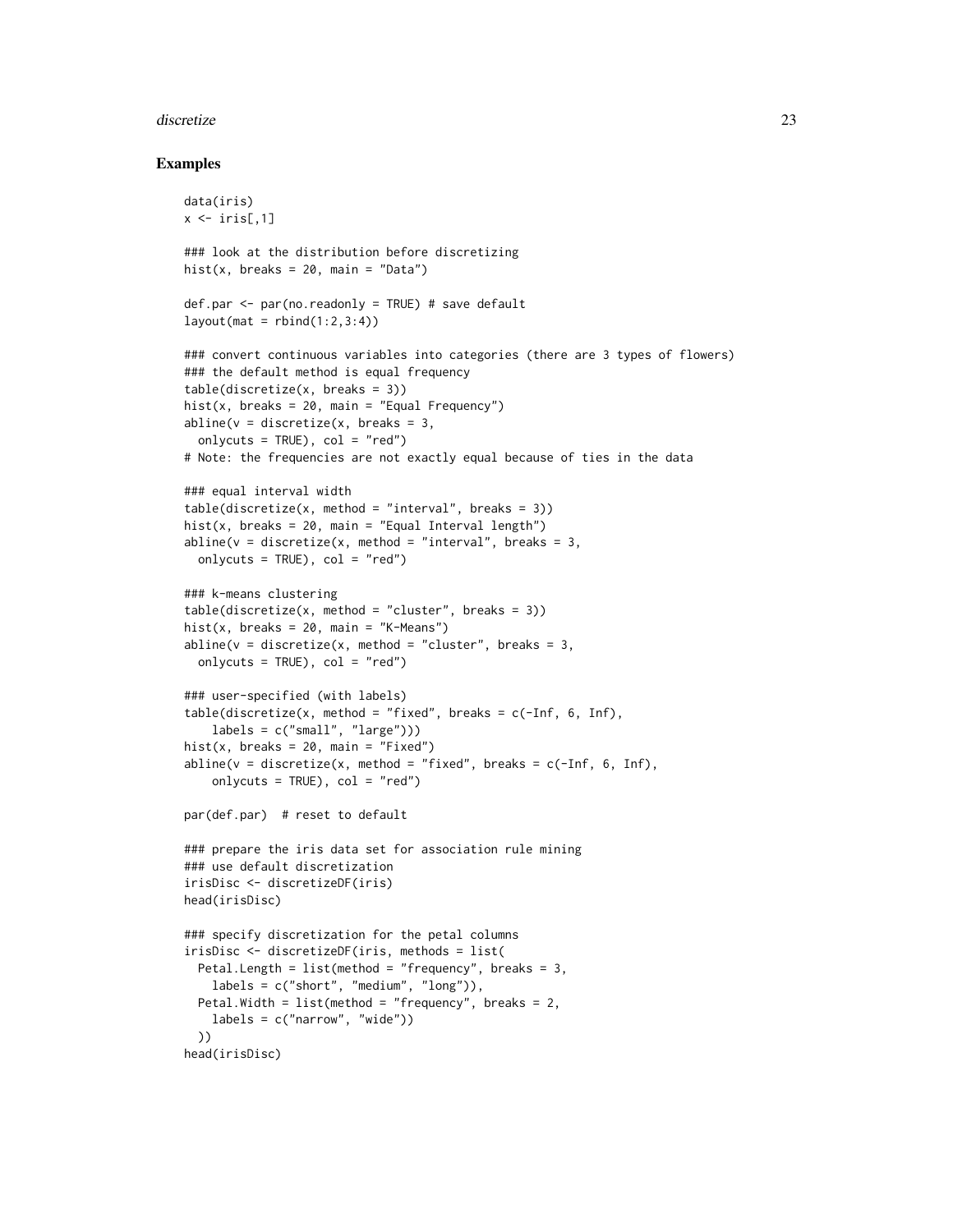```
### discretize new data using the same discretization scheme as the
### data.frame supplied in methods. Note: NAs may occure if a new
### value falls outside the range of values observed in the
### originally discretized table (use argument infinity = TRUE in
### discretize to prevent this case.)
discretizeDF(iris[sample(1:nrow(iris), 5),], methods = irisDisc)
```
<span id="page-23-1"></span>dissimilarity *Dissimilarity Computation*

#### Description

Provides the generic function dissimilarity and the S4 methods to compute and returns distances for binary data in a matrix, [transactions](#page-88-1) or [associations](#page-14-1) which can be used for grouping and clustering. See Hahsler (2016) for an introduction to distance-based clustering of association rules.

#### Usage

```
dissimilarity(x, y = NULL, method = NULL, args = NULL, ...)
## S4 method for signature 'itemMatrix'
dissimilarity(x, y = NULL, method = NULL, args = NULL,
which = "transactions")
## S4 method for signature 'associations'
dissimilarity(x, y = NULL, method = NULL, args = NULL,
which = "associations")
## S4 method for signature 'matrix'
dissimilarity(x, y = NULL, method = NULL, args = NULL)
```
#### Arguments

| $\times$ | the set of elements (e.g., matrix, itemMatrix, transactions,<br>itemsets, rules).                                                                                                                                                                                                                                                                                             |
|----------|-------------------------------------------------------------------------------------------------------------------------------------------------------------------------------------------------------------------------------------------------------------------------------------------------------------------------------------------------------------------------------|
| y        | NULL or a second set to calculate cross dissimilarities.                                                                                                                                                                                                                                                                                                                      |
| method   | the distance measure to be used. Implemented measures are (defaults to "jaccard"):                                                                                                                                                                                                                                                                                            |
|          | "affinity": measure based on the affinity, a similarity measure between<br>items. It is defined as the average <i>affinity</i> between the items in two transac-<br>tions (see Aggarwal et al. $(2002)$ ). If x is not the full transaction set args<br>needs to contain either precalculated affinities as element "affinities" or<br>the transaction set as "transactions". |
|          | "cosine": the <i>cosine</i> distance.                                                                                                                                                                                                                                                                                                                                         |
|          | "dice": the Dice's coefficient defined by Dice (1945). Similar to Jaccard but<br>gives double the weight to agreeing items.                                                                                                                                                                                                                                                   |
|          | "euclidean": the <i>euclidean</i> distance.                                                                                                                                                                                                                                                                                                                                   |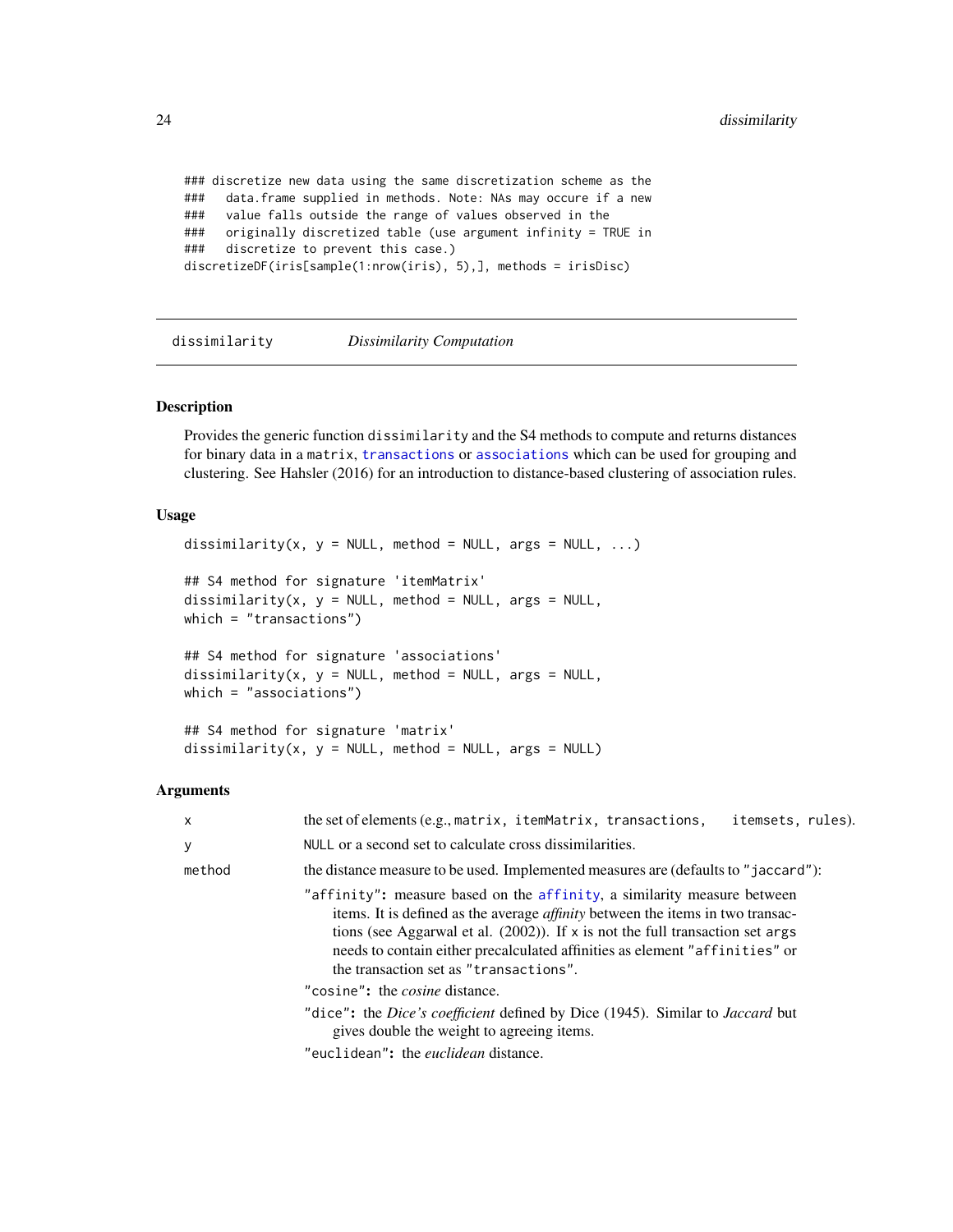|          | "jaccard": the number of items which occur in both elements divided by the<br>total number of items in the elements (Sneath, 1957). This measure is often<br>also called: binary, asymmetric binary, etc.                                                                                                                                                                          |
|----------|------------------------------------------------------------------------------------------------------------------------------------------------------------------------------------------------------------------------------------------------------------------------------------------------------------------------------------------------------------------------------------|
|          | "matching": the Matching coefficient defined by Sokal and Michener (1958).<br>This coefficient gives the same weight to presents and absence of items.                                                                                                                                                                                                                             |
|          | "pearson": $1 - r$ if $r > 1$ and 1 otherwise. r is <i>Pearson's correlation coeffi</i> -<br>cient.                                                                                                                                                                                                                                                                                |
|          | "phi": same as pearson. Pearson's correlation coefficient reduces to the phi<br>coefficient for the 2x2 contingency tables used here.                                                                                                                                                                                                                                              |
|          | For associations the following additional measures are available:                                                                                                                                                                                                                                                                                                                  |
|          | "toivonen": Method described in Toivonen et al. (1995). For rules this mea-<br>sure is only defined between rules with the same consequent. The distance<br>between two rules is defined as the number of transactions which is covered<br>by only one of the two rules. The transactions used to mine the associations<br>has to be passed on via args as element "transactions". |
|          | "gupta": Method described in Gupta et al. (1999). The distance between two<br>rules is defined as 1 minus the proportion of transactions which are covered<br>by both rules in the transactions covered by each rule individually. The<br>transactions used to mine the associations has to be passed on via args as<br>element "transactions".                                    |
| args     | a list of additional arguments for the methods.                                                                                                                                                                                                                                                                                                                                    |
| which    | a character string indicating if the dissimilarity should be calculated between<br>transactions/associations (default) or items (use "items").                                                                                                                                                                                                                                     |
| $\cdots$ | further arguments.                                                                                                                                                                                                                                                                                                                                                                 |

# Value

returns an object of class dist.

# Author(s)

Michael Hahsler

#### References

Aggarwal, C.C., Cecilia Procopiuc, and Philip S. Yu. (2002) Finding localized associations in market basket data. *IEEE Trans. on Knowledge and Data Engineering* 14(1):51–62.

Dice, L. R. (1945) Measures of the amount of ecologic association between species. *Ecology* 26, pages 297–302.

Gupta, G., Strehl, A., and Ghosh, J. (1999) Distance based clustering of association rules. *In Intelligent Engineering Systems Through Artificial Neural Networks (Proceedings of ANNIE 1999)*, pages 759-764. ASME Press.

Hahsler, M. (2016) Grouping association rules using lift. In C. Iyigun, R. Moghaddess, and A. Oztekin, editors, 11th INFORMS Workshop on Data Mining and Decision Analytics (DM-DA 2016).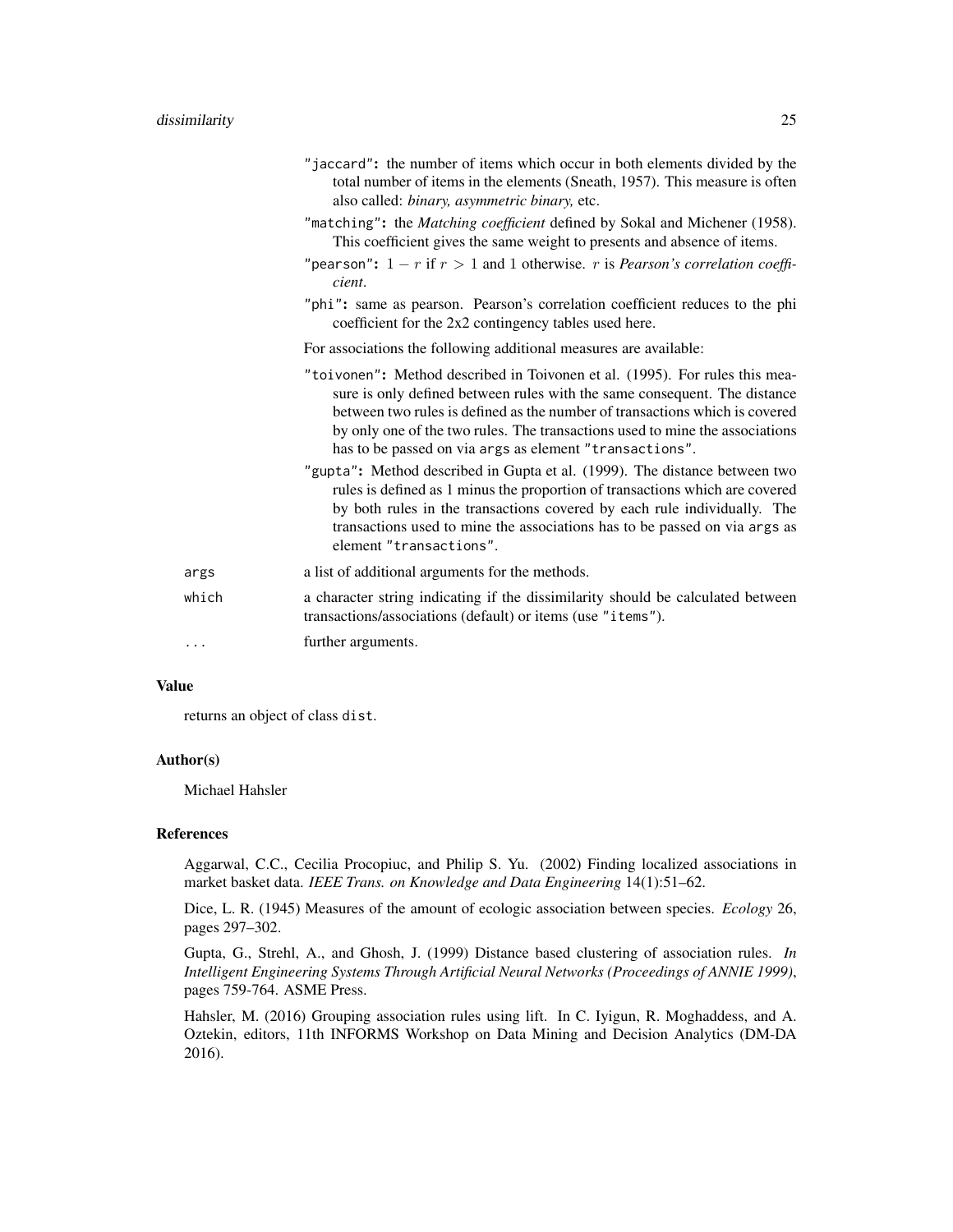Sneath, P. H. A. (1957) Some thoughts on bacterial classification. *Journal of General Microbiology* 17, pages 184–200.

Sokal, R. R. and Michener, C. D. (1958) A statistical method for evaluating systematic relationships. *University of Kansas Science Bulletin* 38, pages 1409–1438.

Toivonen, H., Klemettinen, M., Ronkainen, P., Hatonen, K. and Mannila H. (1995) Pruning and grouping discovered association rules. *In Proceedings of KDD'95*.

# See Also

[affinity](#page-6-1), [dist-class](#page-67-1), [itemMatrix-class](#page-55-1), [associations-class](#page-14-1).

# Examples

```
## cluster items in Groceries with support > 5%
data("Groceries")
s <- Groceries[,itemFrequency(Groceries)>0.05]
d_jaccard <- dissimilarity(s, which = "items")
plot(hclust(d_jaccard, method = "ward.D2"), main = "Dendrogram for items")
## cluster transactions for a sample of Adult
data("Adult")
s <- sample(Adult, 500)
## calculate Jaccard distances and do hclust
d_jaccard <- dissimilarity(s)
hc \leq -hclust(d_jaccard, method = "ward.D2")plot(hc, labels = FALSE, main = "Dendrogram for Transactions (Jaccard)")
## get 20 clusters and look at the difference of the item frequencies (bars)
## for the top 20 items) in cluster 1 compared to the data (line)
assign <- cutree(hc, 20)
itemFrequencyPlot(s[assign==1], population=s, topN=20)
## calculate affinity-based distances between transactions and do hclust
d_affinity \leq dissimilarity(s, method = "affinity")
hc <- hclust(d_affinity, method = "ward.D2")
plot(hc, labels = FALSE, main = "Dendrogram for Transactions (Affinity)")
## cluster association rules
rules <- apriori(Adult, parameter=list(support=0.3))
rules \le subset(rules, subset = lift > 2)
## use affinity to cluster rules
## Note: we need to supply the transactions (or affinities) from the
## dataset (sample).
d_affinity <- dissimilarity(rules, method = "affinity",
  args = list(transactions = s))hc \le hclust(d_affinity, method = "ward.D2")
plot(hc, main = "Dendrogram for Rules (Affinity)")
```
## create 4 groups and inspect the rules in the first group.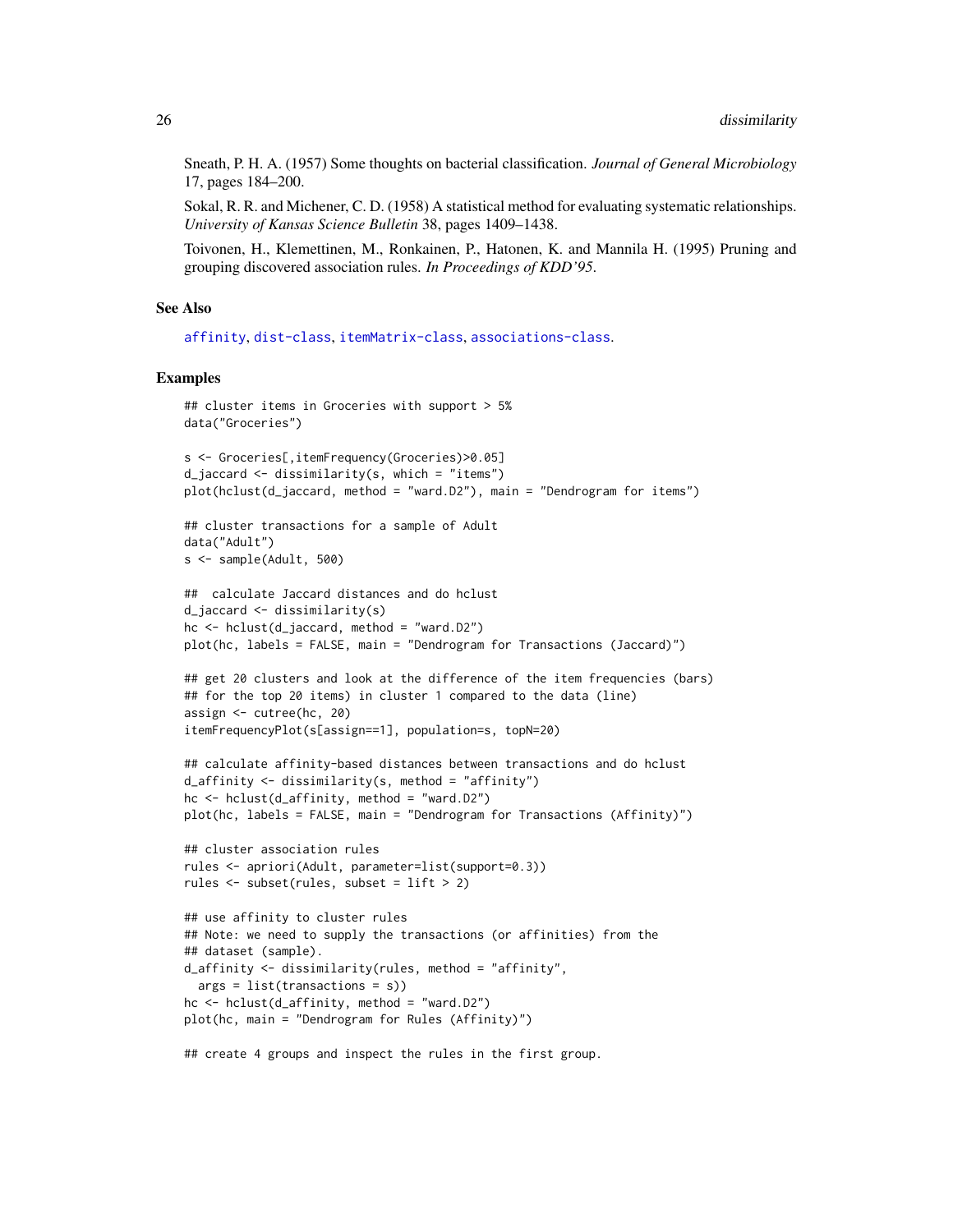#### <span id="page-26-0"></span>duplicated 27 and 27 and 27 and 27 and 27 and 27 and 27 and 27 and 27 and 27 and 27 and 27 and 27 and 27 and 27

```
assign \leq cutree(hc, k = 3)
inspect(rules[assign == 1])
```
duplicated *Find Duplicated Elements*

# Description

Provides the generic function duplicated and the S4 methods for itemMatrix and associations. duplicated finds duplicated elements in an itemMatrix. It returns a logical vector indicating which elements are duplicates.

Note that duplicated can also be used to find transactions with identical items and identical rules and itemsets stored in rules and itemsets.

# Usage

```
duplicated(x, incomparables = FALSE, ...)
```
# Arguments

| X                       | an object of class itemMatrix or associations. |
|-------------------------|------------------------------------------------|
| $\cdot$ $\cdot$ $\cdot$ | further arguments (currently unused).          |
| incomparables           | argument currently unused.                     |

# Value

A logical vector indicating duplicated elements.

# Author(s)

Michael Hahsler

# See Also

[unique](#page-92-1), [rules-class](#page-75-1), [itemsets-class](#page-59-1), [itemMatrix-class](#page-55-1)

# Examples

```
data("Adult")
```

```
r1 <- apriori(Adult[1:1000], parameter = list(support = 0.5))
r2 \le apriori(Adult[1001:2000], parameter = list(support = 0.5))
## Note this creates a collection of rules from two sets of rules
r_{\text{comb}} \leftarrow c(r1, r2)
```

```
duplicated(r_comb)
```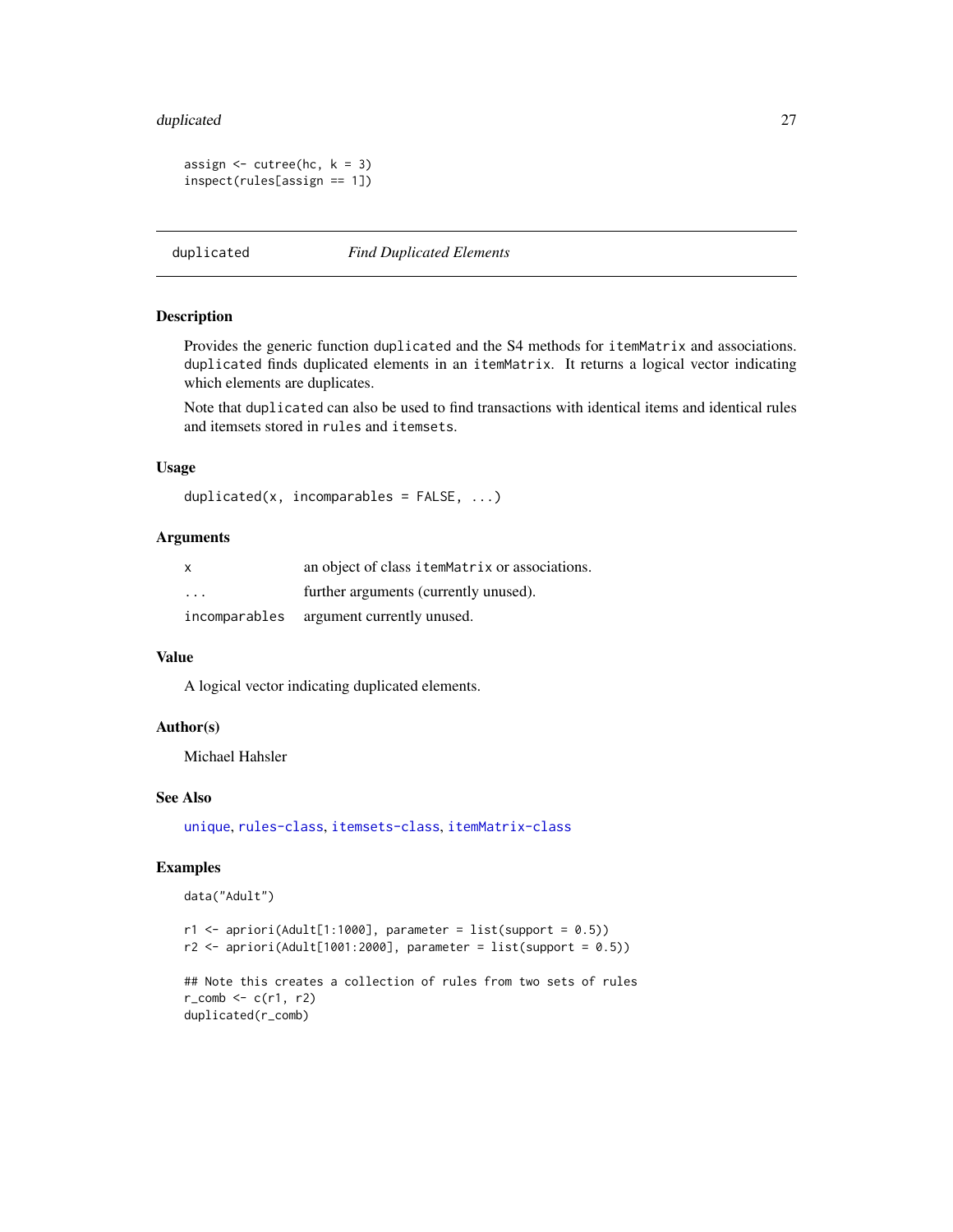<span id="page-27-1"></span><span id="page-27-0"></span>

# Description

Mine frequent itemsets with the Eclat algorithm. This algorithm uses simple intersection operations for equivalence class clustering along with bottom-up lattice traversal.

#### Usage

```
eclat(data, parameter = NULL, control = NULL)
```
# Arguments

| data      | object of class transactions or any data structure which can be coerced into<br>transactions (e.g., binary matrix, data. frame). |
|-----------|----------------------------------------------------------------------------------------------------------------------------------|
| parameter | object of class EC parameter or named list (default values are: support 0.1 and<br>maxlen 5                                      |
| control   | object of class ECcontrol or named list for algorithmic controls.                                                                |

# Details

Calls the C implementation of the Eclat algorithm by Christian Borgelt for mining frequent itemsets.

Eclat can also return the transaction IDs for each found itemset using tidLists=TRUE as a parameter and the result can be retrieved as a [tidLists](#page-86-1) object with method tidLists() for class [itemsets](#page-59-1). Note that storing transaction ID lists is very memory intensive, creating transaction ID lists only works for minimum support values which create a relatively small number of itemsets. See also [supportingTransactions](#page-85-1).

[ruleInduction](#page-73-1) can be used to generate rules from the found itemsets.

A weighted version of ECLAT is available as function [weclat](#page-93-1). This version can be used to perform weighted association rule mining (WARM).

# Value

Returns an object of class [itemsets](#page-59-1).

# Author(s)

Michael Hahsler and Bettina Gruen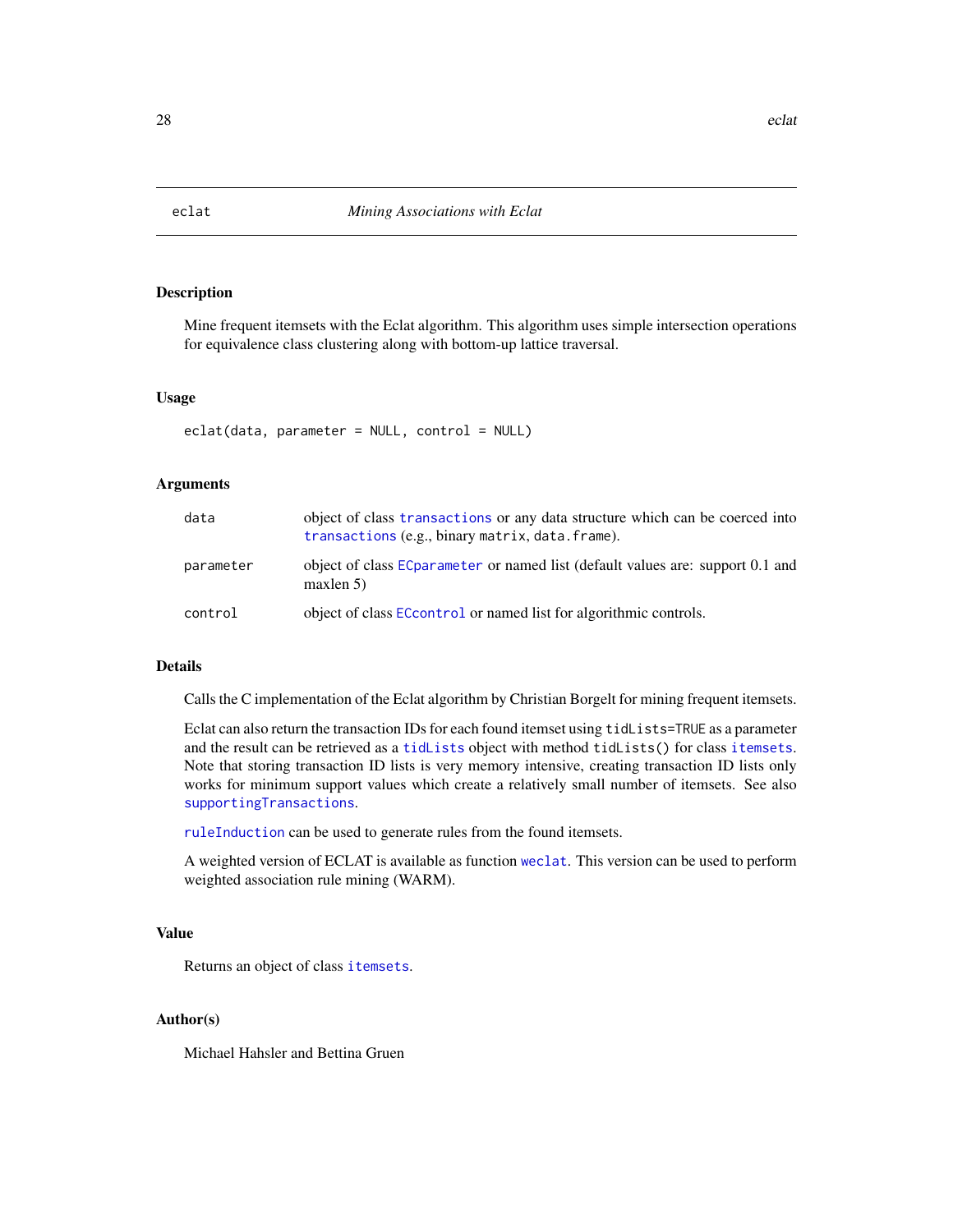#### <span id="page-28-0"></span>Epub 29

# References

Mohammed J. Zaki, Srinivasan Parthasarathy, Mitsunori Ogihara, and Wei Li. (1997) *New algorithms for fast discovery of association rules*. Technical Report 651, Computer Science Department, University of Rochester, Rochester, NY 14627.

Christian Borgelt (2003) Efficient Implementations of Apriori and Eclat. *Workshop of Frequent Item Set Mining Implementations* (FIMI 2003, Melbourne, FL, USA).

ECLAT Implementation: <http://www.borgelt.net/eclat.html>

# See Also

```
ECparameter-class, ECcontrol-class, transactions-class, itemsets-class, weclat, apriori,
ruleInduction, supportingTransactions
```
# Examples

```
data("Adult")
## Mine itemsets with minimum support of 0.1 and 5 or less items
itemsets <- eclat(Adult,
parameter = list(supp = 0.1, maxlen = 5))itemsets
## Create rules from the itemsets
rules <- ruleInduction(itemsets, Adult, confidence = .9)
rules
```
Epub *Epub Data Set*

#### **Description**

The Epub data set contains the download history of documents from the electronic publication platform of the Vienna University of Economics and Business Administration. The data was recorded between Jan 2003 and Dec 2008.

# Usage

data(Epub)

# Format

Object of class [transactions](#page-88-1) with 15729 transactions and 936 items. Item labels are document IDs of the from "doc\_11d". Session IDs and time stamps for transactions are also provided.

# Author(s)

Michael Hahsler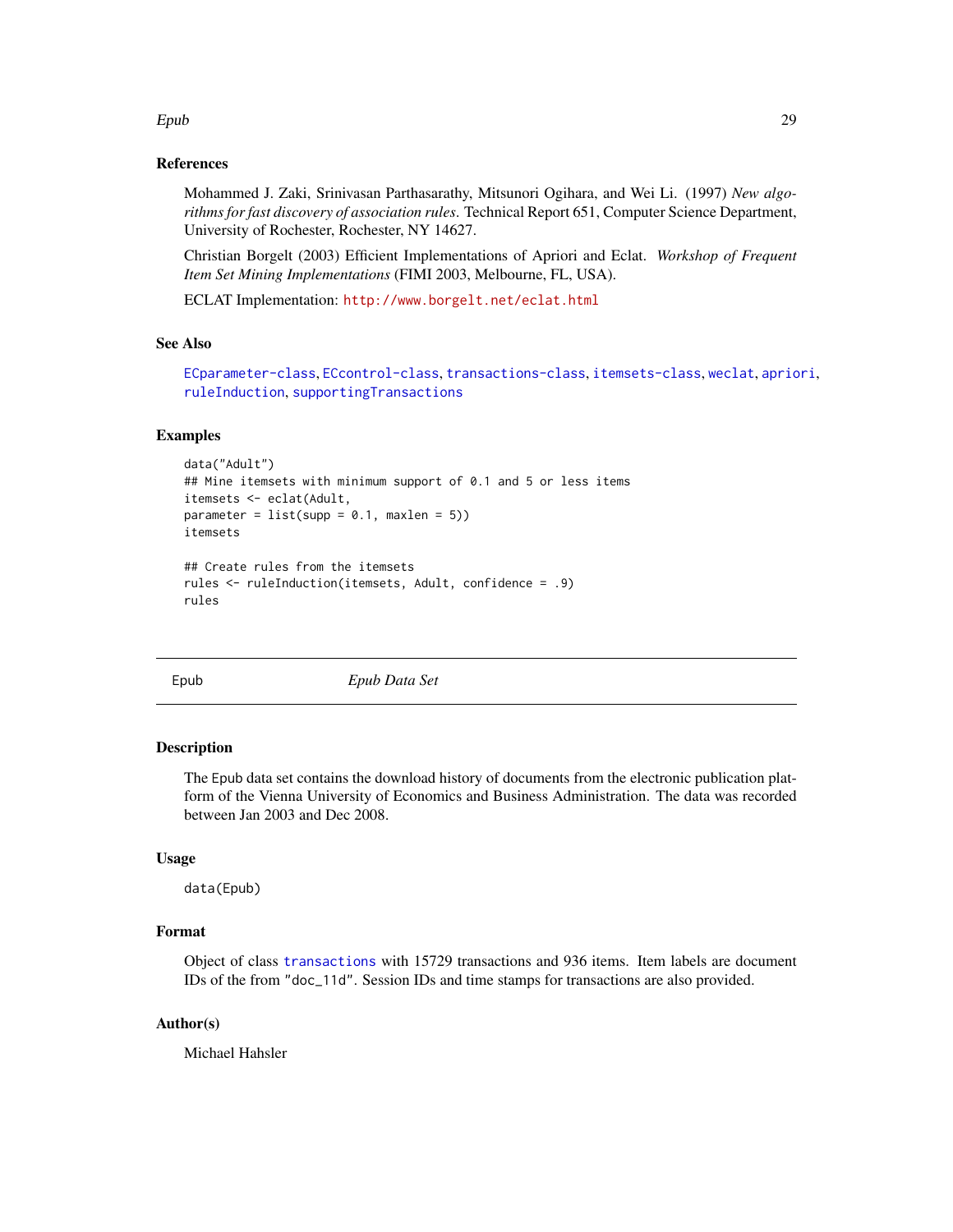# <span id="page-29-0"></span>Source

Provided by Michael Hahsler from ePub-WU at <http://epub.wu-wien.ac.at>.

Groceries *Groceries Data Set*

# Description

The Groceries data set contains 1 month (30 days) of real-world point-of-sale transaction data from a typical local grocery outlet. The data set contains 9835 transactions and the items are aggregated to 169 categories.

If you use this data set in your paper, please refer to the paper in the references section.

#### Usage

data(Groceries)

# Format

Object of class transactions.

# Author(s)

Michael Hahsler

# Source

The data set is provided for arules by Michael Hahsler, Kurt Hornik and Thomas Reutterer.

# References

Michael Hahsler, Kurt Hornik, and Thomas Reutterer (2006) Implications of probabilistic data modeling for mining association rules. In M. Spiliopoulou, R. Kruse, C. Borgelt, A. Nuernberger, and W. Gaul, editors, *From Data and Information Analysis to Knowledge Engineering, Studies in Classification, Data Analysis, and Knowledge Organization*, pages 598–605. Springer-Verlag.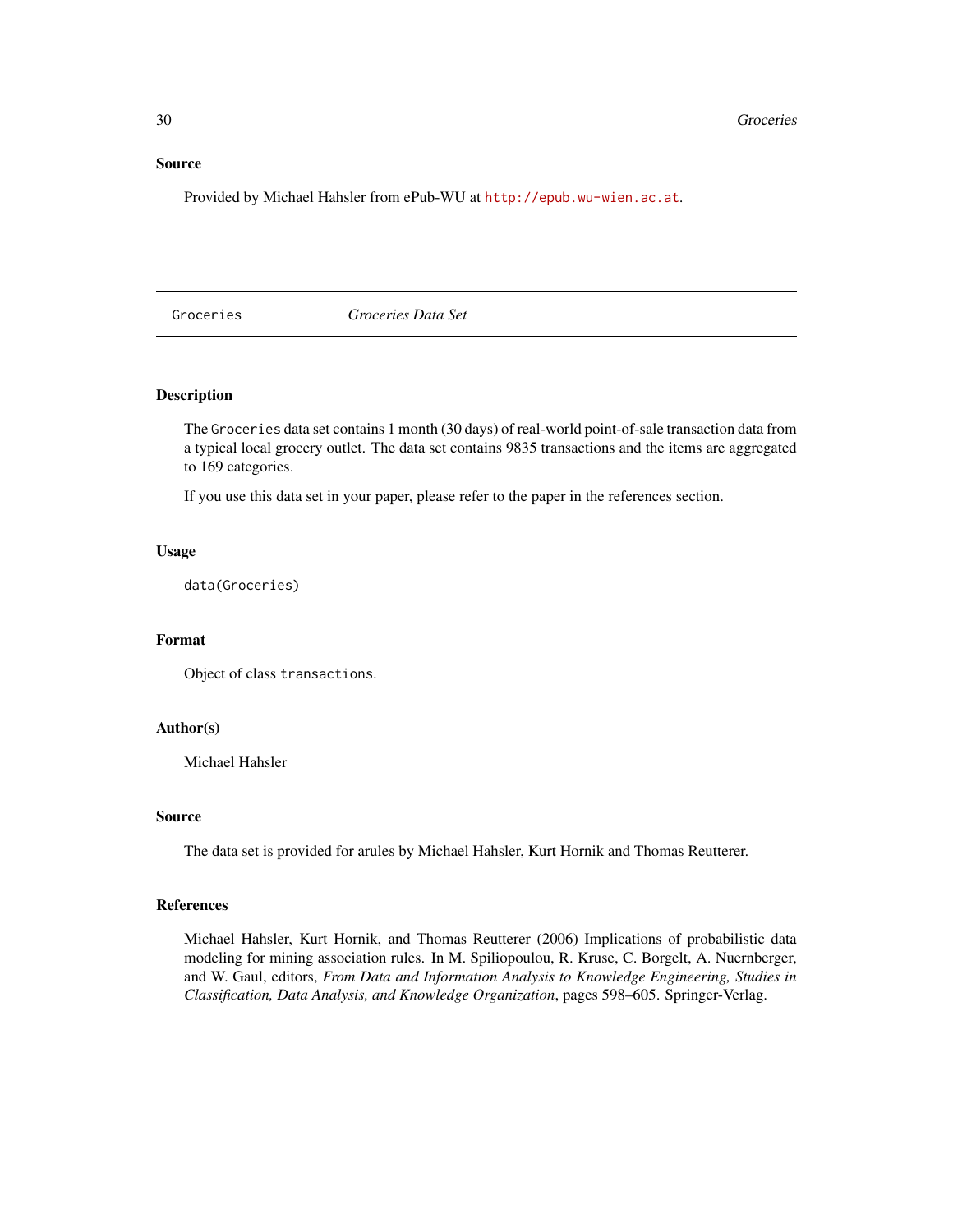<span id="page-30-0"></span>

#### Description

Often an item hierarchy is available for datasets used for association rule mining. For example in a supermarket dataset items like "bread" and "beagle" might belong to the item group (category) "baked goods."

We provide support to use the item hierarchy to aggregate items to different group levels, to produce multi-level transactions and to filter spurious associations mined from multi-level transactions.

# Usage

```
## S4 method for signature 'itemMatrix'
aggregate(x, by)
## S4 method for signature 'itemsets'
aggregate(x, by)
## S4 method for signature 'rules'
aggregate(x, by)
addAggregate(x, by, postfix = "*")filterAggregate(x)
```
# Arguments

| X       | an transactions, itemsets or rules object.                                                                                                                                                                                                                           |
|---------|----------------------------------------------------------------------------------------------------------------------------------------------------------------------------------------------------------------------------------------------------------------------|
| by      | name of a field (hierarchy level) available in itemInfo or a vector of character<br>strings (factor) of the same length as items in x by which should be aggregated.<br>Items receiving the same label in by will be aggregated into a single, higher-level<br>item. |
| postfix | characters added to mark group-level items.                                                                                                                                                                                                                          |

# Details

Transactions can store item hierarchies as additional columns in the itemInfo data.frame ("labels" is reserved for the item labels).

Aggregation: To perform analysis at a group level of the item hierarchy, aggregate() produces a new object with items aggregated to a given group level. A group-level item is present if one or more of the items in the group are present in the original object. If rules are aggregated, and the aggregation would lead to the same aggregated group item in the lhs and in the rhs, then that group item is removed from the lhs. Rules or itemsets, which are not unique after the aggregation, are also removed. Note also that the quality measures are not applicable to the new rules and thus are removed. If these measures are required, then aggregate the transactions before mining rules.

Multi-level analysis: To analyze relationships between individual items and item groups, addAggregate() creates a new transactions object which contains both, the original items and group-level items (marked with a given postfix). In association rule mining, all items are handled the same, which means that we will produce a large number of rules of the type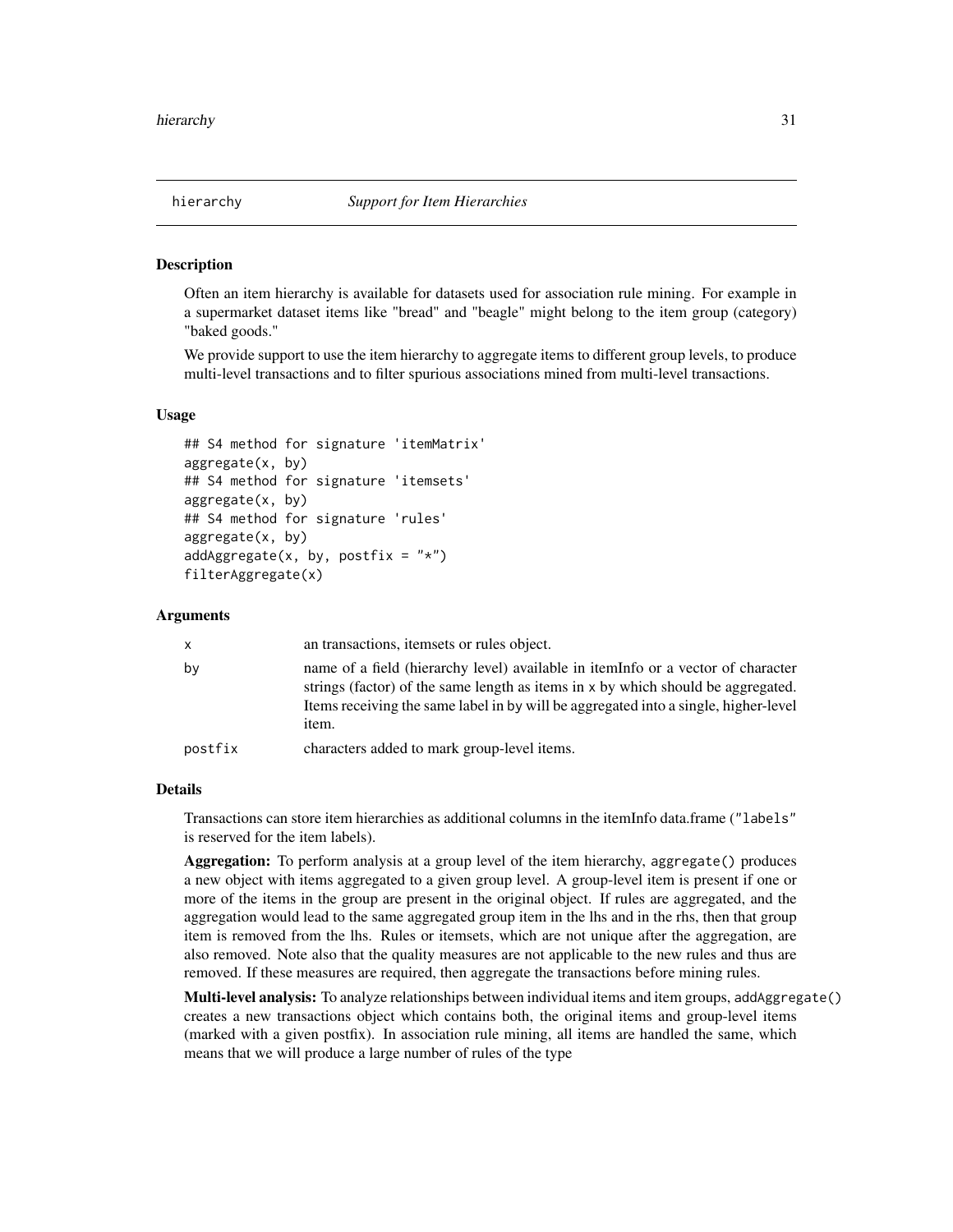$item A \implies group of item A$ 

with a confidence of 1. This happens also to itemsets filterAggregate() can be used to filter these spurious rules or itemsets.

# Value

aggregate() returns an object of the same class as x encoded with a number of items equal to the number of unique values in by. Note that for associations (itemsets and rules) the number of associations in the returned set will most likely be reduced since several associations might map to the same aggregated association and aggregate returns a unique set. If several associations map to a single aggregated association then the quality measures of one of the original associations is randomly chosen.

addAggregate() returns a new transactions object with the original items and the group-items added. filterAggregateRules() returns a new rules object with the spurious rules remove.

# Author(s)

Michael Hahsler

#### Examples

```
data("Groceries")
Groceries
```
## Groceries contains a hierarchy stored in itemInfo head(itemInfo(Groceries))

```
## aggregate by level2: items will become labels at level2
## Note that the number of items is therefore reduced to 55
Groceries_level2 <- aggregate(Groceries, by = "level2")
Groceries_level2
head(itemInfo(Groceries_level2)) ## labels are alphabetically sorted!
```

```
## compare orginal and aggregated transactions
inspect(head(Groceries, 2))
inspect(head(Groceries_level2, 2))
```

```
## create lables manually (organize items by the first letter)
mylevels <- toupper(substr(itemLabels(Groceries), 1, 1))
head(mylevels)
```

```
Groceries_alpha <- aggregate(Groceries, by = mylevels)
Groceries_alpha
inspect(head(Groceries_alpha, 2))
```

```
## aggregate rules
## Note: you could also directly mine rules from aggregated transactions to
```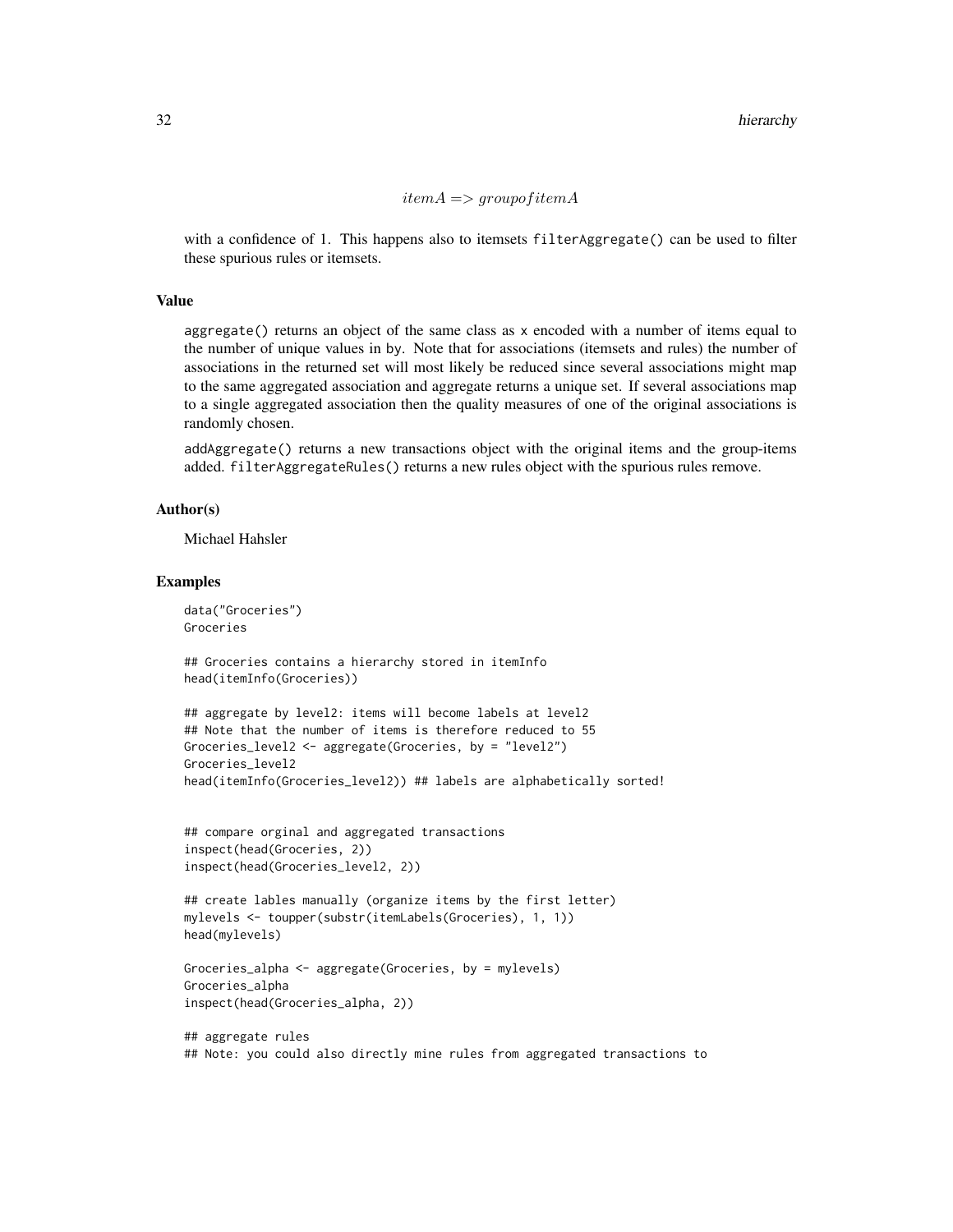```
## get support, lift and support
rules <- apriori(Groceries, parameter=list(supp=0.005, conf=0.5))
rules
inspect(rules[1])
rules_level2 <- aggregate(rules, by = "level2")
inspect(rules_level2[1])
## mine multi-level rules:
## (1) add aggregate items. These items are followed by a *Groceries_multilevel <- addAggregate(Groceries, "level2")
summary(Groceries_multilevel)
inspect(head(Groceries_multilevel))
rules <- apriori(Groceries_multilevel,
 parameter = list(support = 0.01, conf = .9))inspect(head(rules, by = "lift"))
## this contains many spurous rules of type 'item X => aggregare of item X'
## with a confidence of 1 and high lift.
## filter spurious rules resulting from the aggregation
rules <- filterAggregate(rules)
inspect(head(rules, by = "lift"))
```
#### hits *Computing Transaction Weights With HITS*

# Description

Compute the hub weights of a collection of transactions using the HITS (hubs and authorities) algorithm.

#### Usage

```
hits(data, iter = 16L, tol = NULL,
     type = c("normed", "relative", "absolute"), verbose = FALSE)
```
#### Arguments

| data    | an object of or coercible to class transactions.                                                                                                      |
|---------|-------------------------------------------------------------------------------------------------------------------------------------------------------|
| iter    | an integer value specifying the maximum number of iterations to use.                                                                                  |
| tol     | convergence tolerance (default FLT_EPSILON).                                                                                                          |
| type    | a string value specifying the norming of the hub weights. For "normed" scale<br>the weights to unit length (L2 norm), and for "relative" to unit sum. |
| verbose | a logical specifying if progress and runtime information should be displayed.                                                                         |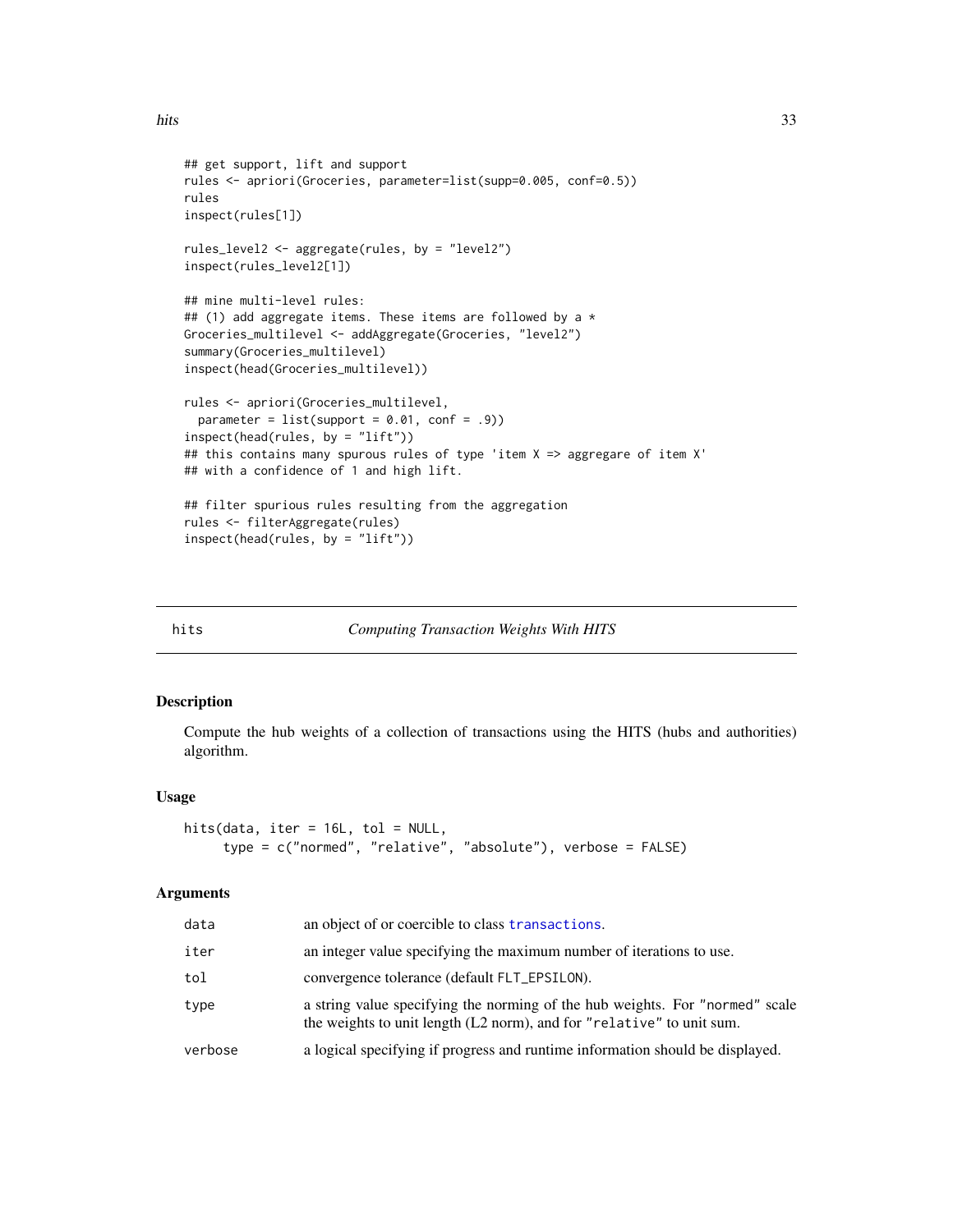# Details

Model a collection of transactions as a bipartite graph of hubs (transactions) and authorities (items) with unit arcs and free node weights. That is, a transaction weight is the sum of the (normalized) weights of the items and vice versa. The weights are estimated by iterating the model to a steadystate using a builtin convergence tolerance of FLT\_EPSILON for (the change in) the norm of the vector of authorities.

# Value

A numeric vector with transaction weights for data.

# Author(s)

Christian Buchta

# References

K. Sun and F. Bai (2008). Mining Weighted Association Rules without Preassigned Weights. *IEEE Transactions on Knowledge and Data Engineering*, 4 (30), 489–495.

# See Also

Class [transactions](#page-88-2), function [weclat](#page-93-1)

# Examples

```
data(SunBai)
```
## calculate transaction weigths w <- hits(SunBai) w

```
## add transaction weight to the dataset
transactionInfo(SunBai)[["weight"]] <- w
transactionInfo(SunBai)
```

```
## calulate regular item frequencies
itemFrequency(SunBai, weighted = FALSE)
```

```
## calulate weighted item frequencies
itemFrequency(SunBai, weighted = TRUE)
```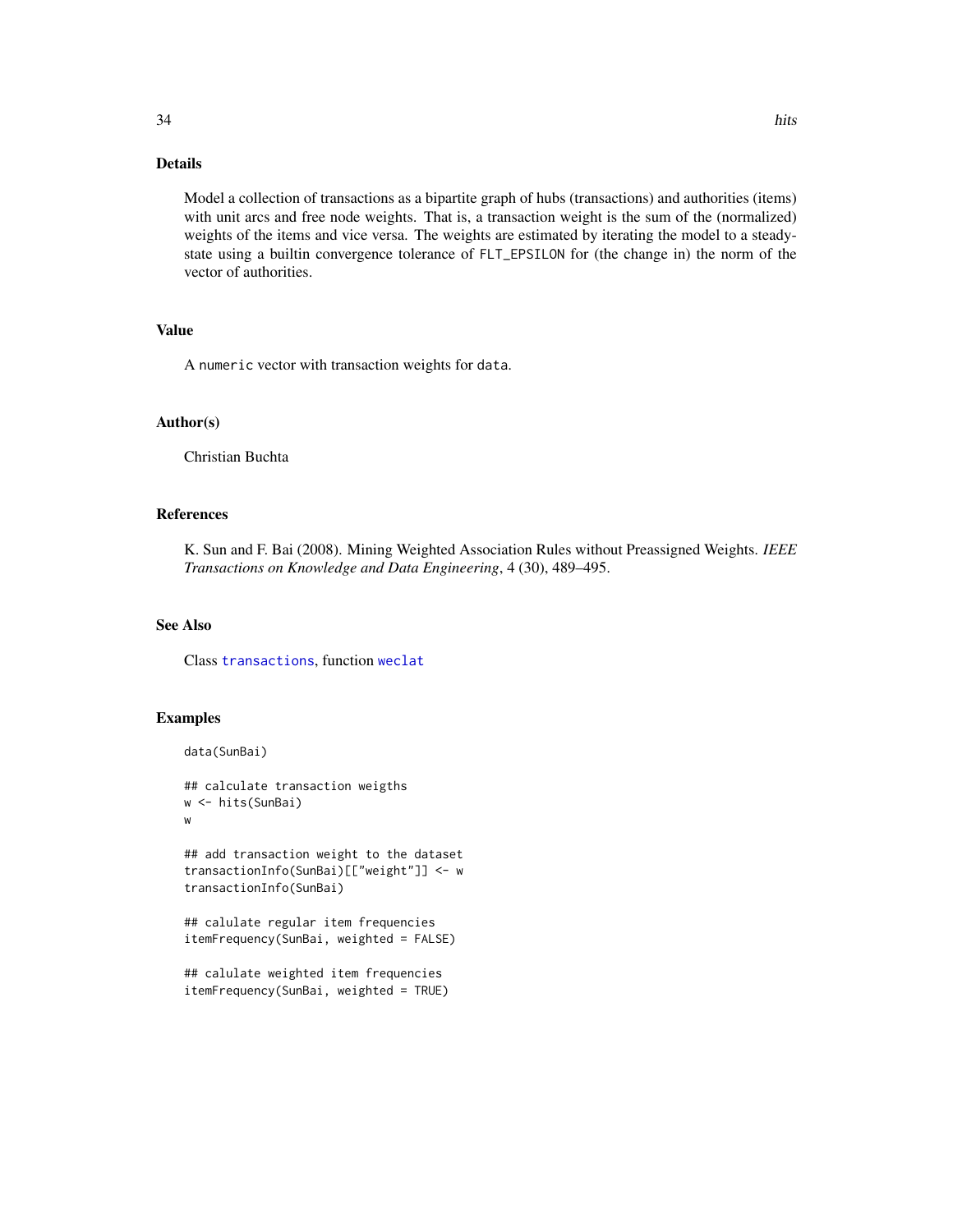<span id="page-34-1"></span><span id="page-34-0"></span>

# Description

Provides the S4 methods image to generate level plots to visually inspect binary incidence matrices, i.e., objects based on [itemMatrix](#page-55-1) (e.g., transactions, tidLists, items in itemsets or rhs/lhs in rules). These plots can be used to identify problems in a data set  $(e.g.,$  recording problems with some transactions containing all items).

# Usage

```
## S4 method for signature 'itemMatrix'
image(x,
    xlab = "Items (Columns)",
    ylab = "Elements (Rows)", ...)## S4 method for signature 'transactions'
image(x,
    xlab = "Items (Columns)",
    ylab = "Transactions (Rows)", ...)
## S4 method for signature 'tidLists'
image(x,
    xlab="Transactions (Columns)",
   ylab="Items/itemsets (Rows)", ...)
```
# Arguments

|            | the object (itemMatrix, transactions or tidLists).                                                                     |
|------------|------------------------------------------------------------------------------------------------------------------------|
| xlab, ylab | labels for the plot.                                                                                                   |
| $\cdot$    | further arguments passed on to image in package Matrix which in turn are<br>passed on to levelplot in <b>lattice</b> . |

# Author(s)

Michael Hahsler

# See Also

```
imagelevelplotitemMatrix-classtransactions-class,
tidLists-class
```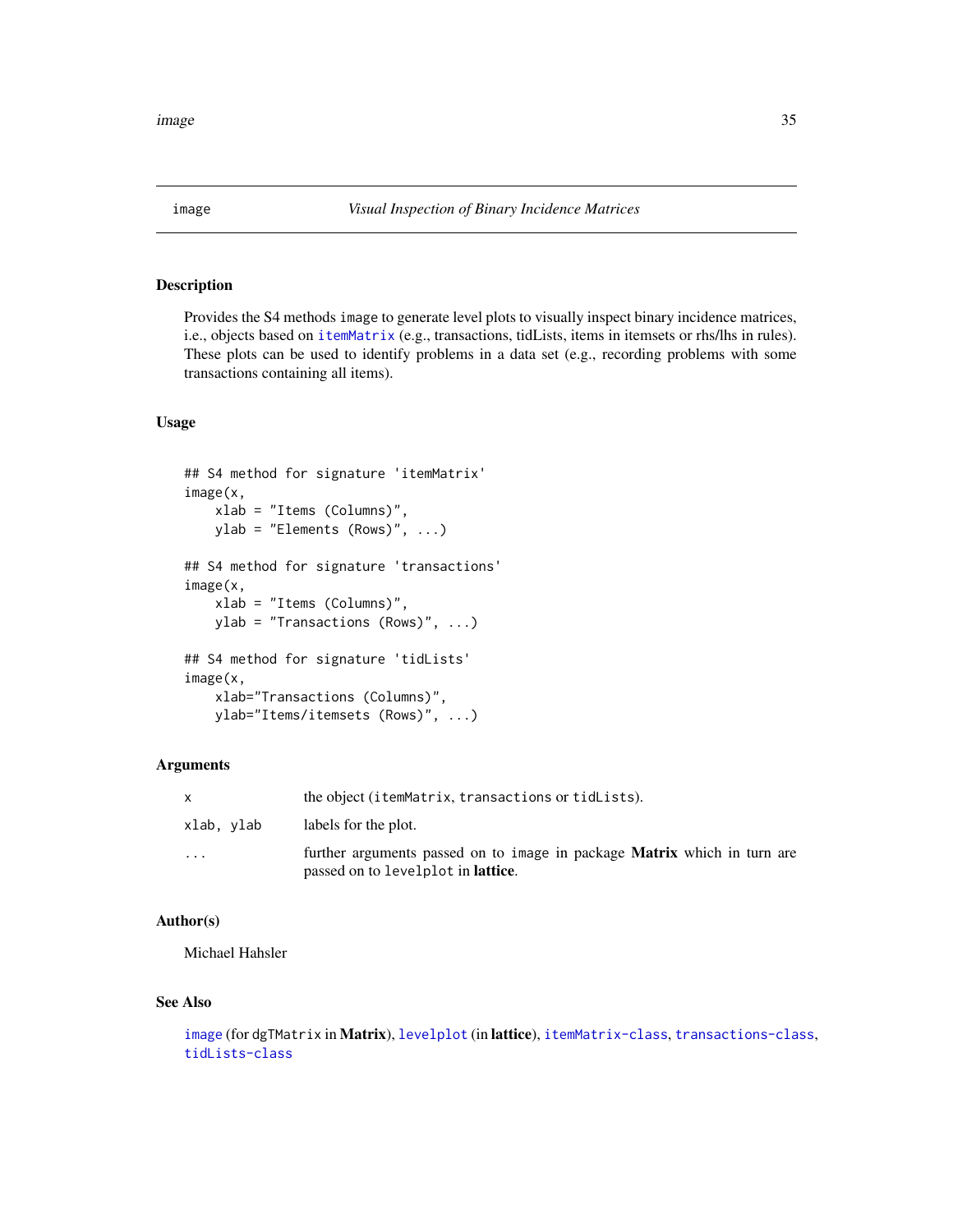36 Income

# Examples

data("Epub")

```
## in this data set we can see that not all
## items were available from the beginning.
image(Epub[1:1000])
```
Income *Income Data Set*

# Description

The IncomeESL data set originates from an example in the book 'The Elements of Statistical Learning' (see Section source). The data set is an extract from this survey. It consists of 8993 instances (obtained from the original data set with 9409 instances, by removing those observations with the annual income missing) with 14 demographic attributes. The data set is a good mixture of categorical and continuous variables with a lot of missing data. This is characteristic of data mining applications. The Income data set contains the data already prepared and coerced to [transactions](#page-88-2).

## Usage

data("Income") data("IncomeESL")

# Format

IncomeESL is a data frame with 8993 observations on the following 14 variables.

**income** an ordered factor with levels  $[0,10) < [10,15) < [15,20) < [20,25) < [25,30) <$  $[30, 40)$  <  $[40, 50)$  <  $[50, 75)$  <  $75+$ 

sex a factor with levels male female

marital status a factor with levels married cohabitation divorced widowed single

age an ordered factor with levels 14-17 < 18-24 < 25-34 < 35-44 < 45-54 < 55-64 < 65+

education an ordered factor with levels grade <9 < grades 9-11 < high school graduate < college (1-3 years) < college graduate < graduate study

occupation a factor with levels professional/managerial sales laborer clerical/service homemaker student military retired unemployed

**years in bay area** an ordered factor with levels  $\leq 1 \leq 1-3 \leq 4-6 \leq 7-10 \leq 10$ 

dual incomes a factor with levels not married yes no

number in household an ordered factor with levels  $1 < 2 < 3 < 4 < 5 < 6 < 7 < 8 < 9+$ 

number of children an ordered factor with levels  $0 < 1 < 2 < 3 < 4 < 5 < 6 < 7 < 8 < 9+$ 

householder status a factor with levels own rent live with parents/family

type of home a factor with levels house condominium apartment mobile Home other

ethnic classification a factor with levels american indian asian black east indian hispanic pacific islander white other

language in home a factor with levels english spanish other

<span id="page-35-0"></span>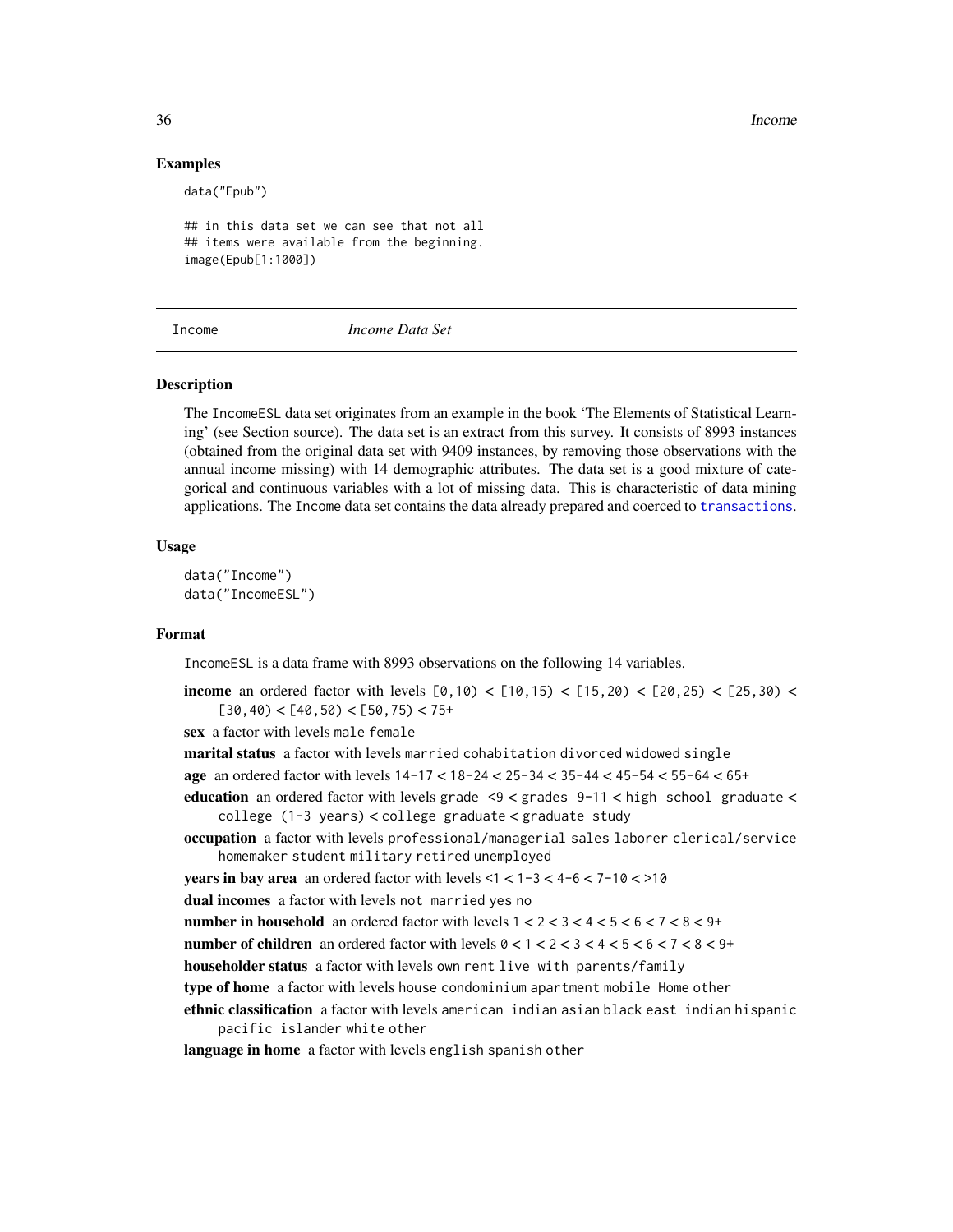#### Income 37

#### Details

To create Income (the transactions object), the original data frame in IncomeESL is prepared in a similar way as described in 'The Elements of Statistical Learning.' We removed cases with missing values and cut each ordinal variable (age, education, income, years in bay area, number in household, and number of children) at its median into two values (see Section examples).

### Author(s)

Michael Hahsler

# Source

Impact Resources, Inc., Columbus, OH (1987).

Obtained from the web site of the book: Hastie, T., Tibshirani, R. \& Friedman, J. (2001) *The Elements of Statistical Learning*. Springer-Verlag.

### Examples

```
data("IncomeESL")
IncomeESL[1:3, ]
## remove incomplete cases
IncomeESL <- IncomeESL[complete.cases(IncomeESL), ]
## preparing the data set
IncomeESL[["income"]] <- factor((as.numeric(IncomeESL[["income"]]) > 6) +1,
 levels = 1 : 2 , labels = c("$0-$40,000", "$40,000+"))
IncomeESL[["age"]] <- factor((as.numeric(IncomeESL[["age"]]) > 3) +1,
 levels = 1 : 2 , labels = c("14-34", "35+"))
IncomeESL[["education"]] <- factor((as.numeric(IncomeESL[["education"]]) > 4) +1,
 levels = 1 : 2 , labels = c("no college graduate", "college graduate"))
IncomeESL[["years in bay area"]] <- factor(
  (as.numeric(IncomeESL[["years in bay area"]]) > 4) +1,
 levels = 1 : 2 , labels = c("1-9", "10+"))
IncomeESL[["number in household"]] <- factor(
  (as.numeric(IncomeESL[["number in household"]]) > 3) +1,
 levels = 1 : 2, labels = c("1", "2+")IncomeESL[["number of children"]] <- factor(
  (as.numeric(IncomeESL[["number of children"]]) > 1) +0,
 levels = 0 : 1, labels = c("0", "1+")## creating transactions
Income <- as(IncomeESL, "transactions")
Income
```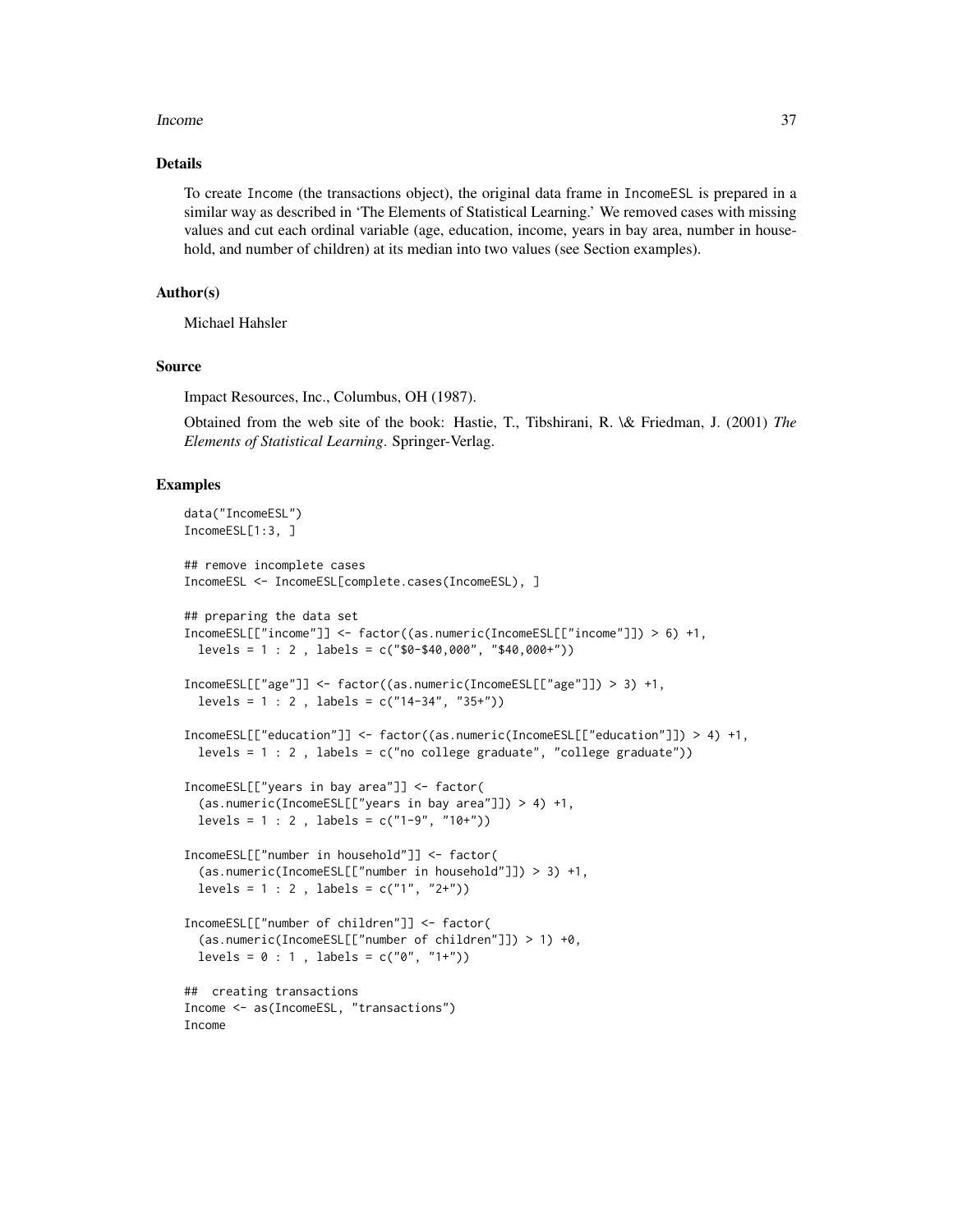<span id="page-37-1"></span>

# Description

Provides the generic function inspect and S4 methods to display associations and transactions plus additional information formatted for online inspection.

### Usage

 $inspect(x, \ldots)$ 

### Arguments

| $\mathsf{x}$ | a set of associations or transactions or an itemMatrix.                     |
|--------------|-----------------------------------------------------------------------------|
| .            | additional arguments can be used to customize the output: setStart, setEnd, |
|              | itemSep and ruleSep. Items are printed only one per line in case the output |
|              | lines get very long. This can also be directly controlled using line break. |

# Author(s)

Michael Hahsler and Kurt Hornik

# See Also

[itemMatrix-class](#page-55-0), [itemsets-class](#page-59-0), [rules-class](#page-75-0), [transactions-class](#page-88-0)

#### Examples

```
data("Adult")
rules <- apriori(Adult)
inspect(rules[1000])
inspect(rules[1000], rulesep = "----->", itemSep = " + " , setStart = "", setEnd = "",linebreak = FALSE)
```
<span id="page-37-0"></span>interestMeasure *Calculate Additional Interest Measures*

# Description

Provides the generic function interestMeasure and the needed S4 method to calculate various additional interest measures for existing sets of itemsets or rules. Definitions and equations can be found in [Hahsler \(2015\).](http://michael.hahsler.net/research/association_rules/measures.html)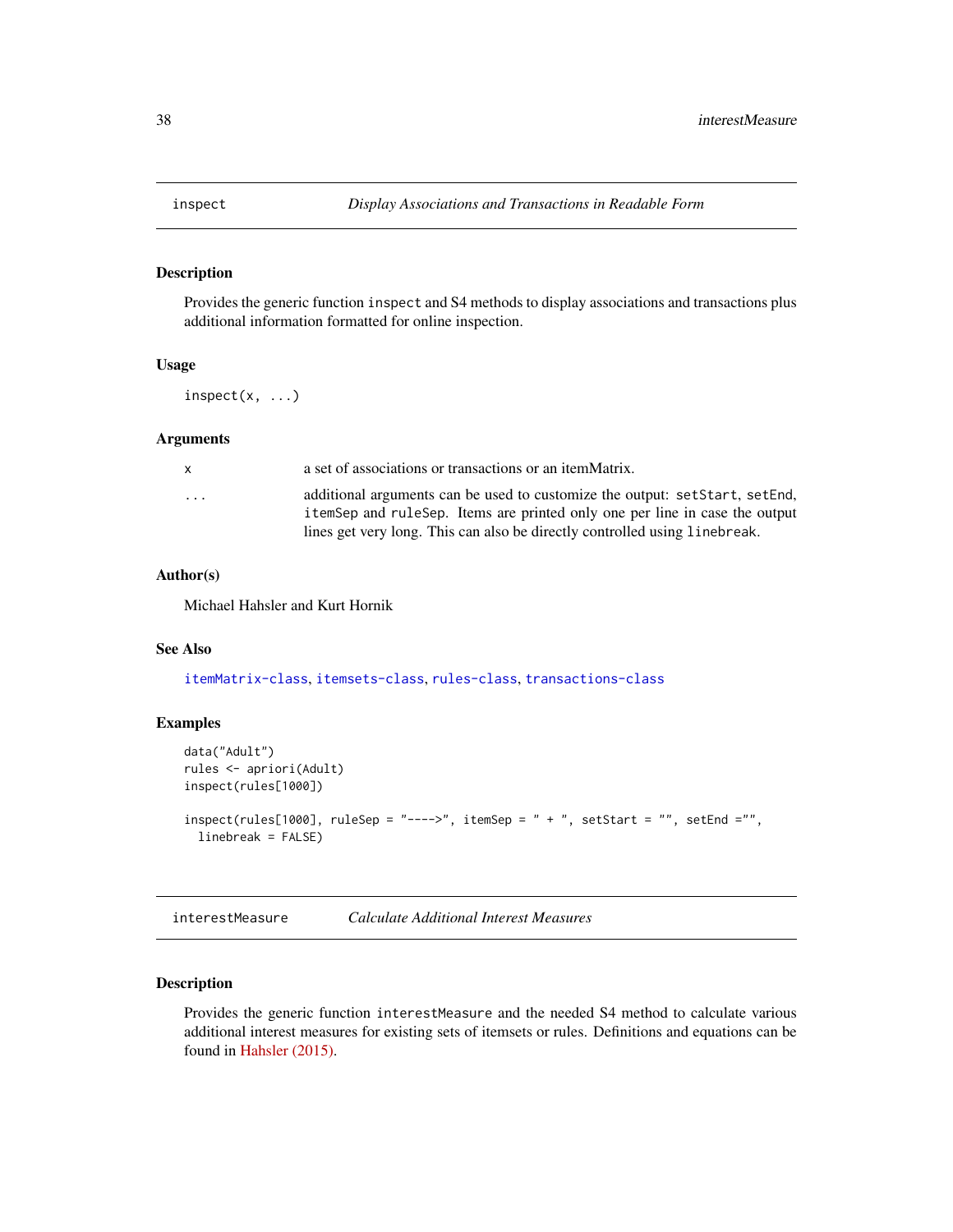## interestMeasure 39

#### Usage

```
interestMeasure(x, measure, transactions = NULL, reuse = TRUE, ...)
```
#### Arguments

| $\times$     | a set of itemsets or rules.                                                                                                                                                                                                                                                                                                                                                                                                 |
|--------------|-----------------------------------------------------------------------------------------------------------------------------------------------------------------------------------------------------------------------------------------------------------------------------------------------------------------------------------------------------------------------------------------------------------------------------|
| measure      | name or vector of names of the desired interest measures (see details for avail-<br>able measures). If measure is missing then all available measures are calculated.                                                                                                                                                                                                                                                       |
| transactions | the transaction data set used to mine the associations or a set of different trans-<br>actions to calculate interest measures from (Note: you need to set reuse=FALSE)<br>in the later case).                                                                                                                                                                                                                               |
| reuse        | logical indicating if information in quality slot should be reuse for calculating<br>the measures. This speeds up the process significantly since only very little (or<br>no) transaction counting is necessary if support, confidence and lift are already<br>available. Use reuse=FALSE to force counting (might be very slow but is neces-<br>sary if you use a different set of transactions than was used for mining). |
|              | further arguments for the measure calculation.                                                                                                                                                                                                                                                                                                                                                                              |

# Details

For itemsets  $X$  the following measures are implemented:

"allConfidence" (Omiencinski, 2003) Is defined on itemsets as the minimum confidence of all possible rule generated from the itemset.

Range: [0, 1]

"crossSupportRatio", cross-support ratio (Xiong et al., 2003) Defined on itemsets as the ratio of the support of the least frequent item to the support of the most frequent item, i.e.,  $\frac{min(supp(x \in X))}{max(supp(x \in X))}$ . Cross-support patterns have a ratio smaller than a set threshold. Normally many found patterns are cross-support patterns which contain frequent as well as rare items. Such patterns often tend to be spurious.

Range: [0, 1]

"lift" Probability (support) of the itemset over the product of the probabilities of all items in the itemset, i.e.,  $\frac{supp(X)}{\prod_{x \in X} supp(X)}$ . This is a measure of dependence similar to lift for rules.

Range:  $[0, \infty]$  (1 indicated independence)

**"support", supp (Agrawal et al., 1996)** Support is an estimate of  $P(X)$  a measure of generality of the itemset.

Range: [0, 1]

"count" Absolute support count of the itemset.

Range:  $[0, \infty]$ 

For rules  $X \Rightarrow Y$  the following measures are implemented. In the following we use the notation  $supp(X \Rightarrow Y) = supp(X \cup Y)$  to indicate the support of the union of the itemsets X and Y, i.e., the proportion of the transactions that contain both itemsets. We also use  $\overline{X}$  as the complement itemset to X with  $supp(\overline{X}) = 1 - supp(X)$ , i.e., the proportion of transactions that do not contain X.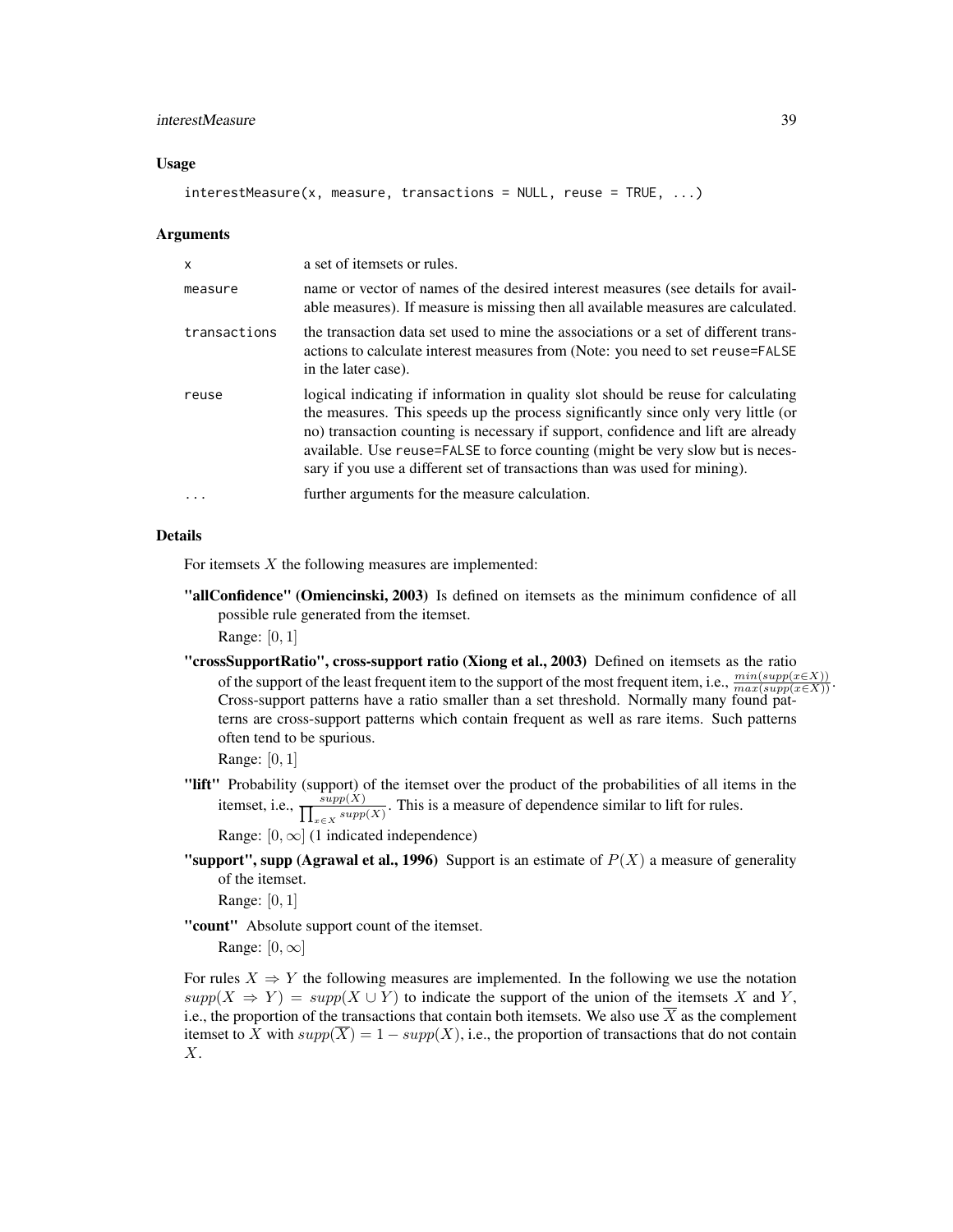"addedValue", added Value, AV, Pavillon index, centered confidence (Tan et al., 2002) Defined as  $conf(X \Rightarrow Y) - supp(Y)$ 

Range: [−.5, 1]

"chiSquared",  $\chi^2$  (Liu et al., 1999) The chi-squared statistic to test for independence between the lhs and rhs of the rule. The critical value of the chi-squared distribution with 1 degree of freedom (2x2 contingency table) at  $\alpha = 0.05$  is 3.84; higher chi-squared values indicate that the lhs and the rhs are not independent.

Note that the contingency table is likely to have cells with low expected values and that thus Fisher's Exact Test might be more appropriate (see below).

Called with significance=TRUE, the p-value of the test for independence is returned instead of the chi-squared statistic. For p-values, substitutes effects can be tested using the parameter complements = FALSE.

Range:  $[0, \infty]$ or p-value scale

"certainty", certainty factor, CF, Loevinger (Berzal et al., 2002) The certainty factor is a measure of variation of the probability that Y is in a transaction when only considering transactions with X. An inreasing CF means a decrease of the probability that Y is not in a transaction that X is in. Negative CFs have a similar interpretation.

Range: [−1, 1] (0 indicates independence)

"collectiveStrength" Collective strength (S).

Range:  $[0, \infty]$ 

**"confidence", conf (Agrawal et al., 1996)** Rule confidence is an estimate of  $P(Y|X)$  calculated as  $\frac{supp(X \Rightarrow Y)}{supp(Y)}$  $\frac{supp(X \to Y)}{supp(X)}$ . Confidence is a measure of validity. Range  $[0, 1]$ 

**"conviction" (Brin et al. 1997)** Defined as  $\frac{supp(X)supp(Y)}{supp(X \cup \overline{Y})}$ .

Range:  $[0, \infty]$  (1 indicates unrelated items)

"cosine" (Tan et al., 2004) Defined as  $\frac{supp(X \cup Y)}{\sqrt{(supp(X)supp(Y))}}$ 

Range: [0, 1]

"count" Absolute support count of the rule.

Range:  $[0, \infty]$ 

"coverage", cover, LHS-support Support of the left-hand-side of the rule, i.e.,  $supp(X)$ . A measure of to how often the rule can be applied.

Range: [0, 1]

"confirmedConfidence", descriptive confirmed confidence (Kodratoff, 1999) Confidence confirmed by its negative as  $conf(X \Rightarrow Y) - conf(X \Rightarrow \overline{Y})$ . Range: [−1, 1]

"casualConfidence", casual confidence (Kodratoff, 1999) Confidence reinforced by negatives given by  $\frac{1}{2}(conf(X \Rightarrow Y) + conf(\overline{Y} \Rightarrow \overline{X})).$ Range: [0, 1]

"casualSupport", casual support (Kodratoff, 1999) Support improved by negatives given by  $supp(X \cup$  $Y$ ) – supp $(\overline{X} \cup \overline{Y})$ . Range: [−1, 1]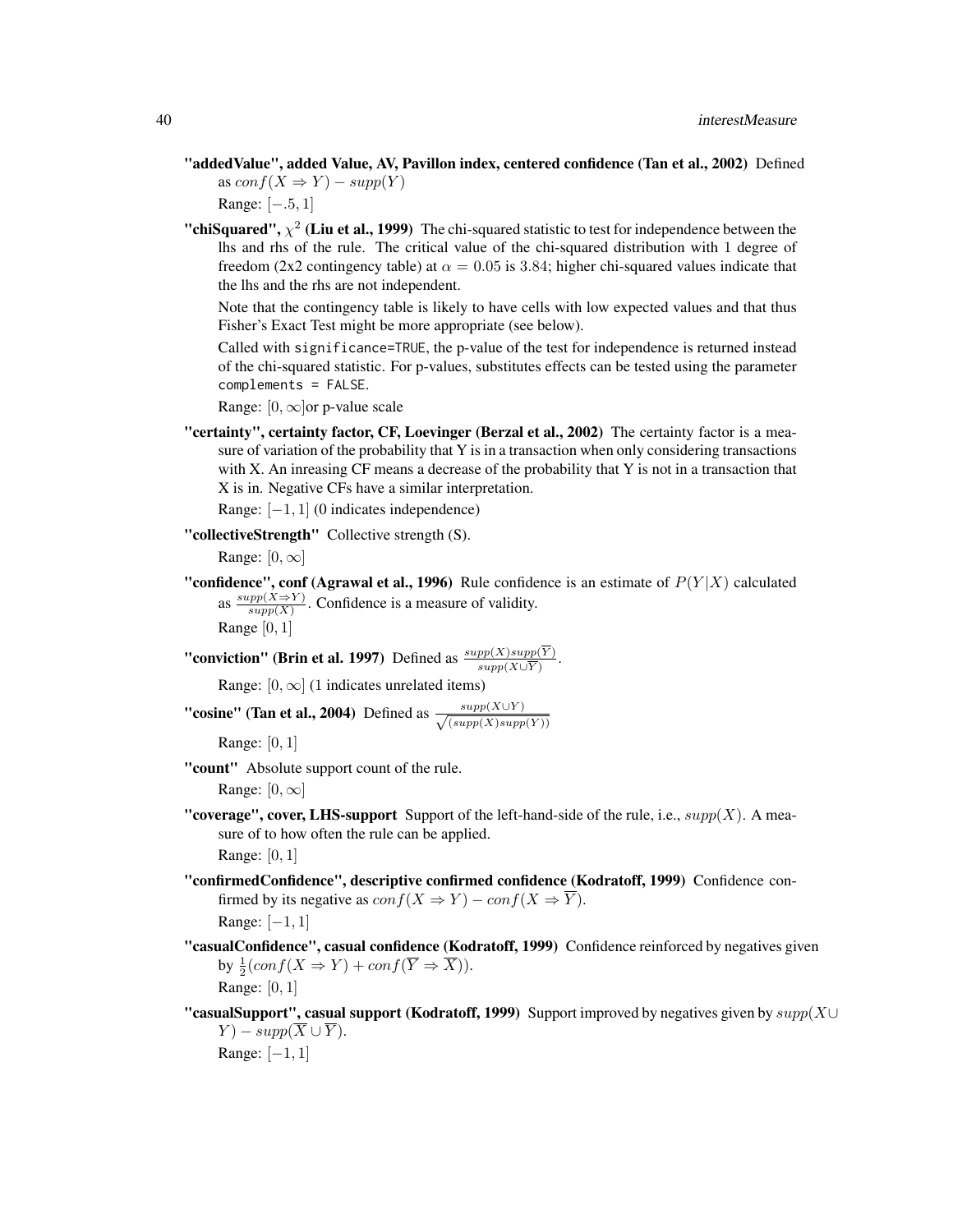- "counterexample", example and counter-example rate  $\frac{supp(X\cup Y)-supp(X\cup Y)}{supp(X\cup Y)}$ Range: [0, 1]
- "descriptiveConfirm", descriptive-confirm (Kodratoff, 1999) Defined by  $supp(X \cup Y) supp(X \cup Y)$  $\overline{Y}$ ).

Range: [0, 1]

- "doc", difference of confidence (Hofmann and Wilhelm, 2001) Defined as  $conf(X \Rightarrow Y)$   $conf(\overline{X} \Rightarrow Y).$ Range: [−1, 1]
- "fishersExactTest", Fisher's exact test (Hahsler and Hornik, 2007) p-value of Fisher's exact test used in the analysis of contingency tables where sample sizes are small. By default complementary effects are mined, substitutes can be found by using the parameter complements = FALSE. Note that it is equal to hyper-confidence with significance=TRUE.

Range: [0, 1] (p-value scale)

"gini", Gini index (Tan et al., 2004) Measures quadratic entropy.

Range: [0, 1] (0 for independence)

"hyperLift" (Hahsler and Hornik, 2007) Adaptation of the lift measure which is more robust for low counts. It is based on the idea that under independence the count  $c_{XY}$  of the transactions which contain all items in a rule  $X \Rightarrow Y$  follows a hypergeometric distribution (represented by the random variable  $C_{XY}$ ) with the parameters given by the counts  $c_X$  and  $c_Y$ .

Hyper-lift is defined as:

$$
\text{hyperlift}(X \Rightarrow Y) = \frac{c_{XY}}{Q_{\delta}[C_{XY}]},
$$

where  $Q_{\delta}[C_{XY}]$  is the quantile of the hypergeometric distribution given by  $\delta$ . The quantile can be given as parameter d (default: d=0.99).

Range:  $[0, \infty]$  (1 indicates independence)

"hyperConfidence" (Hahsler and Hornik, 2007) Confidence level for observation of too high/low counts for rules  $X \Rightarrow Y$  using the hypergeometric model. Since the counts are drawn from a hypergeometric distribution (represented by the random variable  $C_{XY}$ ) with known parameters given by the counts  $c<sub>X</sub>$  and  $c<sub>Y</sub>$ , we can calculate a confidence interval for the observed counts  $c_{XY}$  stemming from the distribution. Hyper-confidence reports the confidence level (significance level if significance=TRUE is used) for

complements - 1 –  $P[C_{XY} \geq c_{XY}|c_X, c_Y]$ 

substitutes -  $1 - P[C_{XY} < c_{XY}|c_X, c_Y].$ 

A confidence level of, e.g.,  $> 0.95$  indicates that there is only a 5% chance that the count for the rule was generated randomly.

By default complementary effects are mined, substitutes can be found by using the parameter complements = FALSE.

Range: [0, 1]

**"imbalance", imbalance ratio, IR (Wu, Chen and Han, 2010)** IR is defined as  $\frac{|supp(X)-supp(Y)|}{supp(Y)-supp(X \Rightarrow Y)}$ gauges the degree of imbalance between two events that the lhs and the rhs are contained in a transaction. The ratio is close to 0 if the conditional probabilities are similar (i.e., very balanced) and close to 1 if they are very different.

Range: [0, 1] (0 indicates a balanced rule)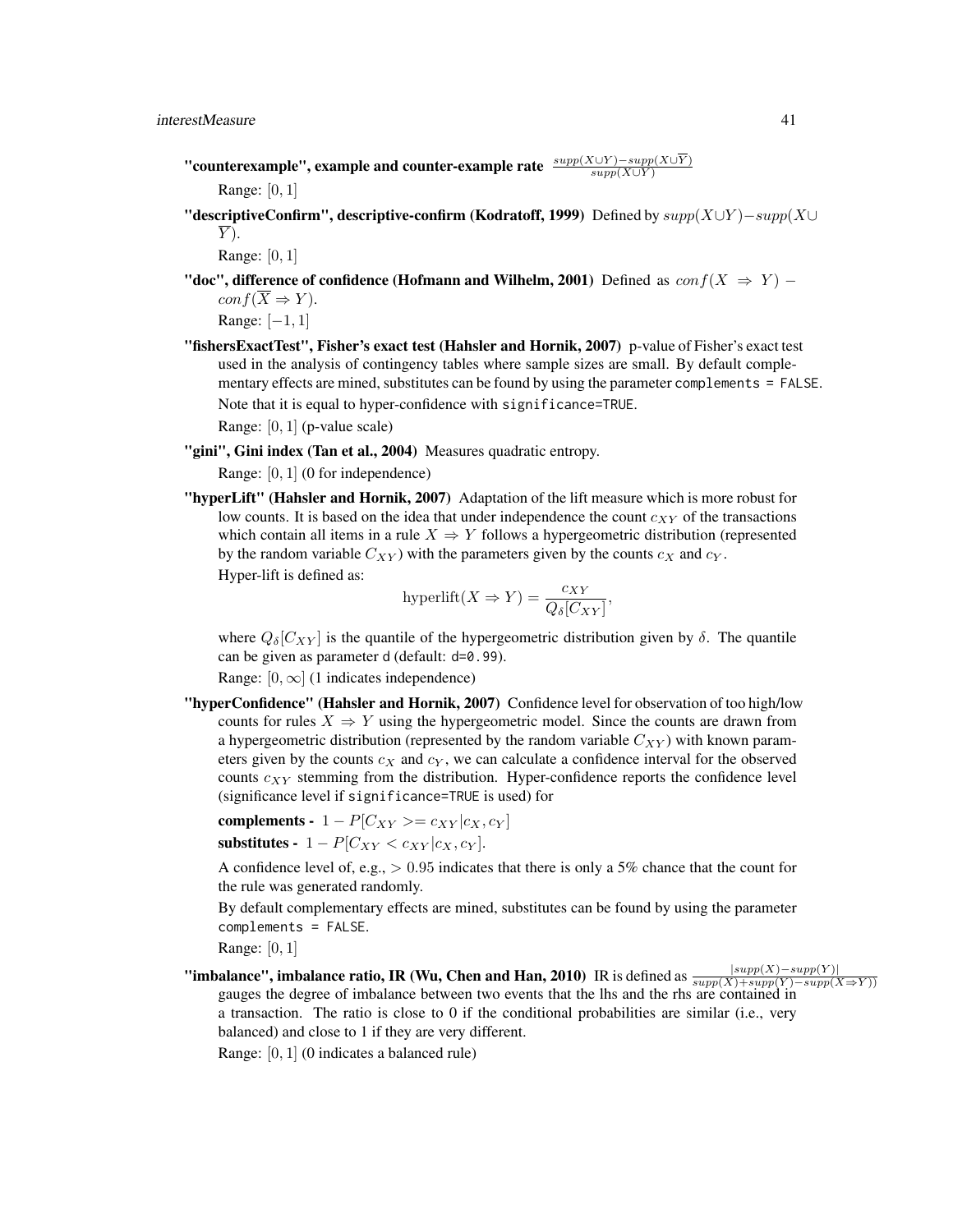**"implicationIndex", implication index (Gras, 1996)** Defined as  $\sqrt{N} \frac{supp(X \cup \overline{Y}) - supp(X)supp(\overline{Y})}{\sqrt{supp(X)supp(\overline{Y})}}$ .

Represents a variation of the Lerman similarity.

Range: [0, 1] (0 means independence)

"importance" (MS Analysis Services) Log likelihood of the right-hand side of the rule, given the left-hand side of the rule.

 $log_{10}(L(X \Rightarrow Y)/L(X \Rightarrow Y))$ 

where  $L$  is the Laplace corrected confidence.

Range:  $[-Inf, Inf]$ 

"improvement" (Bayardo et al., 2000) The improvement of a rule is the minimum difference between its confidence and the confidence of any more general rule (i.e., a rule with the same consequent but one or more items removed in the LHS). Defined as  $min_{X'\subset X}(conf(X \Rightarrow$  $Y$ ) – con $f(X' \Rightarrow Y)$ 

Range: [0, 1]

- "jaccard", Jaccard coefficient (Tan and Kumar, 2000) sometimes also called Coherence (Wu et al., 2010) Null-invariant measure defined as  $\frac{supp(X\cup Y)}{supp(X)+supp(Y)-supp(X\cup Y)}$ Range:  $[-1, 1]$  (0 for independence)
- "jMeasure", J-measure, J (Smyth and Goodman, 1991) Measures cross entrophy. Range: [0, 1] (0 for independence)
- **"kappa" (Tan and Kumar, 2000)** Defined as  $\frac{supp(X\cup Y)+supp(X\cup Y)-supp(X)supp(Y)-supp(X)supp(Y)}{1-supp(X)supp(Y)-supp(\overline{X})supp(\overline{Y})}$

Range:  $[-1, 1]$  (0 means independence)

- **"klosgen", Klosgen (Tan and Kumar, 2000)** Defined as  $\sqrt{supp(X \cup Y)}conf(X \Rightarrow Y) supp(Y)$ Range:  $[-1, 1]$  (0 for independence)
- "kulczynski" (Wu, Chen and Han, 2010; Kulczynski, 1927) Calculate the null-invariant Kulczynski measure with a preference for skewed patterns. Range: [0, 1]
- "lambda", Goodman-Kruskal  $\lambda$ , predictive association (Tan and Kumar, 2000) Range: [0, 1]
- "laplace", Laplace corrected confidence, L (Tan and Kumar 2000) Estimates confidence with increasing each count by 1. Prevents counts of 0 and L decreases with lower support. Range: [0, 1]
- "leastContradiction", least contradiction (Aze and Kodratoff, 2004  $\frac{supp(X\cup Y)-supp(X\cup Y)}{supp(Y)}$ . Range: [−1, 1]

"lerman", Lerman similarity (Lerman, 1981) Defined as  $\sqrt{N} \frac{supp(X \cup Y) - supp(X) supp(Y)}{\sqrt{supp(X) supp(Y)}}$ Range: [0, 1]

"leverage", PS (Piatetsky-Shapiro 1991) PS is defined as  $supp(X \Rightarrow Y) - supp(X) supp(Y)$ . It measures the difference of X and Y appearing together in the data set and what would be expected if X and Y where statistically dependent. It can be interpreted as the gap to independence.

Range: [−1, 1] (0 indicates intependence)

**"lift", interest factor (Brin et al. 1997)** Lift quantifies dependence between X and Y by  $\frac{supp(X\cup Y)}{supp(X)supp(Y)}$ . Range:  $[0, \infty]$  (1 means independence)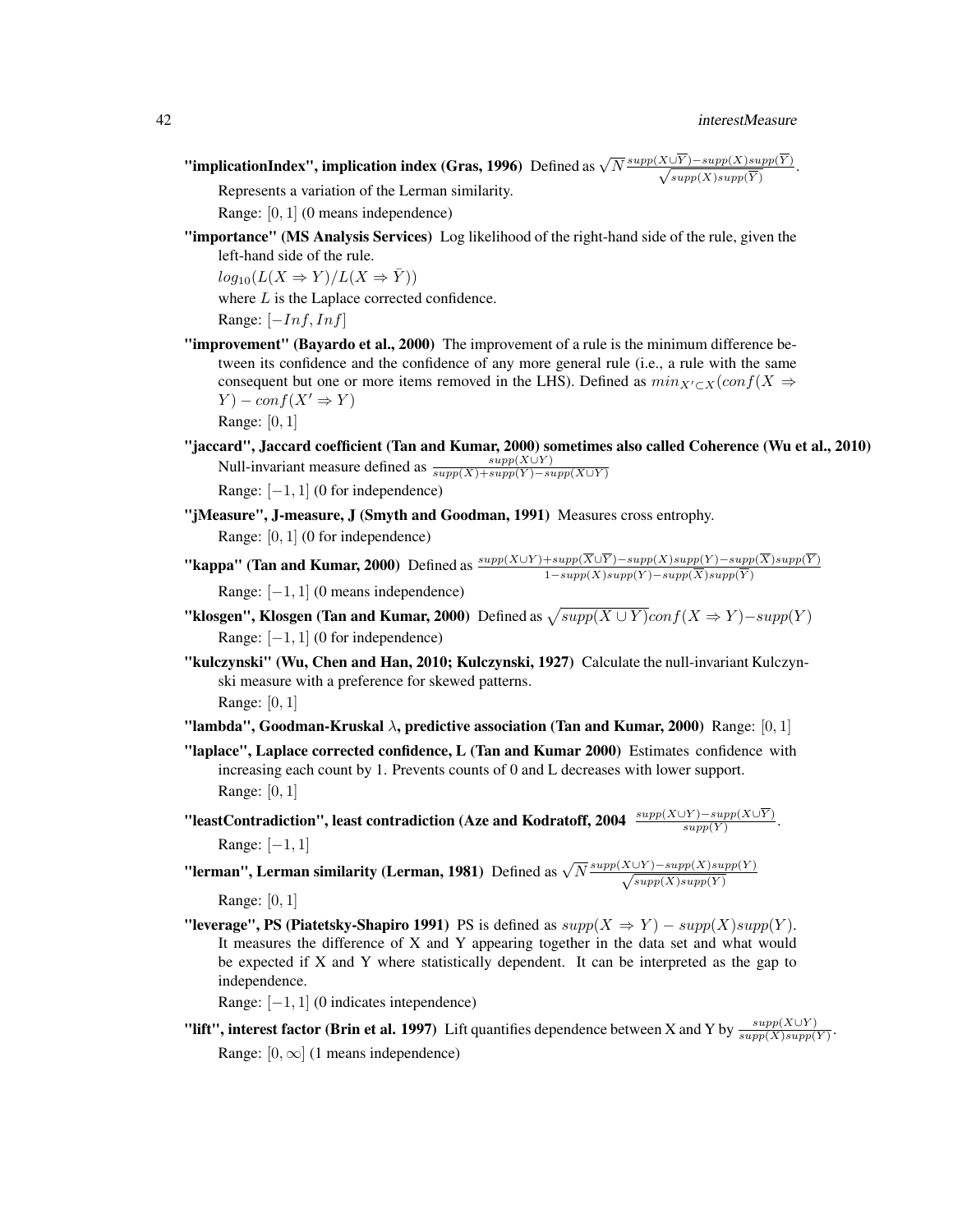**"maxConfidence" (Wu et al. 2010)** Null-invariant measure defined as  $max(conf(X \Rightarrow Y), conf(X \Rightarrow Y))$  $Y$ )).

Range: [0, 1]

"mutualInformation", uncertainty, M (Tan et al., 2002) Measures the information gain for Y provided by X.

Range: [0, 1] (0 for independence)

"oddsRatio", odds ratio  $\alpha$  (Tan et al., 2004) The odds of finding X in transactions which contain Y divided by the odds of finding X in transactions which do not contain Y.

Range:  $[0, \infty]$  (1 indicates that Y is not associated to X)

"phi", correlation coefficient  $\phi$  (Tan et al., 2004 Equivalent to Pearsons Product Moment Correlation Coefficient  $\rho$ .

Range:  $[-1, 1]$  (0 when X and Y are independent)

- "ralambrodrainy", Ralambrodrainy Measure (Diatta et al., 2007) Range:  $[0, 1]$
- "RLD", relative linkage disequilibrium (Kenett and Salini, 2008) RLD evaluates the deviation of the support of the whole rule from the support expected under independence given the supports of the LHS and the RHS. The code was contributed by Silvia Salini.

Range: [0, 1]

"rulePowerFactor", rule power factor (Ochin et al., 2016) Product of support and confidence. Can be seen as rule confidence weighted by support. Range: [0, 1]

"sebag", Sebag measure (Sebag and Schoenauer, 1988) Defined as  $\frac{supp(X \cup Y)}{supp(X \cup \overline{Y})}$ 

Range: [0, 1]

**"support", supp (Agrawal et al., 1996)** Support is an estimate of  $P(X \cup Y)$  and measures the generality of the rule.

Range: [0, 1]

"varyingLiaison", varying rates liaison (Bernard and Charron, 1996) Defined as  $\frac{supp(X\cup Y)}{supp(X)supp(Y)}$  – 1. Is equivalent to  $lift(X \Rightarrow Y) - 1$ 

Range:  $[-1, 1]$  (0 for independence)

"yuleQ", Yule's Q (Tan and Kumar, 2000) Defined as  $\frac{\alpha-1}{\alpha+1}$  where  $\alpha$  is the odds ratio. Range: [−1, 1]

**"yuleY", Yule's Y (Tan and Kumar, 2000)** Defined as  $\frac{\sqrt{\alpha}-1}{\sqrt{\alpha}+1}$  where  $\alpha$  is the odds ratio. Range: [−1, 1]

# Value

If only one measure is used, the function returns a numeric vector containing the values of the interest measure for each association in the set of associations x.

If more than one measures are specified, the result is a data.frame containing the different measures for each association.

NA is returned for rules/itemsets for which a certain measure is not defined.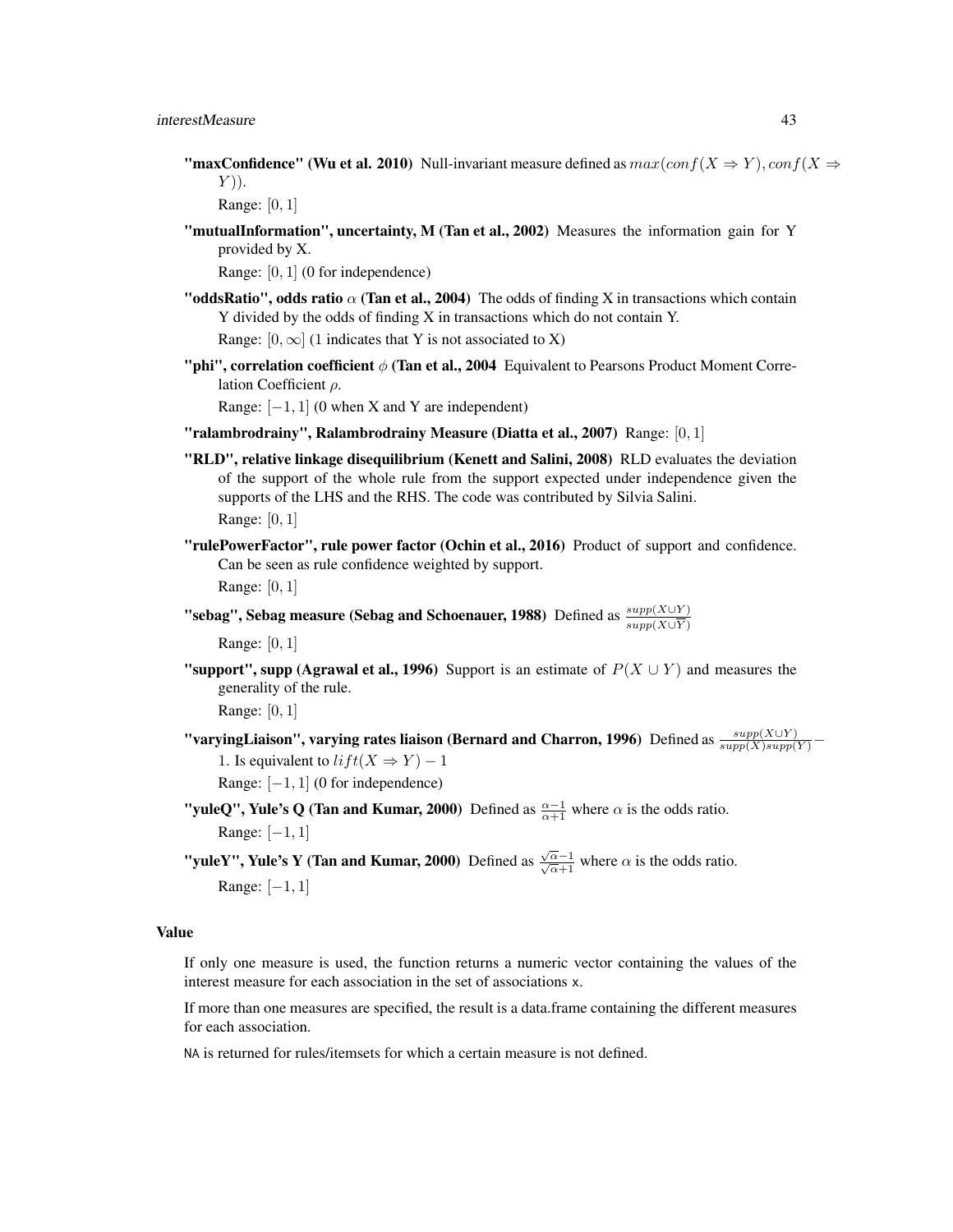### Author(s)

Michael Hahsler

#### References

Hahsler, Michael (2015). A Probabilistic Comparison of Commonly Used Interest Measures for Association Rules, 2015, URL: [http://michael.hahsler.net/research/association\\_rules/mea](http://michael.hahsler.net/research/association_rules/measures.html)sures. [html](http://michael.hahsler.net/research/association_rules/measures.html).

Agrawal, R., H Mannila, R Srikant, H Toivonen, AI Verkamo (1996). Fast Discovery of Association Rules. *Advances in Knowledge Discovery and Data Mining* 12 (1), 307–328.

Aze, J. and Y. Kodratoff (2004). Extraction de pepites de connaissances dans les donnees: Une nouvelle approche et une etude de sensibilite au bruit. In *Mesures de Qualite pour la fouille de donnees. Revue des Nouvelles Technologies de l'Information, RNTI.*

Bernard, Jean-Marc and Charron, Camilo (1996). L'analyse implicative bayesienne, une methode pour l'etude des dependances orientees. II : modele logique sur un tableau de contingence Mathematiques et Sciences Humaines, Volume 135 (1996), p. 5–18.

Bayardo, R. , R. Agrawal, and D. Gunopulos (2000). Constraint-based rule mining in large, dense databases. *Data Mining and Knowledge Discovery*, 4(2/3):217–240.

Berzal, Fernando, Ignacio Blanco, Daniel Sanchez and Maria-Amparo Vila (2002). Measuring the accuracy and interest of association rules: A new framework. *Intelligent Data Analysis* 6, 221–235.

Brin, Sergey, Rajeev Motwani, Jeffrey D. Ullman, and Shalom Tsur (1997). Dynamic itemset counting and implication rules for market basket data. In *SIGMOD 1997, Proceedings ACM SIGMOD International Conference on Management of Data*, pages 255–264, Tucson, Arizona, USA.

Diatta, J., H. Ralambondrainy, and A. Totohasina (2007). Towards a unifying probabilistic implicative normalized quality measure for association rules. In *Quality Measures in Data Mining,* 237–250, 2007.

Hahsler, Michael and Kurt Hornik (2007). New probabilistic interest measures for association rules. *Intelligent Data Analysis*, 11(5):437–455.

Hofmann, Heike and Adalbert Wilhelm (2001). Visual comparison of association rules. *Computational Statistics*, 16(3):399–415.

Kenett, Ron and Silvia Salini (2008). Relative Linkage Disequilibrium: A New measure for association rules. In *8th Industrial Conference on Data Mining ICDM 2008,* July 16–18, 2008, Leipzig/Germany.

Kodratoff, Y. (1999). Comparing Machine Learning and Knowledge Discovery in Databases: An Application to Knowledge Discovery in Texts. *Lecture Notes on AI (LNAI) - Tutorial series*.

Kulczynski, S. (1927). Die Pflanzenassoziationen der Pieninen. *Bulletin International de l'Academie Polonaise des Sciences et des Lettres, Classe des Sciences Mathematiques et Naturelles B,* 57–203.

Lerman, I.C. (1981). Classification et analyse ordinale des donnees. Paris.

Liu, Bing, Wynne Hsu, and Yiming Ma (1999). Pruning and summarizing the discovered associations. In *KDD '99: Proceedings of the fifth ACM SIGKDD international conference on Knowledge discovery and data mining*, pages 125–134. ACM Press, 1999.

Ochin, Suresh Kumar, and Nisheeth Joshi (2016). Rule Power Factor: A New Interest Measure in Associative Classification. *6th International Conference On Advances In Computing and Communications, ICACC 2016,* 6-8 September 2016, Cochin, India.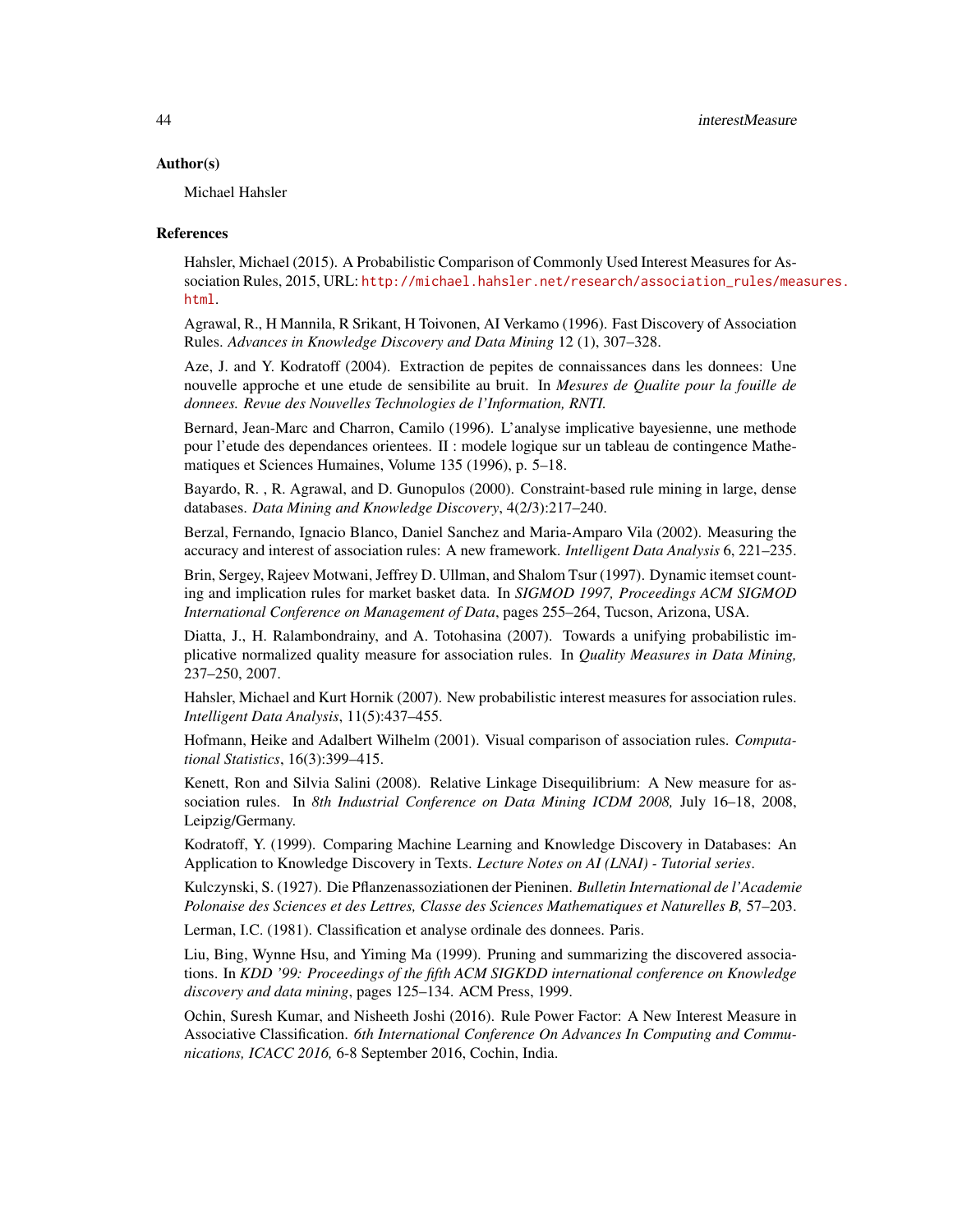Omiecinski, Edward R. (2003). Alternative interest measures for mining associations in databases. *IEEE Transactions on Knowledge and Data Engineering*, 15(1):57–69, Jan/Feb 2003.

Piatetsky-Shapiro, G. (1991). Discovery, analysis, and presentation of strong rules. In: *Knowledge Discovery in Databases*, pages 229–248.

Sebag, M. and M. Schoenauer (1988). Generation of rules with certainty and confidence factors from incomplete and incoherent learning bases. In *Proceedings of the European Knowledge Acquisition Workshop (EKAW'88)*, Gesellschaft fuer Mathematik und Datenverarbeitung mbH, 28.1– 28.20.

Smyth, Padhraic and Rodney M. Goodman (1991). Rule Induction Using Information Theory. *Knowledge Discovery in Databases*, 159–176.

Tan, Pang-Ning and Vipin Kumar (2000). Interestingness Measures for Association Patterns: A Perspective. TR 00-036, Department of Computer Science and Engineering University of Minnesota.

Tan, Pang-Ning, Vipin Kumar, and Jaideep Srivastava (2002). Selecting the right interestingness measure for association patterns. In *Proceedings of the eighth ACM SIGKDD international conference on Knowledge discovery and data mining (KDD '02)*, ACM, 32–41.

Tan, Pang-Ning, Vipin Kumar, and Jaideep Srivastava (2004). Selecting the right objective measure for association analysis. *Information Systems*, 29(4):293–313.

Wu, T., Y. Chen, and J. Han (2010). Re-examination of interestingness measures in pattern mining: A unified framework. *Data Mining and Knowledge Discovery*, 21(3):371-397, 2010.

Xiong, Hui, Pang-Ning Tan, and Vipin Kumar (2003). Mining strong affinity association patterns in data sets with skewed support distribution. In Bart Goethals and Mohammed J. Zaki, editors, *Proceedings of the IEEE International Conference on Data Mining*, November 19–22, 2003, Melbourne, Florida, pages 387–394.

### See Also

[itemsets-class](#page-59-0), [rules-class](#page-75-0)

## Examples

```
data("Income")
rules <- apriori(Income)
```

```
## calculate a single measure and add it to the quality slot
quality(rules) <- cbind(quality(rules),
hyperConfidence = interestMeasure(rules, measure = "hyperConfidence",
transactions = Income))
```

```
inspect(head(rules, by = "hyperConfidence"))
```

```
## calculate several measures
m <- interestMeasure(rules, c("confidence", "oddsRatio", "leverage"),
transactions = Income)
inspect(head(rules))
head(m)
```
## calculate all available measures for the first 5 rules and show them as a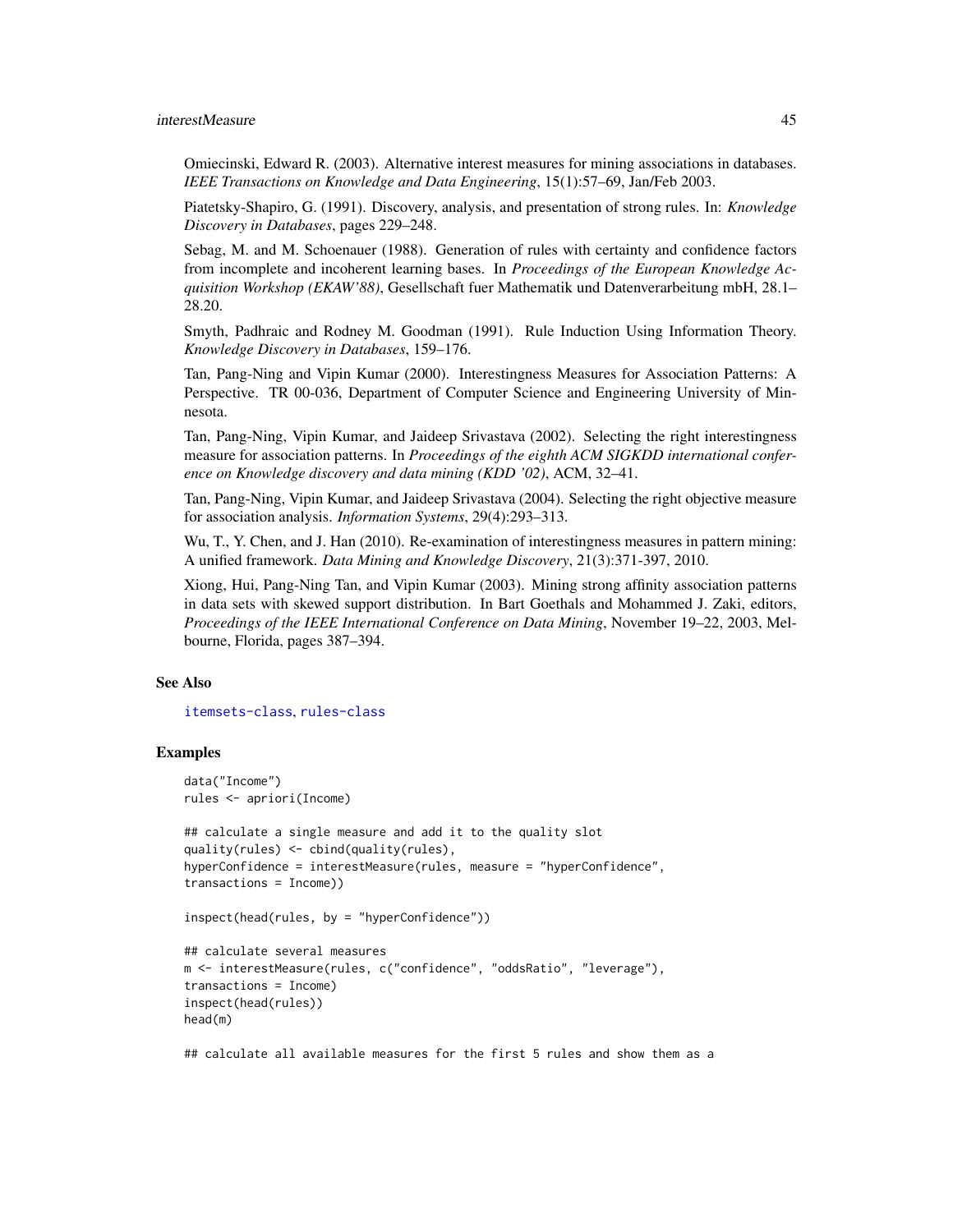```
## table with the measures as rows
t(interestMeasure(head(rules, 5), transactions = Income))
## calculate measures on a differnt set of transactions (I use a sample here)
## Note: reuse = TRUE (default) would just return the stored support on the
## data set used for mining
newTrans <- sample(Income, 100)
m2 <- interestMeasure(rules, "support", transactions = newTrans, reuse = FALSE)
head(m2)
```
is.closed *Find Closed Itemsets*

### **Description**

Provides the generic function and the S4 method is.closed for finding closed itemsets. The closure of an itemset is its largest proper superset which has the same support (is contained in exactly the same transactions). An itemset is closed, if it is its own closure (Pasquier et al. 1999).

#### Usage

is.closed(x)

#### Arguments

x a set of itemsets.

#### Value

a logical vector with the same length as x indicating for each element in x if it is a closed itemset.

### Author(s)

Michael Hahsler

### References

Nicolas Pasquier, Yves Bastide, Rafik Taouil, and Lotfi Lakhal (1999). Discovering frequent closed itemsets for association rules. In *Proceeding of the 7th International Conference on Database Theory*, Lecture Notes In Computer Science (LNCS 1540), pages 398–416. Springer, 1999.

#### See Also

[itemsets-class](#page-59-0)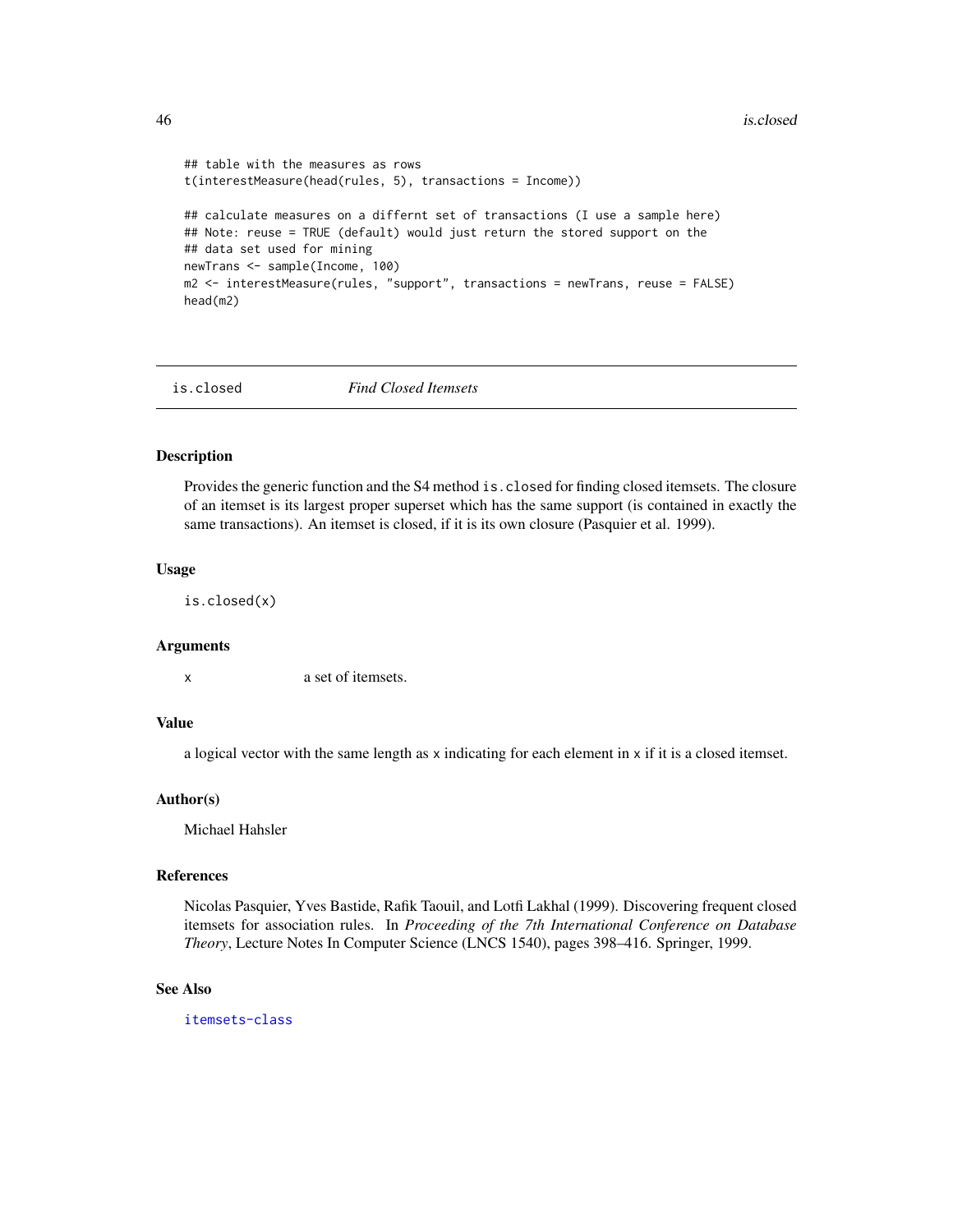<span id="page-46-0"></span>

#### Description

Provides the generic function and the S4 method is.maximal for finding maximal itemsets.

# Usage

```
is.maximal(x, \ldots)## S4 method for signature 'itemMatrix'
is.maximal(x)
```
### Arguments

|          | the set of itemsets, rules or an itemMatrix object. |
|----------|-----------------------------------------------------|
| $\cdots$ | further arguments.                                  |

## Details

An itemset is maximal in a set if no proper superset of the itemset is contained in the set (Zaki et al., 1997).

We define here maximal rules, as the rules generated by maximal itemsets.

#### Value

a logical vector with the same length as x indicating for each element in x if it is a maximal itemset.

### Author(s)

Michael Hahsler

# References

Mohammed J. Zaki, Srinivasan Parthasarathy, Mitsunori Ogihara, and Wei Li (1997). *New algorithms for fast discovery of association rules*. Technical Report 651, Computer Science Department, University of Rochester, Rochester, NY 14627.

#### See Also

[is.superset](#page-49-0), [itemMatrix-class](#page-55-0), [itemsets-class](#page-59-0)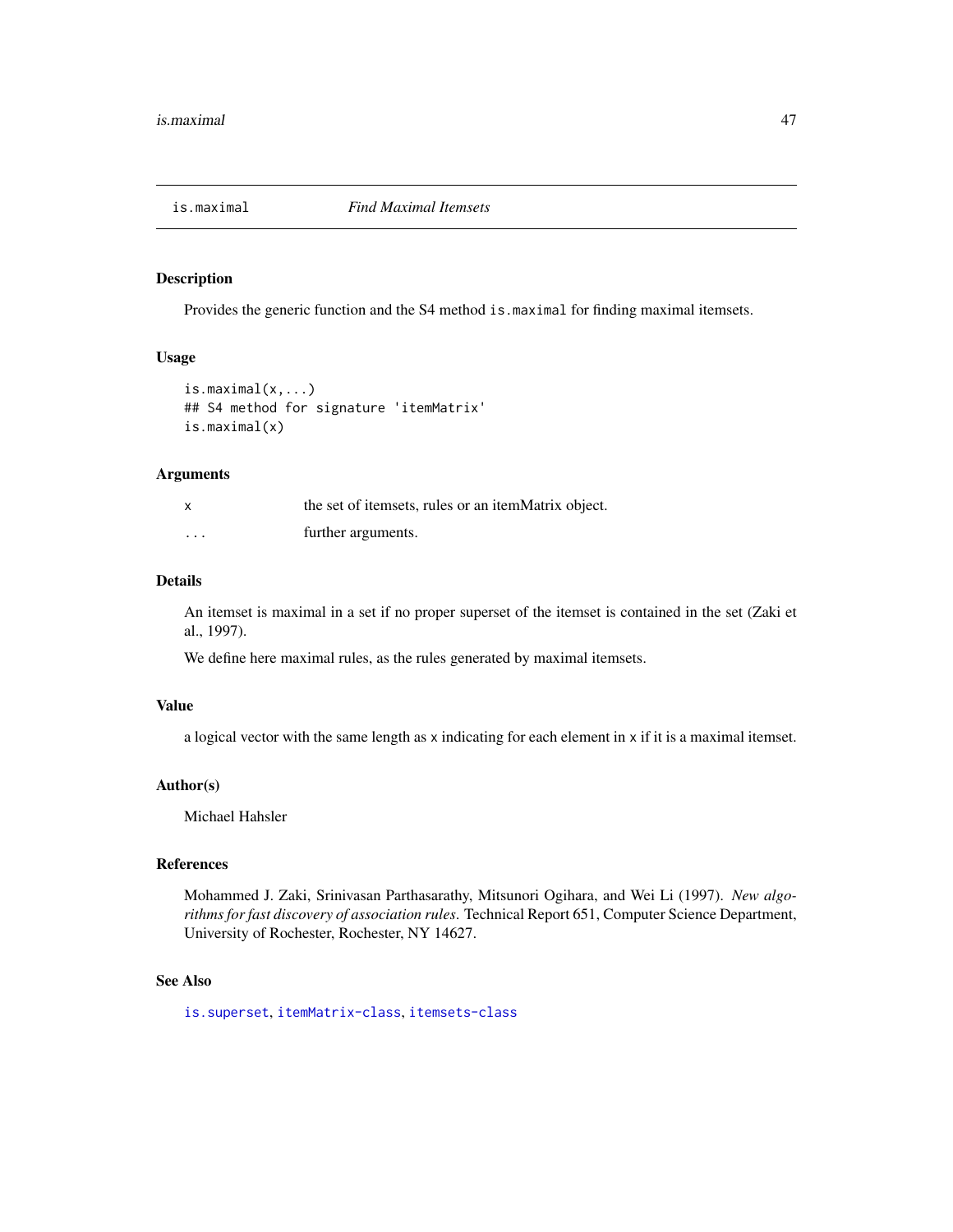#### Description

Provides the generic functions and the S4 method is.redundant to find redundant rules.

#### Usage

is.redundant(x, ...) ## S4 method for signature 'rules'  $is.readundant(x, measure = "confidence")$ 

### Arguments

| X                       | a set of rules.                       |
|-------------------------|---------------------------------------|
| measure                 | measure used to check for redundancy. |
| $\cdot$ $\cdot$ $\cdot$ | additional arguments.                 |

## Details

A rule is redundant if a more general rules with the same or a higher confidence exists. That is, a more specific rule is redundant if it is only equally or even less predictive than a more general rule. A rule is more general if it has the same RHS but one or more items removed from the LHS. Formally, a rule  $X \Rightarrow Y$  is redundant if

 $\exists X' \subset X$  conf( $X' \Rightarrow Y$ ) ≥ conf( $X \Rightarrow Y$ ).

This is equivalent to a negative or zero *improvement* as defined by Bayardo et al. (2000). In this implementation other measures than confidence, e.g. improvement of lift, can be used as well.

### Value

returns a logical vector indicating which rules are redundant.

# Author(s)

Michael Hahsler and Christian Buchta

# References

Bayardo, R. , R. Agrawal, and D. Gunopulos (2000). Constraint-based rule mining in large, dense databases. *Data Mining and Knowledge Discovery,* 4(2/3):217–240.

### See Also

[interestMeasure](#page-37-0)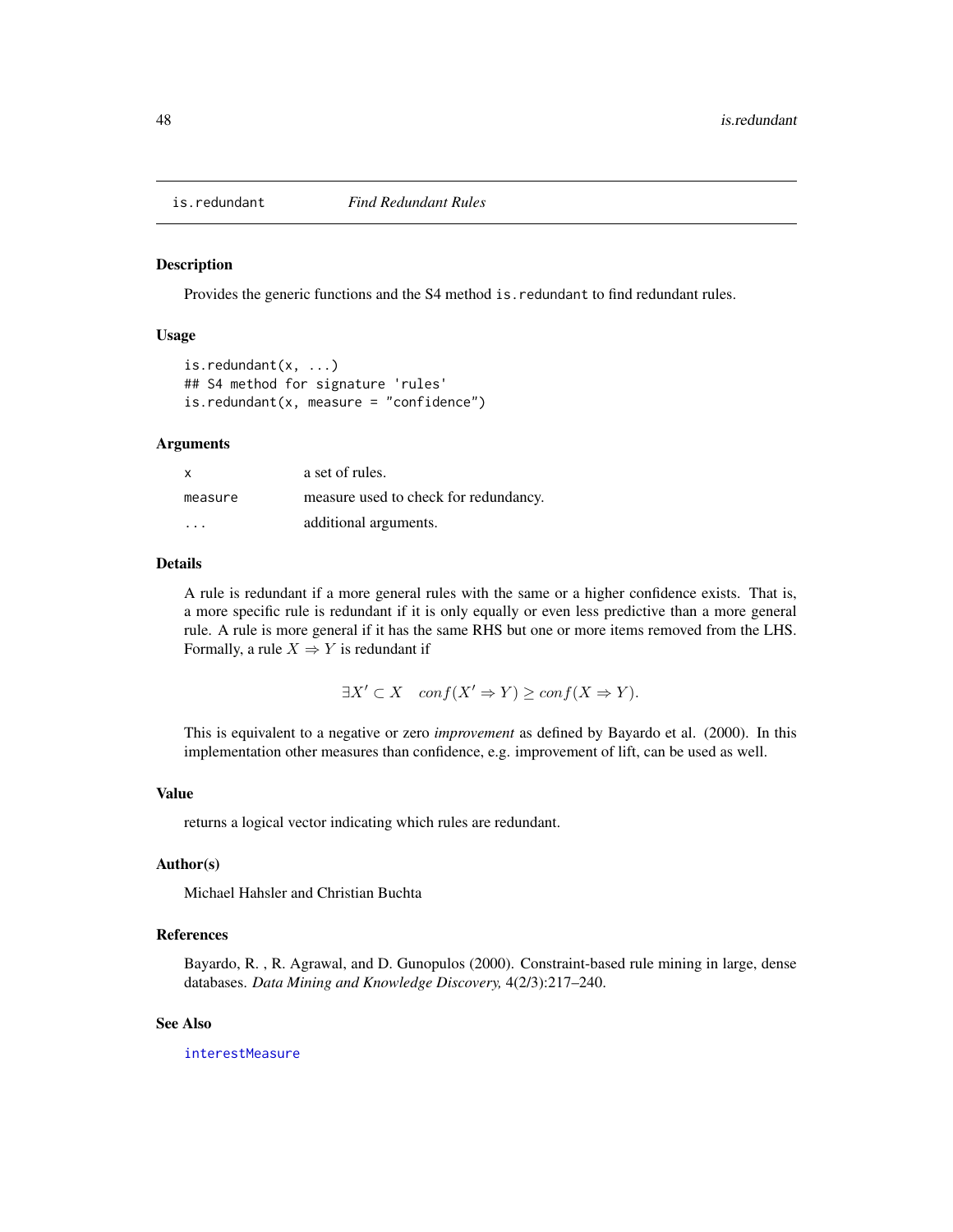# is.significant 49

#### Examples

data("Income")

```
## mine some rules with the consequent "language in home=english"
rules <- apriori(Income, parameter = list(support = 0.5),
 appearance = list(rhs = "language in home=english", default = "lhs"))## for better comparison we sort the rules by confidence and add Bayado's improvement
rules <- sort(rules, by = "confidence")
quality(rules)$improvement <- interestMeasure(rules, measure = "improvement")
inspect(rules)
is.redundant(rules)
## redundant rules
inspect(rules[is.redundant(rules)])
## non-redundant rules
inspect(rules[!is.redundant(rules)])
```
is.significant *Find Significant Rules*

### Description

Provides the generic functions and the S4 method is.significant to find rules where the LHS and the RHS depend on each other. This uses Fisher's exact test and corrects for multiple comparisons.

#### Usage

```
is.significant(x, transactions, method = "fisher",
  alpha = 0.01, adjust = "bonferroni")
```
#### **Arguments**

| $\mathsf{x}$ | a set of rules.                                                                                                                                                                                                           |
|--------------|---------------------------------------------------------------------------------------------------------------------------------------------------------------------------------------------------------------------------|
| transactions | set of transactions used to mine the rules.                                                                                                                                                                               |
| method       | test to use. Options are "fisher", "chisq". Note that the contingency table<br>is likely to have cells with low expected values and that thus Fisher's Exact Test<br>might be more appropriate than the chi-squared test. |
| alpha        | required significance level.                                                                                                                                                                                              |
| adjust       | method to adjust for multiple comparisons. Options are "none", "bonferroni", "holm", "fdr",<br>etc. (see p. adjust)                                                                                                       |

### Value

returns a logical vector indicating which rules are significant.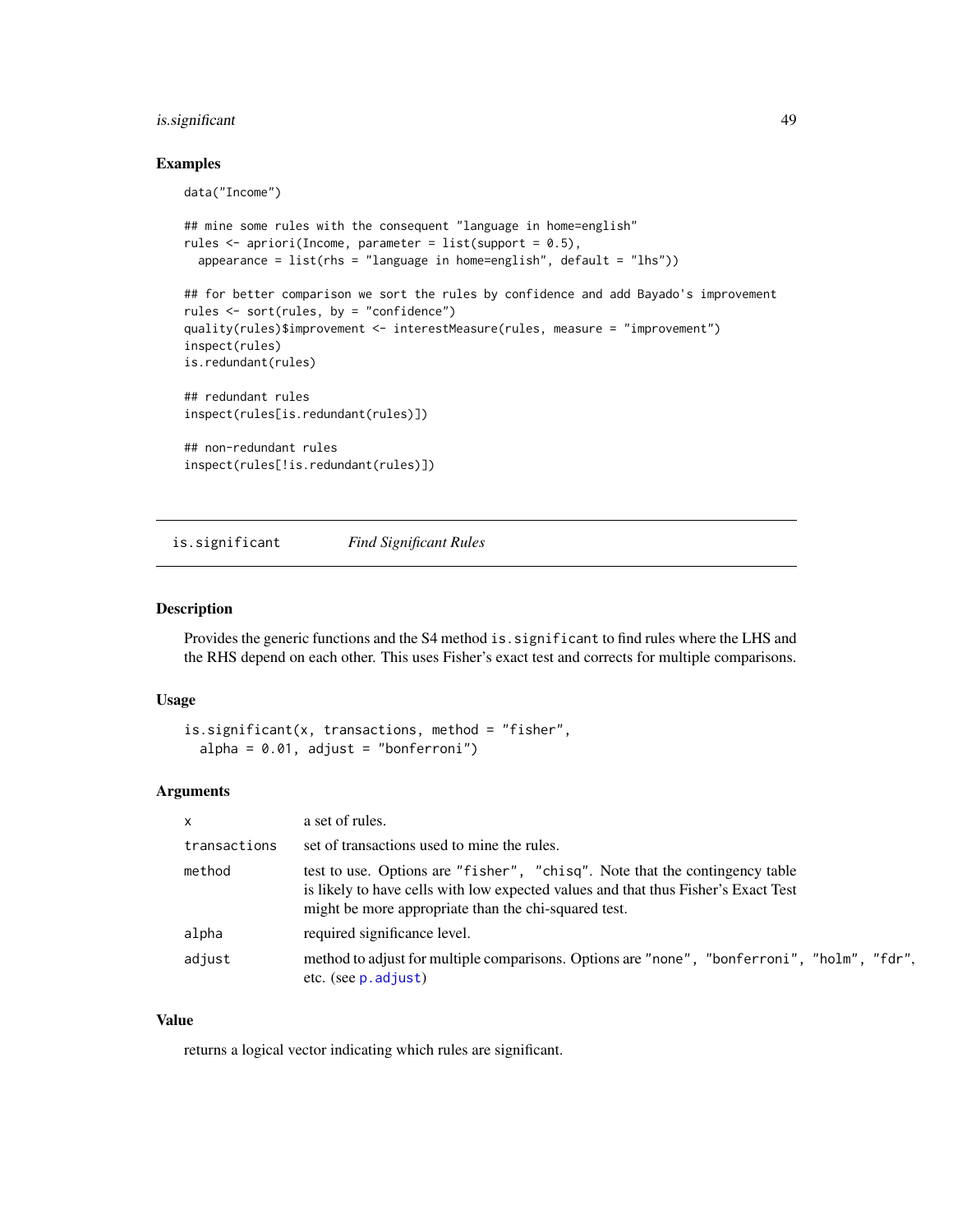## Author(s)

Michael Hahsler

# See Also

[interestMeasure](#page-37-0), [p.adjust](#page-0-0)

# Examples

```
data("Income")
rules <- apriori(Income, parameter = list(support = 0.5))
is.significant(rules, Income)
```

```
inspect(rules[is.significant(rules, Income)])
```
<span id="page-49-0"></span>is.superset *Find Super and Subsets*

## <span id="page-49-1"></span>Description

Provides the generic functions and the S4 methods is.subset and is.superset for finding super or subsets in associations and itemMatrix objects.

# Usage

is.subset(x,  $y = NULL$ , proper = FALSE, sparse = TRUE, ...) is.superset(x,  $y = NULL$ , proper = FALSE, sparse = TRUE, ...)

#### Arguments

| x, y   | associations or itemMatrix objects. If $y = NULL$ , the super or subset structure<br>within set x is calculated.                                                                                           |
|--------|------------------------------------------------------------------------------------------------------------------------------------------------------------------------------------------------------------|
| proper | a logical indicating if all or just proper super or subsets.                                                                                                                                               |
| sparse | a logical indicating if a sparse (ngCMatrix) rather than a dense logical matrix<br>sgould be returned. Sparse computation preserves a significant amount of mem-<br>ory and is much faster for large sets. |
| .      | currently unused.                                                                                                                                                                                          |

# Details

looks for each element in x which elements in y are supersets or subsets. Note that the method can be very slow and memory intensive if x and/or y contain many elements.

For rules, the union of lhs and rhs is used a the set of items.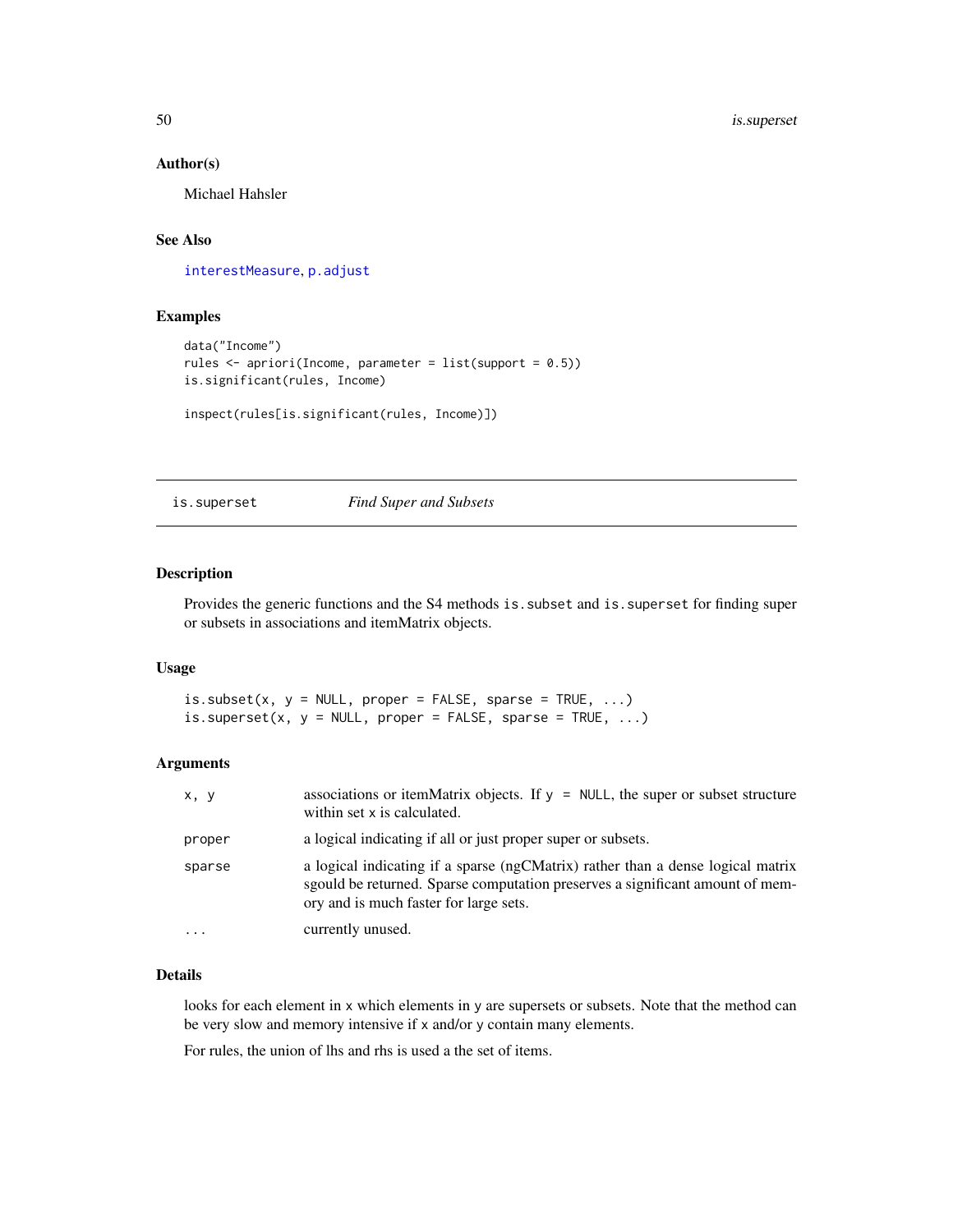# itemCoding 51

### Value

returns a logical matrix or a sparse ngCMatrix (for sparse=TRUE) with length(x) rows and length(y) columns. Each logical row vector represents which elements in y are supersets (subsets) of the corresponding element in x. If either x or y have length zero, NULL is returned instead of a matrix.

#### Author(s)

Michael Hahsler and Ian Johnson

#### See Also

[associations-class](#page-14-0), [itemMatrix-class](#page-55-0)

#### Examples

```
data("Adult")
set \leq eclat(Adult, parameter = list(supp = 0.8))
### find the supersets of each itemset in set
is.superset(set, set)
is.superset(set, set, sparse = FALSE)
```
<span id="page-50-0"></span>

itemCoding *Item Coding — Handling Item Labels and Column IDs*

## <span id="page-50-1"></span>Description

Provides the generic functions and the S4 methods for converting item labels into column IDs used in the binary matrix representation and vice versa.

decode converts from the numeric (column IDs) representation to readable item labels. decode is used by [LIST](#page-61-0).

encode converts from readable item labels to an itemMatrix using a given coding. With this method it is possible to create several compatible itemMatrix objects (i.e., use the same binary representation for items) from data.

recode recodes an itemMatrix object so its coding is compatible with another object or the matrix follows a certain order of items.

#### Usage

```
decode(x, \ldots)## S4 method for signature 'list'
decode(x, itemLabels)
## S4 method for signature 'numeric'
decode(x, itemLabels)
encode(x, \ldots)## S4 method for signature 'list'
```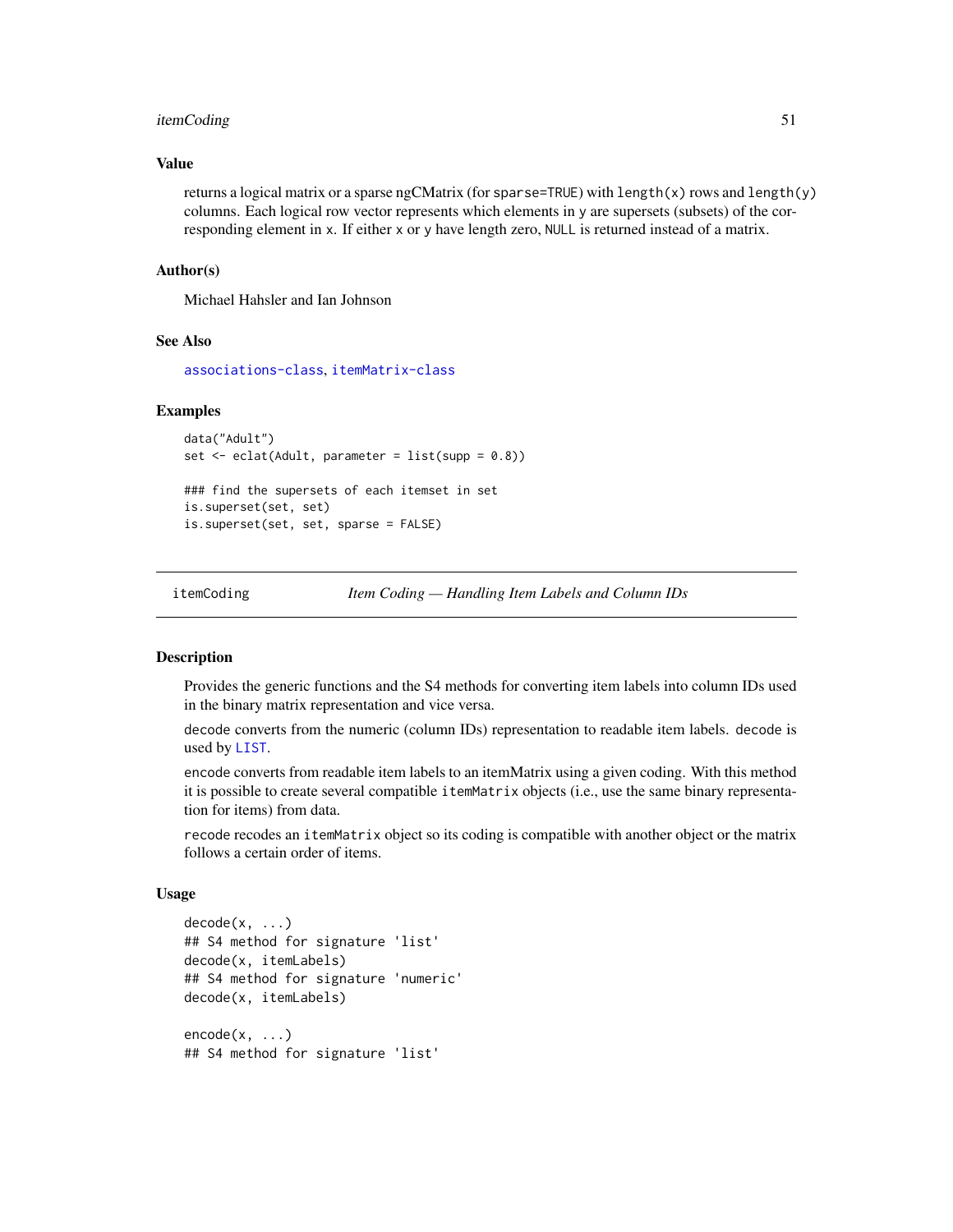```
encode(x, itemLabels, itemMatrix = TRUE)
## S4 method for signature 'character'
encode(x, itemLabels, itemMatrix = TRUE)
## S4 method for signature 'numeric'
encode(x, itemLabels, itemMatrix = TRUE)
```
 $recode(x, \ldots)$ ## S4 method for signature 'itemMatrix'  $recode(x, itemLabels = NULL, match = NULL)$ 

## Arguments

| x          | a vector or a list of vectors of character strings (for encode) or of numeric (for<br>decode), or an object of class itemMatrix (for recode).                                                                                                            |
|------------|----------------------------------------------------------------------------------------------------------------------------------------------------------------------------------------------------------------------------------------------------------|
| itemLabels | a vector of character strings used for coding where the position of an item label<br>in the vector gives the item's column ID. The used itemLabels vector can be<br>obtained from itemMatrix, transactions and associations by the method<br>itemLabels. |
| itemMatrix | return an object of class item Matrix otherwise an object of the same class as x<br>is returned.                                                                                                                                                         |
| match      | an itemMatrix object whose item coding x should match.                                                                                                                                                                                                   |
| $\ddots$ . | further arguments.                                                                                                                                                                                                                                       |

### Value

recode always returns an object of class itemMatrix.

For encode with itemMatrix = TRUE an object of class itemMatrix is returned. Otherwise the result is of the same type as x, e.g., a list or a vector.

### Author(s)

Michael Hahsler

### See Also

[LIST](#page-61-0), [associations-class](#page-14-0), [itemMatrix-class](#page-55-0)

# Examples

```
data("Adult")
```

```
## Example 1: Manual decoding
## get code
iLabels <- itemLabels(Adult)
head(iLabels)
## get undecoded list and decode in a second step
list <- LIST(Adult[1:5], decode = FALSE)
list
```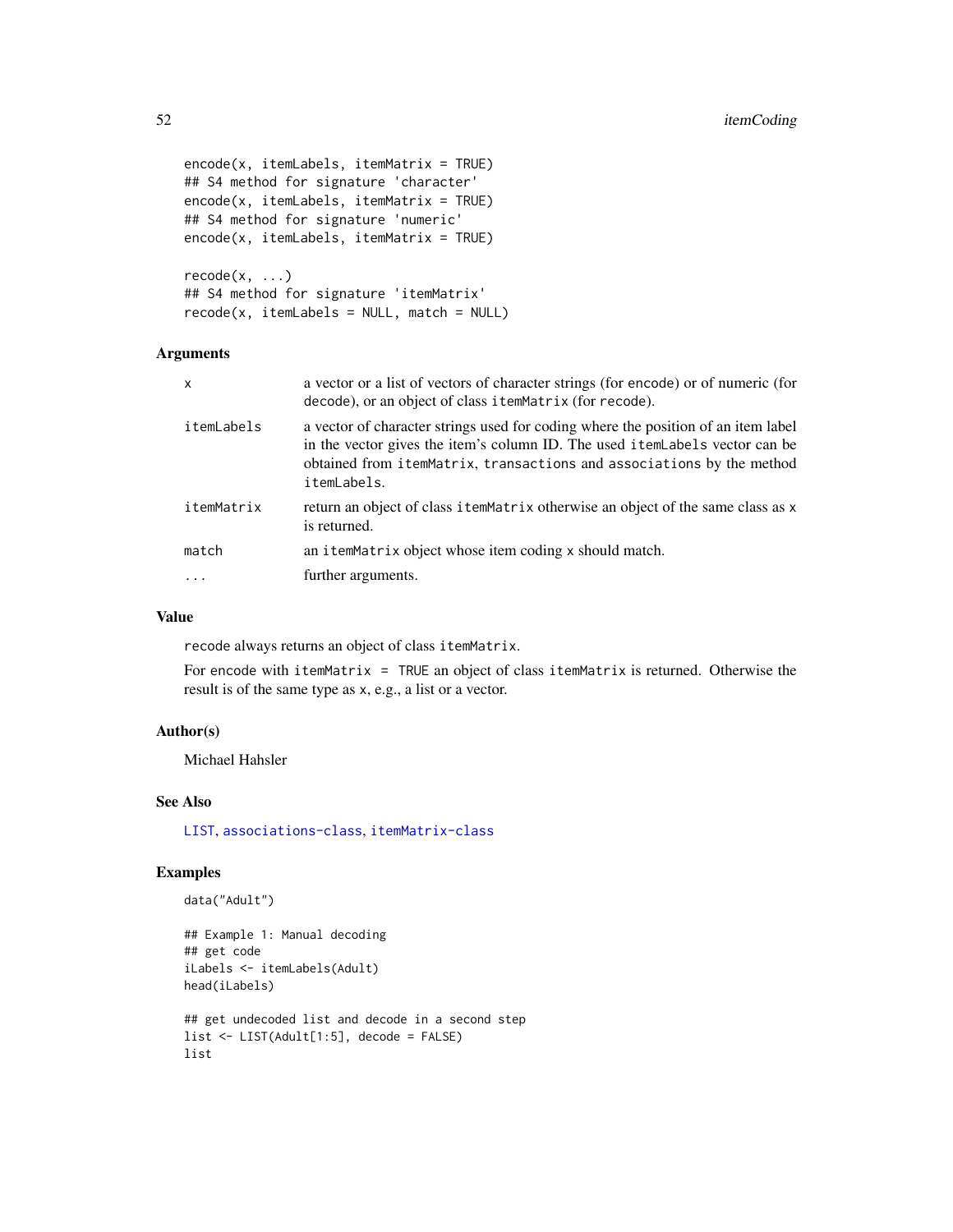# itemFrequency 53

```
decode(list, itemLabels = iLabels)
## Example 2: Manually create an itemMatrix
data <- list(
   c("income=small", "age=Young"),
   c("income=large", "age=Middle-aged")
   )
iM <- encode(data, iLabels)
iM
inspect(iM)
## use the itemMatrix to create transactions
as(iM, "transactions")
## Example 3: use recode
## select first 100 transactions and all education-related items
sub <- Adult[1:100, itemInfo(Adult)$variables == "education"]
itemLabels(sub)
image(sub)
## recode to match Adult again
sub.recoded <- recode(sub, match = Adult)
image(sub.recoded)
```

```
itemFrequency Getting Frequency/Support for Single Items
```
## Description

Provides the generic function itemFrequency and S4 methods to get the frequency/support for all single items in an objects based on [itemMatrix](#page-55-0). For example, it is used to get the single item support from an object of class [transactions](#page-88-0) without mining.

# Usage

itemFrequency(x, ...)

```
## S4 method for signature 'itemMatrix'
itemFrequency(x, type, weighted = FALSE)
```
#### **Arguments**

|          | an object.                       |
|----------|----------------------------------|
| $\cdots$ | further arguments are passed on. |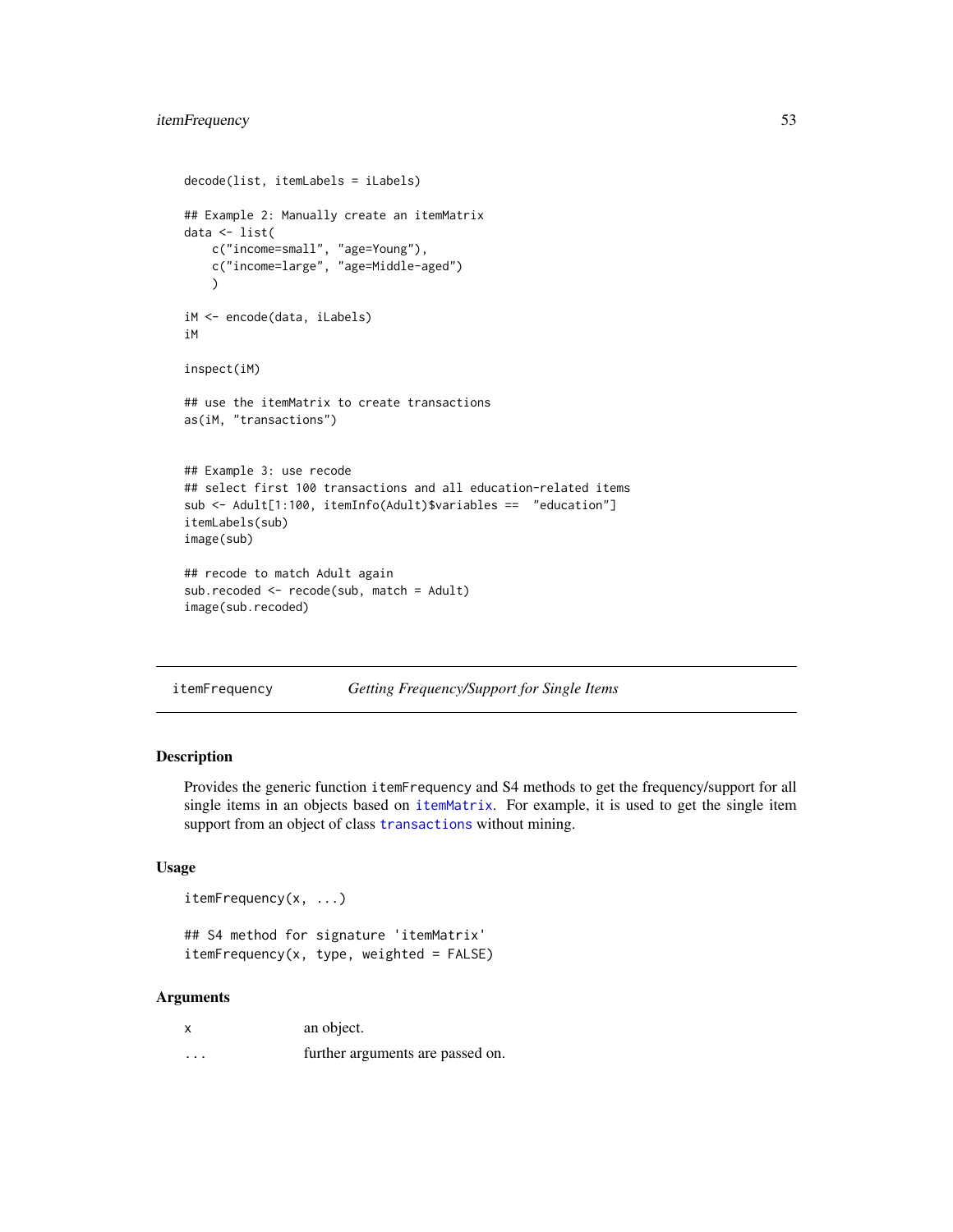| type     | a character string specifying if "relative" frequency/support or "absolute"<br>frequency/support (item counts) is returned. (default: "relative"). |
|----------|----------------------------------------------------------------------------------------------------------------------------------------------------|
| weighted | should support be weighted by transactions weights stored as column "weight"<br>in transactionInfo?                                                |

### Value

itemFrequency returns a named numeric vector. Each element is the frequency/support of the corresponding item in object x. The items appear in the vector in the same order as in the binary matrix in x.

#### Author(s)

Michael Hahsler

# See Also

[itemFrequencyPlot](#page-53-0), [itemMatrix-class](#page-55-0), [transactions-class](#page-88-0)

#### Examples

```
data("Adult")
itemFrequency(Adult, type = "relative")
```
<span id="page-53-0"></span>itemFrequencyPlot *Creating a Item Frequencies/Support Bar Plot*

### Description

Provides the generic function itemFrequencyPlot and the S4 method to create an item frequency bar plot for inspecting the item frequency distribution for objects based on [itemMatrix](#page-55-0) (e.g., [transactions](#page-88-0), or items in [itemsets](#page-59-0) and [rules](#page-75-0)).

## Usage

```
itemFrequencyPlot(x, ...)
## S4 method for signature 'itemMatrix'
itemFrequencyPlot(x, type = c("relative", "absolute"),
   weighted = FALSE, support = NULL, topN = NULL,
   population = NULL, popCol = "black", popLwd = 1,
   lift = FALSE, horiz = FALSE,names = TRUE, cex.names = graphics::par("cex.axis"),
   xlab = NULL, ylab = NULL, mai = NULL, ...)
```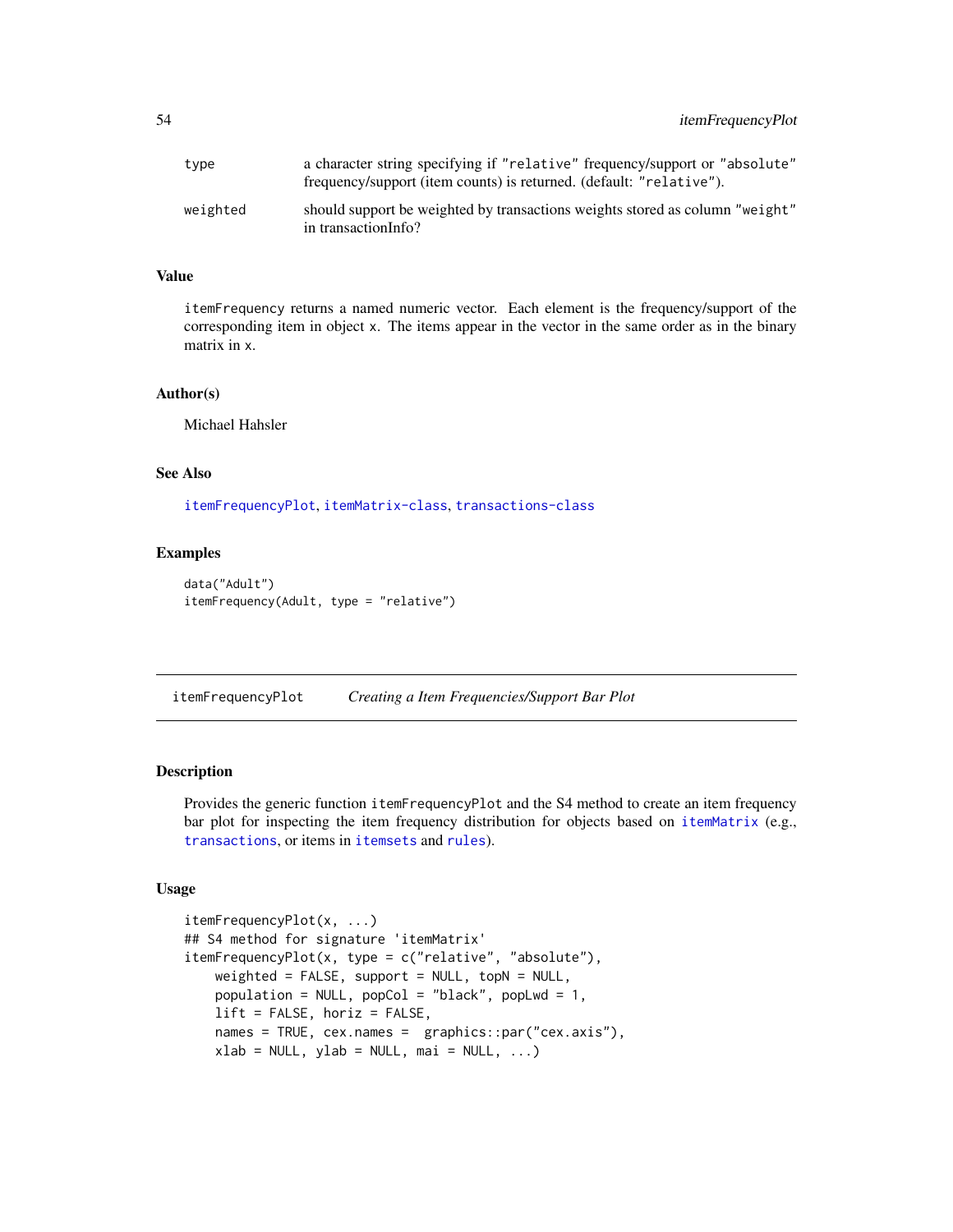# Arguments

| X          | the object to be plotted.                                                                                                                                                                                                                                     |
|------------|---------------------------------------------------------------------------------------------------------------------------------------------------------------------------------------------------------------------------------------------------------------|
| $\cdots$   | further arguments are passed on (see barplot from possible arguments).                                                                                                                                                                                        |
| type       | a character string indicating whether item frequencies should be displayed rela-<br>tive of absolute.                                                                                                                                                         |
| weighted   | should support be weighted by transactions weights stored as column "weight"<br>in transactionInfo?                                                                                                                                                           |
| support    | a numeric value. Only display items which have a support of at least support.<br>If no population is given, support is calculated from x otherwise from the pop-<br>ulation. Support is interpreted relative or absolute according to the setting of<br>type. |
| topN       | a integer value. Only plot the topN items with the highest item frequency or lift<br>$(i$ f lift = TRUE). The items are plotted ordered by descending support.                                                                                                |
| population | object of same class as x; if x is a segment of a population, the population mean<br>frequency for each item can be shown as a line in the plot.                                                                                                              |
|            |                                                                                                                                                                                                                                                               |
| popCol     | plotting color for population.                                                                                                                                                                                                                                |
| popLwd     | line width for population.                                                                                                                                                                                                                                    |
| lift       | a logical indicating whether to plot the lift ratio between instead of frequencies.<br>The lift ratio is gives how many times an item is more frequent in $x$ than in<br>population.                                                                          |
| horiz      | a logical. If horiz = $FALSE$ (default), the bars are drawn vertically. If $TRUE$ , the<br>bars are drawn horizontally.                                                                                                                                       |
| names      | a logical indicating if the names (bar labels) should be displayed?                                                                                                                                                                                           |
| cex.names  | a numeric value for the expansion factor for axis names (bar labels).                                                                                                                                                                                         |
| xlab       | a character string with the label for the x axis (use an empty string to force no<br>label).                                                                                                                                                                  |
| ylab       | a character string with the label for the y axis (see xlab).                                                                                                                                                                                                  |

# Value

A numeric vector with the midpoints of the drawn bars; useful for adding to the graph.

# Author(s)

Michael Hahsler

# See Also

[itemFrequency](#page-52-0), [itemMatrix-class](#page-55-0)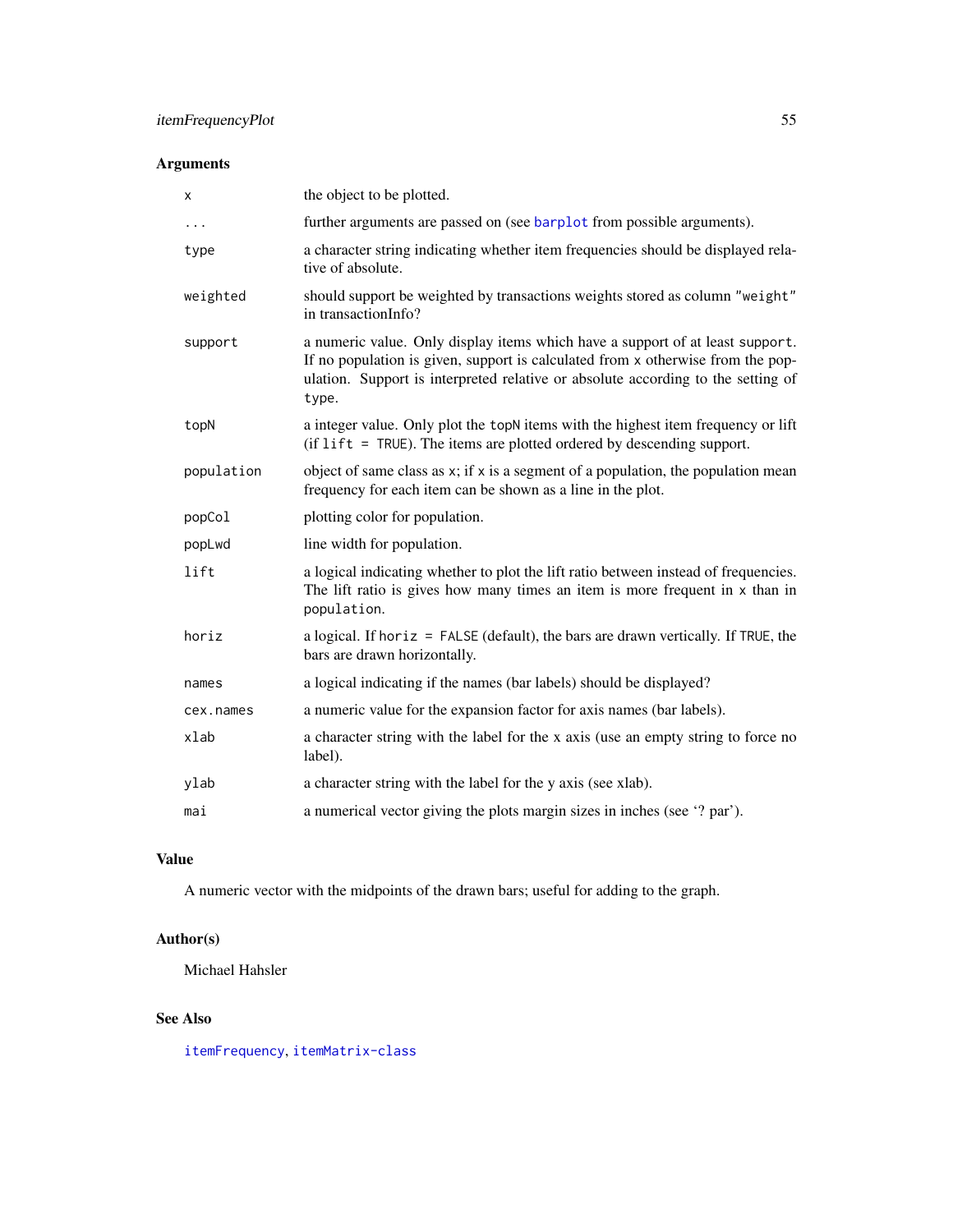### Examples

data(Adult)

```
## the following example compares the item frequencies
## of people with a large income (boxes) with the average in the data set
Adult.largeIncome <- Adult[Adult %in%
"income=large"]
## simple plot
itemFrequencyPlot(Adult.largeIncome)
## plot with the averages of the population plotted as a line
## (for first 72 variables/items)
itemFrequencyPlot(Adult.largeIncome[, 1:72],
population = Adult[, 1:72])## plot lift ratio (frequency in x / frequency in population)
## for items with a support of 20% in the population
itemFrequencyPlot(Adult.largeIncome,
       population = Adult, support = 0.2,
lift = TRUE, horiz = TRUE)
```
<span id="page-55-0"></span>

| itemMatrix-class | Class itemMatrix - Sparse Binary Incidence Matrix to Represent Sets |
|------------------|---------------------------------------------------------------------|
|                  | of Items                                                            |

### Description

The itemMatrix class is the basic building block for transactions, itemsets and rules in package arules. The class contains a sparse Matrix representation of items (a set of itemsets or transactions) and the corresponding item labels.

## Details

Sets of itemsets are represented as sparse binary matrices. If you work with several itemMatrices at the same time (e.g., several transaction sets, lhs and rhs of a rule, etc.), then the encoding (itemLabes and order of the items in the binary matrix) in the different itemMatrices is important and needs to conform. See [itemCoding](#page-50-0) to learn how to encode and recode itemMatrix objects.

### Objects from the Class

Objects can be created by calls of the form new("itemMatrix", ...). However, most of the time objects will be created by coercion from a matrix, list or data.frame.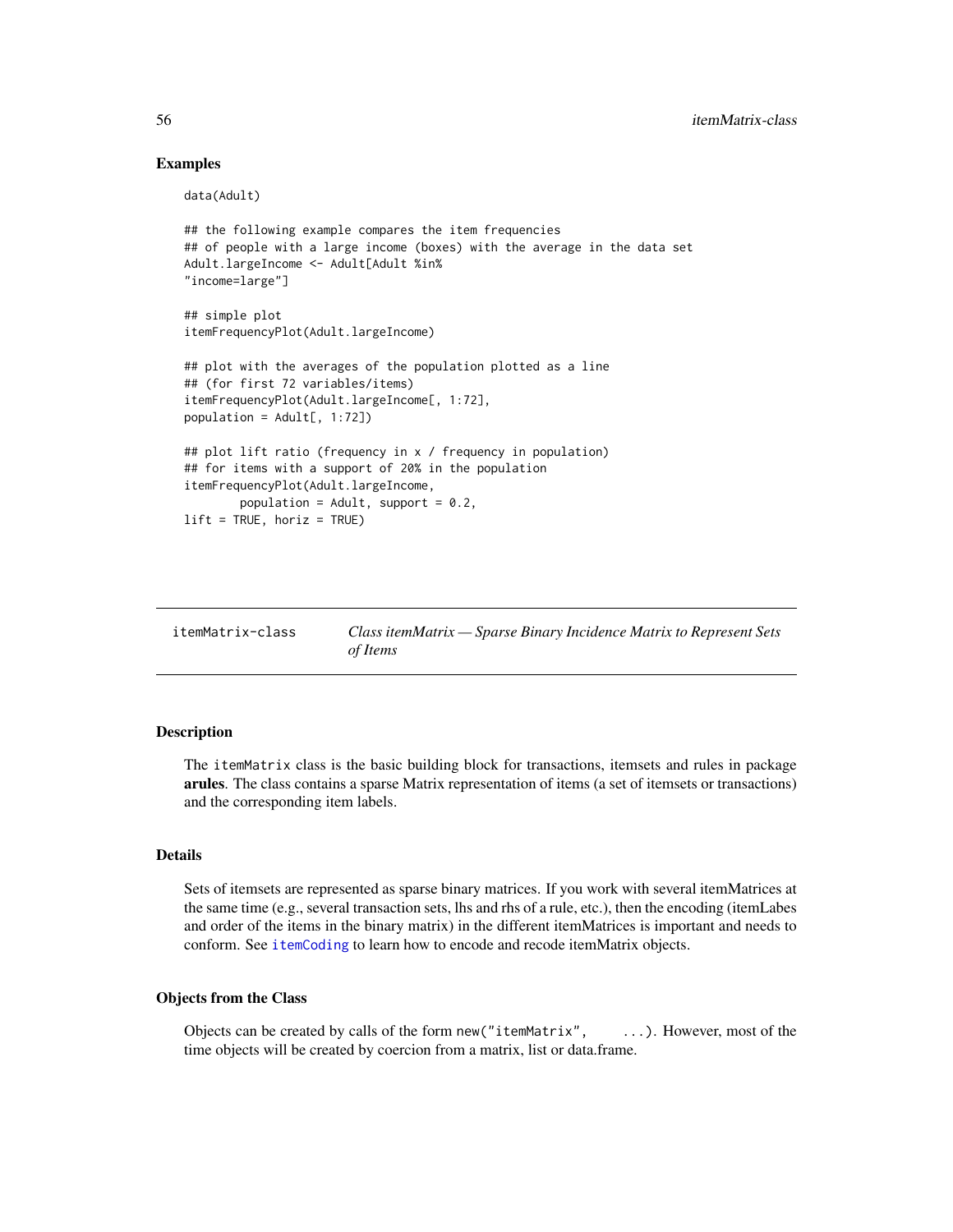### **Slots**

- data: Object of class [ngCMatrix](#page-0-0) (from package **Matrix**) which stores item occurrences in sparse representation. Note that the ngCMatrix is column-oriented and itemMatrix is row-oriented with each row representing an element (an itemset, a transaction, etc.). As a result, the ngCMatrix in this slot is always a transposed version of the binary incidence matrix in itemMatrix.
- itemInfo: a data.frame which contains named vectors of the length equal to the number of elements in the set. If the slot is not empty (contains no item labels), the first element in the data.frame must have the name "labels" and contain a character vector with the item labels used for representing an item. In addition to the item labels, the data.frame can contain arbitrary named vectors (of the same length) to represent, e.g., variable names and values which were used to create the binary items or hierarchical category information associated with each item label.
- itemsetInfo: a data.frame which may contain additional information for the rows (mostly representing itemsets) in the matrix.

#### Methods

- coerce signature(from = "matrix", to = "itemMatrix"); expects from to be a binary matrix only containing 0s and 1s.
- coerce signature(from = "itemMatrix", to = "matrix"); coerces to a dense  $0-1$  matrix of storage.mode "integer" instead of "double" to save memory.
- coerce signature(from = "list", to = "itemMatrix"); from is a list of vectors. Each vector contains one set/transaction/. . . .
- coerce signature(from = "itemMatrix", to = "list"); see also the methods for LIST.
- coerce signature(from = "itemMatrix", to = "ngCMatrix"); access the sparse matrix representation. Note, the ngCMatrix contains a transposed from of the itemMatrix.
- coerce signature(from = "ngCMatrix", to = "itemMatrix"); Note, the ngCMatrix has to be transposed with items as rows!
- c signature(object = "itemMatrix"); combine.
- $dim$  signature(x = "itemMatrix"); returns the dimensions of the itemMatrix.
- dimnames, rownames, colnames signature( $x =$  "itemMatrix"); returns row (itemsetID) and column (item) names.
- dimnames signature( $x =$  "itemMatrix"); returns dimnames.
- dimnames<- signature( $x =$  "itemMatrix", value = "list"); replace dimnames.
- $\%$ in% signature(x = "itemMatrix", table = "character"); matches the strings in table against the item labels in x and returns a logical vector indicating if a row (itemset) in x contains *any* of the items specified in table. Note that there is a %in% method with signature( $x = "itemMatrix",$  table This method is described in together with [match](#page-63-0).
- % $\sin\%$  signature(x = "itemMatrix", table = "character"); matches the strings in table against the item labels in x and returns a logical vector indicating if a row (itemset) in x contains *all* of the items specified in table.
- % $\delta$  oin% signature(x = "itemMatrix", table = "character"); matches the strings in table against the item labels in x and returns a logical vector indicating if a row (itemset) in x contains *only* items specified in table.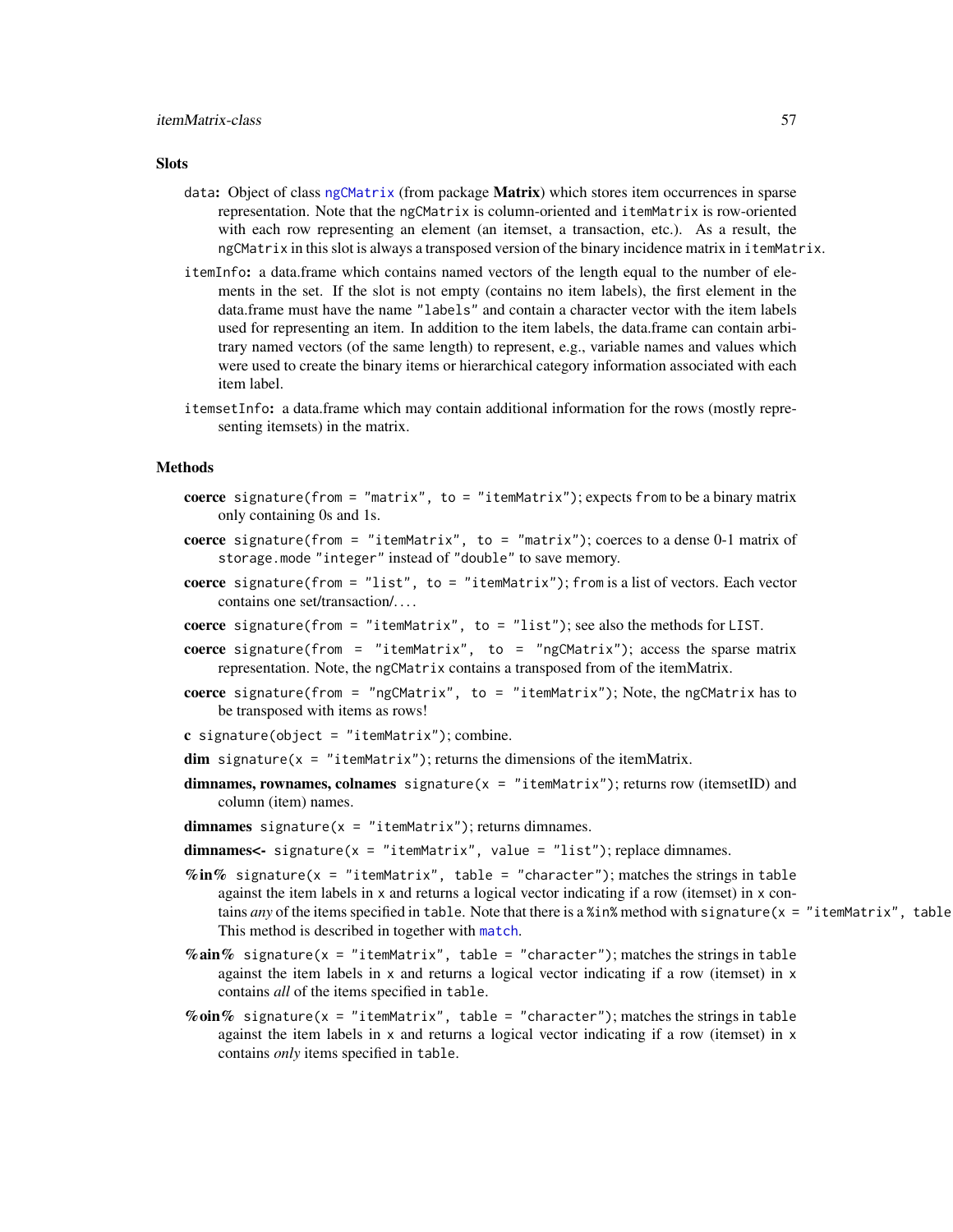- $%$ pin% signature(x = "itemMatrix", table = "character"); matches the strings in table against the item labels in x (using *partial* matching) and returns a logical vector indicating if a row (itemset) in x contains *any* of the items specified in table.
- itemLabels signature(object = "itemMatrix"); returns the item labels used for encoding as a character vector.
- itemLabels<- signature(object = "itemMatrix"); replaces the item labels used for encoding.
- **itemInfo** signature(object = "itemMatrix"); returns the whole item/column information data.frame including labels.
- itemInfo<- signature(object = "itemMatrix"); replaces the item/column info by a data.frame.

itemsetInfo signature(object = "itemMatrix"); returns the item set/row information data.frame.

itemsetInfo<- signature(object = "itemMatrix"); replaces the item set/row info by a data.frame.

- **labels** signature( $x =$  "transactions"); returns labels for the itemsets. The following arguments can be used to customize the representation of the labels: itemSep, setStart and setEnd.
- nitems signature( $x =$  "itemMatrix"); returns the number of items (number in columns) in the itemMatrix.

```
show signature(object = "itemMatrix")
```
summary signature(object = "itemMatrix")

#### Author(s)

Michael Hahsler

#### See Also

[LIST](#page-61-0), [c](#page-15-0), [duplicated](#page-26-0), [inspect](#page-37-1), [is.subset](#page-49-1), [is.superset](#page-49-0), [itemFrequency](#page-52-0), [itemFrequencyPlot](#page-53-0), [itemCoding](#page-50-0), [match](#page-63-0), [length](#page-60-0), [sets](#page-78-0), [subset](#page-81-0), [unique](#page-92-0), [\[-methods](#page-96-0), [image](#page-34-0), [ngCMatrix-class](#page-0-0) (from Matrix), [transactions-class](#page-88-0), [itemsets-class](#page-59-0), [rules-class](#page-75-0)

#### Examples

set.seed(1234)

```
## Generate random data and coerce data to itemMatrix.
m <- matrix(runif(100000)>0.8, ncol=20)
dimnames(m) <- list(NULL, paste("item", c(1:20), sep=""))
i <- as(m, "itemMatrix")
```

```
## Get the number of elements (rows) in the itemMatrix.
length(i)
```

```
## Get first 5 elements (rows) of the itemMatrix as list.
as(i[1:5], "list")
```

```
## Get first 5 elements (rows) of the itemMatrix as matrix.
as(i[1:5], "matrix")
```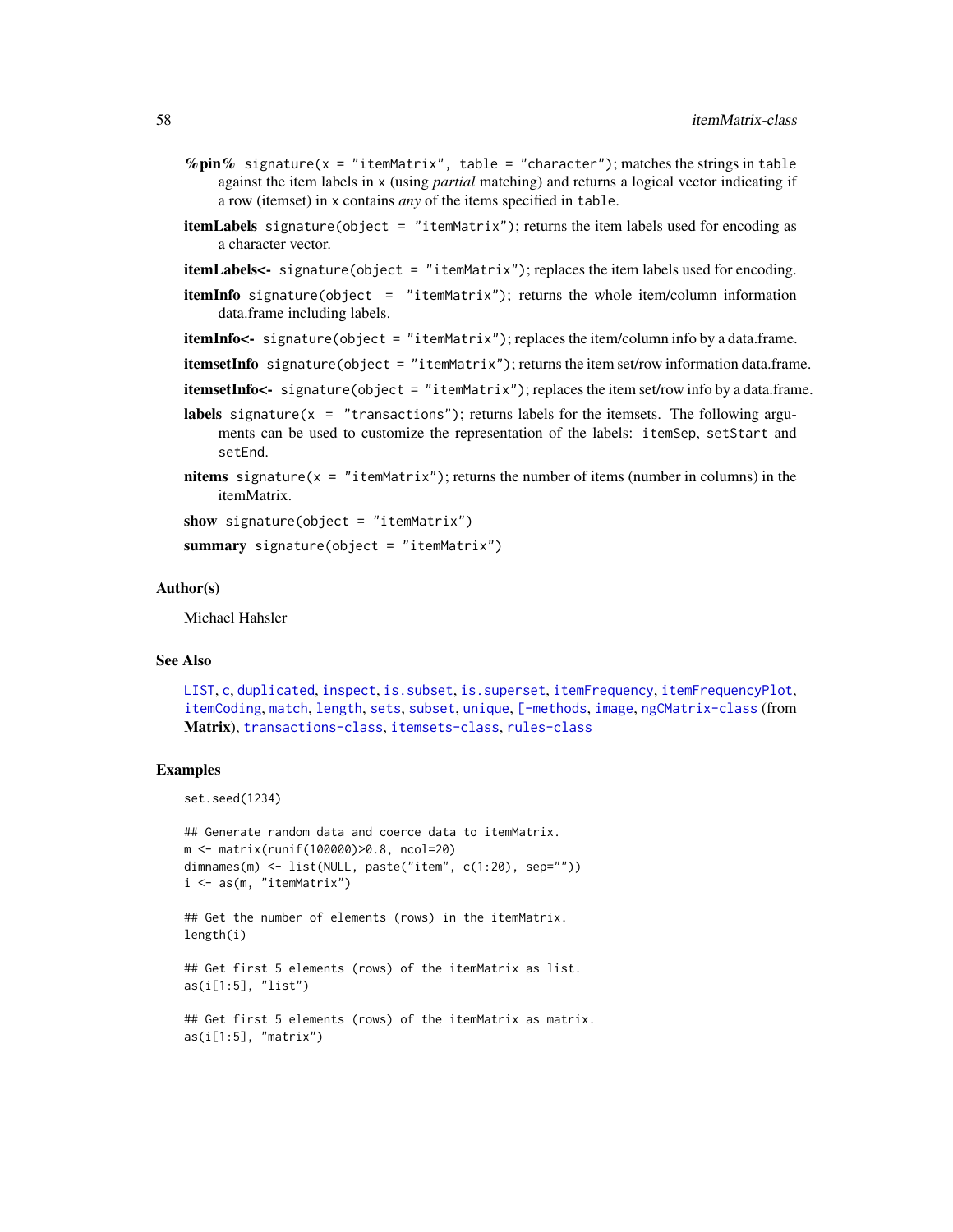```
## Get first 5 elements (rows) of the itemMatrix as sparse ngCMatrix.
## Warning: for efficiency reasons, the ngCMatrix you get is transposed!
as(i[1:5], "ngCMatrix")
## Get labels for the first 5 itemsets (first default and then with
## custom formating)
labels(i[1:5])
labels(i[1:5], itemSep = " + ", setStart = "", setEnd = "")## create itemsets from itemMatrix
is < -new("itemsets", items = i[1:3])inspect(is)
## create rules (rhs and lhs cannot share items so I use
## itemSetdiff here). Also assign (random) support.
rules <- new("rules", lhs=itemSetdiff(i[4:6],i[1:3]), rhs=i[1:3],
 quality = data.frame(support = runif(3)))
inspect(rules)
```
itemSetOperations *Itemwise Set Operations*

#### Description

Provides the generic functions and the S4 methods for itemwise set operations on items in an item-Matrix. The regular set operations regard each itemset in an itemMatrix as an element. Itemwise operations regard each item as an element and operate on the items of pairs if corresponding itemsets (first itemset in x with first itemset in y, second with second, etc.).

#### Usage

```
itemUnion(x, y)
itemSetdiff(x, y)
itemIntersect(x, y)
```
### **Arguments**

x,y two itemMatrix objects with the same number of rows (itemsets).

# Value

An object of class itemMatrix is returned.

#### Author(s)

Michael Hahsler

### See Also

[itemMatrix-class](#page-55-0)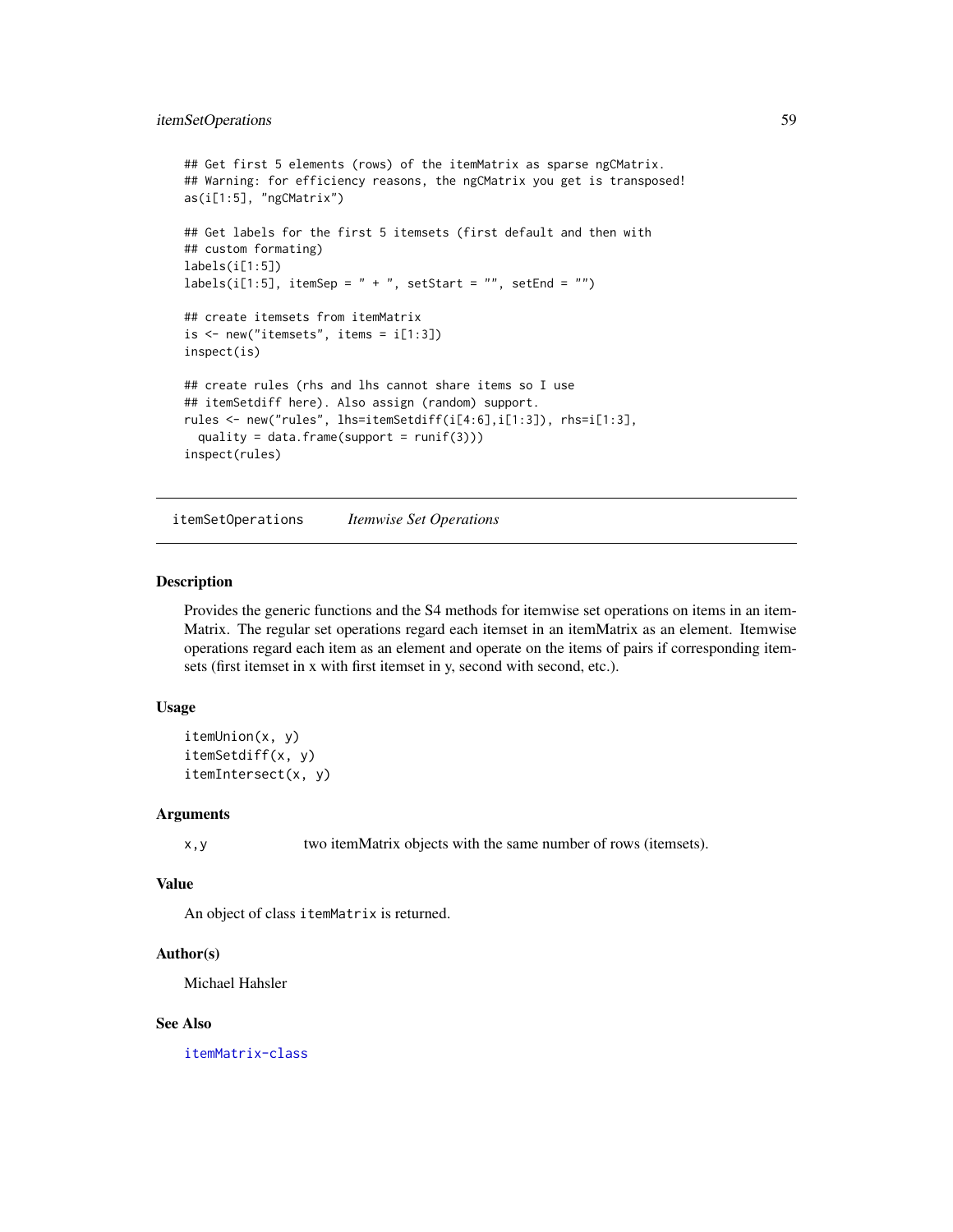# Examples

data("Adult")

```
fsets \leq eclat(Adult, parameter = list(supp = 0.5))
inspect(fsets[1:4])
inspect(itemUnion(items(fsets[1:2]), items(fsets[3:4])))
inspect(itemSetdiff(items(fsets[1:2]), items(fsets[3:4])))
inspect(itemIntersect(items(fsets[1:2]), items(fsets[3:4])))
```
<span id="page-59-0"></span>itemsets-class *Class itemsets — A Set of Itemsets*

#### Description

The itemsets class represents a set of itemsets and the associated quality measures.

Note that the class can also represent a multiset of itemsets with duplicated elements. Duplicated elements can be removed with [unique](#page-92-0).

#### Objects from the Class

Objects are the result of calling the functions [apriori](#page-9-0) (e.g., with target="frequent itemsets" in the parameter list) or [eclat](#page-27-0). Objects can also be created by calls of the form new("itemsets", ...).

#### **Slots**

items: object of class [itemMatrix](#page-55-0) containing the items in the set of itemsets

quality: a data.frame containing the quality measures for the itemsets

tidLists: object of class [tidLists](#page-86-0) containing the IDs of the transactions which support each itemset. The slot contains NULL if no transactions ID list is available (transactions ID lists are only available for [eclat](#page-27-0)).

# Extends

Class [associations](#page-14-0), directly.

#### Methods

- coerce signature(from = "itemsets", to = "data.frame"); represent the itemsets in readable form
- items signature( $x =$  "itemsets"); returns the [itemMatrix](#page-55-0) representing the set of itemsets
- items<- signature( $x =$  "itemsets"); replaces the [itemMatrix](#page-55-0) representing the set of itemsets
- **itemInfo** signature(object = "itemsets"); returns the whole item information data frame including item labels
- labels signature(object = "itemsets"); returns labels for the itemsets as a character vector. The labels have te following format: "item1, item2,..., itemn"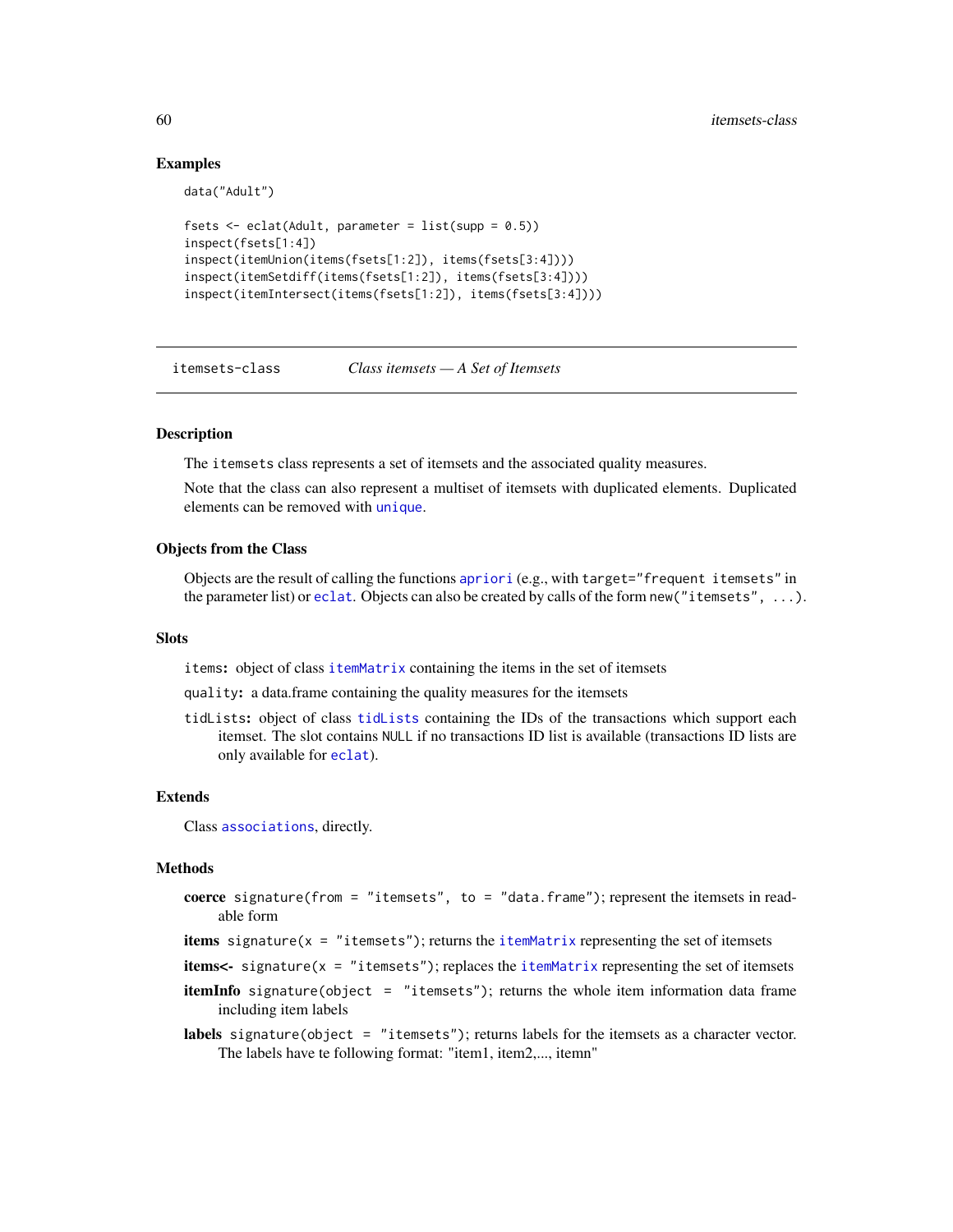#### length 61

- itemLabels signature(object = "itemsets"); returns the item labels used to encode the itemsets as a character vector. The index for each label is the column index of the item in the binary matrix.
- nitems signature( $x =$  "itemsets"); number of all possible items in the binary matrix representation of the object.

summary signature(object = "itemsets")

tidLists signature(object = "itemsets"); returns the transaction ID list

# Author(s)

Michael Hahsler

# See Also

```
[-methods, apriori, c, duplicated, eclat, inspect, is.maximal, length, match, sets, size,
subset, associations-class, tidLists-class
```
#### Examples

data("Adult")

```
## Mine frequent itemsets with Eclat.
fsets \leq eclat(Adult, parameter = list(supp = 0.5))
```
## Display the 5 itemsets with the highest support. fsets.top5 <- sort(fsets)[1:5] inspect(fsets.top5)

```
## Get the itemsets as a list
as(items(fsets.top5), "list")
```
## Get the itemsets as a binary matrix as(items(fsets.top5), "matrix")

## Get the itemsets as a sparse matrix, a ngCMatrix from package Matrix. ## Warning: for efficiency reasons, the ngCMatrix you get is transposed as(items(fsets.top5), "ngCMatrix")

<span id="page-60-0"></span>length *Getting the Number of Elements*

#### Description

S4 methods for length which return the number of elements of objects defined in the package arules.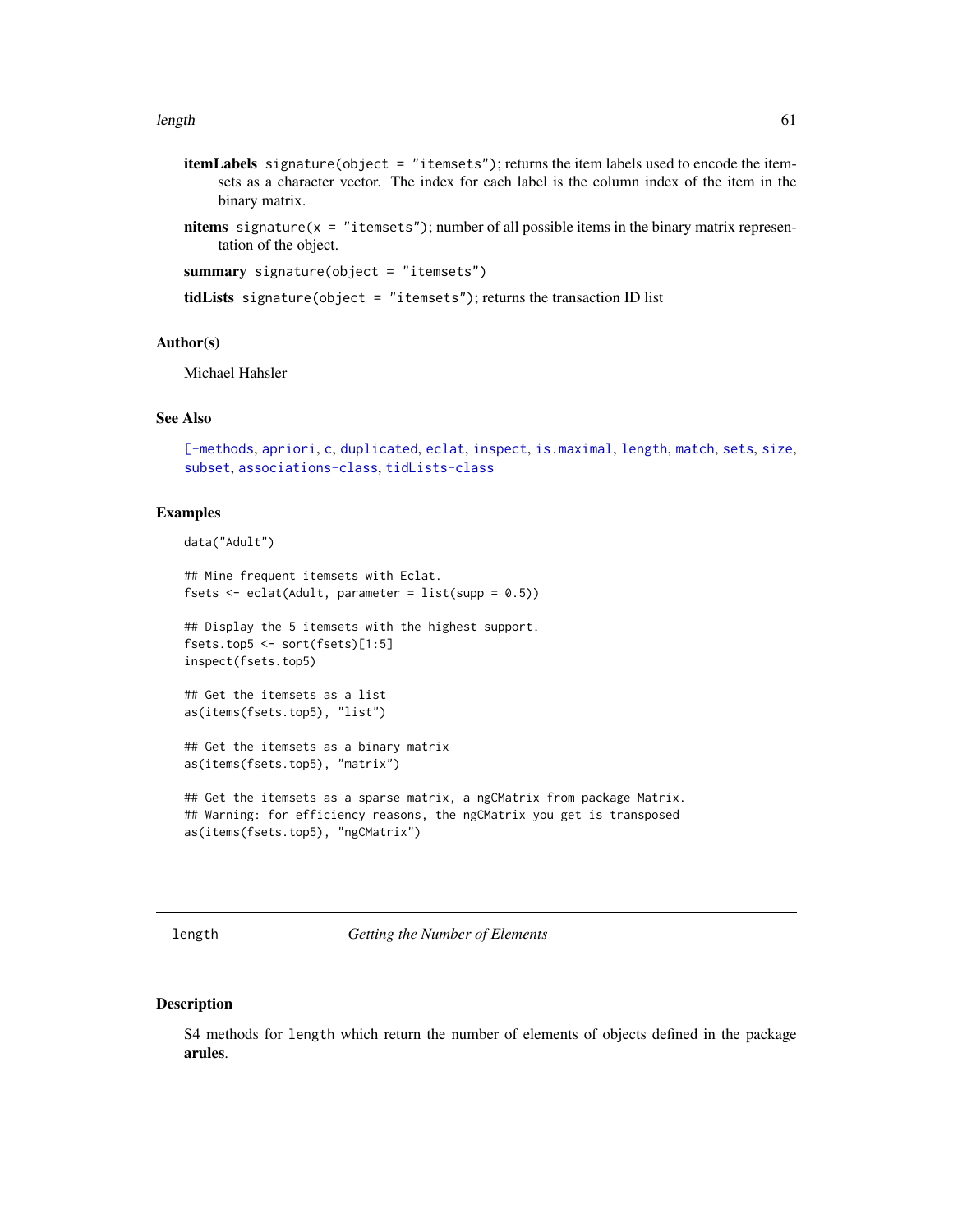# Usage

```
## S4 method for signature 'rules'
length(x)
## S4 method for signature 'itemsets'
length(x)
## S4 method for signature 'tidLists'
length(x)
## S4 method for signature 'itemMatrix'
length(x)
```
### Arguments

x an object of class [transactions](#page-88-0), [rules](#page-75-0), [itemsets](#page-59-0), [tidLists](#page-86-0), or [itemMatrix](#page-55-0).

# Details

For [itemMatrix](#page-55-0) and [transactions](#page-88-0) the length is defined as the number of rows (transactions) in the binary incidence matrix.

For sets of associations ([rules](#page-75-0), [itemsets](#page-59-0) and [associations](#page-14-0) in general) the length is defined as the number of elements in the set (i.e., the number of rules or itemsets).

For [tidLists](#page-86-0) the length is the number of lists (one per item or itemset) in the object.

# Value

An integer scalar giving the "length" of x.

# Author(s)

Michael Hahsler

<span id="page-61-0"></span>LIST *List Representation for Objects Based on Class itemMatrix*

# **Description**

Provides the generic function LIST and the S4 methods to create a list representation from objects based on [itemMatrix](#page-55-0) (e.g., [transactions](#page-88-0), [tidLists](#page-86-0), or [itemsets](#page-59-0)). These methods can be used for the coercion to a list.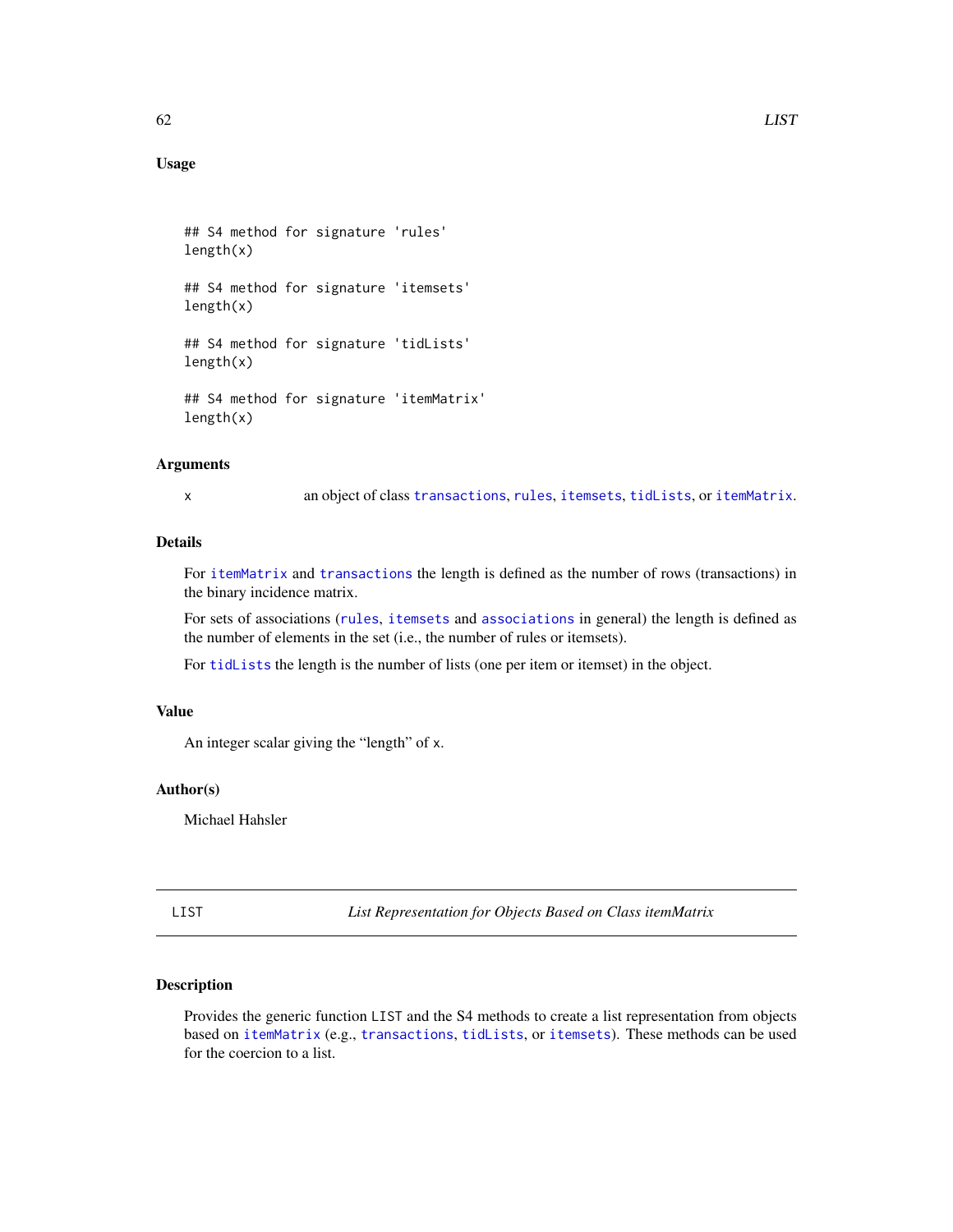### $LIST$  63

# Usage

```
LIST(from, ...)
## S4 method for signature 'itemMatrix'
LIST(from, decode = TRUE)
## S4 method for signature 'transactions'
LIST(from, decode = TRUE)
## S4 method for signature 'tidLists'
LIST(from, decode = TRUE)
```
# Arguments

| from     | the object to be converted into a list.                                                                                                                                                                   |
|----------|-----------------------------------------------------------------------------------------------------------------------------------------------------------------------------------------------------------|
| $\ddots$ | further arguments.                                                                                                                                                                                        |
| decode   | a logical controlling whether the items/transactions are decoded from the col-<br>umn numbers internally used by itemMatrix to the names stored in the object<br>from. The default behavior is to decode. |

# Details

Using LIST with decode = TRUE is equivalent to the standard coercion  $as(x, 'list')$ . LIST returns the object from as a list of vectors. Each vector represents one row of the [itemMatrix](#page-55-0) (e.g., items in a transaction or itemset).

### Value

a list primitive.

#### Author(s)

Michael Hahsler

# See Also

[decode](#page-50-1), coerce, itemMatrix, list-method, [itemMatrix-class](#page-55-0), [DATAFRAME](#page-19-0)

## Examples

```
data(Adult)
```

```
### default coercions (same as as(Adult[1:5], "list"))
LIST(Adult[1:5])
```
### coercion without item decoding LIST(Adult[1:5], decode = FALSE)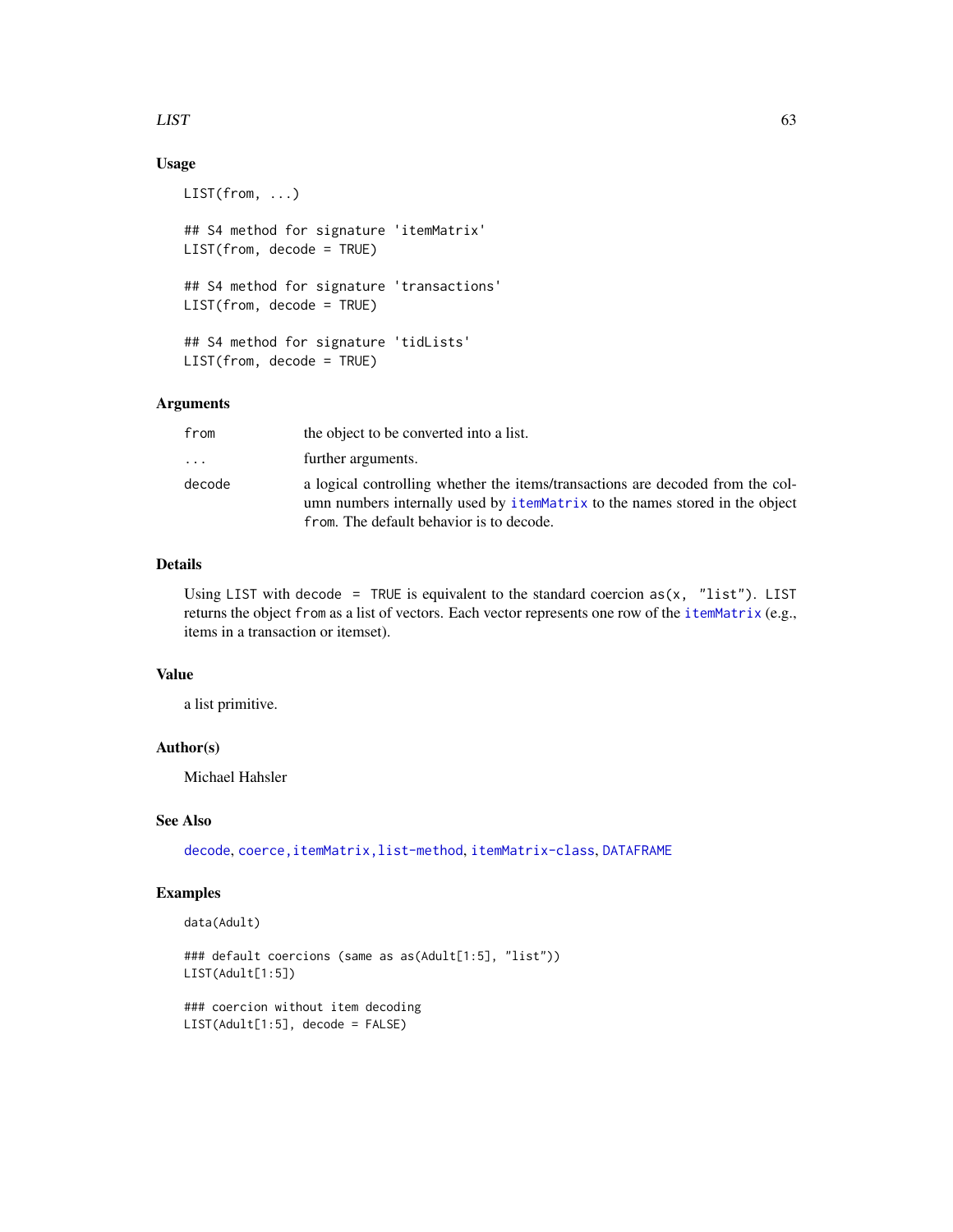<span id="page-63-0"></span>

## Description

Provides the generic function match and the S4 methods for associations, transactions and itemMatrices. match returns a vector of the positions of (first) matches of its first argument in its second.

%in% is a more intuitive interface as a binary operator, which returns a logical vector indicating if there is a match or not for the items in the itemsets (left operand) with the items in the table (right operand).

arules defines additional binary operators for matching itemsets: %pin% uses *partial* matching on the table; %ain% itemsets have to match/include *all* items in the table; %oin% itemsets can *only* match/include the items in the table. The binary matching operators or often used in [subset](#page-81-0).

### Usage

```
match(x, table, nomatch = NA_integer_, incomparables = NULL)
x %in% table
x %pin% table
x %ain% table
x %oin% table
```
## Arguments

| X       | an object of class itemMatrix, transactions or associations. |
|---------|--------------------------------------------------------------|
| table   | a set of associations or transactions to be matched against. |
| nomatch | the value to be returned in the case when no match is found. |
|         | incomparables not implemented.                               |

#### Value

match: An integer vector of the same length as x giving the position in table of the first match if there is a match, otherwise nomatch.

%in%, %pin%, %ain%, %oin%: A logical vector, indicating if a match was located for each element of x.

### Author(s)

Michael Hahsler

# See Also

[subset](#page-81-0), [rules-class](#page-75-0), [itemsets-class](#page-59-0), [itemMatrix-class](#page-55-0)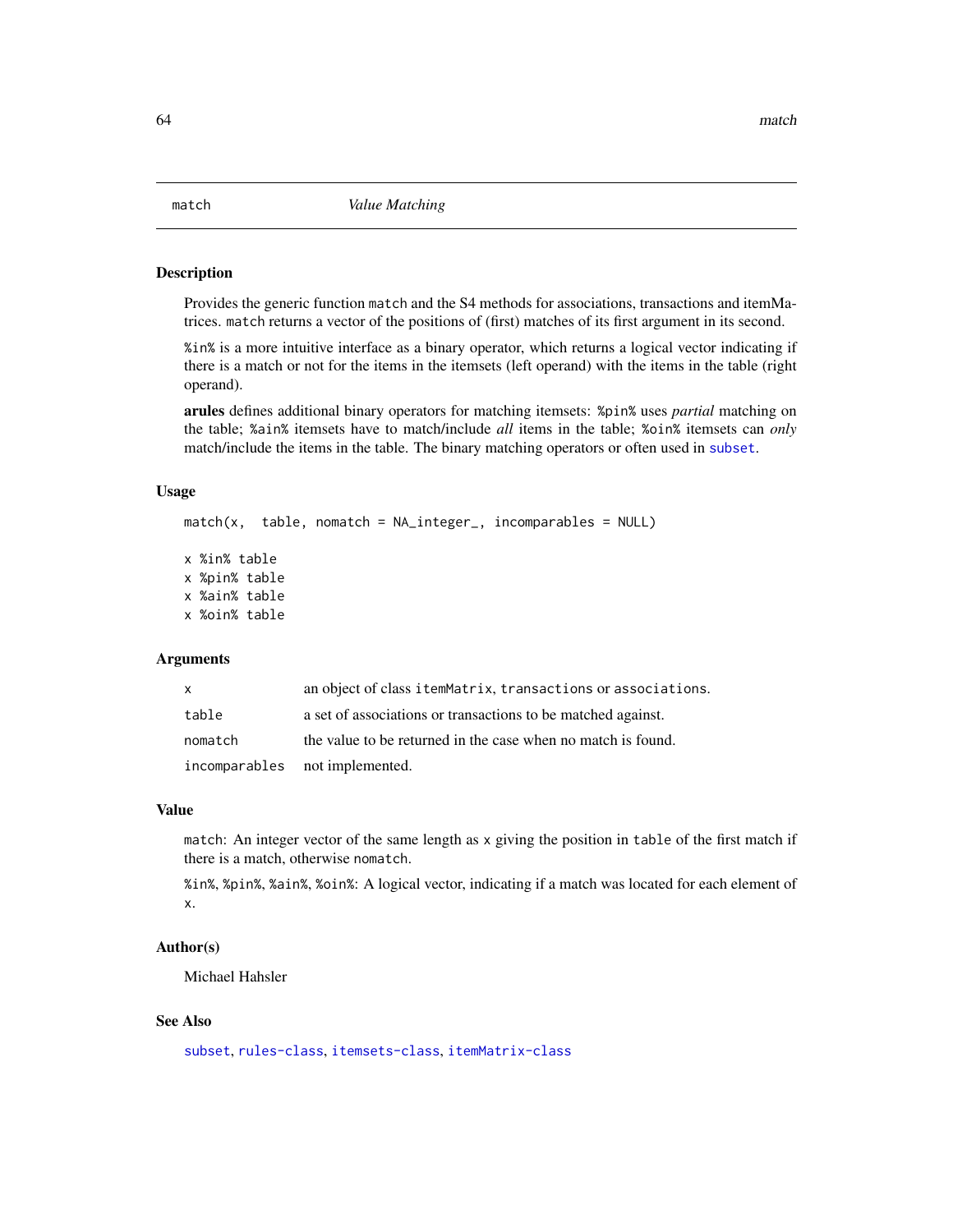#### merge 65

### Examples

data("Adult")

```
## get unique transactions, count frequency of unique transactions
## and plot frequency of unique transactions
vals <- unique(Adult)
cnts <- tabulate(match(Adult, vals))
plot(sort(cnts, decreasing=TRUE))
```
## find all transactions which are equal to transaction 10 in Adult which(Adult %in% Adult[10])

```
## for transactions we can also match directly with itemLabels.
## Find in the first 10 transactions the ones which
## contain age=Middle-aged (see help page for class itemMatrix)
Adult[1:10] %in% "age=Middle-aged"
```

```
## find all transactions which contain items that partially match "age=" (all here).
Adult[1:10] %pin% "age="
```

```
## find all transactions that only include the item "age=Middle-aged" (none here).
Adult[1:10] %oin% "age=Middle-aged"
```

```
## find al transaction which contain both items "age=Middle-aged" and "sex=Male"
Adult[1:10] %ain% c("age=Middle-aged", "sex=Male")
```
merge *Adding Items to Data*

#### **Description**

Provides the generic function merge and the S4 methods for itemMatrix and transactions. The methods are used to add new items to existing data.

#### Usage

 $merge(x, y, ...)$ 

#### Arguments

|          | an object of class itemMatrix or transactions.                                         |
|----------|----------------------------------------------------------------------------------------|
|          | an object of the same class as x (or something which can be coerced to that<br>class). |
| $\cdots$ | further arguments; unused.                                                             |

### Value

Returns a new object of the same class as x with the items in y added.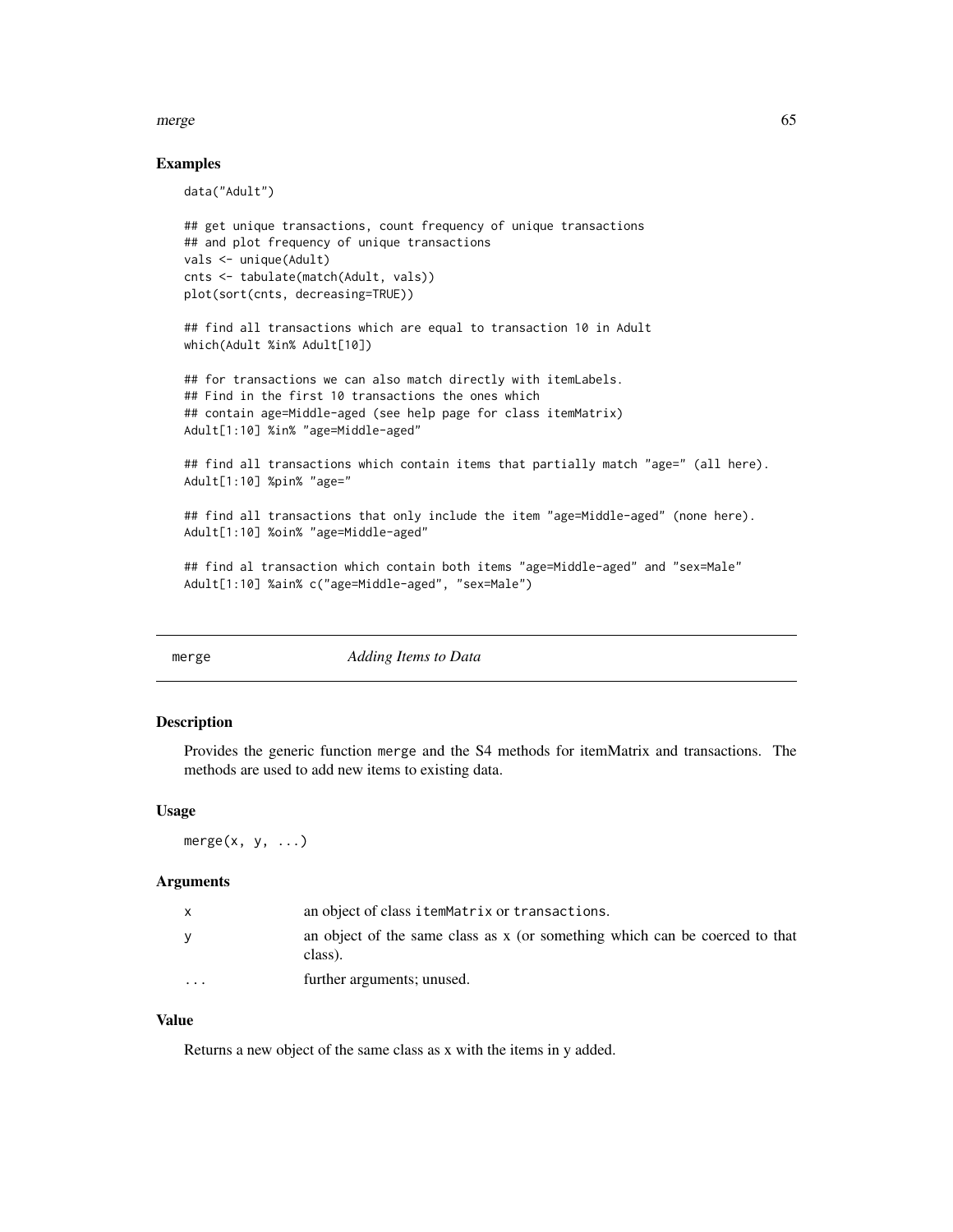#### 66 Mushroom

#### Author(s)

Michael Hahsler

## See Also

[transactions-class](#page-88-0), [itemMatrix-class](#page-55-0), [addComplement](#page-3-0)

# Examples

data("Groceries")

```
## create a random item as a matrix
randomItem <- sample(c(TRUE, FALSE), size=length(Groceries),replace=TRUE)
randomItem <- as.matrix(randomItem)
colnames(randomItem) <- "random item"
head(randomItem, 3)
## add the random item to Groceries
g2 <- merge(Groceries, randomItem)
nitems(Groceries)
nitems(g2)
inspect(head(g2,3))
```
Mushroom *Mushroom Data Set*

#### Description

The Mushroom data set includes descriptions of hypothetical samples corresponding to 23 species of gilled mushrooms in the Agaricus and Lepiota Family. It contains information about 8124 mushrooms (transactions). 4208 (51.8%) are edible and 3916 (48.2%) are poisonous. The data contains 22 nomoinal features plus the class attribure (edible or not). These features were translated into 114 items.

#### Usage

data(Mushroom)

#### Format

Object of class transactions.

#### Author(s)

Michael Hahsler

#### Source

The data set was obtained from the UCI Machine Learning Repository at [http://archive.ics.](http://archive.ics.uci.edu/ml/datasets/Mushroom) [uci.edu/ml/datasets/Mushroom](http://archive.ics.uci.edu/ml/datasets/Mushroom).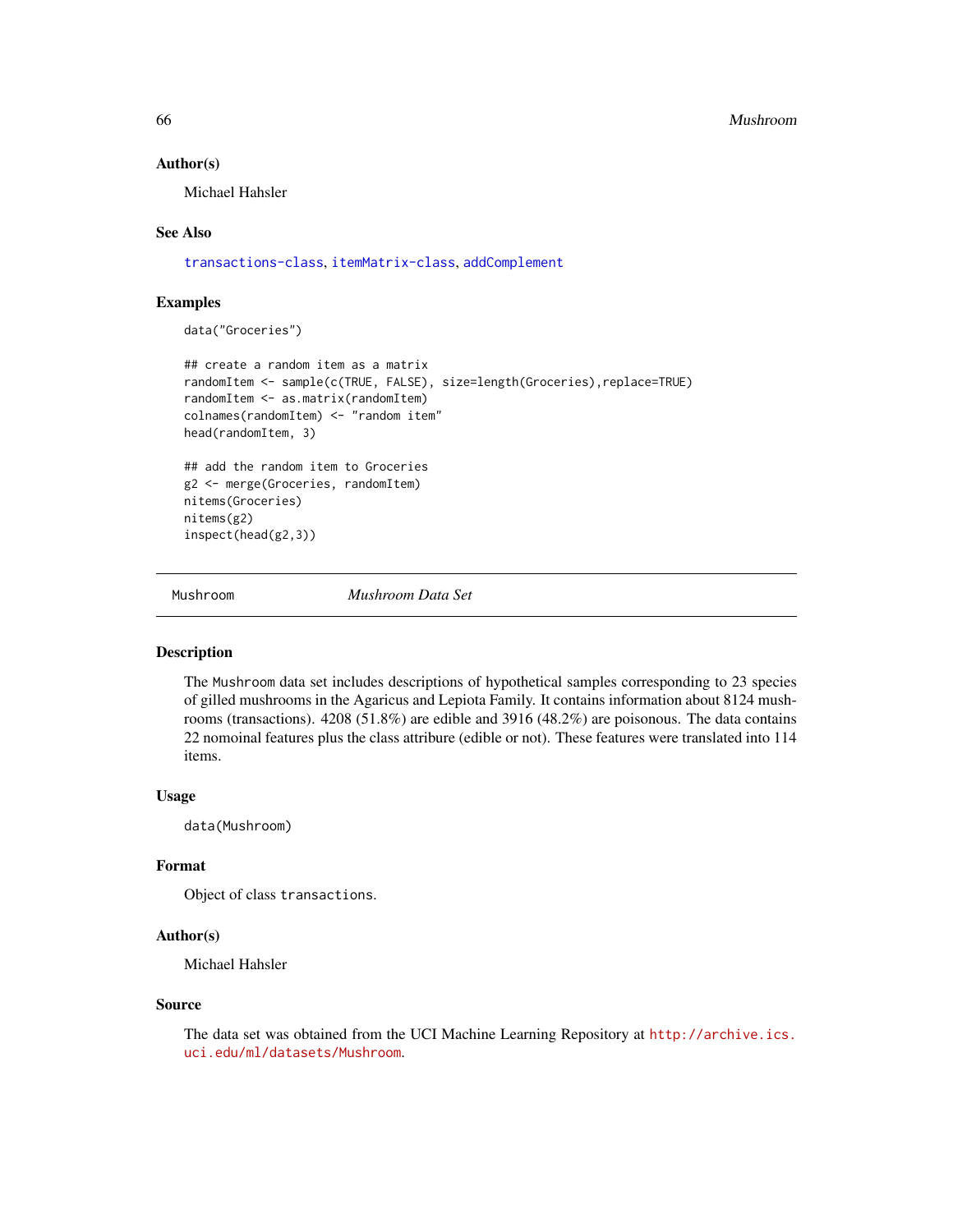#### predict 67

# References

Alfred A. Knopf (1981). Mushroom records drawn from The Audubon Society Field Guide to North American Mushrooms. G. H. Lincoff (Pres.), New York.

predict *Model Predictions*

# Description

Provides the S4 method predict for itemMatrix (e.g., transactions). Predicts the membership (nearest neighbor) of new data to clusters represented by medoids or labeled examples.

## Usage

## S4 method for signature 'itemMatrix' predict(object, newdata, labels = NULL, blocksize = 200,...)

# Arguments

| object    | medoids (no labels needed) or examples (labels needed).                                                                                                                                                                                                                                                                                                                                          |
|-----------|--------------------------------------------------------------------------------------------------------------------------------------------------------------------------------------------------------------------------------------------------------------------------------------------------------------------------------------------------------------------------------------------------|
| newdata   | objects to predict labels for.                                                                                                                                                                                                                                                                                                                                                                   |
| labels    | an integer vector containing the labels for the examples in object.                                                                                                                                                                                                                                                                                                                              |
| blocksize | a numeric scalar indicating how much memory predict can use for big x and/or<br>y (approx. in MB). This is only a crude approximation for 32-bit machines (64-<br>bit architectures need double the blocksize in memory) and using the default<br>Jaccard method for dissimilarity calculation. In general, reducing blocksize<br>will decrease the memory usage but will increase the run-time. |
| .         | further arguments passed on to dissimilarity. E.g., method.                                                                                                                                                                                                                                                                                                                                      |

# Value

An integer vector of the same length as newdata containing the predicted labels for each element.

#### Author(s)

Michael Hahsler

# See Also

[dissimilarity](#page-23-0), [itemMatrix-class](#page-55-0)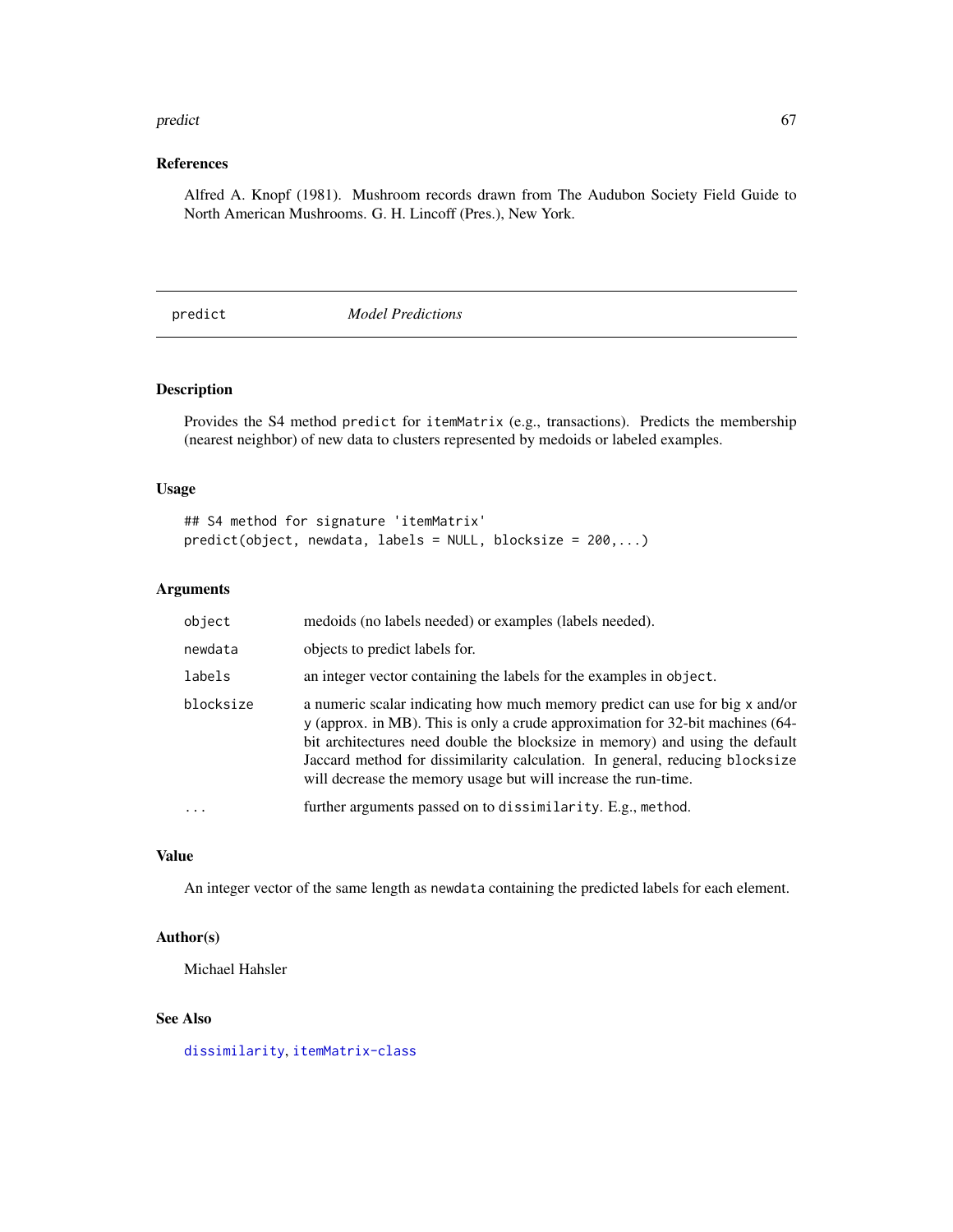### Examples

```
data("Adult")
## sample
small <- sample(Adult, 500)
large <- sample(Adult, 5000)
## cluster a small sample
d_jaccard <- dissimilarity(small)
hc <- hclust(d_jaccard)
l \leftarrow cutree(hc, k=4)
## predict labels for a larger sample
labels <- predict(small, large, l)
## plot the profile of the 1. cluster
itemFrequencyPlot(large[labels==1, itemFrequency(large) > 0.1])
```
proximity-classes *Classes dist, ar\\_cross\\_dissimilarity and ar\\_similarity — Proximity Matrices*

#### Description

Simple classes to represent proximity matrices. For compatibility with clustering functions in R, we represent dissimilarities as the S3 class dist. For cross-dissimilarities and similarities, we provide the S4 classes ar\_cross\_dissimilarities and ar\_similarities.

# Objects from the Class

dist objects are the result of calling the method [dissimilarity](#page-23-0) with one argument or any R function returning a S3 dist object.

ar\_cross\_dissimilarity objects are the result of calling the method [dissimilarity](#page-23-0) with two arguments, by calls of the form new("similarity", ...), or by coercion from matrix.

ar\_similarity objects are the result of calling the method [affinity](#page-6-0), by calls of the form new("similarity", ...), or by coercion from matrix.

### Slots

The S4 classes have a method slot which contains the type of measure used for calculation.

### Author(s)

Michael Hahsler

# See Also

[dist](#page-23-1) (in package stats), [dissimilarity](#page-23-0), [affinity](#page-6-0).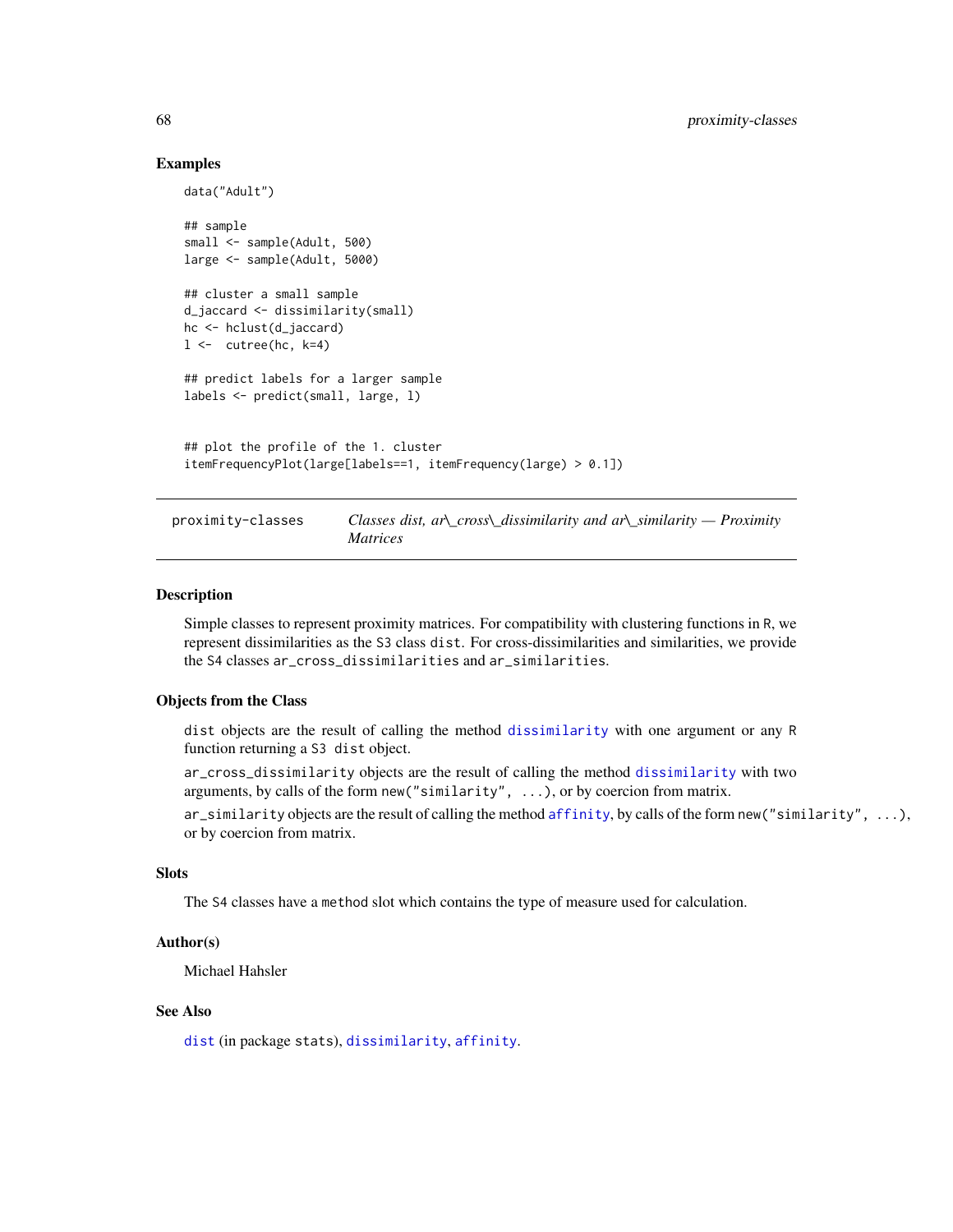random.transactions *Simulate a Random Transaction Data Set*

#### Description

Simulates a random [transactions](#page-88-0) object using different methods.

### Usage

```
random.transactions(nItems, nTrans, method = "independent", ...,
verbose = FALSE)
```
### Arguments

| nItems   | an integer. Number of items.                                                 |
|----------|------------------------------------------------------------------------------|
| nTrans   | an integer. Number of transactions.                                          |
| method   | name of the simulation method used (default: all items occur independently). |
| $\cdots$ | further arguments used for the specific simulation method (see details).     |
| verbose  | report progress.                                                             |

# Details

The function generates a nitems times ntrans transaction database.

Currently two simulation methods are implemented:

- method "independent" (see Hahsler et al., 2006) All items are treated as independent. The transaction size is determined by  $rpois(lambda - 1) + 1$ , where lambda can be specified (defaults to 3). Note that one subtracted from lambda and added to the size to avoid empty transactions. The items in the transactions are randomly chosen using the numeric probability vector iProb of length nItems (default: 0.01 for each item).
- method "agrawal" (see Agrawal and Srikant, 1994) This method creates transactions with correlated items uses the following additional parameters:

lTrans average length of transactions.

nPats number of patterns (potential maximal frequent itemsets) used.

lPats average length of patterns.

corr correlation between consecutive patterns.

cmean mean of the corruption level (normal distr.).

cvar variance of the corruption level.

The simulation is a two-stage process. First, a set of nPats patterns (potential maximal frequent itemsets) is generated. The length of the patterns is Poisson distributed with mean lPats and consecutive patterns share some items controlled by the correlation parameter corr. For later use, for each pattern a pattern weight is generated by drawing from an exponential distribution with a mean of 1 and a corruption level is chosen from a normal distribution with mean cmean and variance cvar.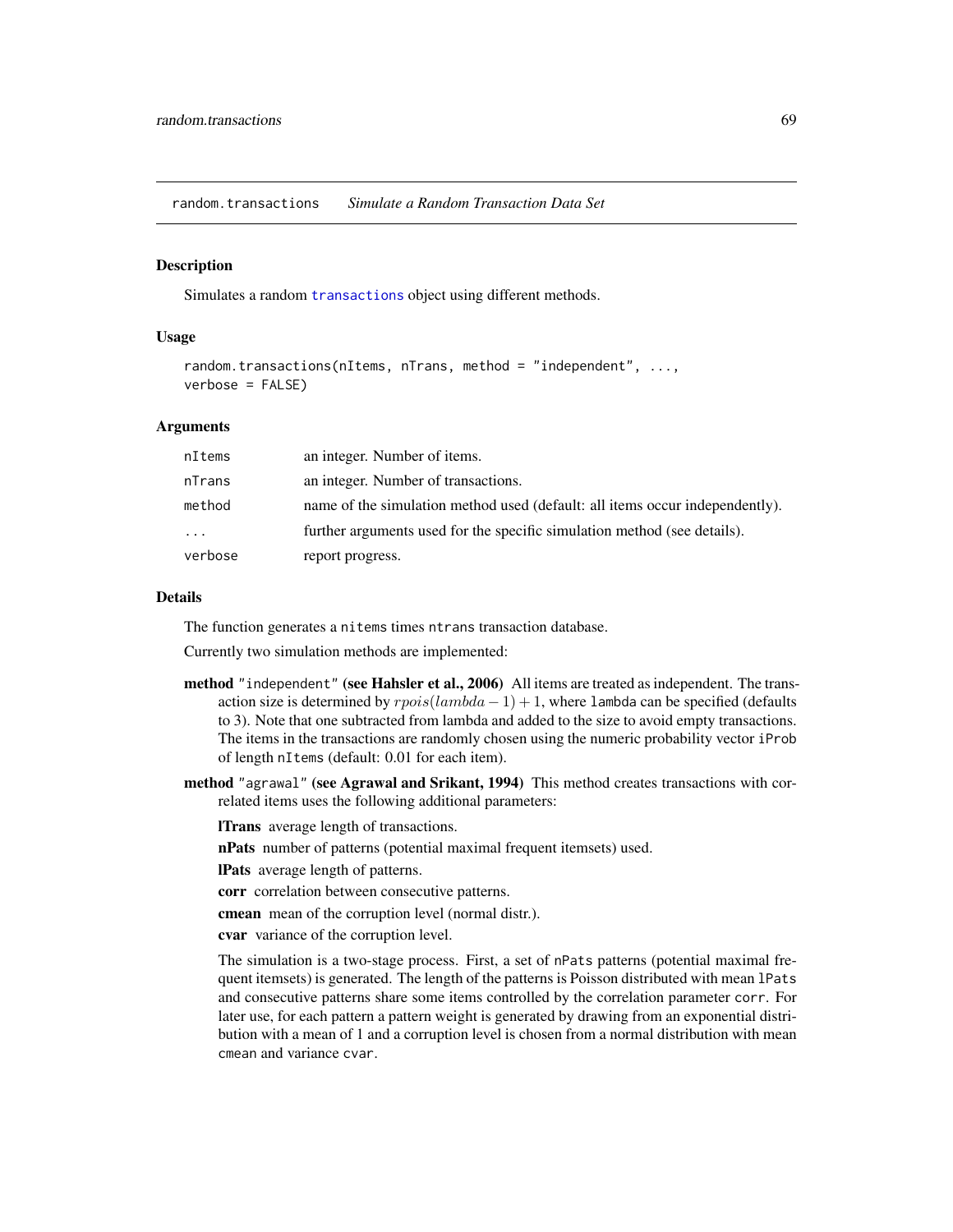The patterns are created using the following function:

```
random.patterns(nItems, nPats = 2000, method = "agrawal", lPats = 4, corr = 0.5, cmean = 0.5, cva
The function returns the patterns as an itemsets objects which can be supplied to random. transactions
as the argument patterns. If no argument patterns is supplied, the default values given
above are used.
```
In the second step, the transactions are generated using the patterns. The length the transactions follows a Poisson distribution with mean lPats. For each transaction, patterns are randomly chosen using the pattern weights till the transaction length is reached. For each chosen pattern, the associated corruption level is used to drop some items before adding the pattern to the transaction.

#### Value

Returns an object of class [transactions](#page-88-0).

#### Author(s)

Michael Hahsler

### References

Michael Hahsler, Kurt Hornik, and Thomas Reutterer (2006). Implications of probabilistic data modeling for mining association rules. In M. Spiliopoulou, R. Kruse, C. Borgelt, A. Nuernberger, and W. Gaul, editors, *From Data and Information Analysis to Knowledge Engineering, Studies in Classification, Data Analysis, and Knowledge Organization*, pages 598–605. Springer-Verlag.

Rakesh Agrawal and Ramakrishnan Srikant (1994). Fast algorithms for mining association rules in large databases. In Jorge B. Bocca, Matthias Jarke, and Carlo Zaniolo, editors, *Proceedings of the 20th International Conference on Very Large Data Bases, VLDB*, pages 487–499, Santiago, Chile.

## See Also

[transactions-class](#page-88-0).

#### Examples

```
## generate random 1000 transactions for 200 items with
## a success probability decreasing from 0.2 to 0.0001
## using the method described in Hahsler et al. (2006).
trans <- random.transactions(nItems = 200, nTrans = 1000,
  lambda = 5, iProb = seq(0.2, 0.0001, length=200)
```

```
## size distribution
summary(size(trans))
```

```
## display random data set
image(trans)
```
## use the method by Agrawal and Srikant (1994) to simulate transactions ## which contains correlated items. This should create data similar to ## T10I4D100K (we just create 100 transactions here to speed things up).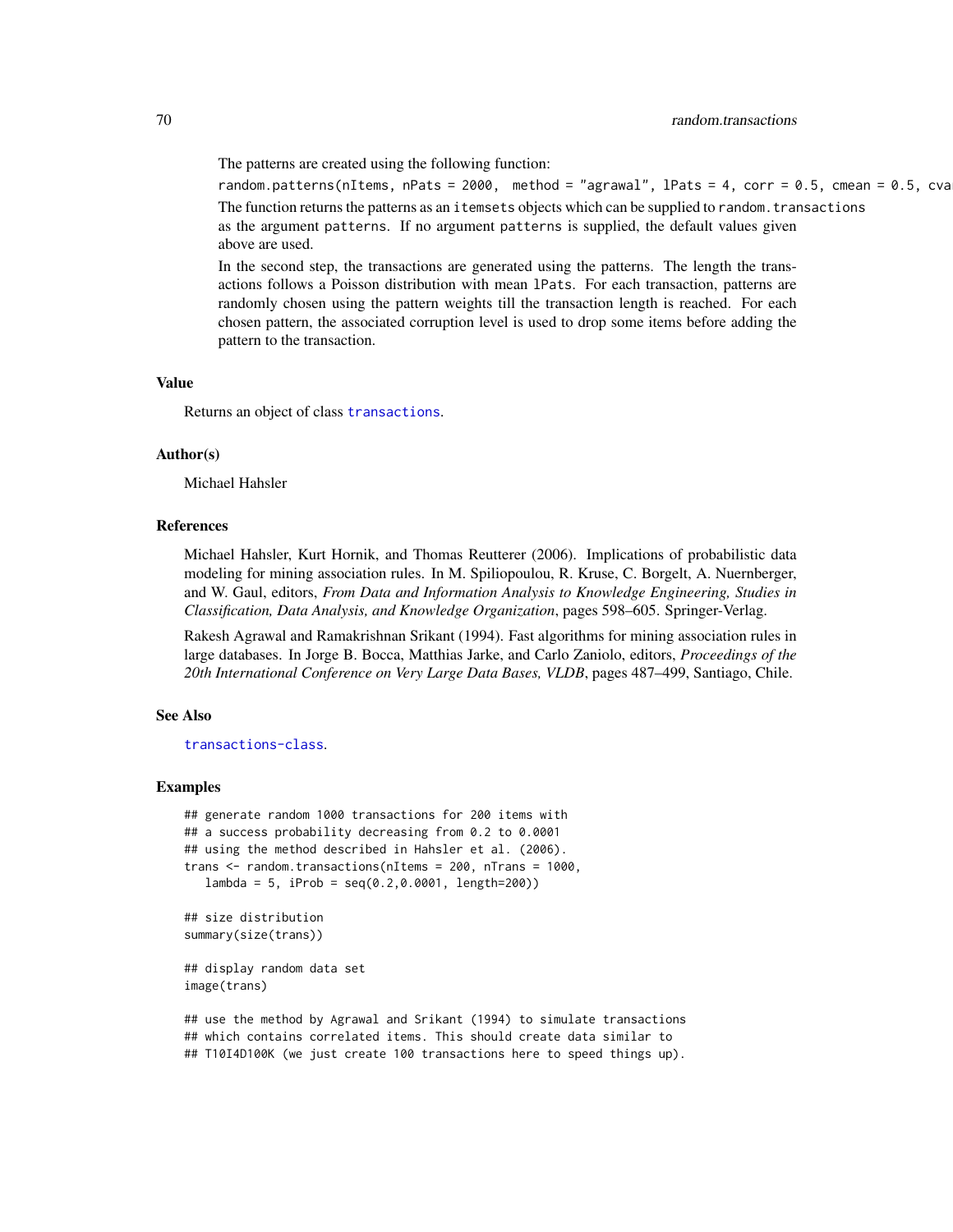## read.PMML 71

```
patterns <- random.patterns(nItems = 1000)
summary(patterns)
trans2 <- random.transactions(nItems = 1000, nTrans = 100,
  method = "agrawal", patterns = patterns)
image(trans2)
## plot data with items ordered by item frequency
image(trans2[,order(itemFrequency(trans2), decreasing=TRUE)])
```

```
read.PMML Read and Write PMML
```
# Description

This function reads and writes PMML representations (version 4.1) of associations (itemsets and rules).

#### Usage

write.PMML(x, file) read.PMML(file)

# Arguments

|      | a rules or itemsets object.                                                 |
|------|-----------------------------------------------------------------------------|
| file | name of the PMML file (for read.PMML also a XML root node can be supplied). |

### Details

Write delegates to package pmml.

# Author(s)

Michael Hahsler

# References

PMML home page: <http://www.dmg.org>

# See Also

[pmml](#page-0-0).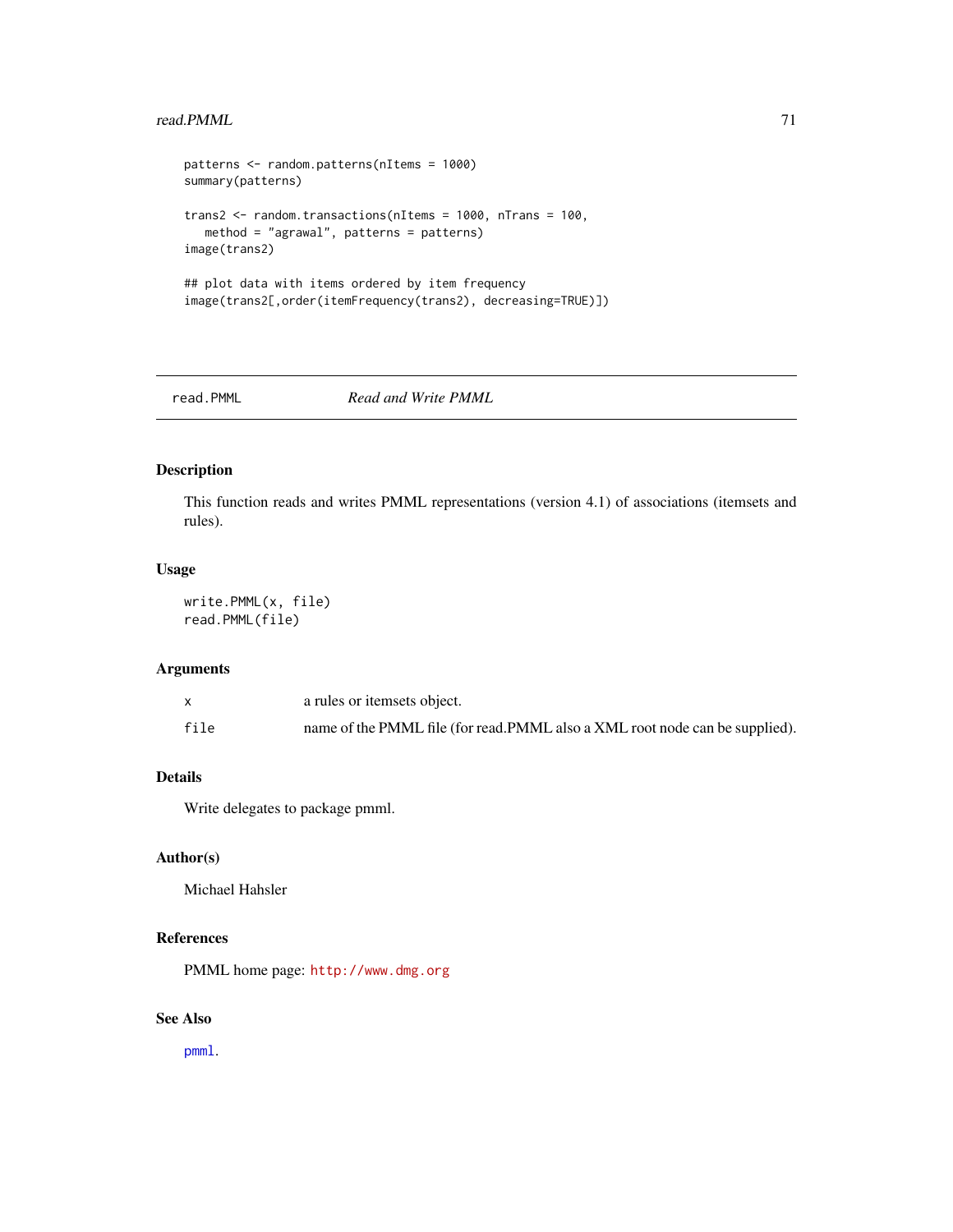# Examples

```
data("Groceries")
rules <- apriori(Groceries, parameter=list(support=0.001))
rules <- head(rules, by="lift")
rules
### save rules as PMML
write.PMML(rules, file = "rules.xml")
### read rules back
rules2 <- read.PMML("rules.xml")
rules2
### compare rules
inspect(rules[1])
inspect(rules2[1])
### clean up
unlink("rules.xml")
```
read.transactions *Read Transaction Data*

# Description

Reads a transaction data file from disk and creates a [transactions](#page-88-0) object.

# Usage

```
read.transactions(file, format = c("basket", "single"), sep = "",cols = NULL, rm.duplicates = FALSE,
                  quote = "\rangle"''", skip = 0,
                  encoding = "unknown")
```
# Arguments

| file   | the file name.                                                                                                                                                                                                                                                                                                                                                                                                                                                                       |
|--------|--------------------------------------------------------------------------------------------------------------------------------------------------------------------------------------------------------------------------------------------------------------------------------------------------------------------------------------------------------------------------------------------------------------------------------------------------------------------------------------|
| format | a character string indicating the format of the data set. One of "basket" or<br>"single", can be abbreviated.                                                                                                                                                                                                                                                                                                                                                                        |
| sep    | a character string specifying how fields are separated in the data file. The default<br>$($ "") splits at whitespaces.                                                                                                                                                                                                                                                                                                                                                               |
| cols   | For the 'single' format, cols is a numeric or character vector of length two<br>giving the numbers or names of the columns (fields) with the transaction and<br>item ids, respectively. If character, the first line of file is assumed to be a header<br>with column names. For the 'basket' format, cols can be a numeric scalar<br>giving the number of the column (field) with the transaction ids. If $\text{cols} = \text{NULL}$ ,<br>the data do not contain transaction ids. |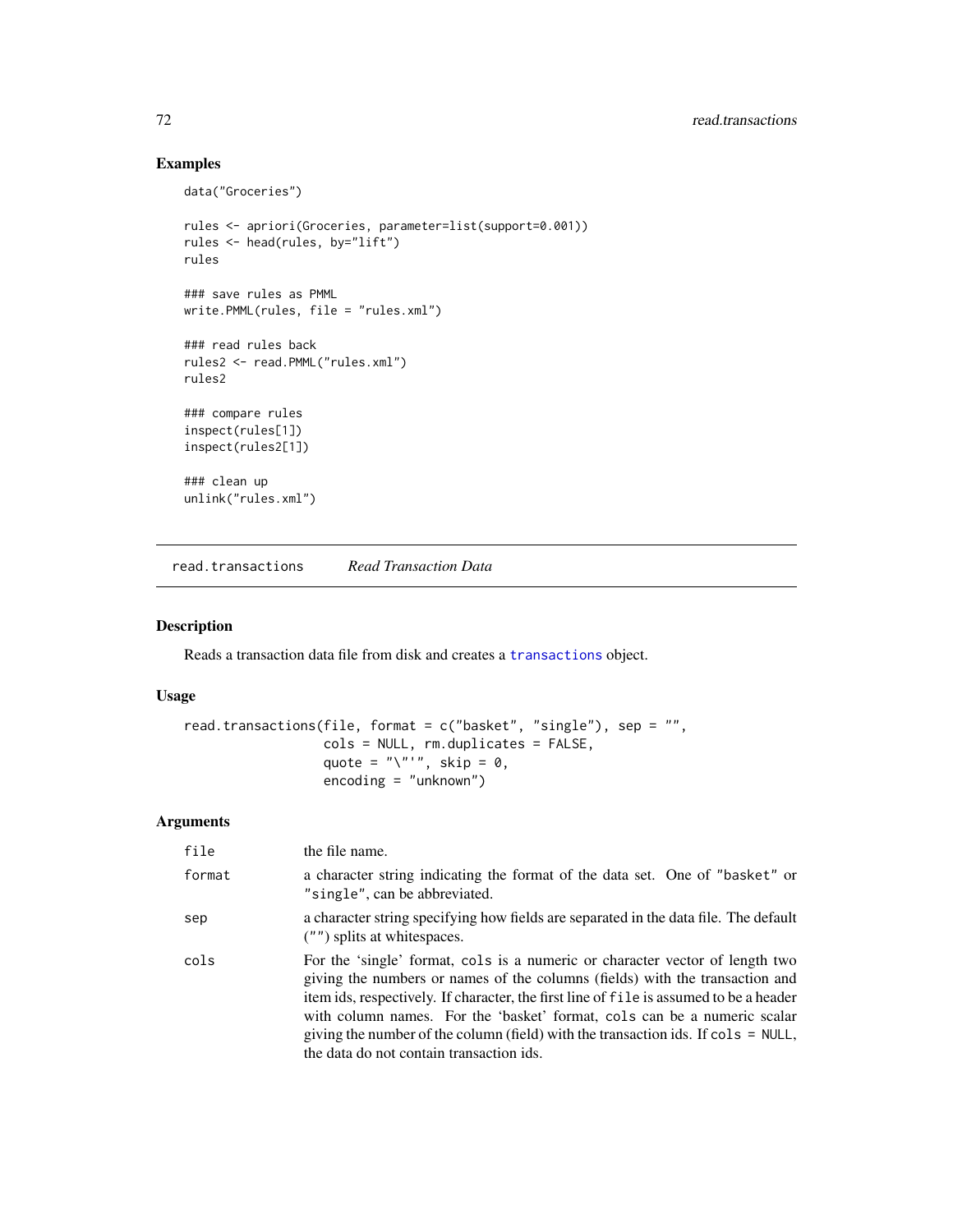<span id="page-72-0"></span>

| rm.duplicates | a logical value specifying if duplicate items should be removed from the trans-<br>actions.      |
|---------------|--------------------------------------------------------------------------------------------------|
| quote         | a list of characters used as quotes when reading.                                                |
| skip          | number of lines to skip in the file before start reading data.                                   |
| encoding      | character string indicating the encoding which is passed to readlines or scan<br>(see Encoding). |

# Details

For 'basket' format, each line in the transaction data file represents a transaction where the items (item labels) are separated by the characters specified by sep. For 'single' format, each line corresponds to a single item, containing at least ids for the transaction and the item.

#### Value

Returns an object of class [transactions](#page-88-0).

### Author(s)

Michael Hahsler and Kurt Hornik

# See Also

[transactions-class](#page-88-0)

```
## create a demo file using basket format for the example
data <- paste(
  "# this is some test data",
  "item1, item2",
  "item1",
  "item2, item3",
  sep="\n")
cat(data)
write(data, file = "demo_basket")
## read demo data (skip comment line)
tr <- read.transactions("demo_basket", format = "basket", sep=",", skip = 1)
inspect(tr)
## create a demo file using single format for the example
## column 1 contains the transaction ID and column 2 contains one item
data <- paste(
  "trans1 item1"
  "trans2 item1"
  "trans2 item2",
  sep ="\ln")
cat(data)
write(data, file = "demo_single")
```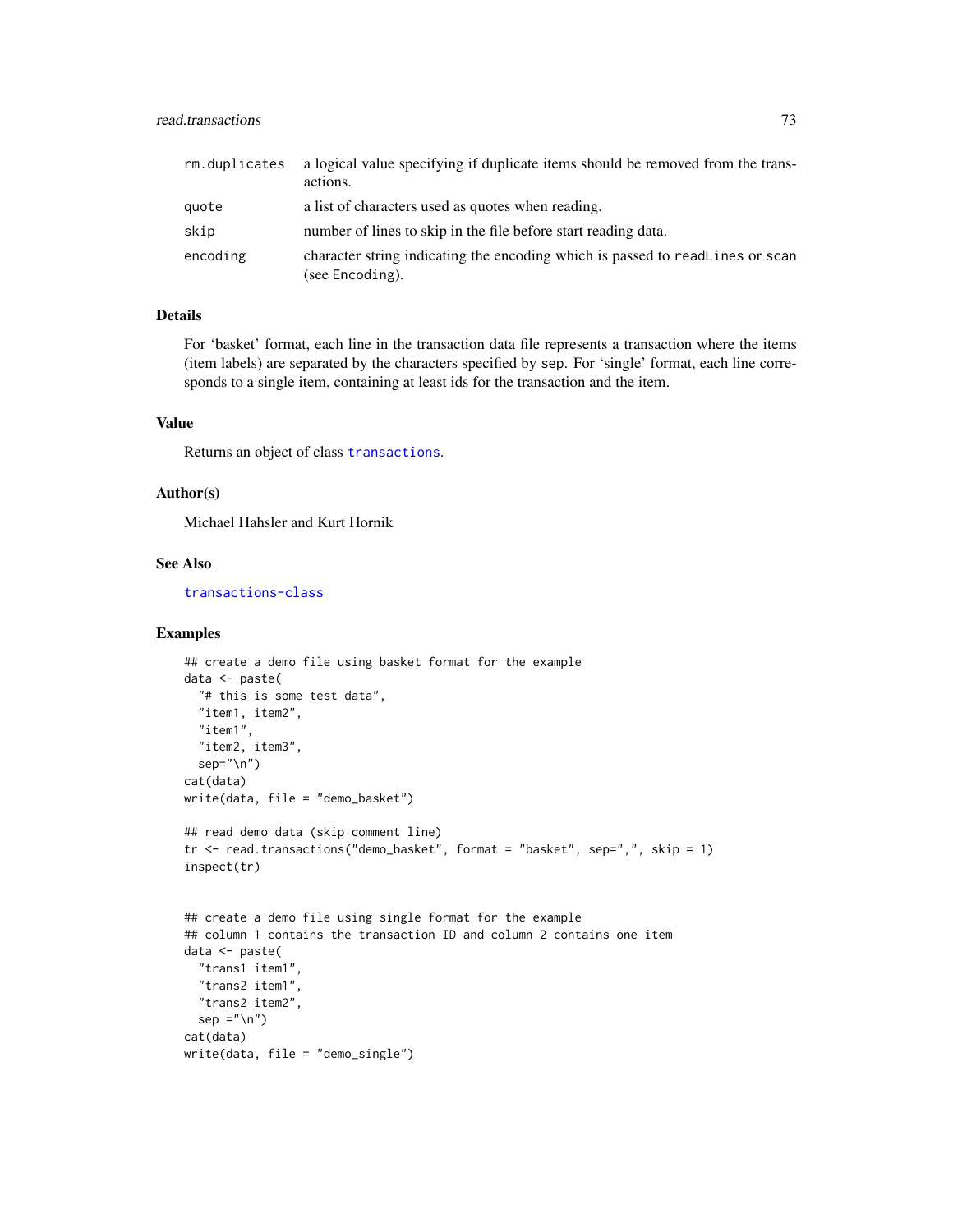```
## read demo data
tr < - read.transactions("demo_single", format = "single", cols = c(1,2))
inspect(tr)
## tidy up
unlink("demo_basket")
unlink("demo_single")
```
<span id="page-73-0"></span>ruleInduction *Rule Induction from Itemsets*

#### Description

Provides the generic function and the needed S4 method to induce all rules which can be generated by the given set of itemsets from a transactions dataset. This method can be used to create closed association rules.

# Usage

```
ruleInduction(x, ...)
## S4 method for signature 'itemsets'
ruleInduction(x, transactions, confidence = 0.8,control = NULL)
```
# Arguments

| x            | the set of itemsets from which rules will be induced.                                                                                                                                                                                                        |
|--------------|--------------------------------------------------------------------------------------------------------------------------------------------------------------------------------------------------------------------------------------------------------------|
| $\cdots$     | further arguments.                                                                                                                                                                                                                                           |
| transactions | the transaction dataset used to mine the itemsets. Can be omitted if x contains a<br>lattice (complete set) of frequent itemsets together with their support counts.                                                                                         |
| confidence   | a numeric value giving the minimum confidence for the rules.                                                                                                                                                                                                 |
| control      | a named list with elements method indicating the method ("apriori" or "ptree"),<br>and the logical arguments reduce and verbose to indicate if unused items are<br>removed and if the output should be verbose. Currently, "ptree" is the default<br>method. |

# Details

If in control method = "apriori" is used, a very simple rule induction method is used. All rules are mined from the transactions data set using Apriori with the minimal support found in itemsets. And in a second step all rules which do not stem from one of the itemsets are removed. This procedure will be in many cases very slow (e.g., for itemsets with many elements or very low support).

If in control method  $=$  "ptree" is used, the transactions are counted into a prefix tree and then the rules are selectively generated using the counts in the tree. This is usually faster than the above approach.

<span id="page-73-1"></span>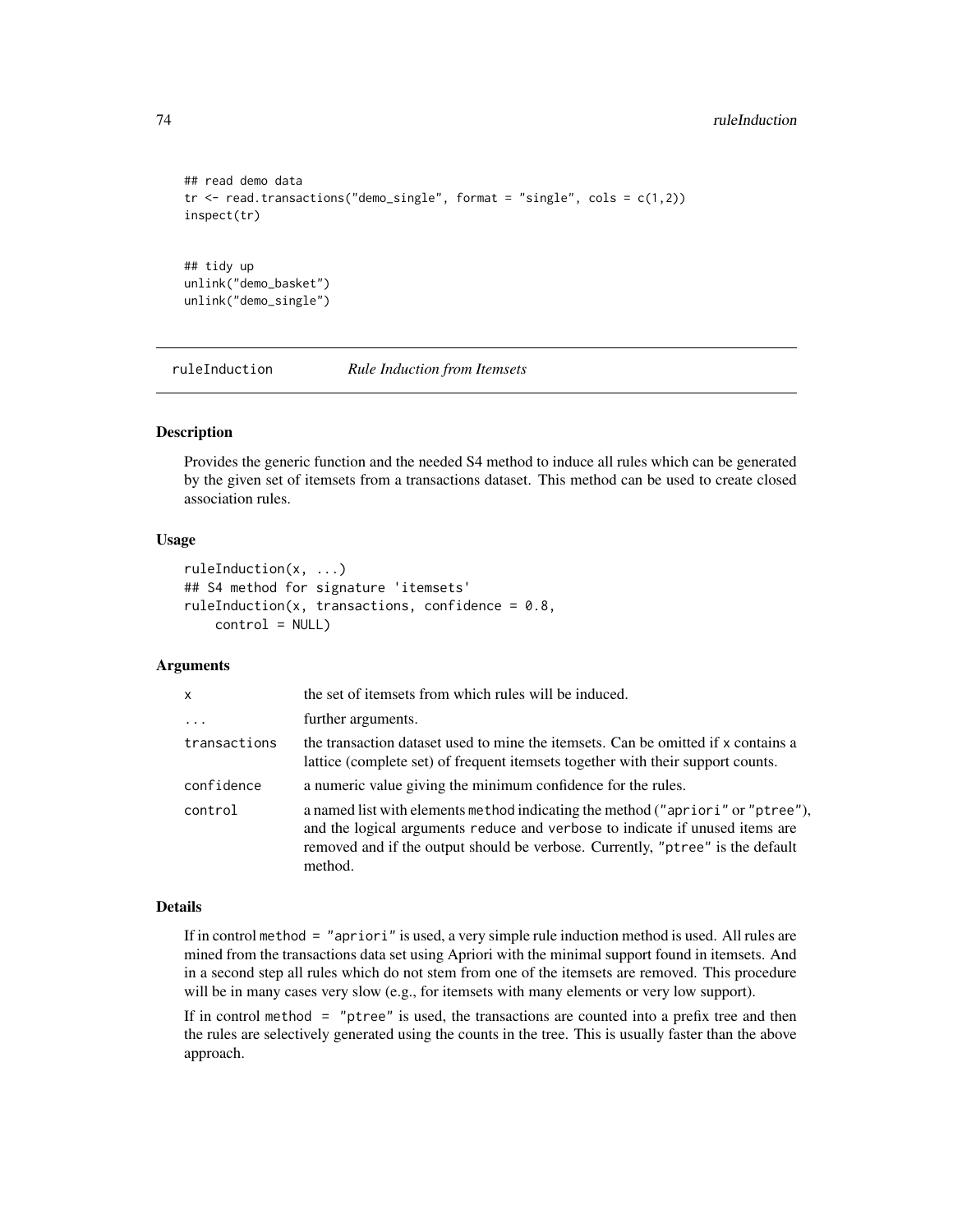#### ruleInduction 75

If in control reduce = TRUE is used, unused items are removed from the data before creating rules. This might be slower for large transaction data sets. However, for method = "ptree" this is highly recommended as the items are further reordered to reduce the counting time.

If argument transactions is missing it is assumed that x contains a lattice (complete set) of frequent itemsets together with their support counts. Then rules can be induced directly without support counting. This approach is very fast.

For transactions, a set different to the data used for creating the original itemsets can be used, however, the new set has to conform in terms of items and their order.

This method can be used to produce closed association rules defined by Pei et al. (2000) as rules  $X - \gt Y$  where both X and Y are closed frequent itemsets. See Example section for code.

#### Value

An object of class rules.

#### Author(s)

Christian Buchta and Michael Hahsler

# References

Michael Hahsler, Christian Buchta, and Kurt Hornik. Selective association rule generation. *Computational Statistics,* 23(2):303-315, April 2008.

Jian Pei, Jiawei Han, Runying Mao. CLOSET: An Efficient Algorithm for Mining Frequent Closed Itemsets. ACM SIGMOD Workshop on Research Issues in Data Mining and Knowledge Discovery (DMKD 2000).

#### See Also

[itemsets-class](#page-59-0), [rules-class](#page-75-0) [transactions-class](#page-88-0)

```
data("Adult")
## find all closed frequent itemsets
```

```
closed_is <- apriori(Adult,
parameter = list(target = "closed frequent itemsets", support = (0.4))
closed_is
```

```
## use rule induction to produce all closed association rules
closed_rules <- ruleInduction(closed_is, Adult,
 control = list(verbose = TRUE))
```

```
## X&Y are already closed, check that X is also closed
closed_rules[is.element(lhs(closed_rules), items(closed_is))]
```

```
## inspect the resulting closed rules
summary(closed_rules)
inspect(head(closed_rules, by = "lift"))
```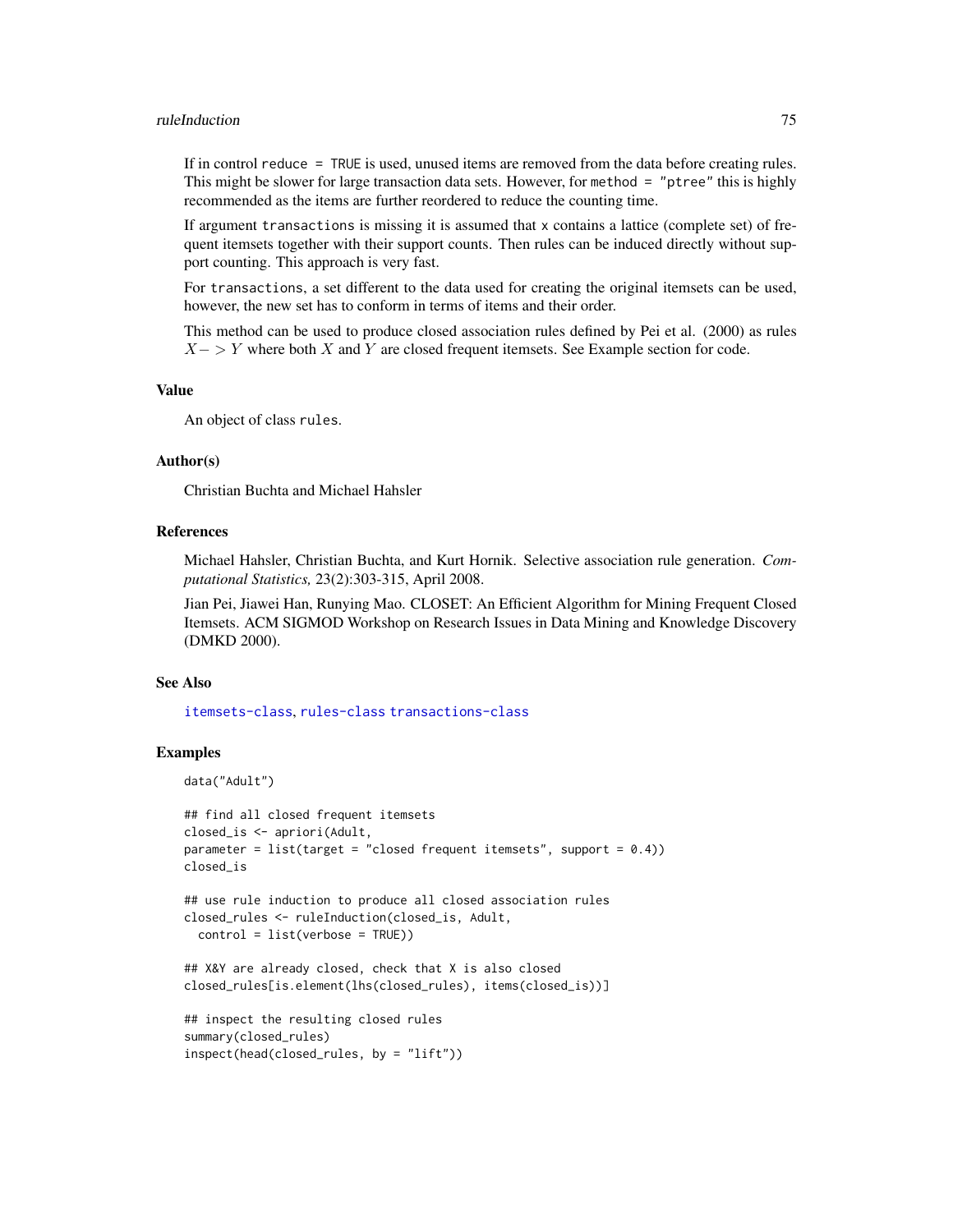```
## use lattice of frequent itemsets
ec \leq eclat(Adult, parameter = list(support = 0.4))
rec <- ruleInduction(ec)
rec
inspect(head(rec))
```
<span id="page-75-0"></span>rules-class *Class rules — A Set of Rules*

#### Description

The rules class represents a set of rules.

Note that the class can also represent a multiset of rules with duplicated elements. Duplicated elements can be removed with [unique](#page-92-0).

#### Objects from the Class

Objects are the result of calling the function [apriori](#page-9-0). Objects can also be created by calls of the form new("rules", ...).

#### **Slots**

- lhs: Object of class [itemMatrix](#page-55-0); the left-hand-sides of the rules (antecedents)
- rhs: Object of class [itemMatrix](#page-55-0); the right-hand-sides of the rules (consequents)
- quality: a data.frame; typically contains measures like support, confidence and count (i.e., the absolute support count)

# Extends

Class [associations](#page-14-0), directly.

#### Methods

- coerce signature(from = "rules", to = "data.frame"); represents the set of rules as a data.frame
- **generatingItemsets** signature( $x = "rules"$ ); returns a collection of the itemsets which generated the rules, one itemset for each rule. Note that the collection can be a multiset and contain duplicated elements. Use unique to remove duplicates and obtain a proper set. Technically this method produces the same as the result of method items(), but wrapped into an [itemsets](#page-59-0) object with support information.
- itemInfo signature(object = "rules"); returns the whole item information data frame including item labels
- itemLabels signature(object = "rules"); returns the item labels used to encode the rules
- **items** signature( $x = "rules")$ ; returns for each rule the union of the items in the lhs and rhs (i.e., the itemsets which generated the rule) as an [itemMatrix](#page-55-0)

<span id="page-75-1"></span>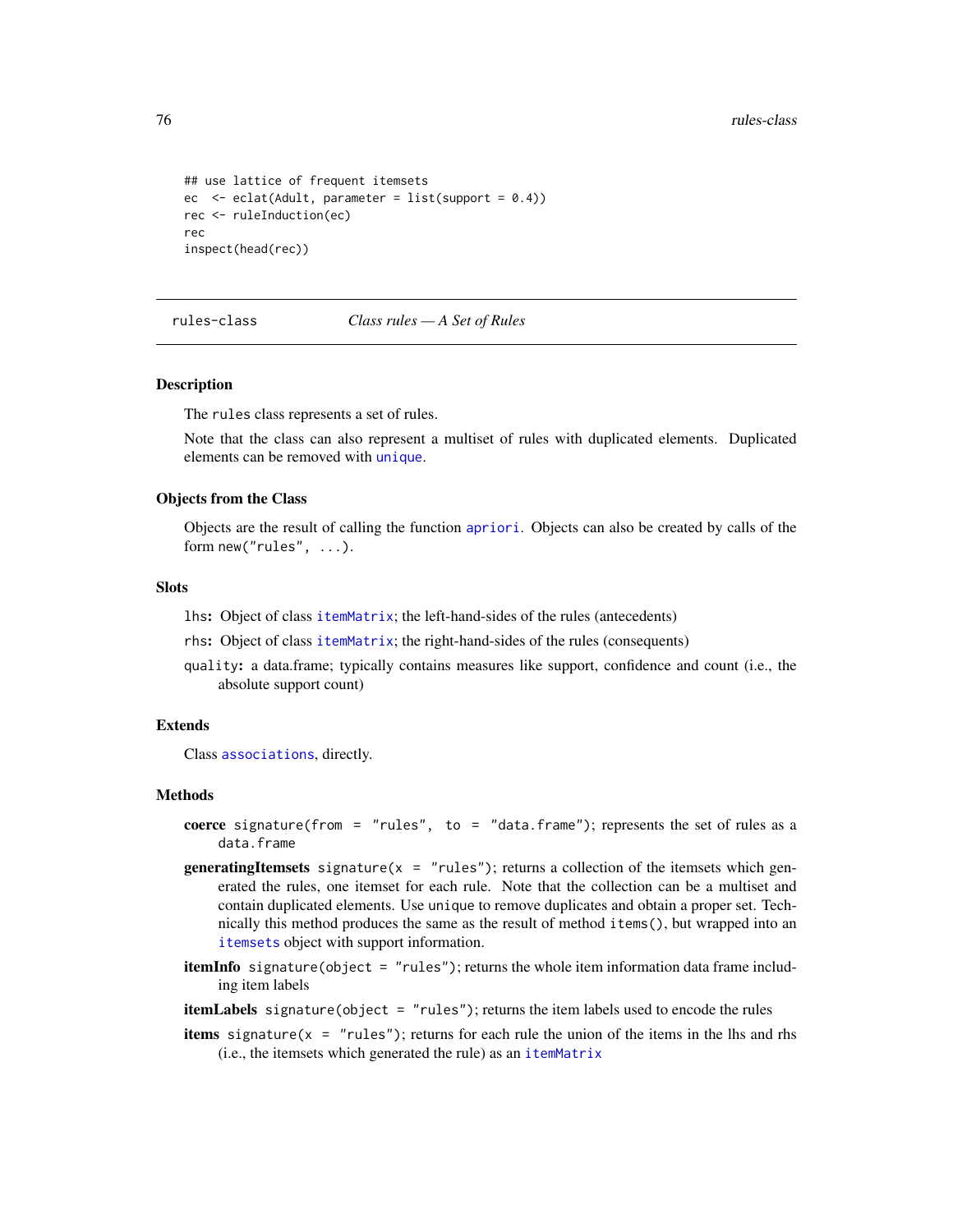- <span id="page-76-0"></span>itemLabels signature(object = "rules"); returns the item labels as a character vector. The index for each label is the column index of the item in the binary matrix.
- labels signature(object = "rules"); returns labels for the rules ("lhs => rhs") as a character vector. The representation can be customized using the additional parameter ruleSep and parameters for label defined in [itemMatrix](#page-55-0)
- **lhs** signature( $x = "rules"$ ); returns the [itemMatrix](#page-55-0) representing the left-hand-side of the rules (antecedents)
- **lhs<-** signature( $x = "rules"$ ); replaces the [itemMatrix](#page-55-0) representing the left-hand-side of the rules (antecedents)
- nitems signature( $x = "rules"$ ); number of all possible items in the binary matrix representation of the object.
- rhs signature( $x = "rules"$ ); returns the [itemMatrix](#page-55-0) representing the right-hand-side of the rules (consequents)
- rhs<- signature( $x = "rules"$ ); replaces the [itemMatrix](#page-55-0) representing the right-hand-side of the rules (consequents)

summary signature(object = "rules")

# Author(s)

Michael Hahsler

# See Also

[\[-methods](#page-96-0), [apriori](#page-9-0), [c](#page-15-0), [duplicated](#page-26-0), [inspect](#page-37-0), [length](#page-60-0), [match](#page-63-0), [sets](#page-78-0), [size](#page-79-0), [subset](#page-81-0), [associations-class](#page-14-0), [itemMatrix-class](#page-55-0),

```
data("Adult")
## Mine rules.
rules \leq apriori(Adult, parameter = list(support = 0.4))
## Select a subset of rules using partial matching on the items
## in the right-hand-side and a quality measure
rules.sub \le subset(rules, subset = rhs %pin% "sex" & lift > 1.3)
## Display the top 3 support rules
inspect(head(rules.sub, n = 3, by = "support"))## Display the first 3 rules
inspect(rules.sub[1:3])
## Get labels for the first 3 rules
labels(rules.sub[1:3])
labels(rules.sub[1:3], itemSep = " + ", setStart = "", setEnd="",
 ruleSep = " --- > "')
```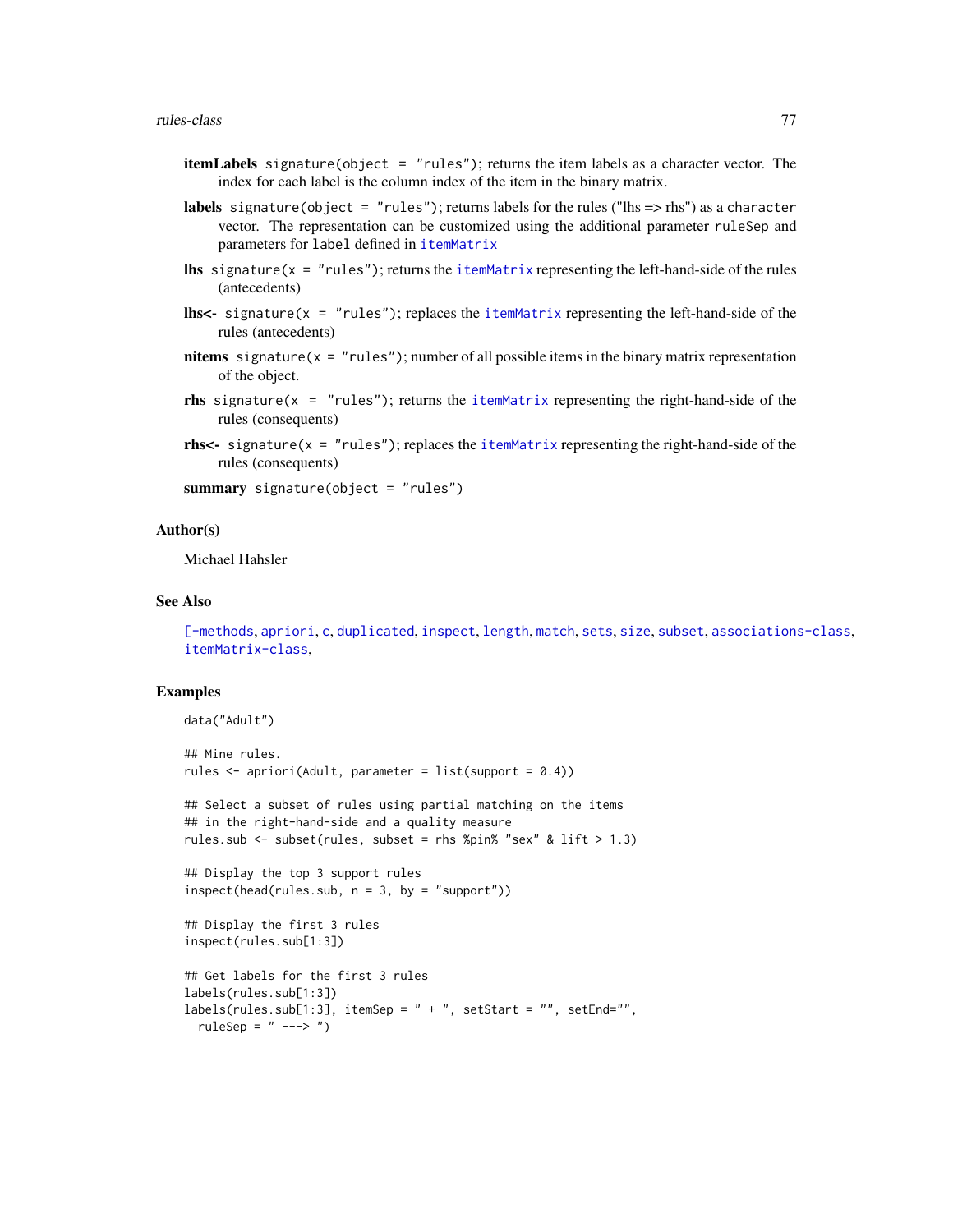<span id="page-77-0"></span>

# Description

Provides the generic function sample and the S4 method to take a sample of the specified size from the elements of x using either with or without replacement. sample can be used to sample from a set of transactions or associations.

# Usage

```
sample(x, size, replace = FALSE, prob = NULL, ...)
```
# Arguments

| X                 | object to be sampled from (a set of associations or transactions). |
|-------------------|--------------------------------------------------------------------|
| size              | sample size.                                                       |
| replace           | a logical. Sample with replacement?                                |
| prob              | a numeric vector of probability weights.                           |
| $\cdot\cdot\cdot$ | further arguments.                                                 |

# Value

An object of the same class as x.

# Author(s)

Michael Hahsler

# See Also

[associations-class](#page-14-0), [transactions-class](#page-88-0), [itemMatrix-class](#page-55-0).

```
data("Adult")
## sample with replacement
s <- sample(Adult, 500, replace = TRUE)
s
```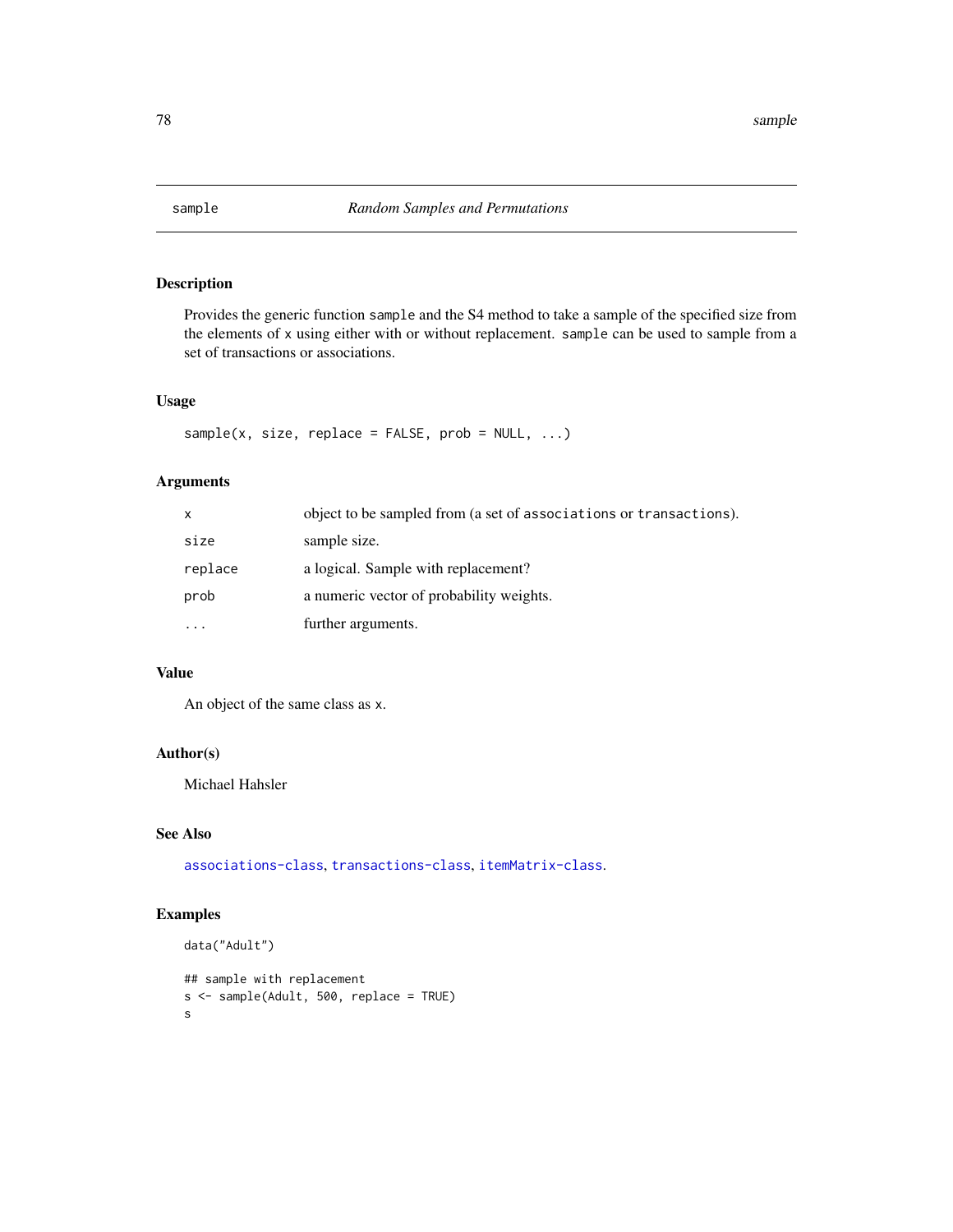<span id="page-78-1"></span>setOperations *Set Operations*

#### <span id="page-78-0"></span>Description

Provides the generic functions and the S4 methods for the set operations union, intersect, setequal, setdiff and is.element on sets of associations (e.g., rules, itemsets) and itemMatrix.

# Usage

```
union(x, y)intersect(x, y)
setequal(x, y)
setdiff(x, y)
is.element(el, set)
```
# Arguments

x, y, el, set sets of associations or itemMatrix objects.

# Details

All S4 methods for set operations are defined for the class name "ANY" in the signature, so they should work for all S4 classes for which the following methods are available: match, length and unique.

# Value

union, intersect, setequal and setdiff return an object of the same class as x and y.

is.element returns a logic vector of length el indicating for each element if it is included in set.

### Author(s)

Michael Hahsler

# See Also

[associations-class](#page-14-0), [itemMatrix-class](#page-55-0)

```
data("Adult")
```

```
## mine some rules
r <- apriori(Adult)
## take 2 subsets
r1 <- r[1:10]
```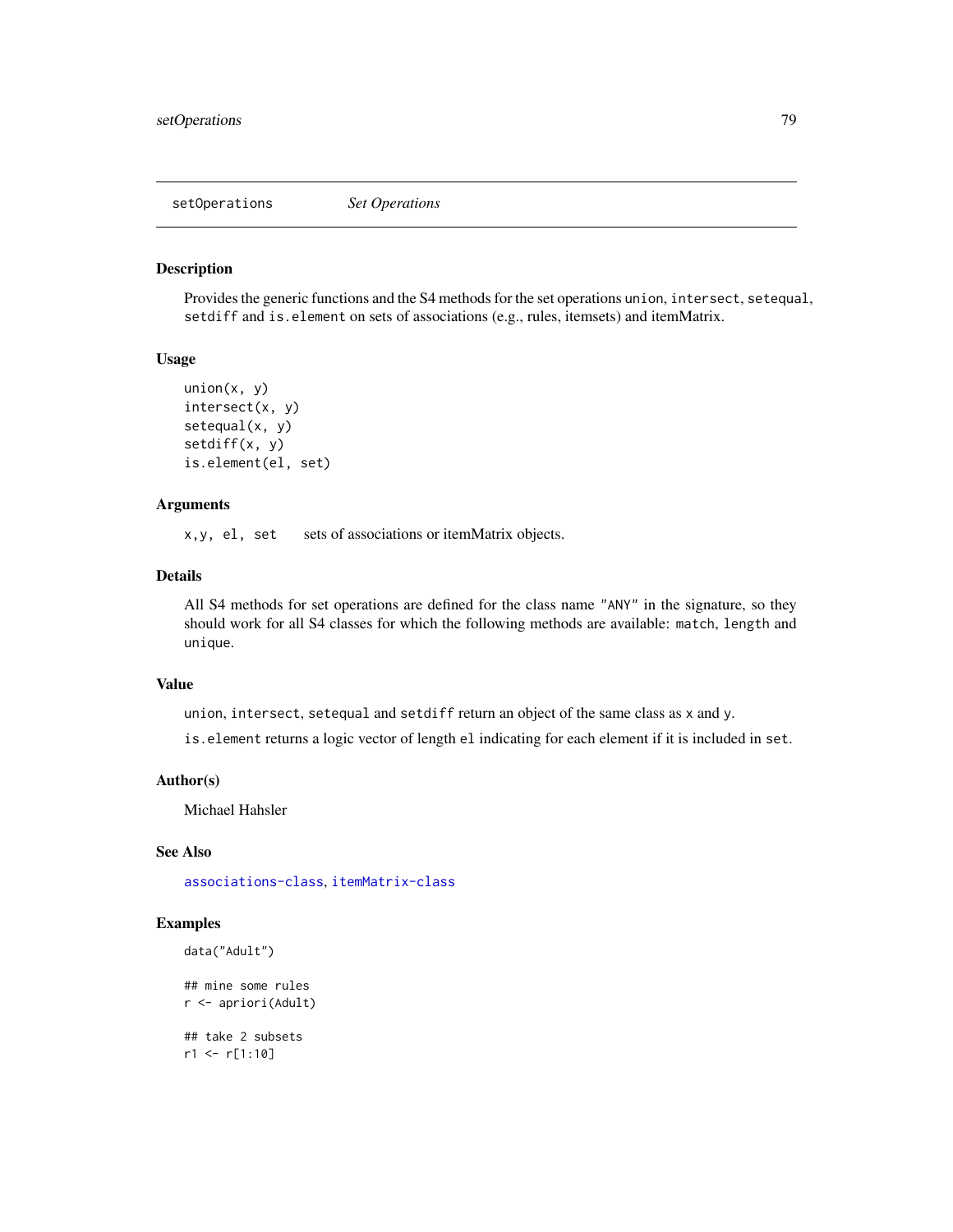r2 <- r[6:15] union(r1,r2) intersect(r1,r2) setequal(r1,r2)

<span id="page-79-0"></span>size *Number of Items*

### Description

Provides the generic function size and S4 methods to get the size of each element from objects based on [itemMatrix](#page-55-0). For example, it is used to get a vector of transaction sizes (i.e., the number of present items (ones) per element (row) of the binary incidence matrix) from an object of class [transactions](#page-88-0)).

# Usage

 $size(x, \ldots)$ 

# Arguments

| X        | an object.                  |
|----------|-----------------------------|
| $\cdots$ | further (unused) arguments. |

# Value

size returns a numeric vector of length  $\text{length}(x)$ . Each element is the size of the corresponding element (row in the matrix) in object x. For rules, size returns the sum of the number of elements in the LHS and the RHS.

#### Author(s)

Michael Hahsler

# See Also

[itemMatrix-class](#page-55-0), [transactions-class](#page-88-0)

```
data("Adult")
summary(size(Adult))
```
<span id="page-79-1"></span>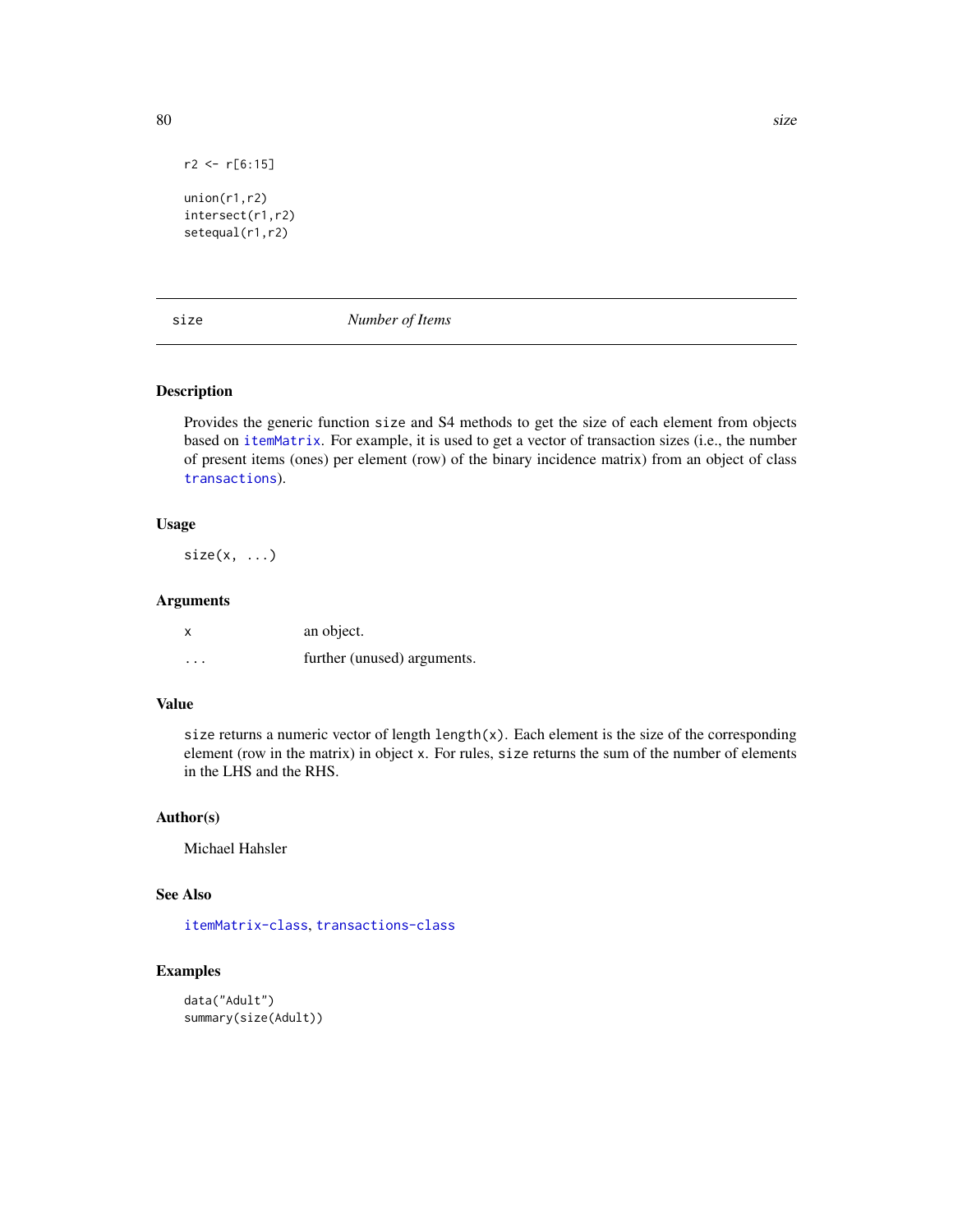<span id="page-80-0"></span>

#### Description

Provides the method sort to sort elements in class [associations](#page-14-0) (e.g., itemsets or rules) according to the value of measures stored in the association's slot quality (e.g., support).

# Usage

```
## S4 method for signature 'associations'
sort(x, decreasing = TRUE, na last = NA,by = "support", order = FALSE, ...)## S4 method for signature 'associations'
head(x, n = 6L, by = NULL, decreasing = TRUE, ...)## S4 method for signature 'associations'
tail(x, n = 6L, by = NULL, decreasing = TRUE, ...)
```
# Arguments

| x          | an object to be sorted.                                                                                                                                                                                 |
|------------|---------------------------------------------------------------------------------------------------------------------------------------------------------------------------------------------------------|
| decreasing | a logical. Should the sort be increasing or decreasing? (default is decreasing)                                                                                                                         |
| na.last    | nalast is not supported for associations. NAs are always put last.                                                                                                                                      |
| by         | a character string specifying the quality measure stored in x to be used to sort x.<br>If a vector of character strings is specified then the additional strings are used to<br>sort x in case of ties. |
| order      | should a order vector be returned instead of the sorted associations?                                                                                                                                   |
| n          | a single integer indicating the number of associations returned.                                                                                                                                        |
| $\ddots$ . | Further arguments are ignored.                                                                                                                                                                          |
|            |                                                                                                                                                                                                         |

# Details

sort is relatively slow for large sets of associations since it has to copy and rearrange a large data structure. Note that sorting creates a second copy of the set of associations which can be slow and memory consuming for large sets. With order = TRUE a integer vector with the order is returned instead of the reordered associations.

If only the top n associations are needed then head using by performs this faster than calling sort and then head since it does it without copying and rearranging all the data. tail works in the same way.

# Value

An object of the same class as x.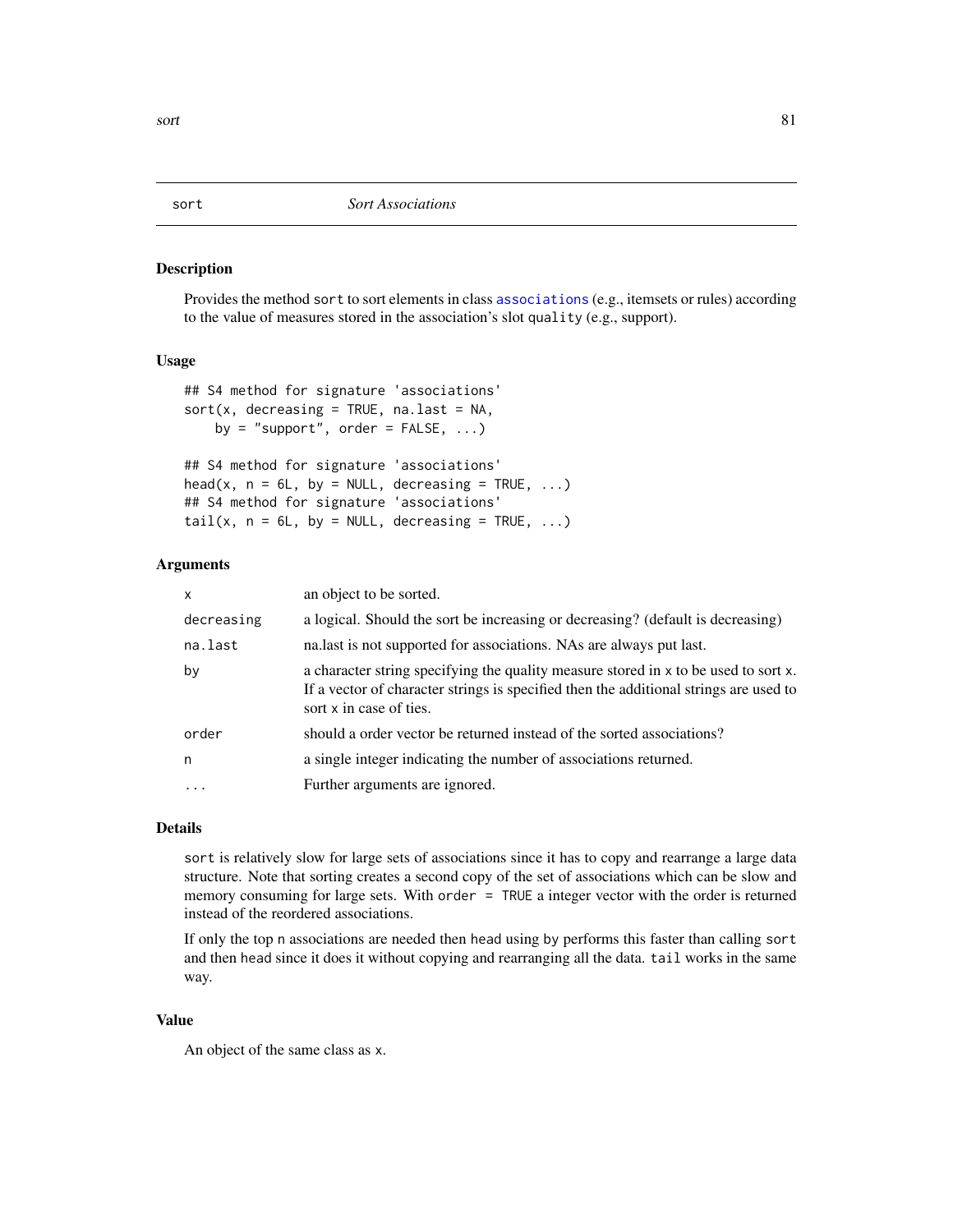82 subset and the subset of the subset of the subset of the subset of the subset of the subset of the subset of the subset of the subset of the subset of the subset of the subset of the subset of the subset of the subset o

#### Author(s)

Michael Hahsler

# See Also

[associations-class](#page-14-0)

#### Examples

```
data("Adult")
```

```
## Mine rules with APRIORI
rules \leq apriori(Adult, parameter = list(supp = 0.6))
rules_by_lift <- sort(rules, by = "lift")
inspect(head(rules))
inspect(head(rules_by_lift))
## A faster/less memory consuming way to get the top 5 rules according to lift
## (see Details section)
inspect(head(rules, n = 5, by = "lift"))
```
# <span id="page-81-0"></span>subset *Subsetting Itemsets, Rules and Transactions*

# Description

Provides the generic function subset and S4 methods to subset associations or transactions (item-Matrix) which meet certain conditions (e.g., contains certain items or satisfies a minimum lift).

#### Usage

```
subset(x, \ldots)## S4 method for signature 'itemMatrix'
subset(x, subset, ...)
## S4 method for signature 'itemsets'
subset(x, subset, ...)
## S4 method for signature 'rules'
subset(x, subset, ...)
## S4 method for signature 'itemMatrix'
subset(x, subset, ...)
```
<span id="page-81-1"></span>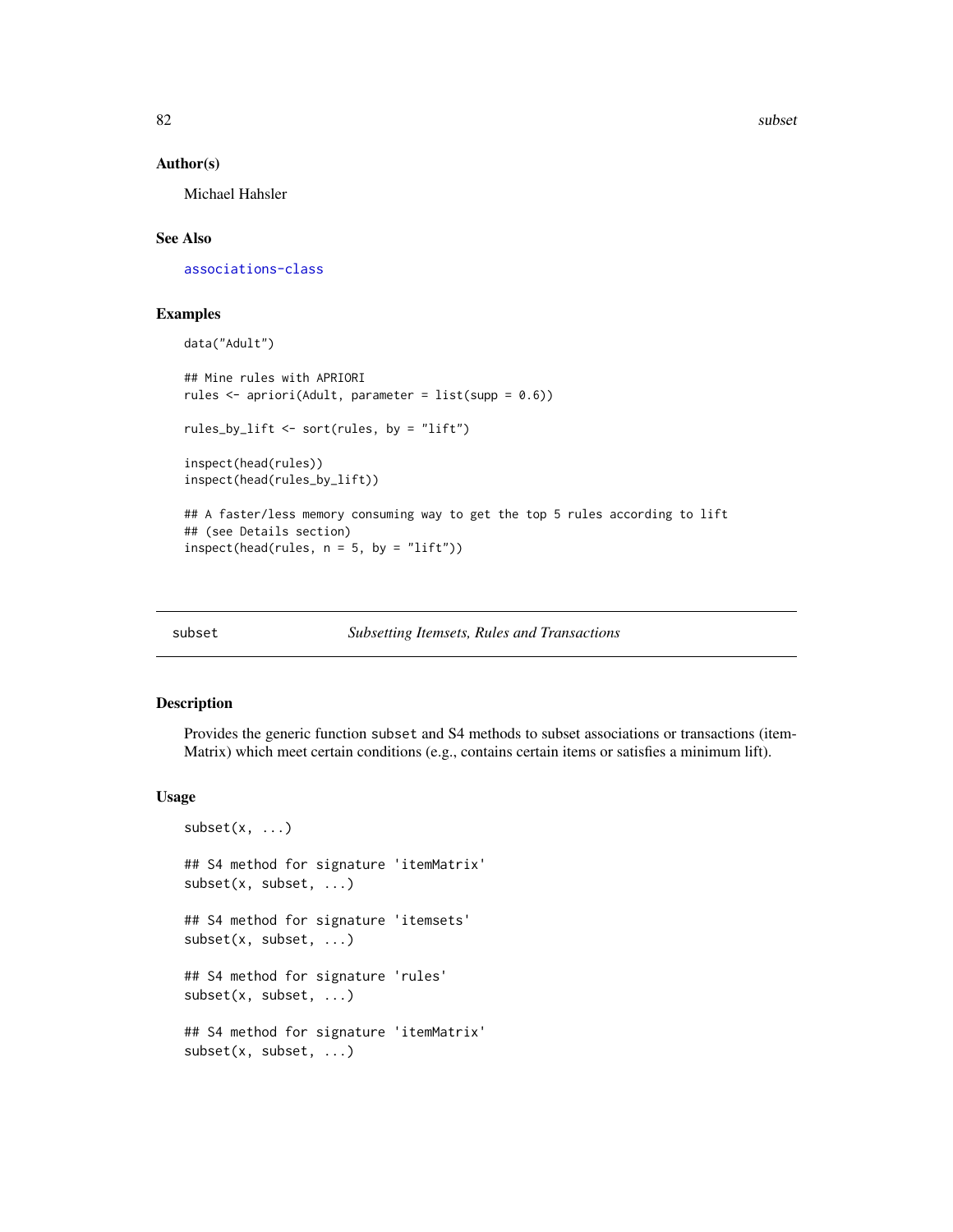#### <span id="page-82-0"></span>subset 83

#### Arguments

| $\mathsf{x}$            | object to be subsetted.                                  |
|-------------------------|----------------------------------------------------------|
| subset                  | logical expression indicating elements to keep.          |
| $\cdot$ $\cdot$ $\cdot$ | further arguments to be passed to or from other methods. |

# Details

subset works on the rows/itemsets/rules of x. The expression given in subset will be evaluated using x, so the items (lhs/rhs/items) and the columns in the quality data.frame can be directly referred to by their names.

Important operators to select itemsets containing items specified by their labels are %in% (select itemsets matching *any* given item), %ain% (select only itemsets matching *all* given item), %oin% (select only itemsets matching *only* the given item), and %pin% (%in% with partial matching).

# Value

An object of the same class as x containing only the elements which satisfy the conditions.

# Author(s)

Michael Hahsler

#### See Also

[%in%](#page-63-1), [%pin%](#page-63-1), [%ain%](#page-63-1), [%oin%](#page-63-1), [itemMatrix-class](#page-55-0), [itemsets-class](#page-59-0), [rules-class](#page-75-0), [transactions-class](#page-88-0)

```
data("Adult")
rules <- apriori(Adult)
## select all rules with item "marital-status=Never-married" in
## the right-hand-side and lift > 2
rules.sub <- subset(rules, subset = rhs %in% "marital-status=Never-married"
   & lift > 2)
## use partial matching for all items corresponding to the variable
## "marital-status"
rules.sub <- subset(rules, subset = rhs %pin% "marital-status=")
## select only rules with items "age=Young" and "workclass=Private" in
## the left-hand-side
rules.sub <- subset(rules, subset = lhs %ain%
    c("age=Young", "workclass=Private"))
```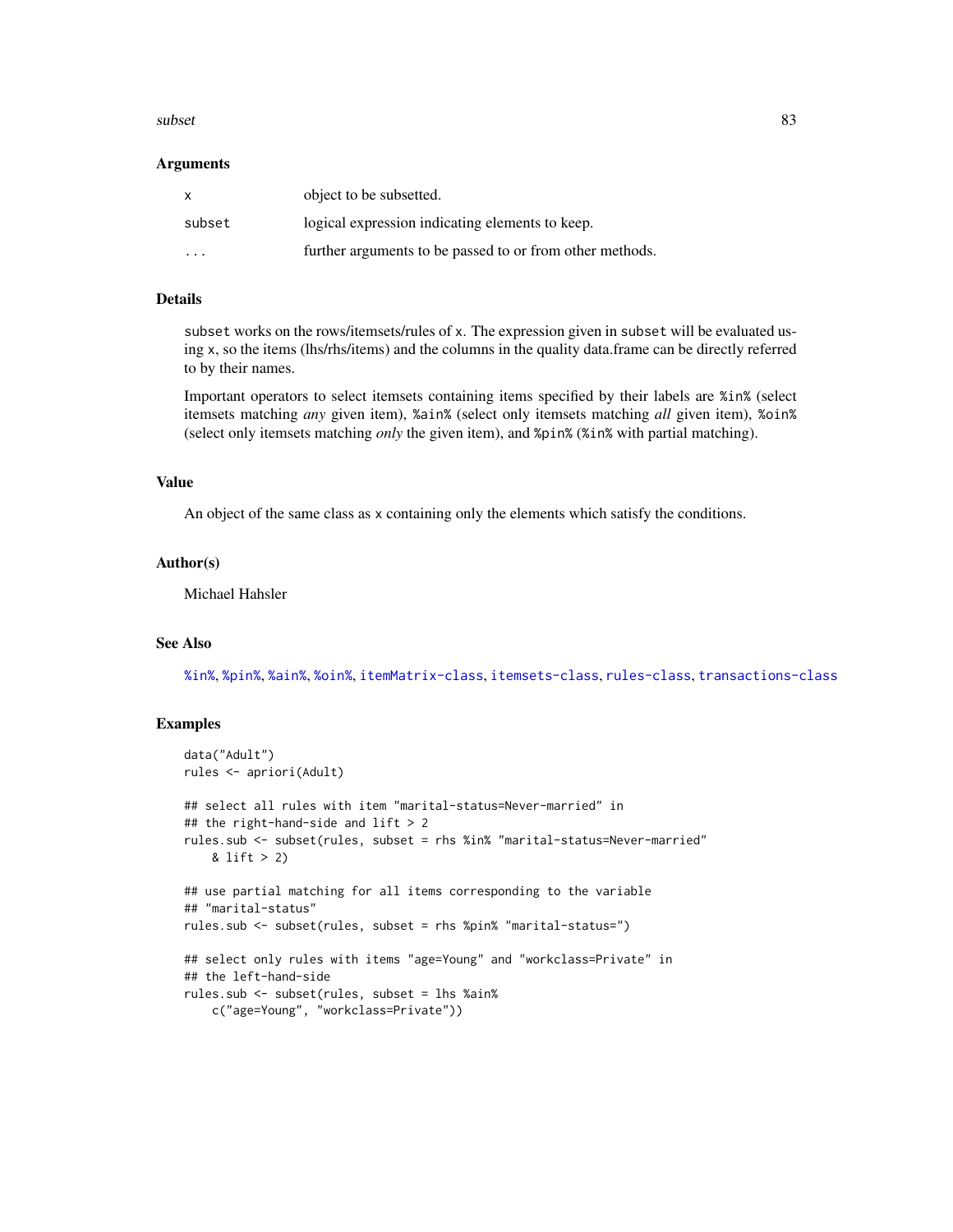<span id="page-83-0"></span>

# Description

A small example database for weighted association rule mining provided as an object of class [transactions](#page-88-1).

#### Usage

data(SunBai)

#### Details

The data set contains the example database described in the paper by K. Sun and F.Bai for illustration of the concepts of weighted association rule mining. weight stored as transaction information denotes the transaction weights obtained using the HITS algorithm.

#### Source

K. Sun and F. Bai (2008). Mining Weighted Association Rules without Preassigned Weights. *IEEE Transactions on Knowledge and Data Engineering*, 4 (30), 489–495.

#### See Also

Class [transactions](#page-88-1), method [transactionInfo](#page-88-1), function [hits](#page-32-0).

#### Examples

```
data(SunBai)
summary(SunBai)
inspect(SunBai)
```
transactionInfo(SunBai)

support *Support Counting for Itemsets*

# Description

Provides the generic function and the needed S4 method to count support for given itemsets (and other types of associations) in a given transaction database.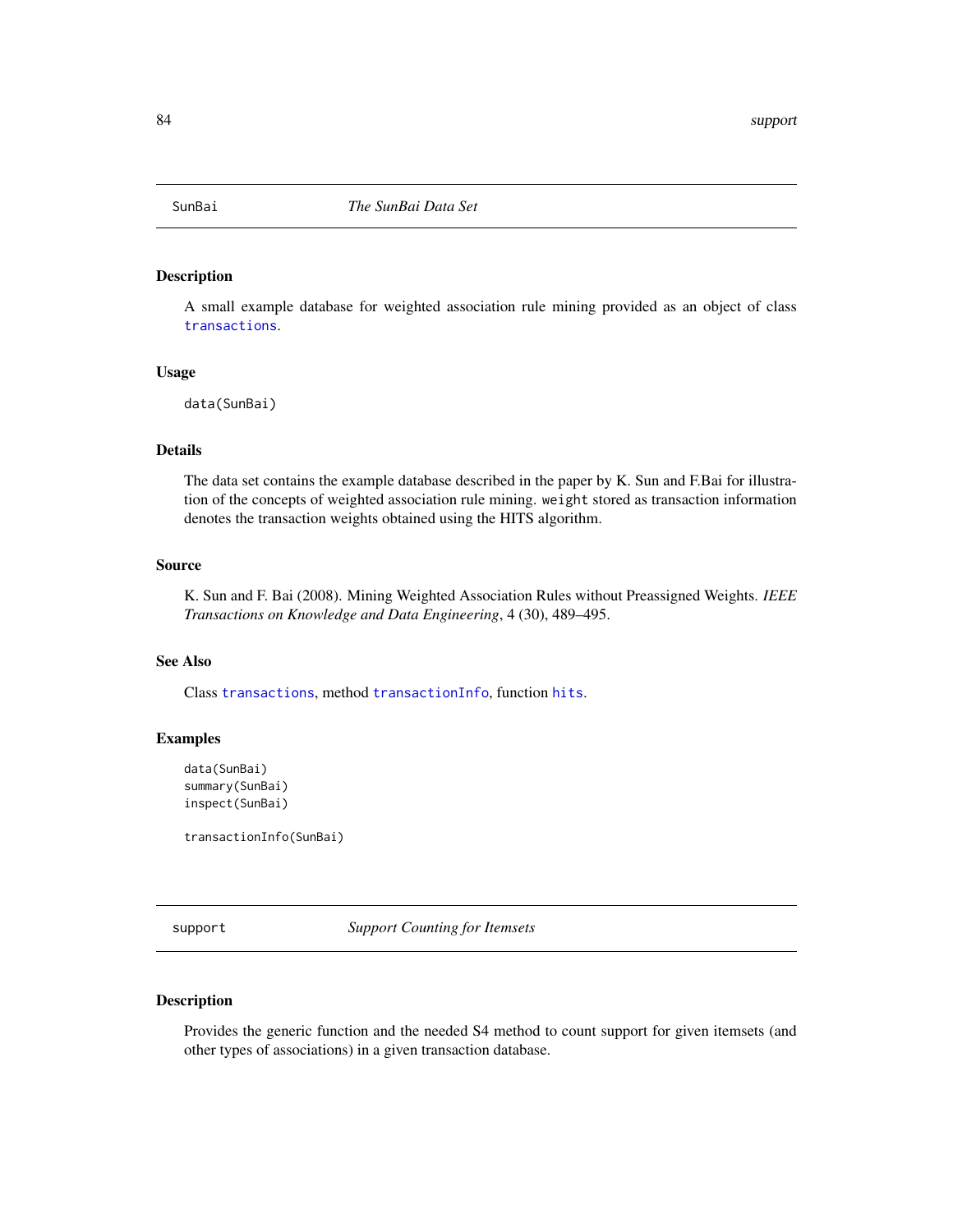#### support and the support of the state of the state of the state of the state of the state of the state of the state of the state of the state of the state of the state of the state of the state of the state of the state of

# Usage

```
support(x, transactions, ...)
## S4 method for signature 'itemMatrix'
support(x, transactions,
    type= c("relative", "absolute"), weighted = FALSE, control = NULL)
## S4 method for signature 'associations'
support(x, transactions,
    type= c("relative", "absolute"), weighted = FALSE, control = NULL)
```
#### Arguments

| $\mathsf{x}$ | the set of itemsets for which support should be counted.                                                                                                                                                         |
|--------------|------------------------------------------------------------------------------------------------------------------------------------------------------------------------------------------------------------------|
| .            | further arguments are passed on.                                                                                                                                                                                 |
| transactions | the transaction data set used for mining.                                                                                                                                                                        |
| type         | a character string specifying if "relative" support or "absolute" support<br>(counts) are returned for the itemsets in x. (default: "relative")                                                                  |
| weighted     | should support be weighted by transactions weights stored as column "weight"<br>in transactionInfo?                                                                                                              |
| control      | a named list with elements method indicating the method ("tidlists" or "ptree"),<br>and the logical arguments reduce and verbose to indicate if unused items are<br>removed and if the output should be verbose. |

#### Details

Normally, itemset support is counted during mining the database with a set minimum support. However, if only the support information for a single or a few itemsets is needed, one might not want to mine the database for all frequent itemsets.

If in control method = "ptree" is used, the counters for the itemsets are organized in a prefix tree. The transactions are sequentially processed and the corresponding counters in the prefix tree are incremented (see Hahsler et al, 2008). This method is used by default since it is typically significantly faster than tid list intersection.

If in control method = "tidlists" is used, support is counted using transaction ID list intersection which is used by several fast mining algorithms (e.g., by Eclat). However, Support is determined for each itemset individually which is slow for a large number of long itemsets in dense data.

If in control reduce = TRUE is used, unused items are removed from the data before creating rules. This might be slower for large transaction data sets.

#### Value

A numeric vector of the same length as x containing the support values for the sets in x.

# Author(s)

Michael Hahsler and Christian Buchta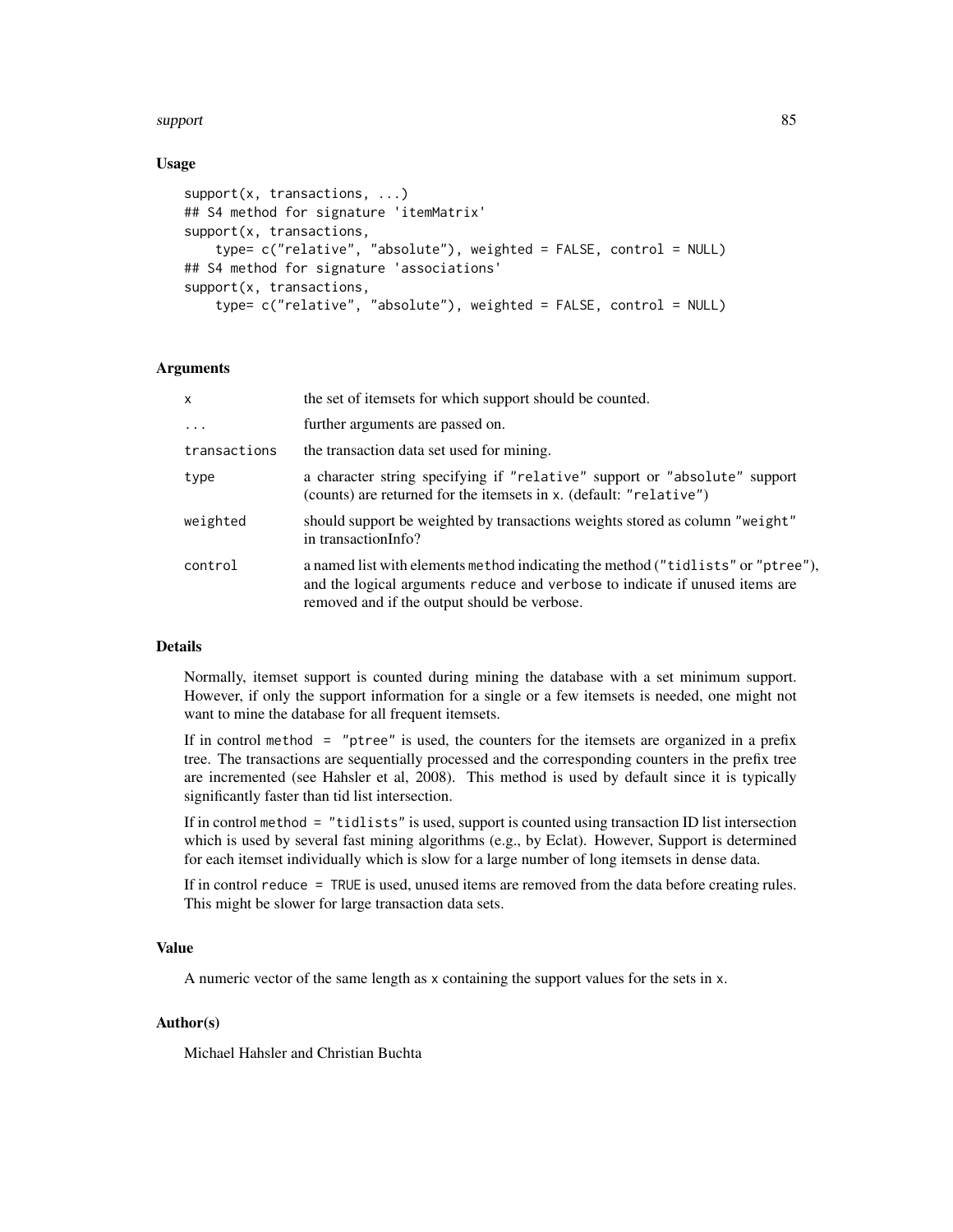# <span id="page-85-0"></span>References

Michael Hahsler, Christian Buchta, and Kurt Hornik. Selective association rule generation. *Computational Statistics*, 23(2):303-315, April 2008.

# See Also

[itemMatrix-class](#page-55-0), [associations-class](#page-14-0), [transactions-class](#page-88-0)

# Examples

data("Income")

## find and some frequent itemsets itemsets <- eclat(Income)[1:5]

## inspect the support returned by eclat inspect(itemsets)

## count support in the database support(items(itemsets), Income)

supportingTransactions

*Supporting Transactions*

# Description

Find transactions which support each of a set of associations and return this information as a transaction ID list.

# Usage

supportingTransactions(x, transactions, ...)

# Arguments

|              | a set of associations (itemsets, rules, etc.)                       |
|--------------|---------------------------------------------------------------------|
| transactions | an object of class transactions used to mine the associations in x. |
| $\cdots$     | currently unused.                                                   |

# Details

The supporting transactions are all transactions of which the itemset representing the association is a subset of.

# Value

An object of class tidLists containing one transaction ID list per association in x.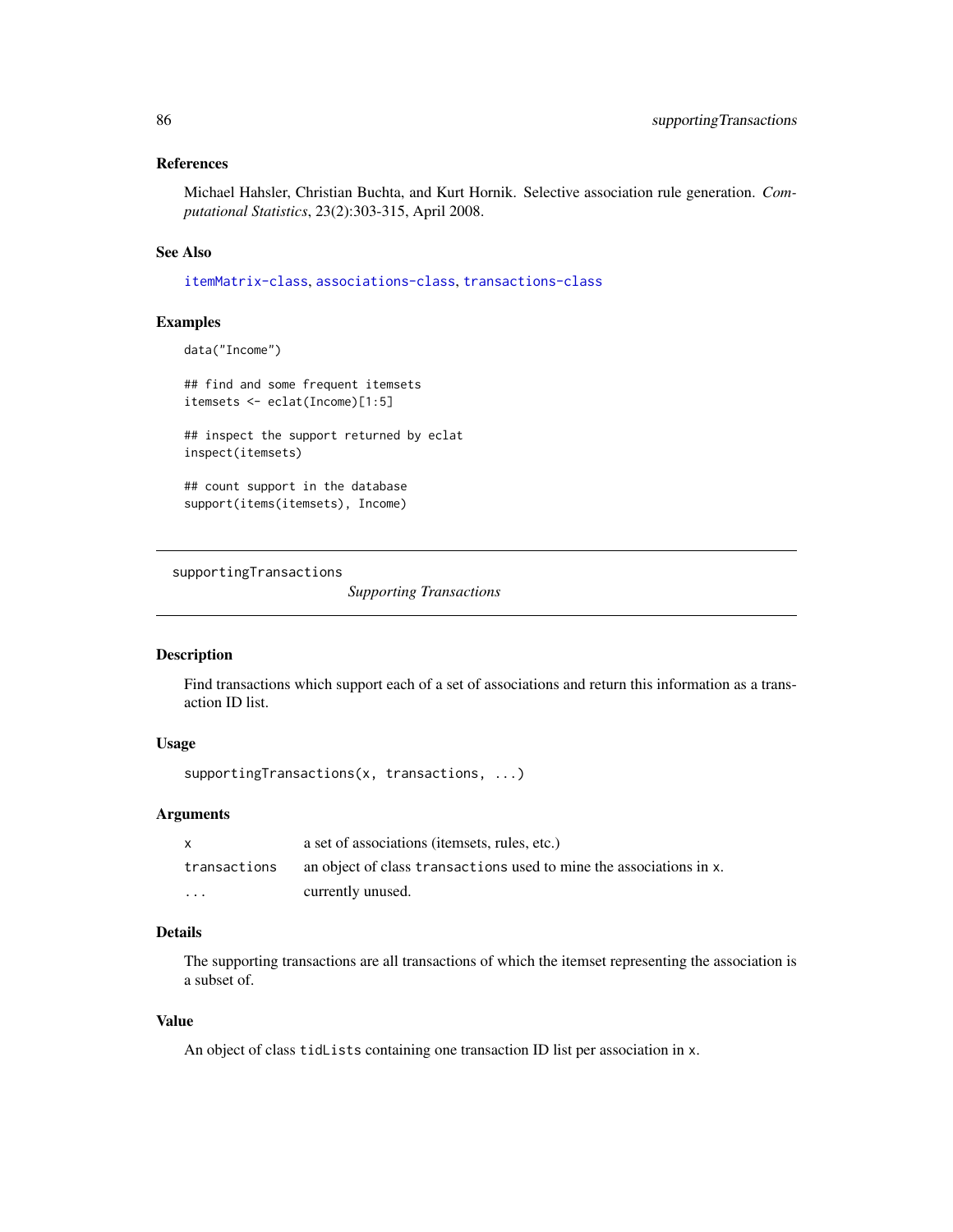<span id="page-86-1"></span>tidLists-class 87

#### Author(s)

Michael Hahsler

#### See Also

[tidLists-class](#page-86-0)

# Examples

```
data <- list(
c("a", "b", "c"),
c("a","b"),
c("a","b","d"),
c("b","e"),
c("b", "c", "e"),
c("a","d","e"),
c("a","c"),
c("a", "b", "d"),c("c","e"),
c("a","b","d","e")
)
data <- as(data, "transactions")
## mine itemsets
f \leftarrow \text{eclat}(data, parameter = list(support = .2, minlen=3))inspect(f)
## find supporting Transactions
st <- supportingTransactions(f, data)
st
as(st, "list")
```
<span id="page-86-0"></span>tidLists-class *Class tidLists — Transaction ID Lists for Items/Itemsets*

# Description

Transaction ID lists contains a set of lists. Each list is associated with an item/itemset and stores the IDs of the transactions which support the item/itemset. tidLists uses the class [ngCMatrix](#page-0-0) to efficiently store the transaction ID lists as a sparse matrix. Each column in the matrix represents one transaction ID list.

tidLists can be used for different purposes. For some operations (e.g., support counting) it is efficient to coerce a [transactions](#page-88-0) database into tidLists where each list contains the transaction IDs for an item (and the support is given by the length of the list).

The implementation of the Eclat mining algorithm (which uses transaction ID list intersection) can also produce transaction ID lists for the found itemsets as part of the returned [itemsets](#page-59-0) object. These lists can then be used for further computation.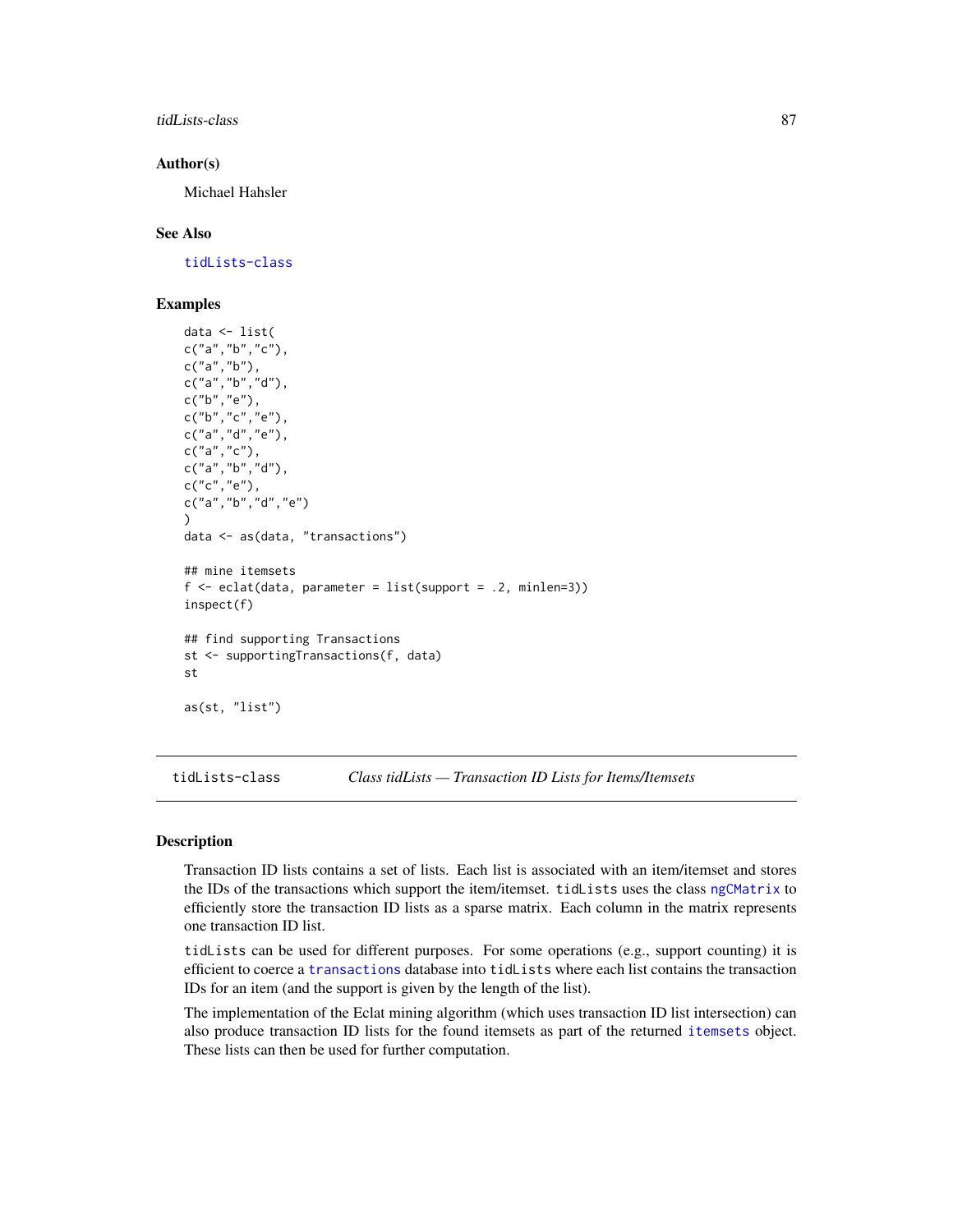#### <span id="page-87-0"></span>Objects from the Class

Objects are created by Eclat if the [eclat](#page-27-0) function is called with tidLists = TRUE in the [ECparameter](#page-12-0) object, and returned as part of the mined [itemsets](#page-59-0). Objects can also be created by coercion from an object of class [transactions](#page-88-0) or by calls of the form new("tidLists", ...).

#### **Slots**

data: object of class [ngCMatrix](#page-0-0).

- itemInfo: a data.frame to store item/itemset labels (see [itemMatrix](#page-55-0) class).
- transactionInfo: a data.frame with vectors of the same length as the number of transactions. Each vector can hold additional information e.g., store transaction IDs or user IDs for each transaction.

# Methods

```
coerce signature(from = "tidLists", to = "ngCMatrix"); access the sparse matrix repre-
    sentation. In the ngCMatrix each column represents the transaction IDs for one item/itemset.
```

```
coerce signature(from = "tidLists", to = "list")
```
coerce signature(from = "list", to = "tidLists")

coerce signature(from = "tidLists", to = "matrix")

coerce signature(from = "tidLists", to = "itemMatrix")

coerce signature(from = "tidLists", to = "transactions")

coerce signature(from  $=$  "itemMatrix", to  $=$  "tidLists"); this also coerces from transactions.

coerce signature(from = "transactions", to = "tidLists")

- c signature( $x =$  "tidLists"); combine.
- $dim$  signature( $x = "tidLists"$ ); returns the dimensions of the sparse Matrix representing the tidLists.
- dimnames, rownames, colnames signature( $x =$  "transactions"); returns row (items/itemsets) and column (transactionIDs if available) names.
- labels signature( $x =$  "transactions"); returns the labels for the itemsets in each transaction (see itemMatrix).
- inspect inspect the transaction ID lists.
- itemInfo returns the slot itemInfo.

```
itemLabels signature(object = "tidLists"); returns the item labels as a character vector.
```

```
labels signature(x = "transactions"); returns the labels (transaction IDs).
```

```
show signature(object = "tidLists")
```
summary signature(object = "tidLists")

transactionInfo signature( $x =$  "transactions"): returns the slot transactionInfo.

# Author(s)

Michael Hahsler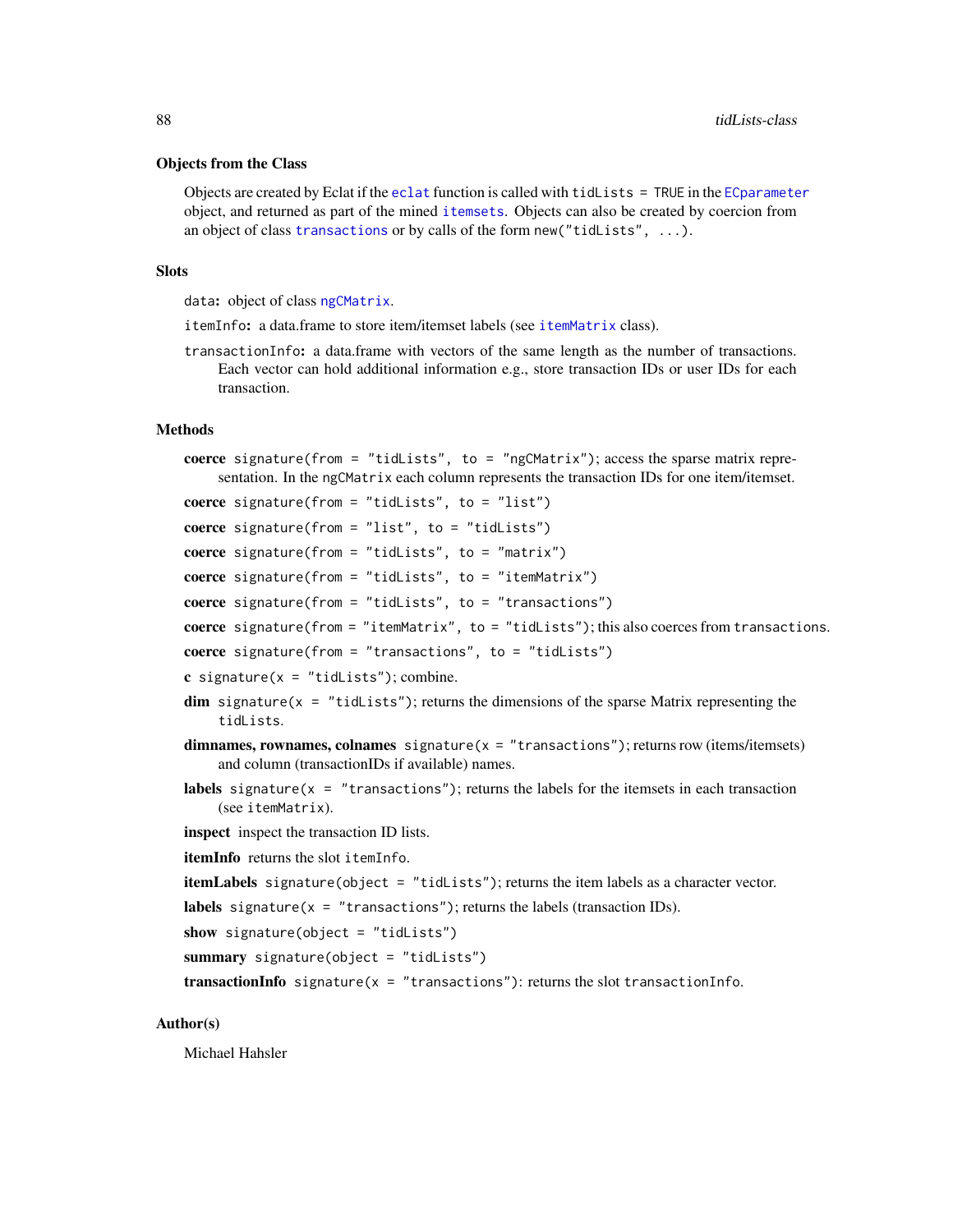# <span id="page-88-2"></span>transactions-class 89

# See Also

[\[-methods](#page-96-0), [LIST](#page-61-0), [eclat](#page-27-0), [image](#page-34-0), [length](#page-60-0), [size](#page-79-0), [ngCMatrix](#page-0-0)(in Matrix), [itemMatrix-class](#page-55-0), [itemsets-class](#page-59-0), [transactions-class](#page-88-0)

# Examples

```
## Create transaction data set.
data <- list(
 c("a", "b", "c"),
  c("a","b"),
  c("a","b","d"),
  c("b","e"),
  c("b", "c", "e"),
  c("a","d","e"),
  c("a","c"),
  c("a","b","d"),
  c("c", "e"),
  c("a","b","d","e")
  \lambdadata <- as(data, "transactions")
data
## convert transactions to transaction ID lists
tl <- as(data, "tidLists")
tl
inspect(tl)
dim(tl)
dimnames(tl)
## inspect visually
image(tl)
## mine itemsets with transaction ID lists
f \leftarrow eclat(data, parameter = list(support = 0, tidLists = TRUE))
tl2 <- tidLists(f)
inspect(tl2)
```
<span id="page-88-0"></span>transactions-class *Class transactions — Binary Incidence Matrix for Transactions*

# <span id="page-88-1"></span>Description

The transactions class represents transaction data used for mining itemsets or rules. It is a direct extension of class [itemMatrix](#page-55-0) to store a binary incidence matrix, item labels, and optionally transaction IDs and user IDs.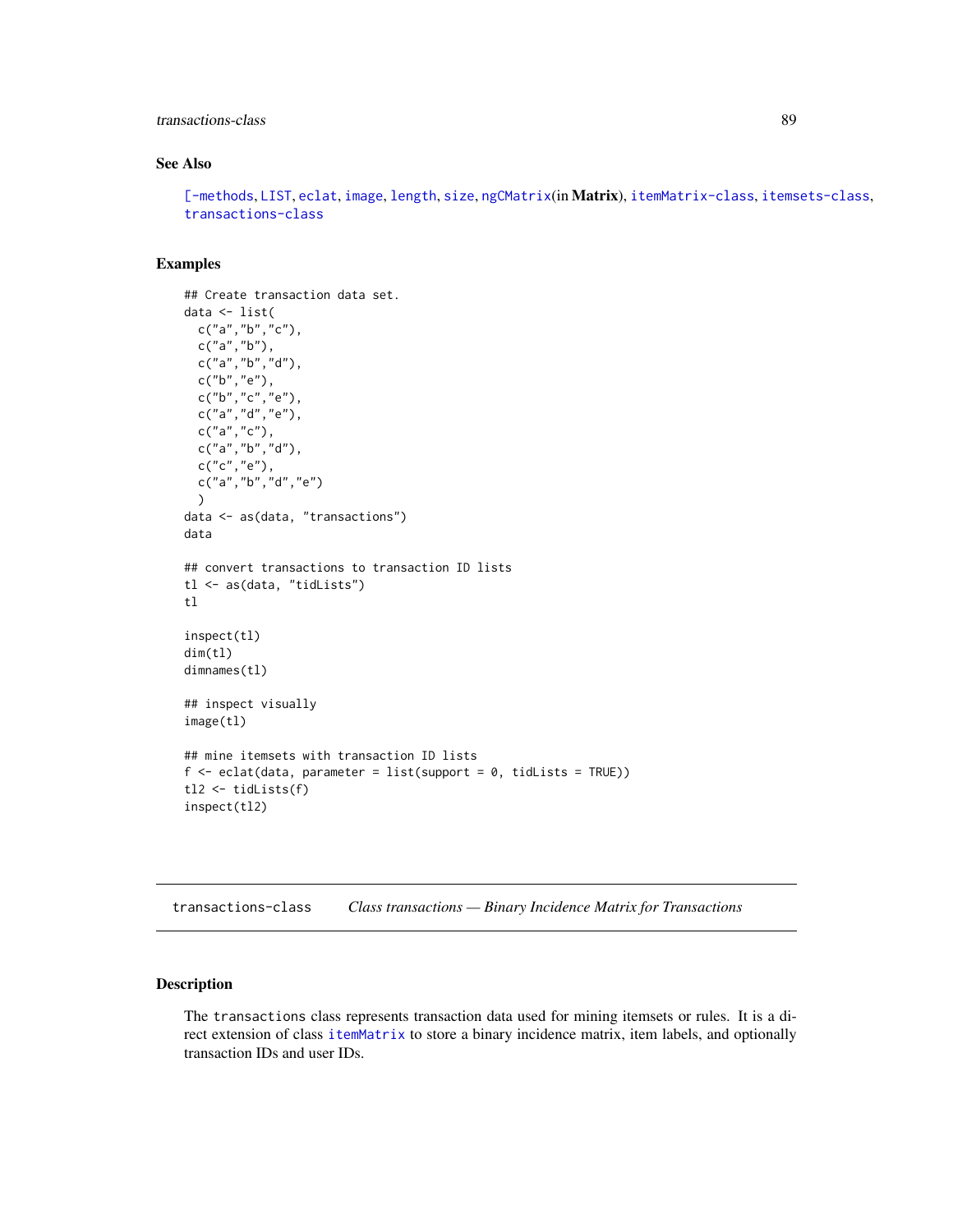#### Details

Transactions can be created by coercion from lists containing transactions, but also from matrix and data.frames. However, you will need to prepare your data first (see coercion methods in the Methods Section and the Example Section below for details on the needed format). Association rule mining can only use items and does not work with continuous variables.

For example, an item describing a person (i.e., the considered object called a transaction) could be *tall*. The fact that the person is tall would be encoded in the transaction containing the item *tall*. This is typically encoded in a transaction-by-items matrix by a TRUE value. This is why as.transaction can deal with logical columns, because it assumes the column stands for an item. The function also can convert columns with nominal values (i.e., factors) into a series of binary items (one for each level). So if you have nominal variables then you need to make sure they are factors (and not characters or numbers) using something like

data[,"a\_nominal\_var"] <- factor(data[,"a\_nominal\_var"]).

Continuous variables need to be discretized first. An item resulting from discretization might be *age>18* and the column contains only TRUE or FALSE. Alternatively it can be a factor with levels *age<=18*, *50=>age>18* and *age>50*. These will be automatically converted into 3 items, one for each level. Have a look at the function [discretize](#page-20-0) for automatic discretization.

Complete examples for how to prepare data can be found in the man pages for [Income](#page-35-0) and [Adult](#page-4-0).

Transactions are represented as sparse binary matrices of class [itemMatrix](#page-55-1). If you work with several transaction sets at the same time, then the encoding (order of the items in the binary matrix) in the different sets is important. See [itemCoding](#page-50-0) to learn how to encode and recode transaction sets.

#### Objects from the Class

Objects are created by coercion from objects of other classes (see Examples section) or by calls of the form new("transactions", ...).

#### **Slots**

itemsetInfo: a data.frame with one row per transaction (each transaction is considered an itemset). The data.frame can hold columns with additional information, e.g., transaction IDs or user IDs for each transaction. Note: this slot is inherited from class [itemMatrix](#page-55-0), but should be accessed in transactions with the method transactionInfo().

data: object of class [ngCMatrix](#page-0-0) to store the binary incidence matrix (see [itemMatrix](#page-55-0) class)

itemInfo: a data.frame to store item labels (see [itemMatrix](#page-55-0) class)

#### Extends

Class [itemMatrix](#page-55-0), directly.

# Methods

coerce signature(from = "matrix", to = "transactions"); produces a transactions data set from a binary incidence matrix. The column names are used as item labels and the row names are stores as transaction IDs.

<span id="page-89-0"></span>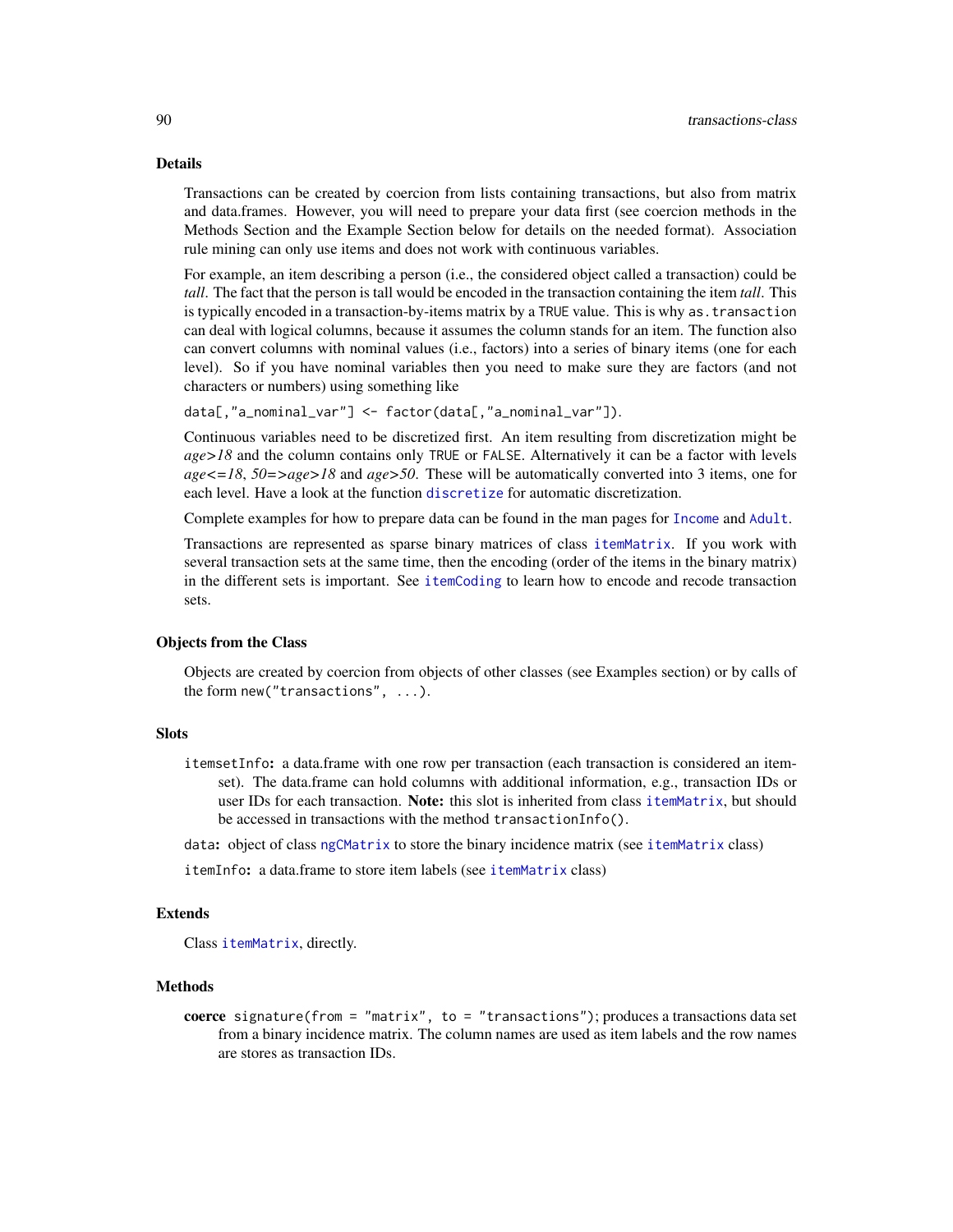#### <span id="page-90-0"></span>transactions-class 91

- coerce signature(from = "transactions", to = "matrix"); coerces the transactions data set into a binary incidence matrix.
- coerce signature(from = "list", to = "transactions"); produces a transactions data set from a list. The names of the items in the list are used as item labels.
- coerce signature(from = "transactions", to = "list"); coerces the transactions data set into a list of transactions. Each transaction is a vector of character strings (names of the contained items).
- coerce signature(from = "data.frame", to = "transactions"); recodes the data frame containing only categorical variables (factors) or logicals all into a binary transaction data set. For binary variables only TRUE values are converted into items and the item label is the variable name. For factors, a dummy item for each level is automatically generated. Item labels are generated by concatenating variable names and levels with '"="'. The original variable names and levels are stored in the itemInfo data frame as the components variables and levels. Note that NAs are ignored (i.e., do not generate an item).
- coerce signature(from = "transactions", to = "data.frame"); represents the set of transactions in a printable form as a data.frame. Note that this does not reverse coercion from data.frame to transactions.
- coerce signature(from = "ngCMatrix", to = "transactions"); Note that the data is stored transposed in the ngCMatrix. Items are stored as rows and transactions are columns!
- dimnames, rownames, colnames signature( $x =$  "transactions"); returns row (transactionID) and column (item) names.
- **items** signature( $x =$  "transactions"); returns the items in the transactions as an [itemMatrix](#page-55-0).
- **labels** signature( $x =$  "transactions"); returns the labels for the itemsets in each transaction (see itemMatrix).
- **transactionInfo<-** signature( $x =$  "transactions"); replaces the transaction information with a new data.frame.
- transactionInfo signature( $x =$  "transactions"); returns the transaction information as a data.frame.

show signature(object = "transactions")

summary signature(object = "transactions")

#### Author(s)

Michael Hahsler

#### See Also

[\[-methods](#page-96-0), [discretize](#page-20-0), [LIST](#page-61-0), [write](#page-94-0), [c](#page-15-0), [image](#page-34-0), [inspect](#page-37-0), [itemCoding](#page-50-0), [read.transactions](#page-71-0), [random.transactions](#page-68-0), [sets](#page-78-0), [itemMatrix-class](#page-55-0)

```
## example 1: creating transactions form a list
a_list <- list(
     c("a", "b", "c"),
      c("a", "b"),
```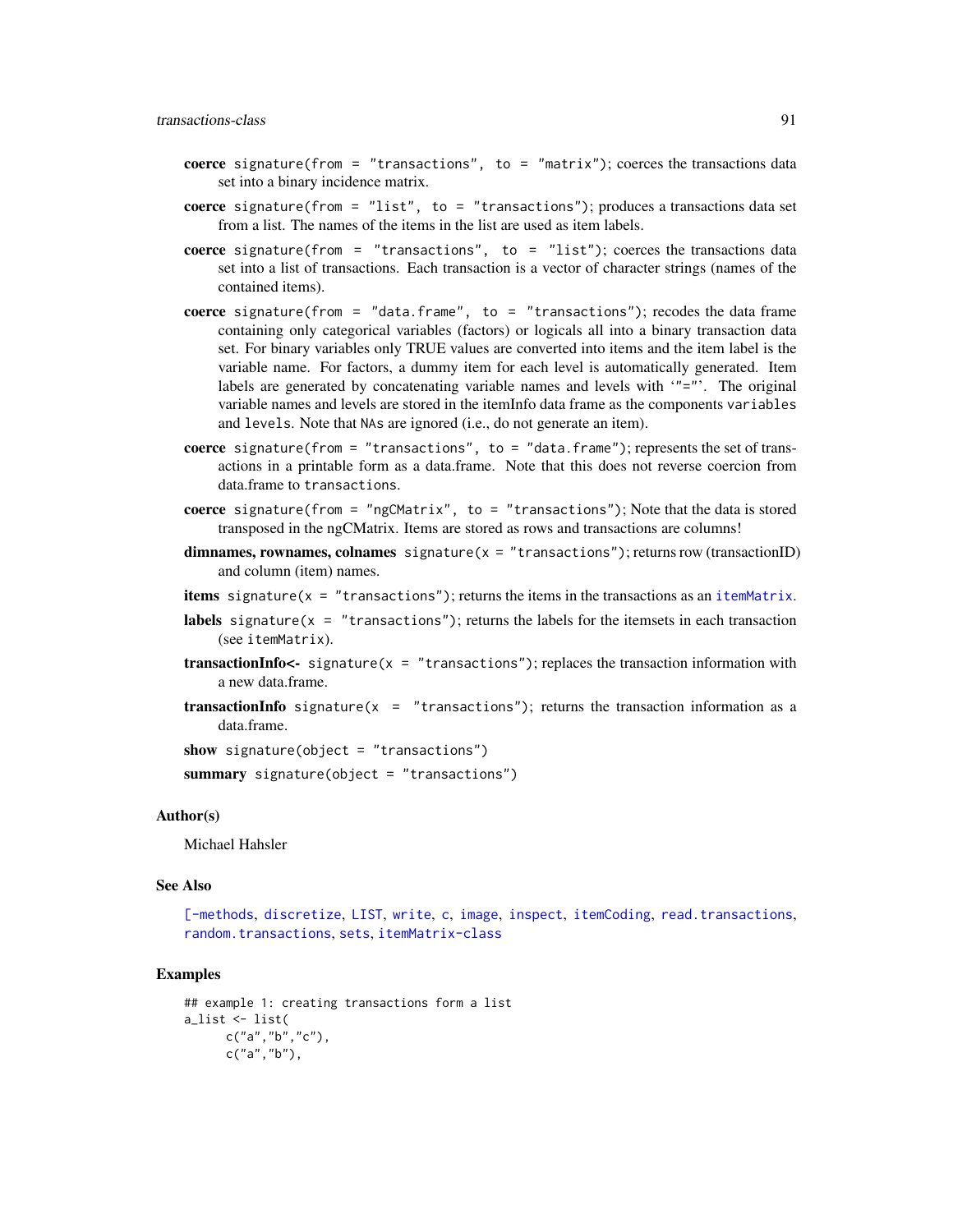```
c("a","b","d"),
      c("c", "e"),
      c("a","b","d","e")
      \lambda## set transaction names
names(a_list) <- paste("Tr",c(1:5), sep = "")
a_list
## coerce into transactions
trans1 <- as(a_list, "transactions")
## analyze transactions
summary(trans1)
image(trans1)
## example 2: creating transactions from a matrix
a_matrix <- matrix(c(
 1,1,1,0,0,
1,1,0,0,0,
1,1,0,1,0,
0,0,1,0,1,
1,1,0,1,1
 ), ncol = 5)
## set dim names
dimnames(a_matrix) <- list(c("a", "b", "c", "d", "e"),paste("Tr",c(1:5), sep = ""))
a_matrix
## coerce
trans2 <- as(a_matrix, "transactions")
trans2
inspect(trans2)
## example 3: creating transactions from data.frame
a_df <- data.frame(
age = as.factor(c(6, 8, NA, 9, 16)),grade = as.factor(c("A", "C", "F", NA, "C")),
 pass = c(TRUE, TRUE, FALSE, TRUE, TRUE))
## note: factors are translated differently to logicals and NAs are ignored
a_df
## coerce
trans3 <- as(a_df, "transactions")
inspect(trans3)
as(trans3, "data.frame")
## example 4: creating transactions from a data.frame with
## transaction IDs and items (by converting it into a list of transactions first)
a_df3 <- data.frame(
 TID = c(1, 1, 2, 2, 2, 3),
```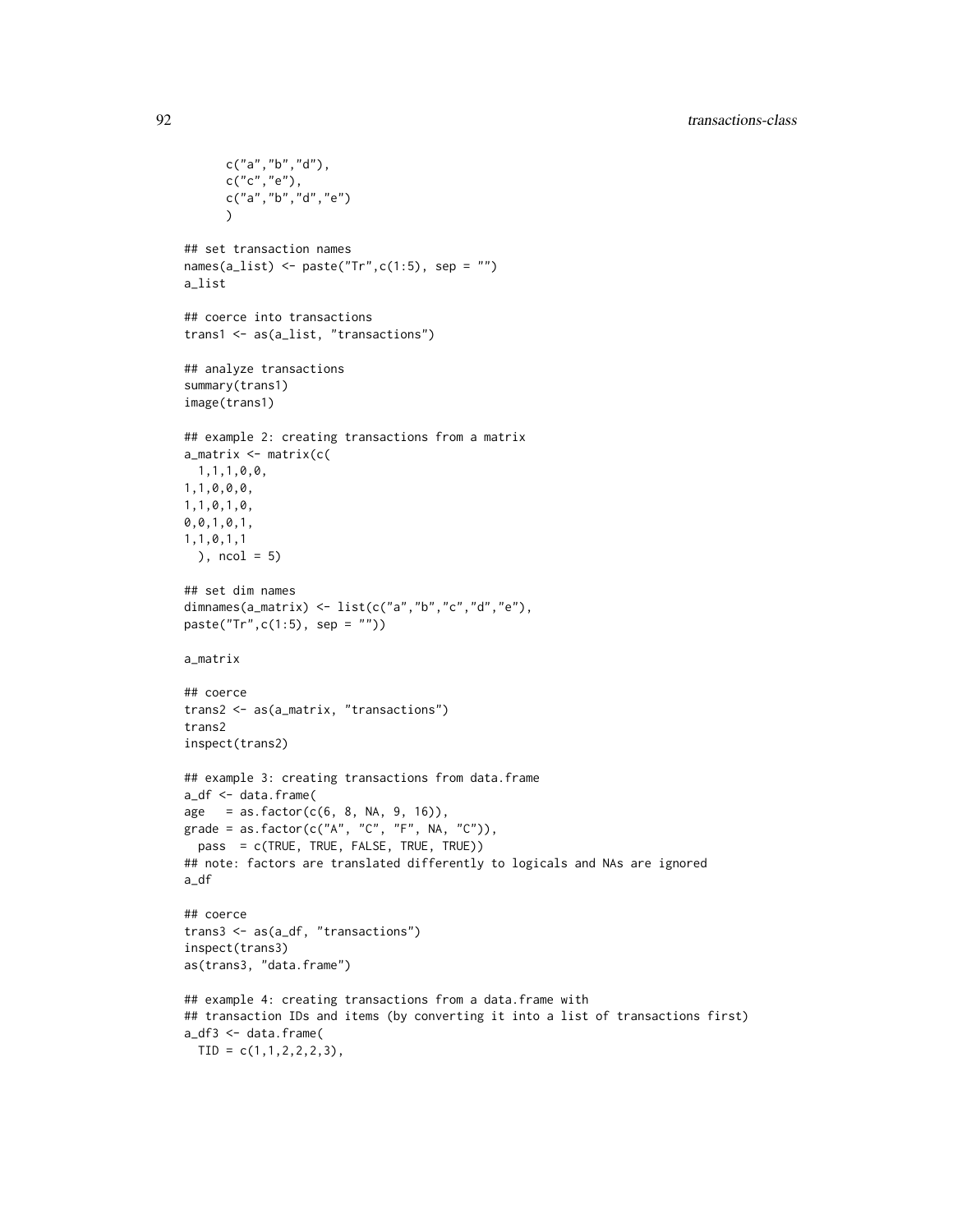<span id="page-92-1"></span>unique totale de la contradiction de la contradiction de la contradiction de la contradiction de la contradiction de la contradiction de la contradiction de la contradiction de la contradiction de la contradiction de la co

```
item=c("a","b","a","b","c", "b")
  )
a_df3
trans4 <- as(split(a_df3[,"item"], a_df3[,"TID"]), "transactions")
trans4
inspect(trans4)
## Note: This is very slow for large datasets. It is much faster to
## read transactions in this format from disk using read.transactions()
## with format = "single".
## example 5: create transactions from a dataset with numeric variables
## using discretization.
data(iris)
irisDisc <- discretizeDF(iris)
head(irisDisc)
trans5 <- as(irisDisc, "transactions")
trans5
inspect(head(trans5))
```
<span id="page-92-0"></span>unique *Remove Duplicated Elements from a Collection*

# Description

Provides the generic function unique and the S4 methods for itemMatrix. unique uses [duplicated](#page-26-0) to return an itemMatrix with the duplicate elements removed.

Note that unique can also be used on collections of associations.

# Usage

```
unique(x, incomparables = FALSE, ...)
```
#### Arguments

| $\boldsymbol{\mathsf{x}}$ | an object of class itemMatrix or associations. |
|---------------------------|------------------------------------------------|
| $\cdot$ $\cdot$ $\cdot$   | further arguments (currently unused).          |
|                           | incomparables currently unused.                |

# Value

An object of the same class as x with duplicated elements removed.

# Author(s)

Michael Hahsler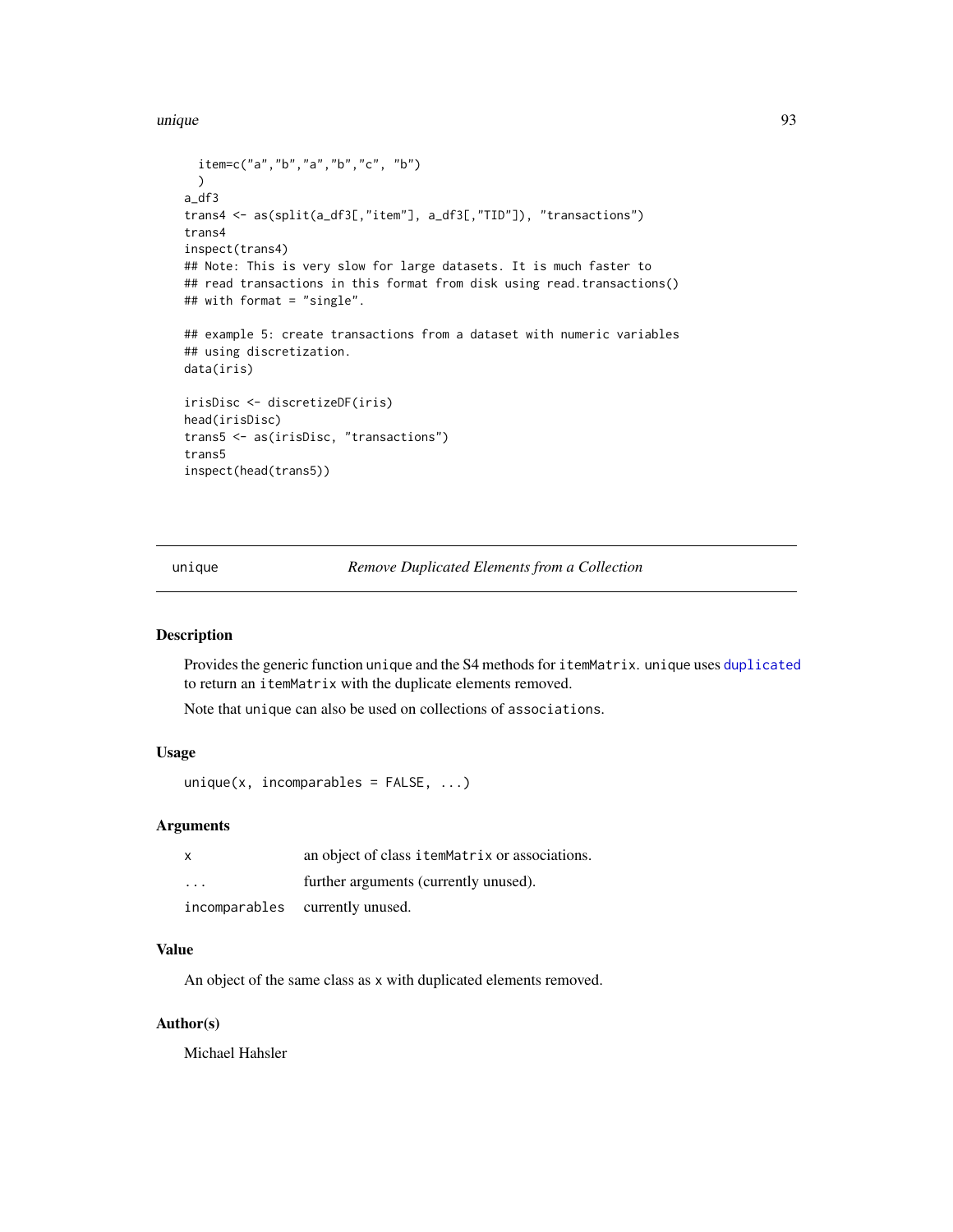94 weclat

#### See Also

[duplicated](#page-26-0), [associations-class](#page-14-0), [itemMatrix-class](#page-55-0)

#### Examples

```
data("Adult")
r1 \leq - apriori(Adult[1:1000], parameter = list(support = 0.5))
r2 \leq - apriori(Adult[1001:2000], parameter = list(support = 0.5))
## Note that this produces a collection of rules from two sets
r_{\text{1}} comb \leq r_{\text{2}} c(r1, r2)
r_comb <- unique(r_comb)
r_comb
```
weclat *Mining Associations from Weighted Transaction Data with Eclat (WARM)*

#### Description

Find frequent itemsets with the Eclat algorithm. This implementation uses optimized tidlist joins and transaction weights to implement weighted association rule mining (WARM).

#### Usage

```
weclat(data, parameter = NULL, control = NULL)
```
#### Arguments

| data      | an object that can be coerced into an object of class transactions.                                                                                 |
|-----------|-----------------------------------------------------------------------------------------------------------------------------------------------------|
| parameter | an object of class ASparameter (default values: support = $0.1$ , minlen = 1L,<br>and max len $= 5L$ or a named list with corresponding components. |
| control   | an object of class AScontrol (default values: verbose $=$ TRUE) or a named list<br>with corresponding components.                                   |

#### Details

Transaction weights are stored in the transaction as a column called weight in [transactionInfo](#page-88-1).

The weighted support of an itemset is the sum of the weights of the transactions that contain the itemset. An itemset is frequent if its weighted support is equal or greater than the threshold specified by support (assuming that the weights sum to one).

Note that ECLAT only mines (weighted) frequent itemsets. Weighted association rules can be created using [ruleInduction](#page-73-0).

<span id="page-93-0"></span>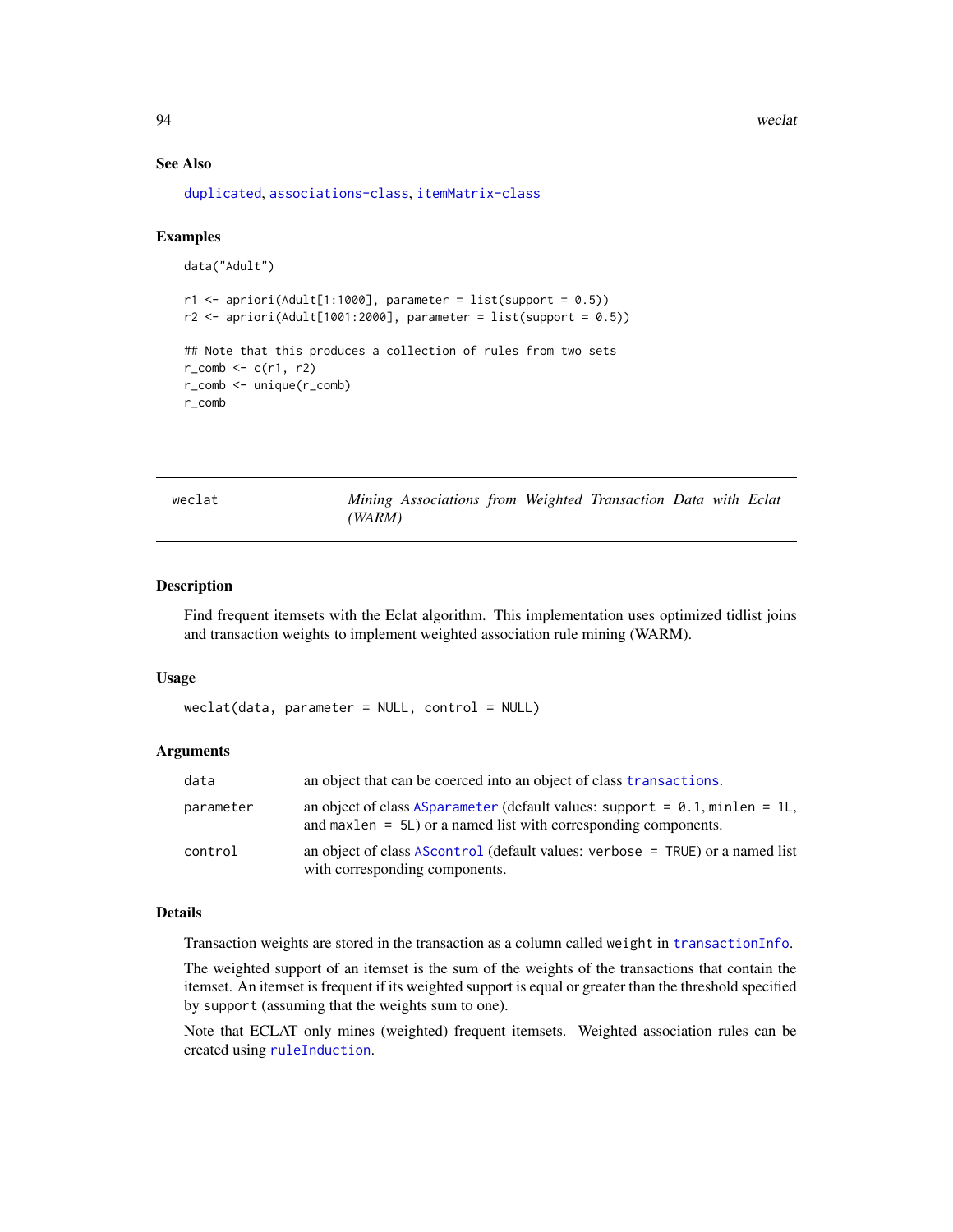<span id="page-94-2"></span>write the set of the set of the set of the set of the set of the set of the set of the set of the set of the set of the set of the set of the set of the set of the set of the set of the set of the set of the set of the set

# Value

Returns an object of class [itemsets](#page-59-1). Note that weighted support is returned in quality as column support.

# Note

The C code can be interrupted by CTRL-C. This is convenient but comes at the price that the code cannot clean up its internal memory.

### Author(s)

Christian Buchta

#### References

G.D. Ramkumar, S. Ranka, and S. Tsur (1998). Weighted Association Rules: Model and Algorithm, *Proceedings of ACM SIGKDD*

# See Also

Class [transactions](#page-88-1), function [ruleInduction](#page-73-0), [eclat](#page-27-0)

#### Examples

```
data(SunBai)
SunBai
```
## weights are stored in transactionInfo transactionInfo(SunBai)

```
## mine weighted support itemsets using transaction support in SunBai
s <- weclat(SunBai, parameter = list(support = 0.3),
      control = list(verbose = TRUE))
inspect(sort(s))
```
## create rules using weighted support (satisfying a minimum ## weighted confidence of 90%). r <- ruleInduction(s, confidence = .9) inspect(r)

<span id="page-94-0"></span>write *Write Transactions or Associations to a File*

#### <span id="page-94-1"></span>Description

Provides the generic function write and the S4 methods to write transactions or associations (itemsets, rules) to a file.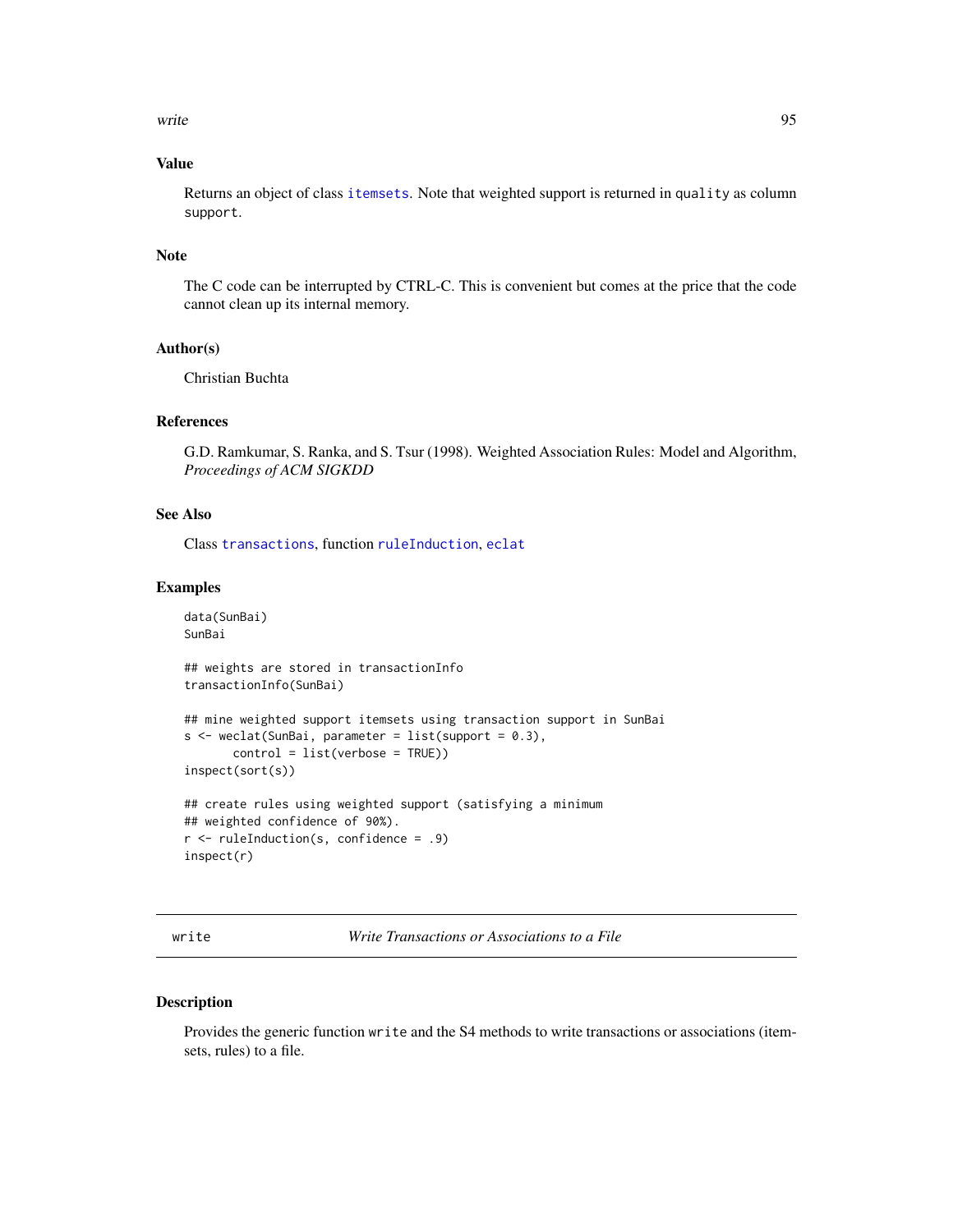# Usage

```
write(x, file = " " , ... )## S4 method for signature 'transactions'
write(x, file="", format = c("basket", "single"),
                sep=" ", quote=TRUE, ...)
## S4 method for signature 'associations'
write(x, file="", sep=" ", quote=TRUE, \ldots)
```
### **Arguments**

| x        | the transactions or associations (rules, itemsets, etc.) object.                                                                                      |
|----------|-------------------------------------------------------------------------------------------------------------------------------------------------------|
| file     | $, \ldots,$<br>either a character string naming a file or a connection open for writing.<br>indicates output to the console.                          |
| format   | format to write transactions.                                                                                                                         |
| sep      | the field separator string. Values within each row of x are separated by this<br>string. Use quote=TRUE and sep="," for saving data as in csv format. |
| quote    | a logical value. Quote fields?                                                                                                                        |
| $\cdots$ | further arguments passed on to write. table or write. Use file Encoding to<br>set the encoding used for writing the file.                             |

#### Details

For associations (rules and itemsets) write first uses coercion to data.frame to obtain a printable form of x and then uses [write.table](#page-94-1) to write the data to disk.

Transactions can be saved in basket (one line per transaction) or in single (one line per item) format.

Note: To save and load associations in compact form, use save and load from the base package. Alternatively, association can be written to disk in PMML (Predictive Model Markup Language) via write. PMML. This requiresvpackages pmml.

# Author(s)

Michael Hahsler

# See Also

[read.transactions](#page-71-0) for reading transactions from a file, [read.PMML](#page-70-0) and [write.PMML](#page-70-1) for reading/writing associations in PMML format, [write.table](#page-94-1) (in base), [transactions-class](#page-88-0), [associations-class](#page-14-0)

# Examples

```
data("Epub")
```
## write the formated transactions to screen (basket format) write(head(Epub))

## write the formated transactions to screen (single format) write(head(Epub), format="single")

<span id="page-95-0"></span>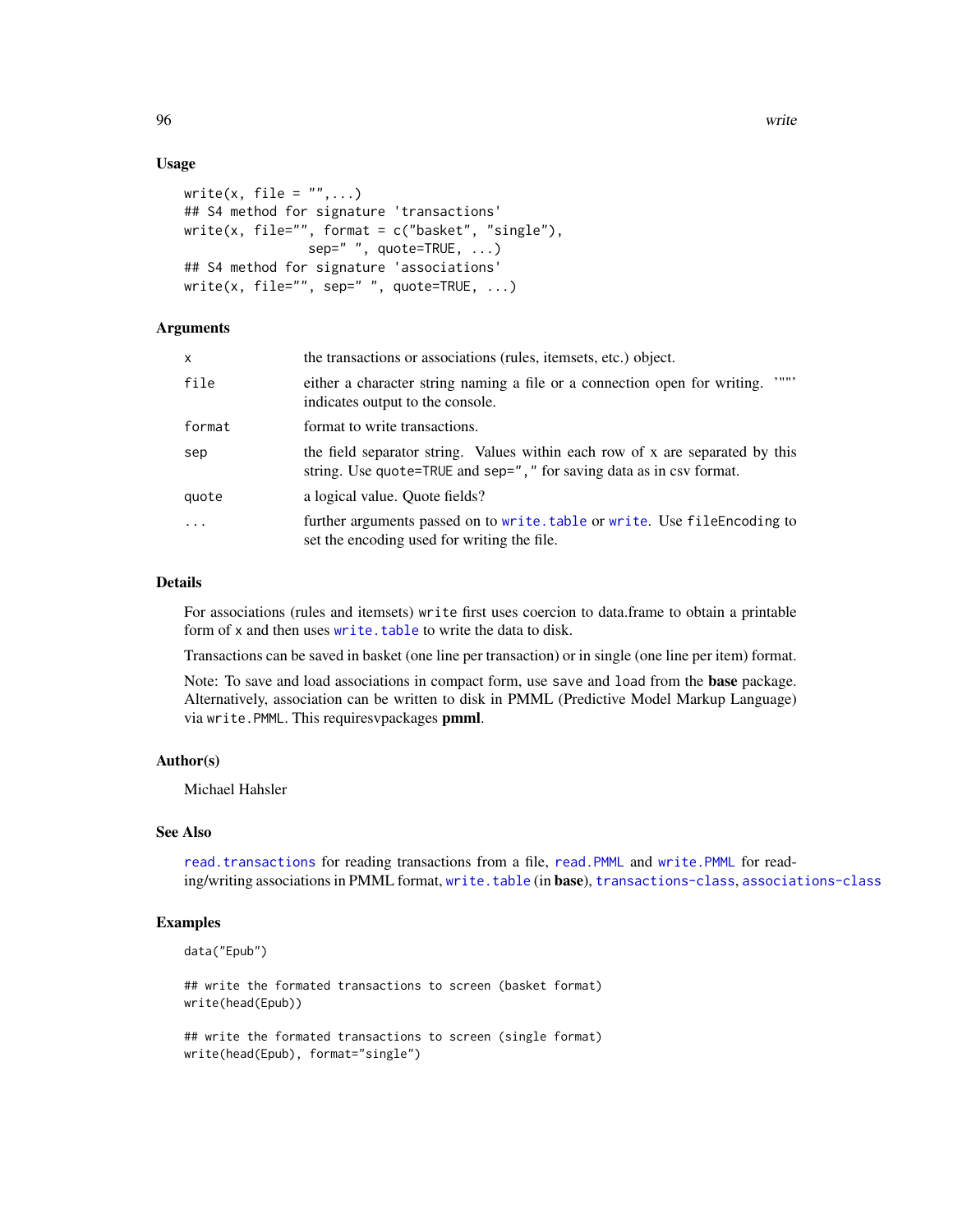#### <span id="page-96-1"></span>[-methods 97

```
## write the formated result to file in CSV format
write(Epub, file = "data.csv", format="single", sep = ",")
## write rules in CSV format
rules <- apriori(Epub, parameter=list(support=0.0005, conf=0.8))
write(rules, file = "data.csv", sep = ",")
unlink("data.csv") # tidy up
```
<span id="page-96-0"></span>

[-methods *Methods for "[": Extraction or Subsetting in Package 'arules'*

# Description

Methods for "[", i.e., extraction or subsetting in package **arules**. Subsetting can be done by integers containing column/row numbers, vectors of logicals or strings containing parts of item labels.

# Methods

- $[$  signature(x = "itemMatrix", i = "ANY", j = "ANY", drop= "ANY"); extracts parts of an itemMatrix. The first argument selects rows (e.g., transactions or rules) and the second argument selects columns (items). Either argument can be omitted to select all rows or columns.
- [ signature(x = "itemsets",  $i = "ANY"$ ,  $j = "ANY"$ , drop= "ANY"); extracts a subset of itemsets and the associated quality measures. j has to be missing.
- [ signature(x = "rules",  $i =$  "ANY",  $j =$  "ANY", drop= "ANY"); extracts a subset of rules and the associated quality measures. j has to be missing.
- [ signature(x = "transactions", i = "ANY", j = "ANY", drop= "ANY"); extracts a subset of transactions/items from a transactions object (a binary incidence matrix). i and j can be numeric where i selects transactions and j selects items.
- $\int$  signature(x = "tidLists", i = "ANY", j = "ANY", drop= "ANY"); extracts parts (transaction ID vectors) from tidLists. i selects the items or itemsets and j selects transactions in the lists.

# Author(s)

Michael Hahsler

#### See Also

[itemMatrix-class](#page-55-0), [itemsets-class](#page-59-0), [rules-class](#page-75-0), [transactions-class](#page-88-0), [tidLists-class](#page-86-0)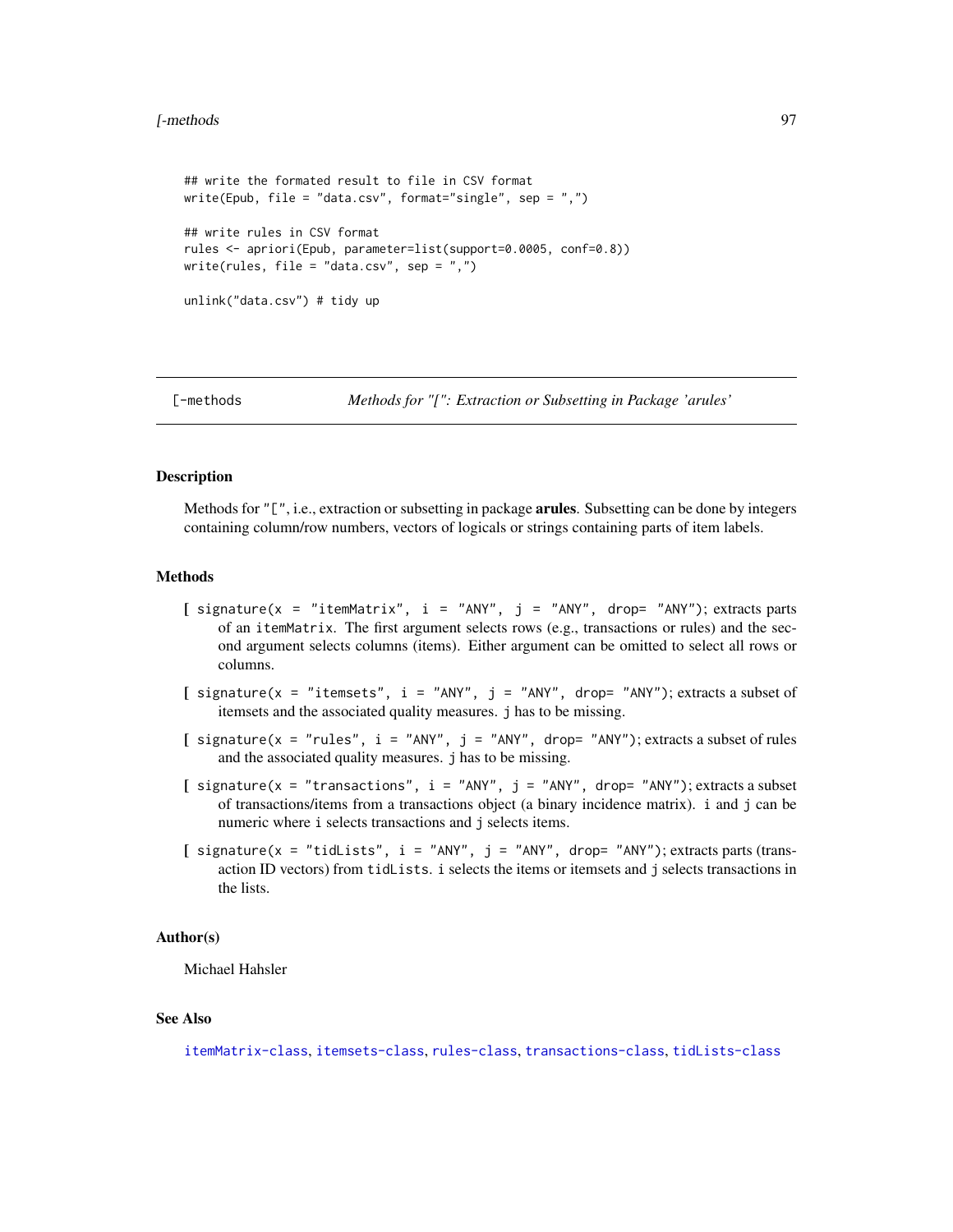# 98 [-methods

# Examples

data(Adult) Adult ## select first 10 transactions Adult[1:10]

## select first 10 items for first 100 transactions Adult[1:100, 1:10]

## select the first 100 transactions for the items containing ## "income" or "age=Young" in their labels Adult[1:100, c("income=small", "income=large" ,"age=Young")]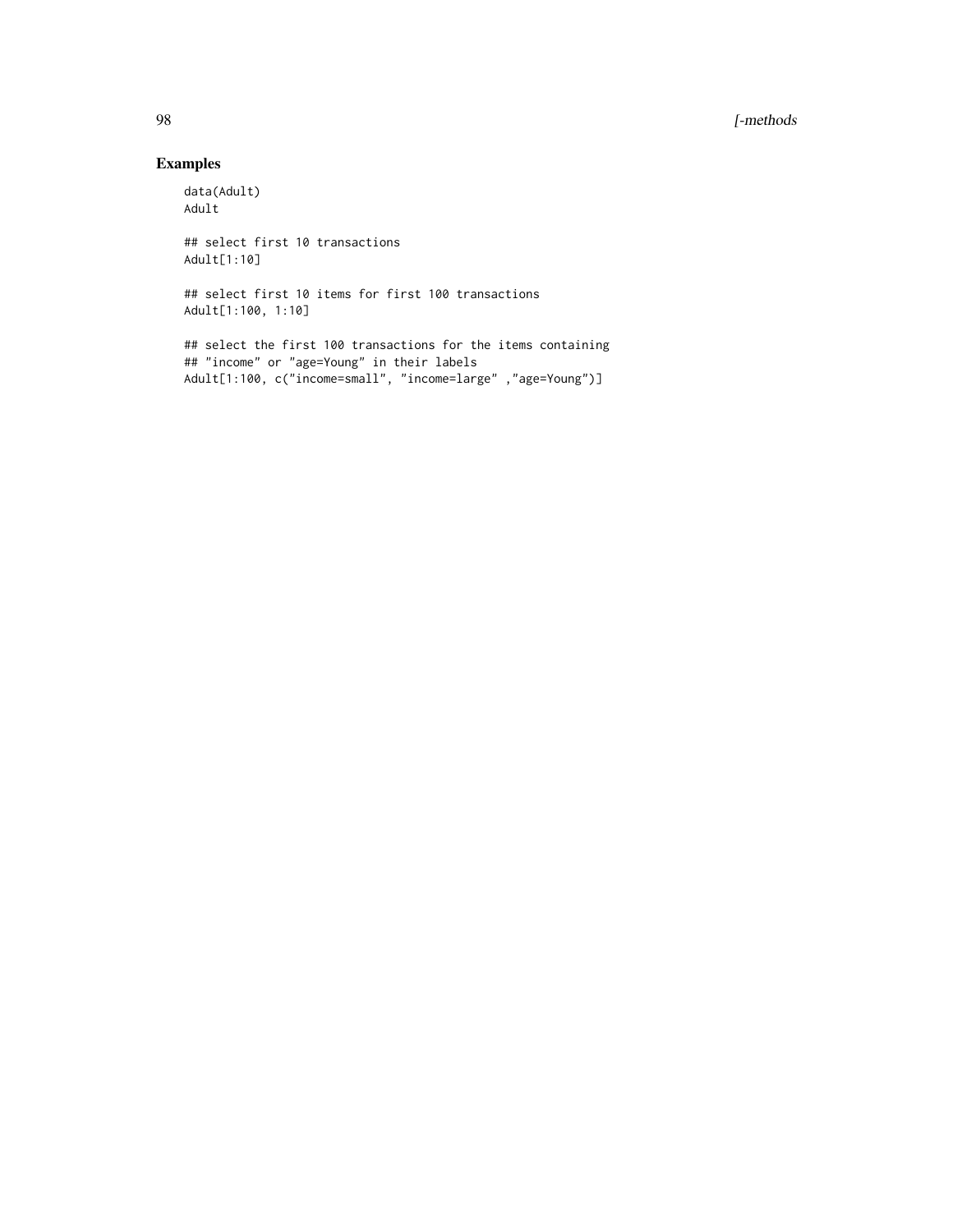# Index

∗Topic arith sort, [81](#page-80-0) ∗Topic array [-methods, [97](#page-96-1) ∗Topic attribute length, [61](#page-60-1) size, [80](#page-79-1) ∗Topic classes APappearance-class, [8](#page-7-0) AScontrol-classes, [12](#page-11-1) ASparameter-classes, [13](#page-12-1) associations-class, [15](#page-14-1) itemMatrix-class, [56](#page-55-2) itemsets-class, [60](#page-59-2) proximity-classes, [68](#page-67-0) rules-class, [76](#page-75-1) tidLists-class, [87](#page-86-1) transactions-class, [89](#page-88-2) ∗Topic cluster affinity, [7](#page-6-0) dissimilarity, [24](#page-23-0) predict, [67](#page-66-0) ∗Topic datagen random.transactions, [69](#page-68-1) ∗Topic datasets Adult, [5](#page-4-1) Epub, [29](#page-28-0) Groceries, [30](#page-29-0) Income, [36](#page-35-1) Mushroom, [66](#page-65-0) SunBai, [84](#page-83-0) ∗Topic file read.transactions, [72](#page-71-1) write, [95](#page-94-2) ∗Topic hplot image, [35](#page-34-1) itemFrequencyPlot, [54](#page-53-0) ∗Topic interface read.PMML, [71](#page-70-2)

∗Topic manip abbreviate, [3](#page-2-0) addComplement, [4](#page-3-0) combine, [16](#page-15-1) DATAFRAME, [20](#page-19-0) discretize, [21](#page-20-1) duplicated, [27](#page-26-1) hierarchy, [31](#page-30-0) is.redundant, [48](#page-47-0) is.significant, [49](#page-48-0) is.superset, [50](#page-49-0) itemCoding, [51](#page-50-1) itemSetOperations, [59](#page-58-0) LIST, [62](#page-61-1) match, [64](#page-63-2) merge, [65](#page-64-0) sample, [78](#page-77-0) setOperations, [79](#page-78-1) sort, [81](#page-80-0) subset, [82](#page-81-1) unique, [93](#page-92-1) ∗Topic models affinity, [7](#page-6-0) apriori, [10](#page-9-1) coverage, [18](#page-17-0) crossTable, [19](#page-18-0) dissimilarity, [24](#page-23-0) eclat, [28](#page-27-1) hits, [33](#page-32-1) interestMeasure, [38](#page-37-1) is.closed, [46](#page-45-0) is.maximal, [47](#page-46-0) itemFrequency, [53](#page-52-0) predict, [67](#page-66-0) ruleInduction, [74](#page-73-1) support, [84](#page-83-0) supportingTransactions, [86](#page-85-0) weclat, [94](#page-93-0) ∗Topic print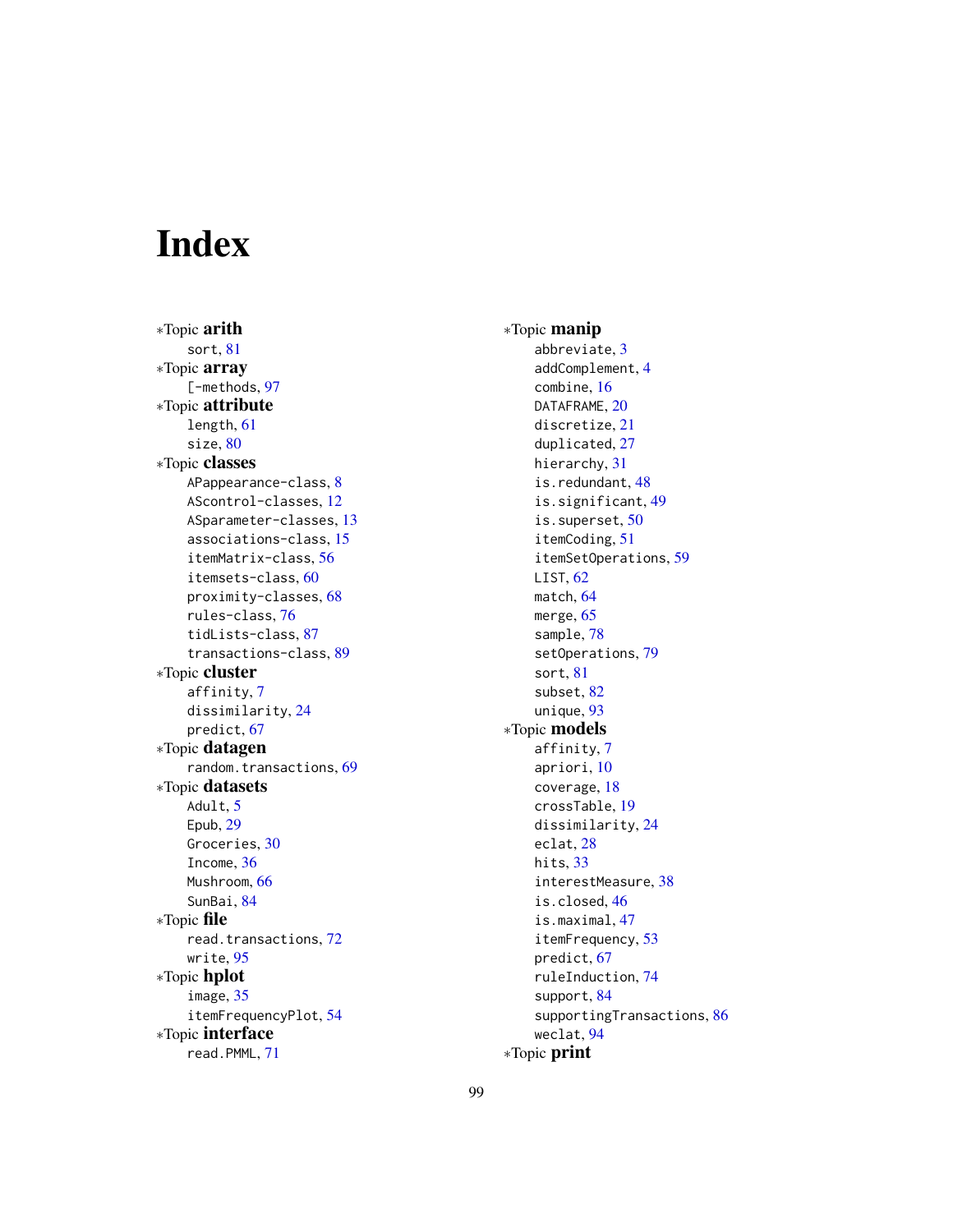inspect, [38](#page-37-1) [,Matrix,ANY,ANY,ANY-method *(*[-methods*)*, [97](#page-96-1) [,Matrix,lMatrix,missing,ANY-method *(*[-methods*)*, [97](#page-96-1) [,Matrix,logical,missing,ANY-method *(*[-methods*)*, [97](#page-96-1) [,itemMatrix,ANY,ANY,ANY-method *(*[-methods*)*, [97](#page-96-1) [,itemMatrix-method *(*[-methods*)*, [97](#page-96-1) [,itemsets,ANY,ANY,ANY-method *(*[-methods*)*, [97](#page-96-1) [,itemsets-method *(*[-methods*)*, [97](#page-96-1) [,rules,ANY,ANY,ANY-method *(*[-methods*)*, [97](#page-96-1) [,rules-method *(*[-methods*)*, [97](#page-96-1) [,tidLists,ANY,ANY,ANY-method *(*[-methods*)*, [97](#page-96-1) [,tidLists-method *(*[-methods*)*, [97](#page-96-1) [, transactions, ANY, ANY, ANY-method *(*[-methods*)*, [97](#page-96-1) [,transactions-method *(*[-methods*)*, [97](#page-96-1) [-methods, [97](#page-96-1) [<-,Matrix,ANY,ANY,ANY-method *(*[-methods*)*, [97](#page-96-1) [<-,Matrix,missing,missing,ANY-method *(*[-methods*)*, [97](#page-96-1) %ain% *(*match*)*, [64](#page-63-2) %ain%,itemMatrix,character-method *(*itemMatrix-class*)*, [56](#page-55-2) %in% *(*match*)*, [64](#page-63-2) %in%,associations,associations-method *(*associations-class*)*, [15](#page-14-1) %in%,itemMatrix,character-method *(*itemMatrix-class*)*, [56](#page-55-2) %in%,itemMatrix,itemMatrix-method *(*itemMatrix-class*)*, [56](#page-55-2) %in%,itemsets,character-method *(*match*)*, [64](#page-63-2) %in%,itemsets,itemsets-method *(*match*)*, [64](#page-63-2) %oin% *(*match*)*, [64](#page-63-2) %oin%,itemMatrix,character-method *(*itemMatrix-class*)*, [56](#page-55-2) %pin% *(*match*)*, [64](#page-63-2) %pin%,itemMatrix,character-method *(*itemMatrix-class*)*, [56](#page-55-2) %ain%, *[83](#page-82-0)*

%oin%, *[83](#page-82-0)* %pin%, *[83](#page-82-0)* abbreviate, [3,](#page-2-0) *[4](#page-3-0)* abbreviate,itemMatrix-method *(*abbreviate*)*, [3](#page-2-0) abbreviate,itemsets-method *(*abbreviate*)*, [3](#page-2-0) abbreviate,rules-method *(*abbreviate*)*, [3](#page-2-0) abbreviate, tidLists-method *(*abbreviate*)*, [3](#page-2-0) abbreviate, transactions-method *(*abbreviate*)*, [3](#page-2-0) addAggregate *(*hierarchy*)*, [31](#page-30-0) addComplement, [4,](#page-3-0) *[66](#page-65-0)* addComplement, transactions-method *(*addComplement*)*, [4](#page-3-0) Adult, [5,](#page-4-1) *[90](#page-89-0)* AdultUCI *(*Adult*)*, [5](#page-4-1) affinity, [7,](#page-6-0) *[24](#page-23-0)*, *[26](#page-25-0)*, *[68](#page-67-0)* affinity,itemMatrix-method *(*affinity*)*, [7](#page-6-0) affinity,matrix-method *(*affinity*)*, [7](#page-6-0) aggregate *(*hierarchy*)*, [31](#page-30-0) aggregate,itemMatrix-method *(*hierarchy*)*, [31](#page-30-0) aggregate,itemsets-method *(*hierarchy*)*, [31](#page-30-0) aggregate,rules-method *(*hierarchy*)*, [31](#page-30-0) APappearance, *[10](#page-9-1)* APappearance *(*APappearance-class*)*, [8](#page-7-0) APappearance-class, [8](#page-7-0) APcontrol, *[10](#page-9-1)* APcontrol *(*AScontrol-classes*)*, [12](#page-11-1) APcontrol-class *(*AScontrol-classes*)*, [12](#page-11-1) APparameter, *[10,](#page-9-1) [11](#page-10-0)* APparameter *(*ASparameter-classes*)*, [13](#page-12-1) APparameter-class *(*ASparameter-classes*)*, [13](#page-12-1) apriori, *[8,](#page-7-0) [9](#page-8-0)*, [10,](#page-9-1) *[12,](#page-11-1) [13](#page-12-1)*, *[15](#page-14-1)*, *[29](#page-28-0)*, *[60,](#page-59-2) [61](#page-60-1)*, *[76,](#page-75-1) [77](#page-76-0)* ar\_cross\_dissimilarity-class *(*proximity-classes*)*, [68](#page-67-0) ar\_similarity-class *(*proximity-classes*)*, [68](#page-67-0) AScontrol, *[94](#page-93-0)* AScontrol *(*AScontrol-classes*)*, [12](#page-11-1) AScontrol-class *(*AScontrol-classes*)*, [12](#page-11-1) AScontrol-classes, [12](#page-11-1) ASparameter, *[94](#page-93-0)*

%in%, *[83](#page-82-0)*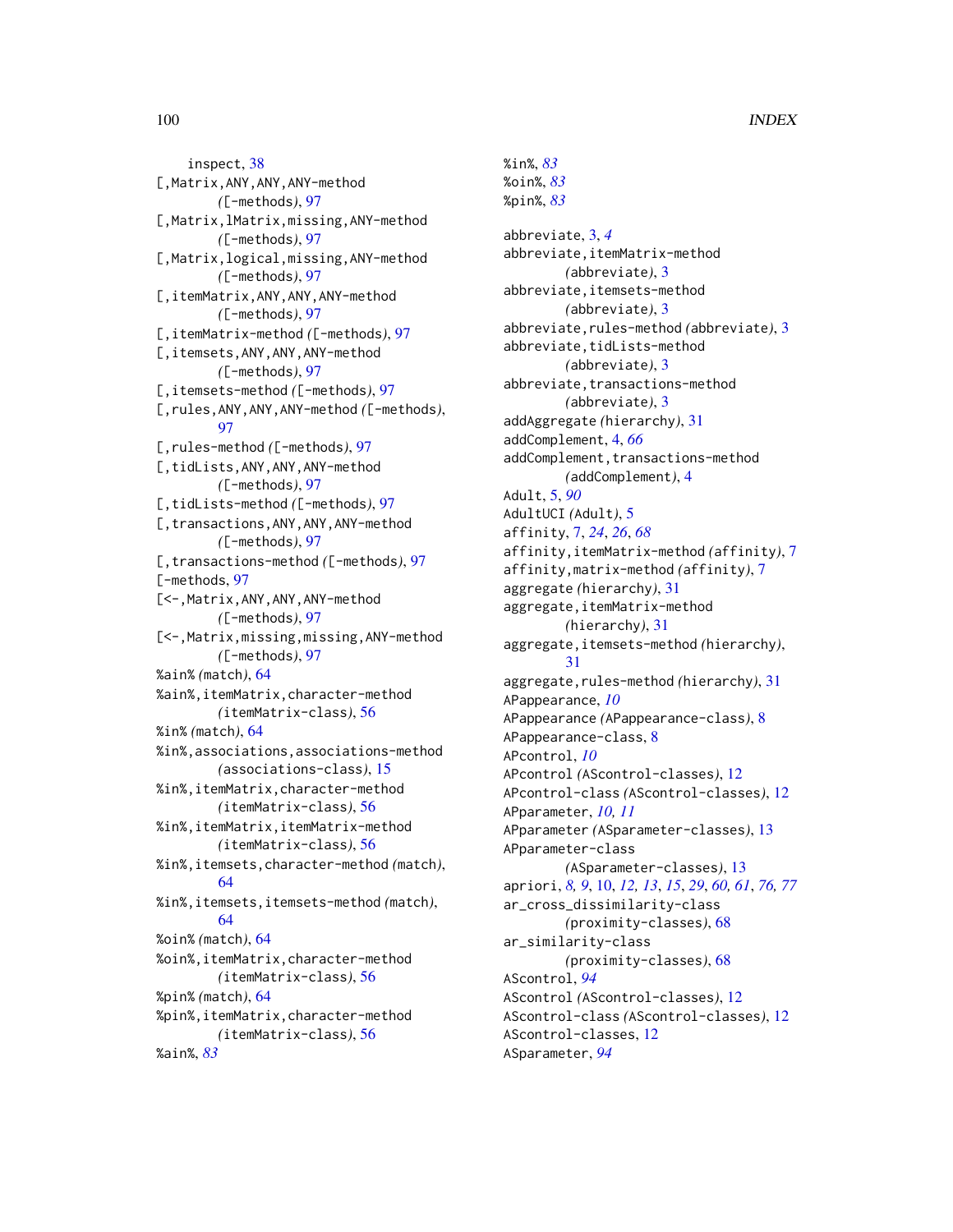#### $I$ NDEX  $101$

ASparameter *(*ASparameter-classes*)*, [13](#page-12-1) ASparameter-class *(*ASparameter-classes*)*, [13](#page-12-1) ASparameter-classes, [13](#page-12-1) associations, *[24](#page-23-0)*, *[60](#page-59-2)*, *[62](#page-61-1)*, *[76](#page-75-1)*, *[81](#page-80-0)* associations *(*associations-class*)*, [15](#page-14-1) associations-class, [15](#page-14-1)

barplot, *[55](#page-54-0)*

c, *[58](#page-57-0)*, *[61](#page-60-1)*, *[77](#page-76-0)*, *[91](#page-90-0)* c *(*combine*)*, [16](#page-15-1) c,itemMatrix-method *(*combine*)*, [16](#page-15-1) c,itemsets-method *(*combine*)*, [16](#page-15-1) c,rules-method *(*combine*)*, [16](#page-15-1) c,tidLists-method *(*tidLists-class*)*, [87](#page-86-1) c,transactions-method *(*combine*)*, [16](#page-15-1) coerce,data.frame,transactions-method *(*transactions-class*)*, [89](#page-88-2) coerce,itemMatrix,list-method *(*itemMatrix-class*)*, [56](#page-55-2) coerce,itemMatrix,matrix-method *(*itemMatrix-class*)*, [56](#page-55-2) coerce,itemMatrix,ngCMatrix-method *(*itemMatrix-class*)*, [56](#page-55-2) coerce,itemMatrix,tidLists-method *(*tidLists-class*)*, [87](#page-86-1) coerce,itemsets,data.frame-method *(*itemsets-class*)*, [60](#page-59-2) coerce,list,APappearance-method *(*APappearance-class*)*, [8](#page-7-0) coerce,list,APcontrol-method *(*AScontrol-classes*)*, [12](#page-11-1) coerce,list,APparameter-method *(*ASparameter-classes*)*, [13](#page-12-1) coerce,list,ECcontrol-method *(*AScontrol-classes*)*, [12](#page-11-1) coerce,list,ECparameter-method *(*ASparameter-classes*)*, [13](#page-12-1) coerce,list,itemMatrix-method *(*itemMatrix-class*)*, [56](#page-55-2) coerce,list,tidLists-method *(*tidLists-class*)*, [87](#page-86-1) coerce,list,transactions-method *(*transactions-class*)*, [89](#page-88-2) coerce,matrix,itemMatrix-method *(*itemMatrix-class*)*, [56](#page-55-2) coerce,matrix,transactions-method *(*transactions-class*)*, [89](#page-88-2)

coerce,ngCMatrix,itemMatrix-method *(*itemMatrix-class*)*, [56](#page-55-2) coerce,ngCMatrix,list-method *(*LIST*)*, [62](#page-61-1) coerce,ngCMatrix,transactions-method *(*transactions-class*)*, [89](#page-88-2) coerce,NULL,APappearance-method *(*APappearance-class*)*, [8](#page-7-0) coerce,NULL,APcontrol-method *(*AScontrol-classes*)*, [12](#page-11-1) coerce,NULL,APparameter-method *(*ASparameter-classes*)*, [13](#page-12-1) coerce,NULL,ECcontrol-method *(*AScontrol-classes*)*, [12](#page-11-1) coerce,NULL,ECparameter-method *(*ASparameter-classes*)*, [13](#page-12-1) coerce, rules, data.frame-method *(*rules-class*)*, [76](#page-75-1) coerce,tidLists,itemMatrix-method *(*tidLists-class*)*, [87](#page-86-1) coerce,tidLists,list-method *(*tidLists-class*)*, [87](#page-86-1) coerce,tidLists,matrix-method *(*tidLists-class*)*, [87](#page-86-1) coerce,tidLists,ngCMatrix-method *(*tidLists-class*)*, [87](#page-86-1) coerce,tidLists,transactions-method *(*tidLists-class*)*, [87](#page-86-1) coerce, transactions, data.frame-method *(*transactions-class*)*, [89](#page-88-2) coerce,transactions,list-method *(*transactions-class*)*, [89](#page-88-2) coerce,transactions,matrix-method *(*transactions-class*)*, [89](#page-88-2) coerce,transactions,tidLists-method *(*tidLists-class*)*, [87](#page-86-1) combine, [16](#page-15-1) coverage, [18](#page-17-0) coverage,rules-method *(*coverage*)*, [18](#page-17-0) crossTable, [19](#page-18-0) crossTable,itemMatrix-method *(*crossTable*)*, [19](#page-18-0)

DATAFRAME, [20,](#page-19-0) *[63](#page-62-0)* DATAFRAME,itemMatrix-method *(*DATAFRAME*)*, [20](#page-19-0) DATAFRAME,itemsets-method *(*DATAFRAME*)*,  $20$ DATAFRAME, rules-method *(DATAFRAME)*, [20](#page-19-0) decode, *[63](#page-62-0)*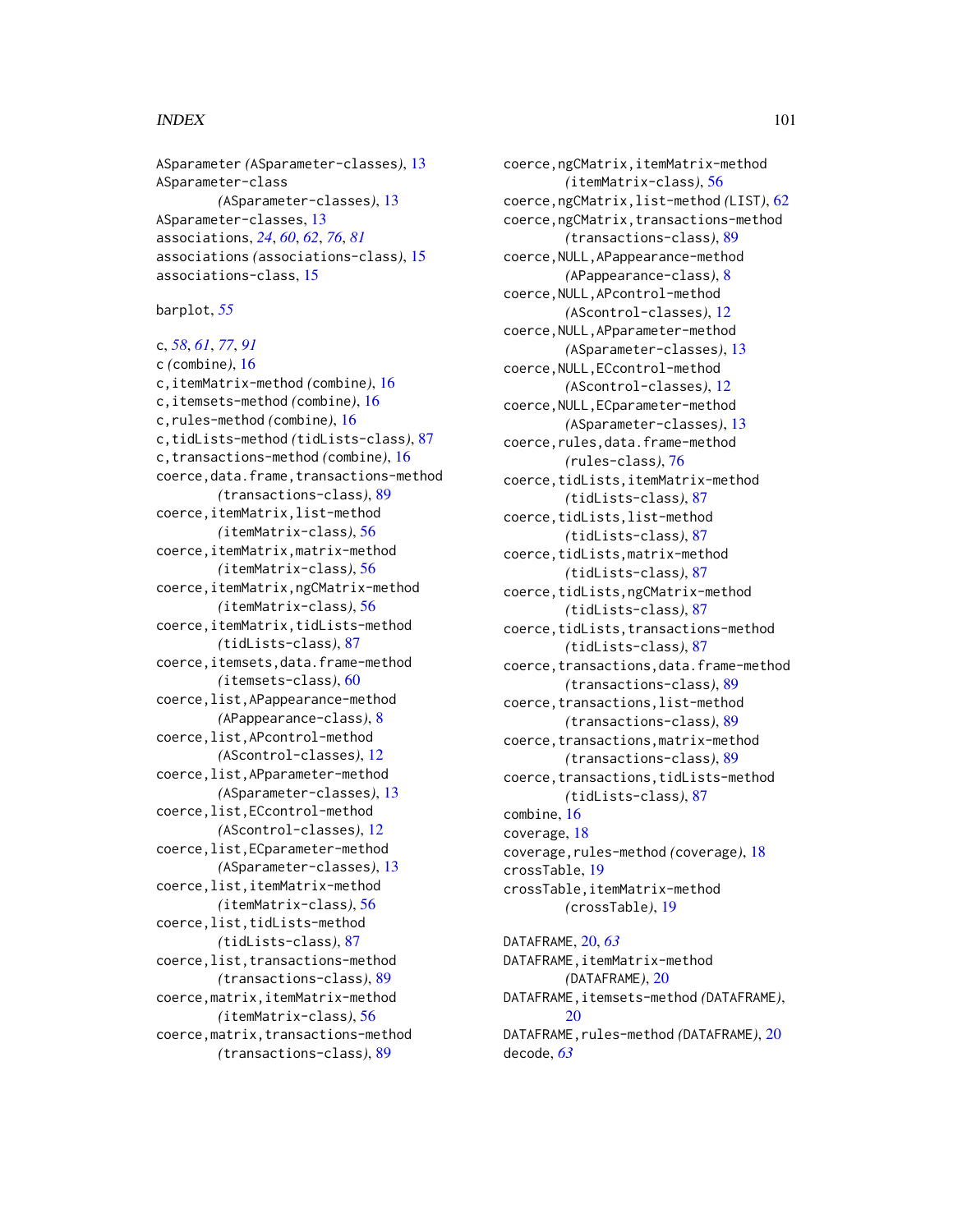decode *(*itemCoding*)*, [51](#page-50-1) decode,list-method *(*itemCoding*)*, [51](#page-50-1) decode,numeric-method *(*itemCoding*)*, [51](#page-50-1) dim,itemMatrix-method *(*itemMatrix-class*)*, [56](#page-55-2) dim,tidLists-method *(*tidLists-class*)*, [87](#page-86-1) dimnames,itemMatrix-method *(*itemMatrix-class*)*, [56](#page-55-2) dimnames,tidLists-method *(*tidLists-class*)*, [87](#page-86-1) dimnames, transactions-method *(*transactions-class*)*, [89](#page-88-2) dimnames<-,itemMatrix,list-method *(*itemMatrix-class*)*, [56](#page-55-2) dimnames<-,tidLists,list-method *(*tidLists-class*)*, [87](#page-86-1) dimnames<-,transactions,list-method *(*transactions-class*)*, [89](#page-88-2) discretize, [21,](#page-20-1) *[90,](#page-89-0) [91](#page-90-0)* discretizeDF *(*discretize*)*, [21](#page-20-1) dissimilarity, *[8](#page-7-0)*, [24,](#page-23-0) *[67,](#page-66-0) [68](#page-67-0)* dissimilarity,associations-method *(*dissimilarity*)*, [24](#page-23-0) dissimilarity,itemMatrix-method *(*dissimilarity*)*, [24](#page-23-0) dissimilarity,matrix-method *(*dissimilarity*)*, [24](#page-23-0) dist, *[68](#page-67-0)* dist *(*dissimilarity*)*, [24](#page-23-0) dist-class *(*proximity-classes*)*, [68](#page-67-0) duplicated, [27,](#page-26-1) *[58](#page-57-0)*, *[61](#page-60-1)*, *[77](#page-76-0)*, *[93,](#page-92-1) [94](#page-93-0)* duplicated,itemMatrix-method *(*duplicated*)*, [27](#page-26-1) duplicated,itemsets-method *(*duplicated*)*, [27](#page-26-1) duplicated,rules-method *(*duplicated*)*, [27](#page-26-1) ECcontrol, *[28](#page-27-1)* ECcontrol *(*AScontrol-classes*)*, [12](#page-11-1) ECcontrol-class *(*AScontrol-classes*)*, [12](#page-11-1) eclat, *[12,](#page-11-1) [13](#page-12-1)*, *[15](#page-14-1)*, [28,](#page-27-1) *[60,](#page-59-2) [61](#page-60-1)*, *[88,](#page-87-0) [89](#page-88-2)*, *[95](#page-94-2)* ECparameter, *[28](#page-27-1)*, *[88](#page-87-0)* ECparameter *(*ASparameter-classes*)*, [13](#page-12-1) ECparameter-class *(*ASparameter-classes*)*, [13](#page-12-1)

encode *(*itemCoding*)*, [51](#page-50-1)

encode,numeric-method *(*itemCoding*)*, [51](#page-50-1)

```
encode,character-method (itemCoding), 51
encode,list-method (itemCoding), 51
                                                Groceries, 30
                                                head (sort), 81
                                                head,associations-method (sort), 81
                                                hierarchy, 31
                                                hits, 33, 84
                                                image, 35, 35, 58, 89, 91
                                                image,itemMatrix-method (image), 35
                                                image,tidLists-method (image), 35
                                                image,transactions-method (image), 35
                                                Income, 36, 90
                                                IncomeESL (Income), 36
                                                info (associations-class), 15
                                                info,associations-method
                                                        (associations-class), 15
                                                info<- (associations-class), 15
                                                info<-,associations-method
                                                        (associations-class), 15
                                                initialize,APparameter-method
                                                        (ASparameter-classes), 13
                                                initialize,AScontrol-method
                                                        (AScontrol-classes), 12
                                                initialize,ASparameter-method
                                                        (ASparameter-classes), 13
                                                initialize,associations-method
                                                        (associations-class), 15
                                                initialize,ECparameter-method
                                                        (ASparameter-classes), 13
                                                initialize,itemMatrix-method
                                                        (itemMatrix-class), 56
                                                initialize,rules-method (rules-class),
                                                        76
                                                initialize,tidLists-method
                                                        (tidLists-class), 87
                                                initialize,transactions-method
                                                        (transactions-class), 89
                                                inspect, 38, 58, 61, 77, 91
                                                inspect,itemMatrix-method (inspect), 38
                                                inspect,itemsets-method (inspect), 38
                                                inspect,rules-method (inspect), 38
                                                inspect,tidLists-method
```
Epub, [29](#page-28-0)

filterAggregate *(*hierarchy*)*, [31](#page-30-0)

generatingItemsets *(*rules-class*)*, [76](#page-75-1) generatingItemsets,rules-method *(*rules-class*)*, [76](#page-75-1)

```
(tidLists-class), 87
```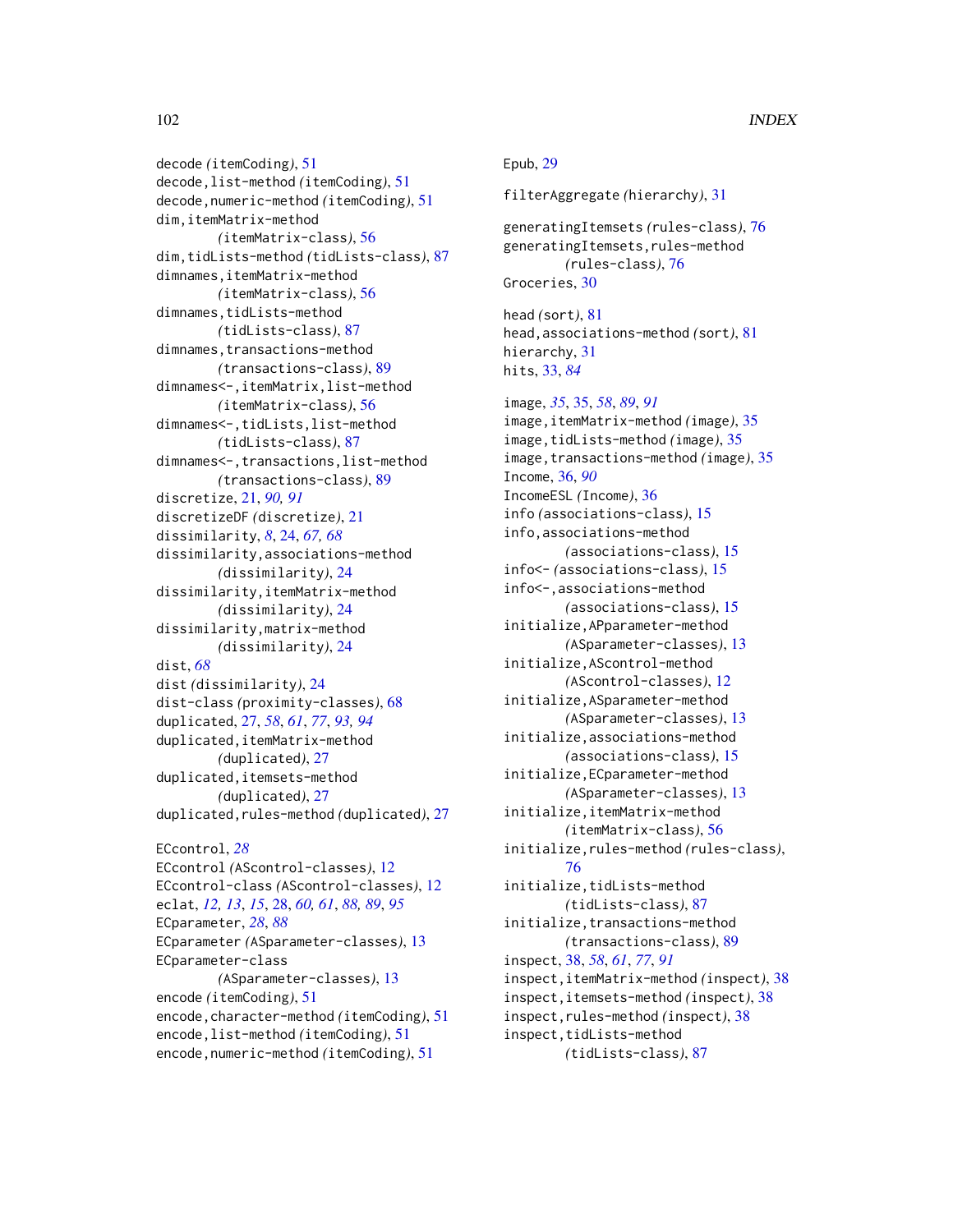#### INDEX  $103$

inspect,transactions-method *(*inspect*)*, [38](#page-37-1) interestMeasure, *[18](#page-17-0)*, [38,](#page-37-1) *[48](#page-47-0)*, *[50](#page-49-0)* interestMeasure,itemsets-method *(*interestMeasure*)*, [38](#page-37-1) interestMeasure, rules-method *(*interestMeasure*)*, [38](#page-37-1) intersect *(*setOperations*)*, [79](#page-78-1) intersect,associations,associations-method *(*setOperations*)*, [79](#page-78-1) intersect,itemMatrix,itemMatrix-method *(*setOperations*)*, [79](#page-78-1) intersect-methods *(*setOperations*)*, [79](#page-78-1) is.closed, [46](#page-45-0) is.closed,itemsets-method *(*is.closed*)*, [46](#page-45-0) is.element *(*setOperations*)*, [79](#page-78-1) is.element,associations,associations-method *(*setOperations*)*, [79](#page-78-1) is.element,itemMatrix,itemMatrix-method *(*setOperations*)*, [79](#page-78-1) is.element-methods *(*setOperations*)*, [79](#page-78-1) is.maximal, [47,](#page-46-0) *[61](#page-60-1)* is.maximal,itemMatrix-method *(*is.maximal*)*, [47](#page-46-0) is.maximal,itemsets-method *(*is.maximal*)*, [47](#page-46-0) is.maximal,rules-method *(*is.maximal*)*, [47](#page-46-0) is.redundant, [48](#page-47-0) is.redundant, rules-method *(*is.redundant*)*, [48](#page-47-0) is.significant, [49](#page-48-0) is.significant,rules-method *(*is.significant*)*, [49](#page-48-0) is.subset, *[16](#page-15-1)*, *[58](#page-57-0)* is.subset *(*is.superset*)*, [50](#page-49-0) is.subset,associations-method *(*is.superset*)*, [50](#page-49-0) is.subset,itemMatrix-method *(*is.superset*)*, [50](#page-49-0) is.superset, *[16](#page-15-1)*, *[47](#page-46-0)*, [50,](#page-49-0) *[58](#page-57-0)* is.superset,associations-method *(*is.superset*)*, [50](#page-49-0) is.superset,itemMatrix-method *(*is.superset*)*, [50](#page-49-0) itemCoding, [51,](#page-50-1) *[56](#page-55-2)*, *[58](#page-57-0)*, *[90,](#page-89-0) [91](#page-90-0)* itemcoding *(*itemCoding*)*, [51](#page-50-1) itemFrequency, [53,](#page-52-0) *[55](#page-54-0)*, *[58](#page-57-0)*

itemFrequency,itemMatrix-method *(*itemFrequency*)*, [53](#page-52-0) itemFrequency,tidLists-method *(*itemFrequency*)*, [53](#page-52-0) itemFrequencyPlot, *[54](#page-53-0)*, [54,](#page-53-0) *[58](#page-57-0)* itemFrequencyPlot,itemMatrix-method *(*itemFrequencyPlot*)*, [54](#page-53-0) itemInfo *(*itemMatrix-class*)*, [56](#page-55-2) itemInfo,itemMatrix-method *(*itemMatrix-class*)*, [56](#page-55-2) itemInfo,itemsets-method *(*itemsets-class*)*, [60](#page-59-2) itemInfo,rules-method *(*rules-class*)*, [76](#page-75-1) itemInfo,tidLists-method *(*tidLists-class*)*, [87](#page-86-1) itemInfo<- *(*itemMatrix-class*)*, [56](#page-55-2) itemInfo<-,itemMatrix-method *(*itemMatrix-class*)*, [56](#page-55-2) itemInfo<-,tidLists-method *(*tidLists-class*)*, [87](#page-86-1) itemIntersect *(*itemSetOperations*)*, [59](#page-58-0) itemIntersect,itemMatrix,itemMatrix-method *(*itemSetOperations*)*, [59](#page-58-0) itemLabels *(*itemMatrix-class*)*, [56](#page-55-2) itemLabels,itemMatrix-method *(*itemMatrix-class*)*, [56](#page-55-2) itemLabels,itemsets-method *(*itemsets-class*)*, [60](#page-59-2) itemLabels,rules-method *(*rules-class*)*, [76](#page-75-1) itemLabels,tidLists-method *(*tidLists-class*)*, [87](#page-86-1) itemLabels<- *(*itemMatrix-class*)*, [56](#page-55-2) itemLabels<-,itemMatrix-method *(*itemMatrix-class*)*, [56](#page-55-2) itemLabels<-,itemsets-method *(*itemsets-class*)*, [60](#page-59-2) itemLabels<-,rules-method *(*rules-class*)*, [76](#page-75-1) itemMatrix, *[16](#page-15-1)*, *[35](#page-34-1)*, *[53,](#page-52-0) [54](#page-53-0)*, *[60](#page-59-2)*, *[62,](#page-61-1) [63](#page-62-0)*, *[76,](#page-75-1) [77](#page-76-0)*, *[80](#page-79-1)*, *[88](#page-87-0)[–91](#page-90-0)* itemMatrix *(*itemMatrix-class*)*, [56](#page-55-2) itemMatrix-class, [56](#page-55-2) items *(*itemsets-class*)*, [60](#page-59-2) items,associations-method *(*associations-class*)*, [15](#page-14-1) items,itemsets-method *(*itemsets-class*)*, [60](#page-59-2)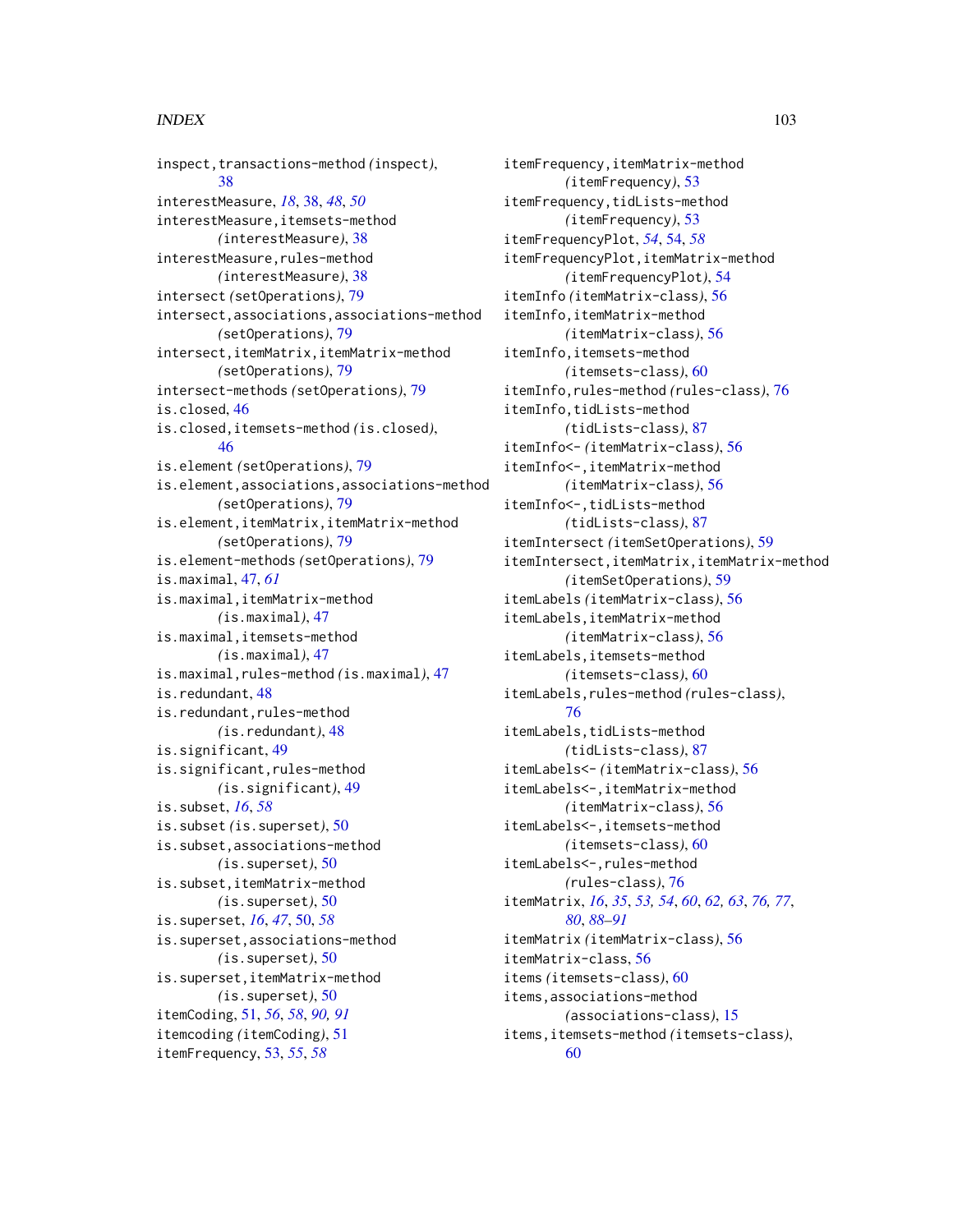```
items,rules-method (rules-class), 76
items,transactions-method
        (transactions-class), 89
items<- (itemsets-class), 60
items<-,itemsets-method
        (itemsets-class), 60
itemSetdiff (itemSetOperations), 59
itemSetdiff,itemMatrix,itemMatrix-method
        (itemSetOperations), 59
itemsetInfo (itemMatrix-class), 56
itemsetInfo,itemMatrix-method
        (itemMatrix-class), 56
itemsetInfo<- (itemMatrix-class), 56
itemsetInfo<-,itemMatrix-method
        (itemMatrix-class), 56
itemSetOperations, 59
itemsets, 11, 16, 20, 28, 54, 62, 76, 87, 88, 95
itemsets (itemsets-class), 60
itemsets-class, 60
itemUnion (itemSetOperations), 59
itemUnion,itemMatrix,itemMatrix-method
        (itemSetOperations), 59
labels (itemMatrix-class), 56
labels,associations-method
        (associations-class), 15
labels,itemMatrix-method
        (itemMatrix-class), 56
labels,itemsets-method
        (itemsets-class), 60
labels,rules-method (rules-class), 76
labels,tidLists-method
        (tidLists-class), 87
labels,transactions-method
        (transactions-class), 89
length, 16, 58, 61, 61, 77, 89
length,associations-method
        (associations-class), 15
length,itemMatrix-method (length), 61
length,itemsets-method (length), 61
length,rules-method (length), 61
length,tidLists-method (length), 61
levelplot, 35
lhs (rules-class), 76
lhs,rules-method (rules-class), 76
lhs<- (rules-class), 76
lhs<-,rules-method (rules-class), 76
LIST, 21, 51, 52, 58, 62, 89, 91
LIST,itemMatrix-method (LIST), 62
```

```
LIST,tidLists-method (LIST), 62
LIST,transactions-method (LIST), 62
match, 57, 58, 61, 64, 77
match,itemMatrix,itemMatrix-method
        (match), 64
match,itemsets,itemsets-method (match),
        64
match,rules,rules-method (match), 64
merge, 4, 65
merge,itemMatrix-method (merge), 65
merge,transactions-method (merge), 65
Mushroom, 66
ngCMatrix, 57, 87–90
nitems (itemMatrix-class), 56
nitems,itemMatrix-method
        (itemMatrix-class), 56
nitems,itemsets-method
        (itemsets-class), 60
nitems,rules-method (rules-class), 76
p.adjust, 49, 50
plot.associations (associations-class),
        15
plot.itemMatrix (itemMatrix-class), 56
pmml, 71
predict, 67
predict,itemMatrix-method (predict), 67
print,summary.itemMatrix-method
        (itemMatrix-class), 56
proximity-classes, 68
quality (associations-class), 15
quality,associations-method
        (associations-class), 15
quality<- (associations-class), 15
quality<-,associations-method
        (associations-class), 15
random.patterns (random.transactions),
        69
random.transactions, 69, 91
read.PMML, 71, 96
read.transactions, 72, 91, 96
recode (itemCoding), 51
recode,itemMatrix-method (itemCoding),
        51
redundant (is.redundant), 48
```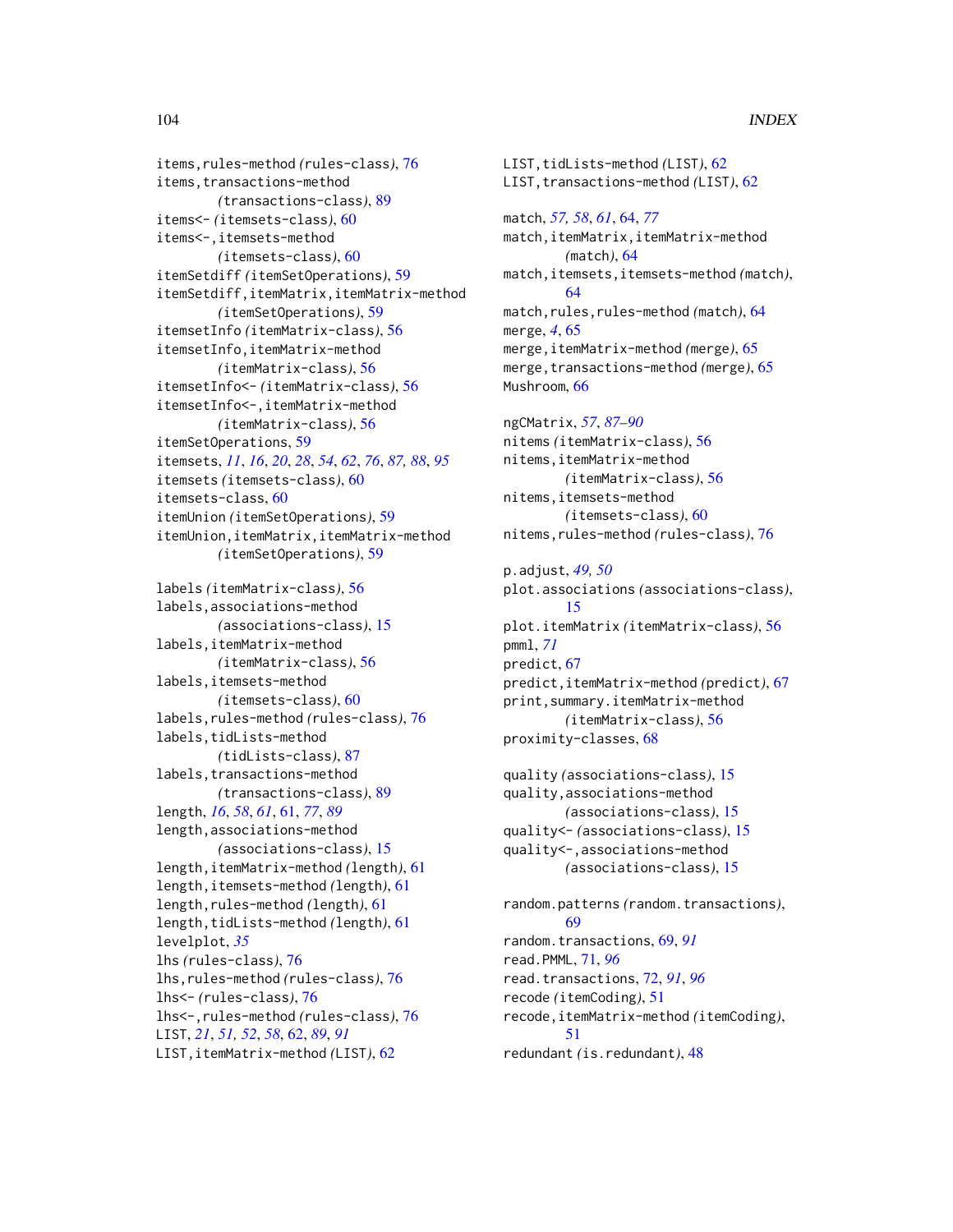# INDEX 105

rhs *(*rules-class*)*, [76](#page-75-1)

rhs<- *(*rules-class*)*, [76](#page-75-1)

rhs,rules-method *(*rules-class*)*, [76](#page-75-1)

rhs<-,rules-method *(*rules-class*)*, [76](#page-75-1) ruleInduction, *[14,](#page-13-0) [15](#page-14-1)*, *[28,](#page-27-1) [29](#page-28-0)*, [74,](#page-73-1) *[94,](#page-93-0) [95](#page-94-2)* ruleInduction,itemsets-method *(*ruleInduction*)*, [74](#page-73-1) rules, *[11](#page-10-0)*, *[16](#page-15-1)*, *[20](#page-19-0)*, *[54](#page-53-0)*, *[62](#page-61-1)* rules *(*rules-class*)*, [76](#page-75-1) rules-class, [76](#page-75-1) sample, [78](#page-77-0) sample,associations-method *(*sample*)*, [78](#page-77-0) sample,itemMatrix-method *(*sample*)*, [78](#page-77-0) setdiff *(*setOperations*)*, [79](#page-78-1) setdiff,associations,associations-method *(*setOperations*)*, [79](#page-78-1) setdiff,itemMatrix,itemMatrix-method *(*setOperations*)*, [79](#page-78-1) setdiff-methods *(*setOperations*)*, [79](#page-78-1) setequal *(*setOperations*)*, [79](#page-78-1) setequal,associations,associations-method *(*setOperations*)*, [79](#page-78-1) setequal,itemMatrix,itemMatrix-method *(*setOperations*)*, [79](#page-78-1) setequal-methods *(*setOperations*)*, [79](#page-78-1) setOperations, [79](#page-78-1) sets, *[16](#page-15-1)*, *[58](#page-57-0)*, *[61](#page-60-1)*, *[77](#page-76-0)*, *[91](#page-90-0)* sets *(*setOperations*)*, [79](#page-78-1) show,APparameter-method *(*ASparameter-classes*)*, [13](#page-12-1) show,AScontrol-method *(*AScontrol-classes*)*, [12](#page-11-1) show,ASparameter-method *(*ASparameter-classes*)*, [13](#page-12-1) show,associations-method *(*associations-class*)*, [15](#page-14-1) show,itemMatrix-method *(*itemMatrix-class*)*, [56](#page-55-2) show,summary.itemMatrix-method *(*itemMatrix-class*)*, [56](#page-55-2) show,summary.itemsets-method *(*itemsets-class*)*, [60](#page-59-2) show, summary.rules-method *(*rules-class*)*, [76](#page-75-1) show,summary.tidLists-method *(*tidLists-class*)*, [87](#page-86-1) show, summary.transactions-method *(*transactions-class*)*, [89](#page-88-2)

show,tidLists-method *(*tidLists-class*)*, [87](#page-86-1) show,transactions-method *(*transactions-class*)*, [89](#page-88-2) size, *[61](#page-60-1)*, *[77](#page-76-0)*, [80,](#page-79-1) *[89](#page-88-2)* size,itemMatrix-method *(*size*)*, [80](#page-79-1) size,itemsets-method *(*size*)*, [80](#page-79-1) size,rules-method *(*size*)*, [80](#page-79-1) size,tidLists-method *(*size*)*, [80](#page-79-1) SORT *(*sort*)*, [81](#page-80-0) sort, *[16](#page-15-1)*, [81](#page-80-0) SORT,associations-method *(*sort*)*, [81](#page-80-0) sort,associations-method *(*sort*)*, [81](#page-80-0) subset, *[58](#page-57-0)*, *[61](#page-60-1)*, *[64](#page-63-2)*, *[77](#page-76-0)*, [82](#page-81-1) subset,itemMatrix-method *(*subset*)*, [82](#page-81-1) subset,itemsets-method *(*subset*)*, [82](#page-81-1) subset,rules-method *(*subset*)*, [82](#page-81-1) summary,itemMatrix-method *(*itemMatrix-class*)*, [56](#page-55-2) summary,itemsets-method *(*itemsets-class*)*, [60](#page-59-2) summary,rules-method *(*rules-class*)*, [76](#page-75-1) summary,tidLists-method *(*tidLists-class*)*, [87](#page-86-1) summary,transactions-method *(*transactions-class*)*, [89](#page-88-2) summary.associations-class *(*associations-class*)*, [15](#page-14-1) summary.itemMatrix-class *(*itemMatrix-class*)*, [56](#page-55-2) summary.itemsets-class *(*itemsets-class*)*, [60](#page-59-2) summary.rules-class *(*rules-class*)*, [76](#page-75-1) summary.tidLists-class *(*tidLists-class*)*, [87](#page-86-1) summary.transactions-class *(*transactions-class*)*, [89](#page-88-2) SunBai, [84](#page-83-0) sunbai *(*SunBai*)*, [84](#page-83-0) support, [84](#page-83-0) support,associations-method *(*support*)*, [84](#page-83-0) support,itemMatrix-method *(*support*)*, [84](#page-83-0) supportingTransactions, *[28,](#page-27-1) [29](#page-28-0)*, [86](#page-85-0) supportingTransactions,associations-method *(*supportingTransactions*)*, [86](#page-85-0)

t,associations-method *(*associations-class*)*, [15](#page-14-1)